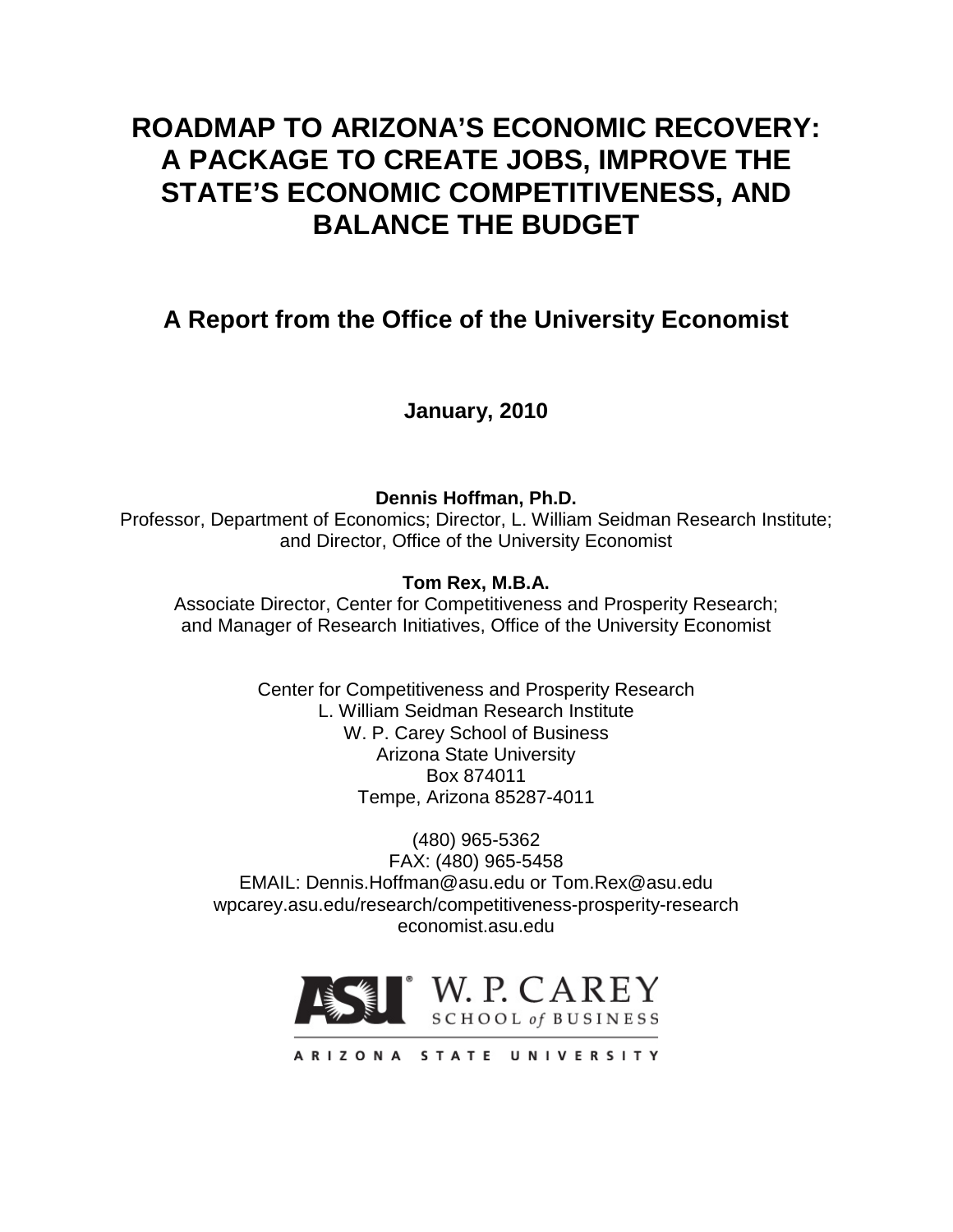#### **EXECUTIVE SUMMARY**

Arizonans face the twin problems of recovering from a deep and long economic recession and dealing with significant fiscal imbalances in state and local governments. This report addresses those two issues, with recommendations for both the near term and the long term.

Without intervention, the economy eventually will recover on its own. However, a recovery that takes years to complete is of little comfort to those currently unemployed, those working but earning less than they did before the recession, those who have lost their homes, those who no longer have health insurance, etc.

Moreover, if no action is taken to improve the state's economic competitiveness, the economic future of Arizona will be much like its recent past: The economy will follow a highly cyclical course that causes dislocations during every down cycle and will be marked by subpar job quality, inferior wages, low workforce participation rates, and below-average incomes.

In contrast to the natural recovery of the economy, the public sector's fiscal problems will not disappear on their own. While the cyclical portion of existing deficits will go away as the economy recovers, a large persistent deficit in the state's general fund, currently estimated at \$2.2 billion, will remain. The only solution to a persistent deficit is to permanently reduce spending and/or permanently increase revenues.

Given the state's low public spending even before the recession began, its substantial spending reductions during the last two years, and its long-term issues with respect to prosperity, an increase in revenues clearly is the preferred course of action and needs to be implemented as soon as possible. If this is not done, and if the spending reductions already implemented are not reversed within the next few years, the long-term economic health of the state will suffer.

Twenty years ago, Arizonans faced the same twin problems. Though the issues then were less severe than those facing the state today, Arizonans responded to the challenge in the late 1980s. The Arizona Strategic Planning for Economic Development effort brought Arizona's economic development strategies from 20 years behind their competitors to leading edge (though the tools that economic development agencies need to effectively compete never were adequately provided). The Fiscal 2000 effort took on the deficit that existed then, resolving it through a combination of spending reductions and revenue increases.

So far in this down cycle, little has occurred to address Arizona's problems. Despite the efforts and leadership of the Greater Phoenix Economic Council, no action has been taken to improve economic conditions. Similarly, efforts led by Governor Brewer to take on the state's fiscal problems have failed to gain traction in the Legislature. Despite the use of spending reductions and numerous one-time options, a large budget deficit remains in the state's general fund.

A roadmap to address both the short-term and long-term economic and fiscal issues is detailed in this report. If a plan like this is not adopted speedily, the short-term suffering of Arizonans will not be ameliorated, and the long-term outlook for the state will become unattractive.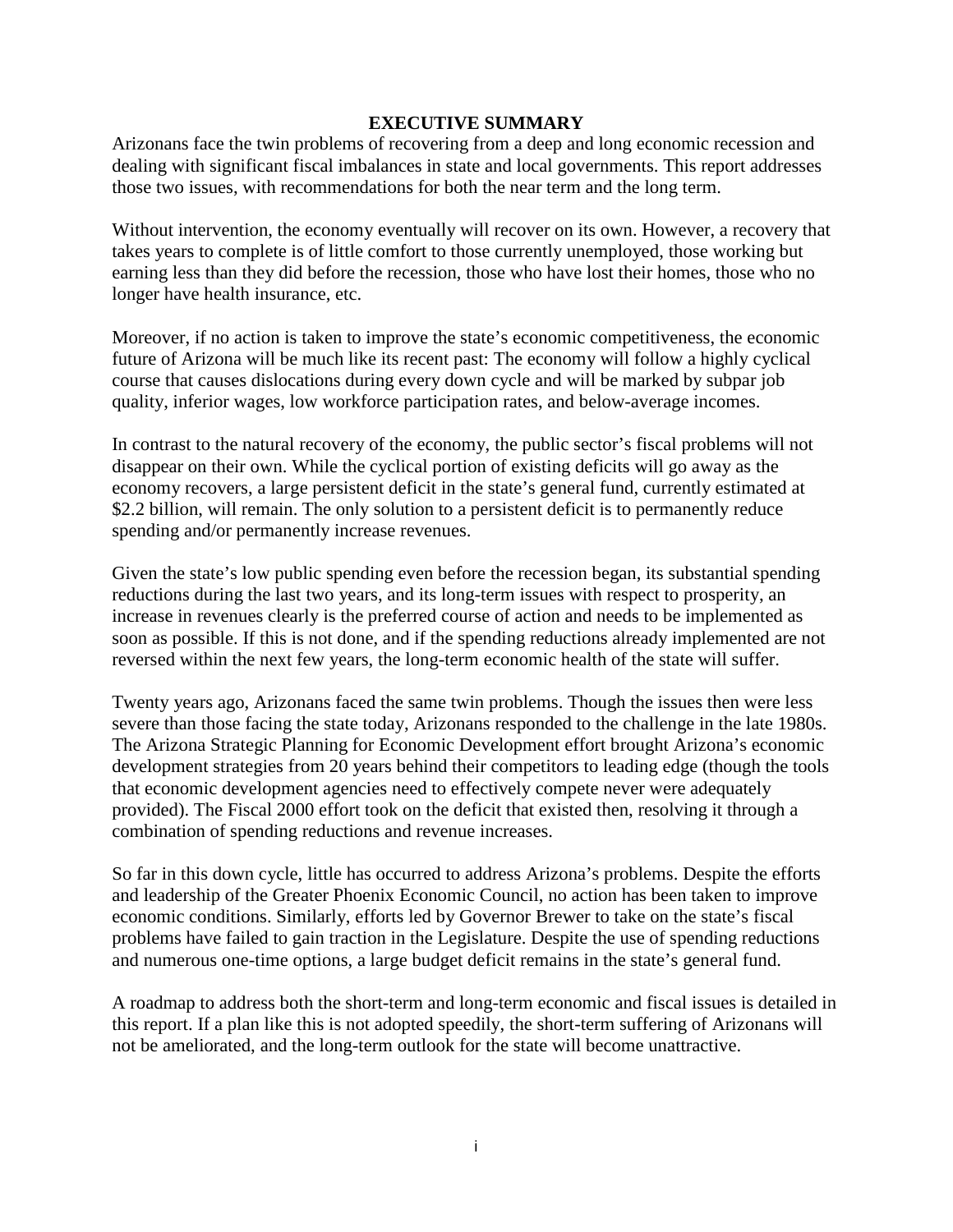The roadmap addresses economic needs by proposing actions in the near term to stimulate the economy and to provide jobs. Given the state's severe short-term fiscal limitations, these actions are limited to utilizing federal stimulus funds and to committing state funds obtained through long-term financing to improve the state's physical infrastructure. While many of the jobs created by infrastructure projects will benefit the beleaguered construction industry, the funding will ripple throughout the economy.

In the longer term, the economic focus of the plan shifts from job creation to job quality. In order to improve job quality, the state must build a stronger and broader economic base, which will require the state's economic competitiveness to be enhanced.

While improvements in competitiveness will produce benefits throughout the economy, the state needs to pay particular attention to the base industries that provide quality jobs and have the potential to lead economic growth well into the future. In order to attract and grow these key base industries, the roadmap concentrates on two methods to improve economic competitiveness. First, the quality of the workforce must be improved by strengthening the educational system and expanding job training programs. Second, the state needs to extend and improve the physical infrastructure, with transportation being especially significant.

A third way to improve competitiveness addressed in the roadmap is to become more competitive in business taxes, particularly those that affect the key basic industries. The plan incorporates the reduction of certain business taxes and the expansion of incentive programs. The ultimate goal of all of these economic actions is to improve the prosperity of all Arizonans.

The roadmap also addresses the state's fiscal difficulties in both the short and long term. With spending on public programs that are of significance to economic competitiveness already far below the national norm, and with the educational system, job training programs, and the physical infrastructure all being evaluated as in need of improvement, revenue enhancement is the primary solution to the fiscal problems, though in the short term growth in spending is restrained and the budget cuts of the last two years are not reversed.

The plan recommends a number of revenue enhancements to take effect at the beginning of the next fiscal year, when the state will face a \$2 billion deficit in addition to the spending reductions already implemented. While most of the proposals are recommended to be permanent changes to the revenue system, one key plank of the plan is a temporary three-year sales tax rate increase.

Even a \$2 billion increase in state revenues will not be enough to resolve its persistent deficit. Thus, additional revenue enhancements are proposed for fiscal year 2014. Though these additional funds could be used immediately, they have been postponed to avoid too-large a revenue increase in the near term while the economy is recovering and because some of the permanent changes to be made to the revenue system need to be further studied. The proposed changes to the revenue system in fiscal year 2014 include actions intended to bolster the state's economic competitiveness.

Nearly one-fourth of the total proposed increase in revenue, beginning in fiscal year 2014, will come from sources other than taxes. However, even if all of the additional revenue came in the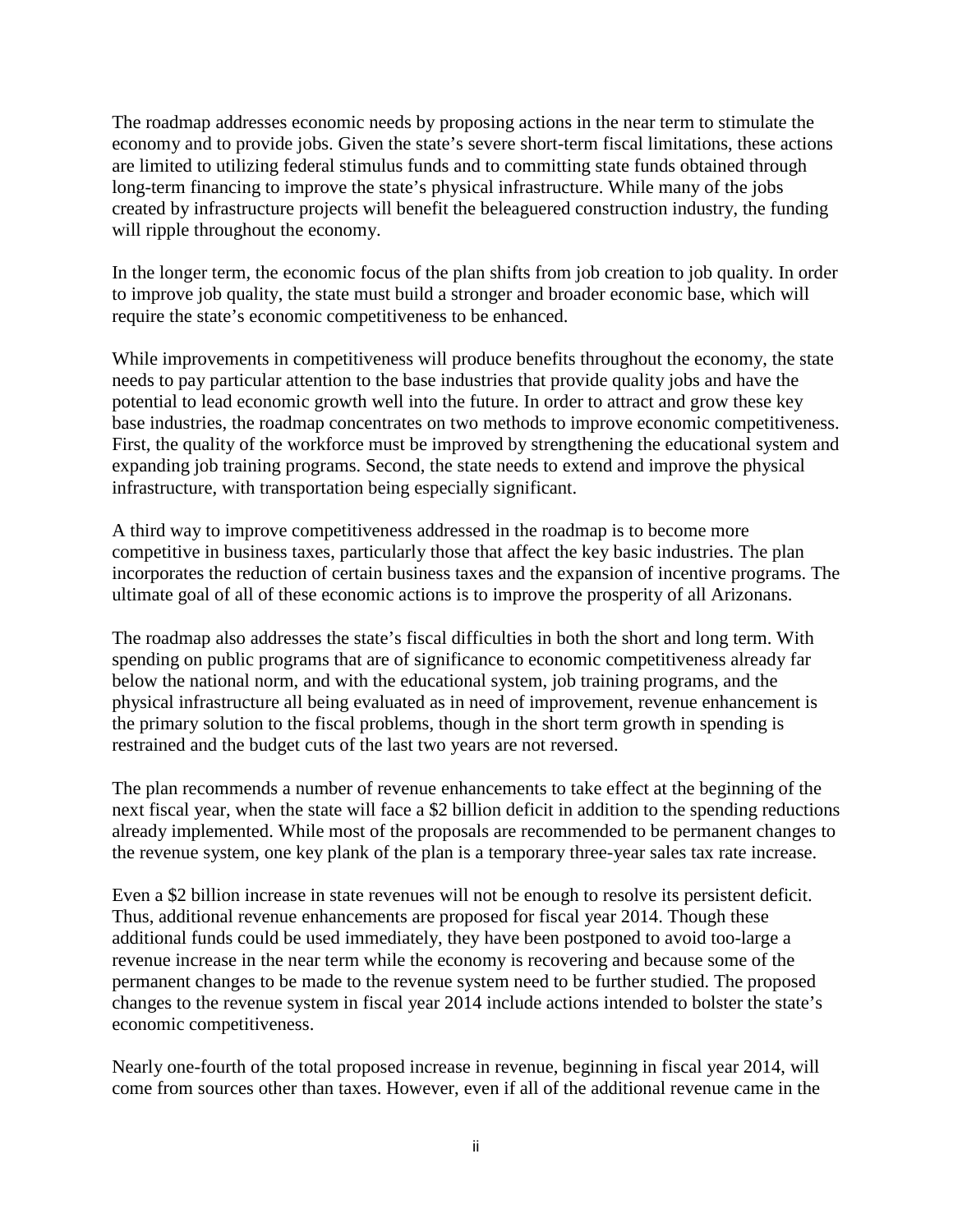form of taxes, the state's tax burden would not be out of line with that in other states. Historically, Arizona's tax burden was among the middle of the states but it currently ranks among the bottom ten.

Under the proposed plan, general fund spending will be restrained for three-to-four years. During this period, the transfers of monies from other funds to the general fund made during the past two years need to be reversed. General fund spending then can be returned to the prerecessionary level and the budget stabilization fund can be rebuilt.

Even after reversing the spending reductions implemented during the past two years, the state's spending will remain below the historical norm, relative to the income of the state. Revenues also will be less than the historical average, as seen in the following chart.

## **ONGOING REVENUES AND EXPENDITURES PER \$1,000 OF PERSONAL INCOME, INCLUDING PROJECTIONS THROUGH FISCAL YEAR 2015, ARIZONA GENERAL FUND**



Note: The fiscal year 2010 figures reflect projected revenues as of January 2010, appropriations adjusted for the reductions passed in the special sessions in fall 2009, and projected personal income.

Source: Arizona Joint Legislative Budget Committee (historical data) and Arizona State University, Office of the University Economist (projections).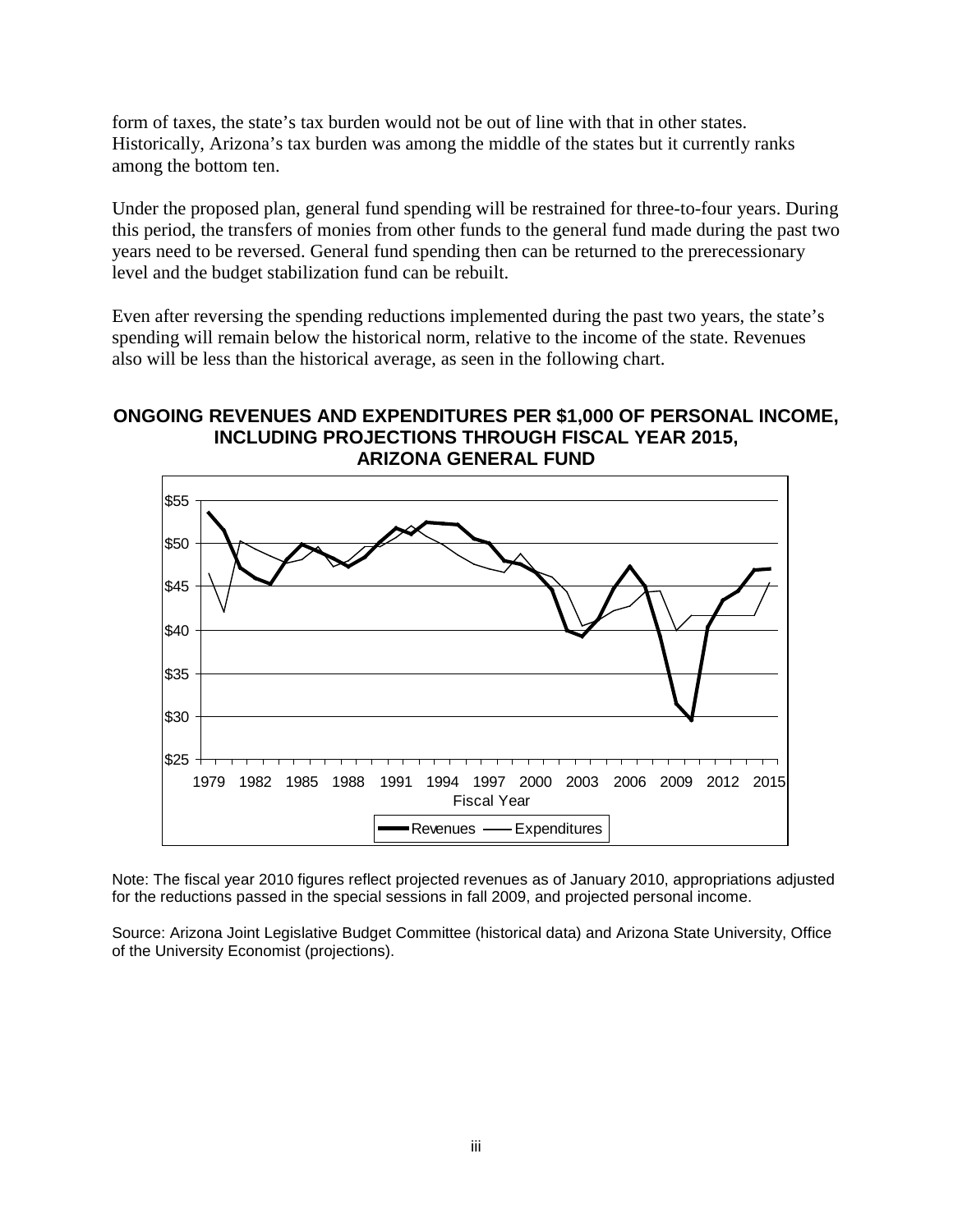# **TABLE OF CONTENTS**

| Summary                                                                        | 1  |
|--------------------------------------------------------------------------------|----|
| Background                                                                     | 10 |
| <b>Regional Economics</b>                                                      | 10 |
| <b>Public Sector</b>                                                           | 19 |
| Scenario 1: Inaction                                                           | 40 |
| Job Creation: Nature and Timing of Economic Recovery in Arizona                | 40 |
| <b>Economic Competitiveness</b>                                                | 40 |
| State Budget: An Assessment of Current and Future Conditions Absent Any Action | 42 |
| Scenario 2: Positive Action                                                    | 46 |
| Recommendations for Immediate Action                                           | 46 |
| Recommendations for Longer-Term Actions                                        | 57 |
| Year-by-Year Summary                                                           | 66 |
| Conclusion                                                                     | 69 |

# **LIST OF TABLES**

| 1. Arizona General Fund, Fiscal Year 2010                                                                | 29 |
|----------------------------------------------------------------------------------------------------------|----|
| 2. A Qualitative Assessment of the Overall Revenue System as Currently Structured in                     | 35 |
| Arizona                                                                                                  |    |
| 3. A Qualitative Assessment of the General Sales Tax in Arizona                                          | 36 |
| 4. A Qualitative Assessment of the Property Tax in Arizona                                               | 37 |
| 5. A Qualitative Assessment of the Personal Income Tax in Arizona                                        | 38 |
| 6. A Qualitative Assessment of the Corporate Income Tax in Arizona                                       | 38 |
| 7. Comparison of Budgets, Arizona General Fund                                                           | 44 |
| 8. Recommended Increases in Revenue, Fiscal Year 2011, Arizona General Fund                              | 51 |
| 9. Recommended Increases in Revenue, Fiscal Years 2011 Through 2014, Arizona General                     | 59 |
| Fund                                                                                                     |    |
| 10. Projected Ongoing Revenues and Expenditures, Fiscal Years 2011 Through 2015,<br>Arizona General Fund | 67 |

# **LIST OF CHARTS**

| 1. Ongoing Revenues and Expenditures Per \$1,000 of Personal Income, Arizona General | 39 |
|--------------------------------------------------------------------------------------|----|
| Fund                                                                                 |    |
| 2. Ongoing Revenues and Expenditures Per \$1,000 of Personal Income, Including       | 67 |
| Projections Through Fiscal Year 2015, Arizona General Fund                           |    |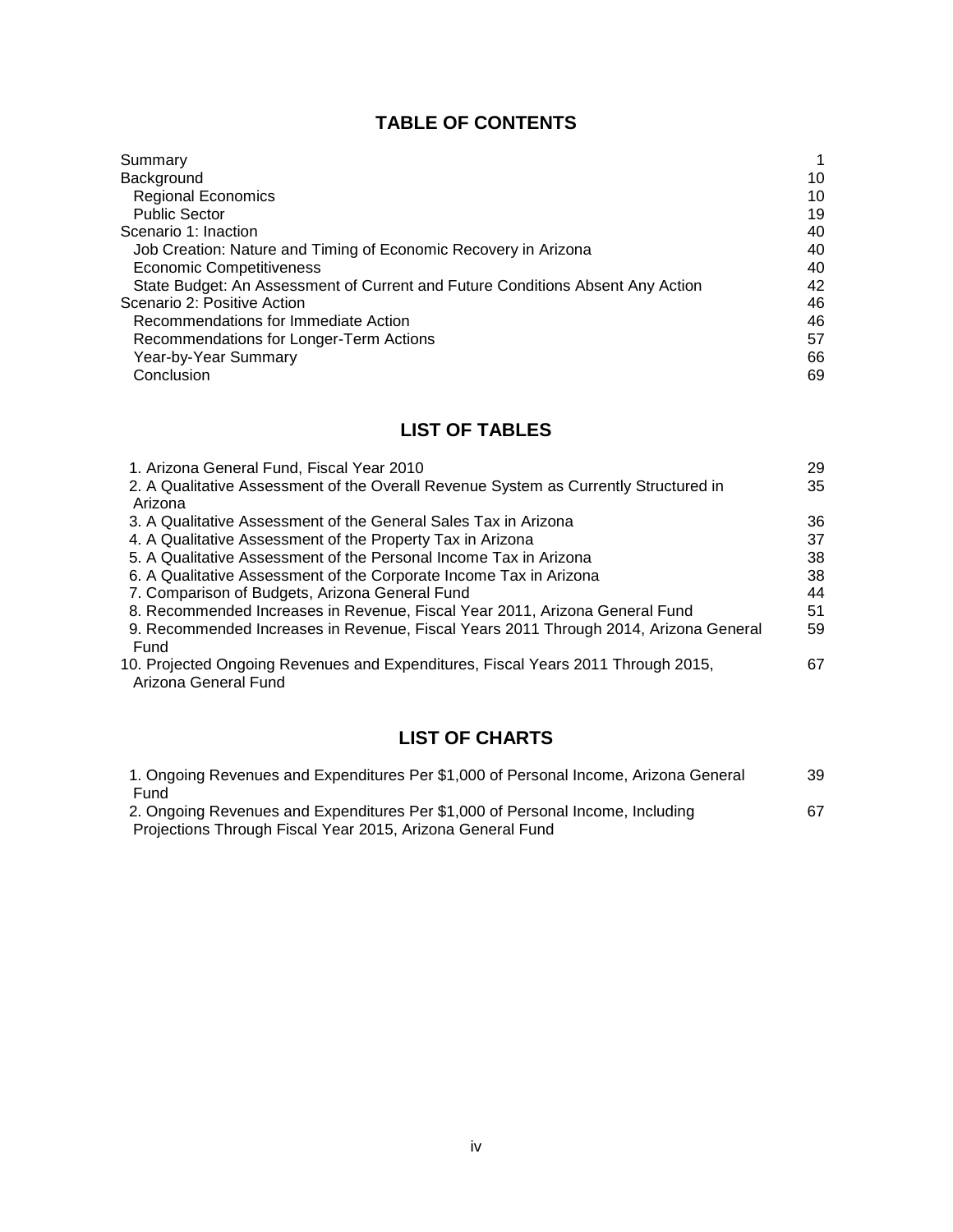#### **SUMMARY**

#### **Background**

In order to devise public policies that create jobs, improve the state's economic competitiveness, and balance the budget, a solid understanding of regional economics is a prerequisite. Similarly, an understanding of public finance and the role of state and local governments is necessary.

#### **Regional Economics**

*Economic Drivers*. A significant dichotomy exists in the nature of economic activities in any region. Relatively few companies sell the majority of their goods and services to customers located outside the region, but these companies form the region's economic base and are responsible for the health and growth of the regional economy. In contrast, most companies predominantly sell their goods and services to local residents and local businesses. These "population-serving" activities respond to conditions within the economic base and do not cause economic growth.

*Aggregate Growth Versus Gains in Productivity and Prosperity*. Just as a dichotomy exists in the nature of economic activities, two categories of economic indicators exist. Some gauges, such as employment, measure aggregate size and growth. Others measure the level and growth of productivity and prosperity—the economic standard of living of individuals. The health of the economy is gauged by such measures rather than by aggregate economic indicators. Productivity growth, not aggregate growth, leads to gains in prosperity: the ultimate economic goal. Aggregate growth rates are unrelated to gains in productivity and prosperity—the overall size and growth of a regional economy has little bearing on the economic well-being of the average citizen.

Based on productivity and prosperity measures, Arizona's economic performance has been mediocre for decades, but that the state compares less favorably now relative to other states than it did during the 1970s and early 1980s. On some of these measures—including earnings per employee, average wage, and job quality—the state underachieves relative to the national average but ranks near the middle of the states. However, the state ranks among the bottom ten on the workforce participation rate and per capita personal income.

*Factors Important to Economic Competitiveness and Economic Development*. A region must be economically competitive to succeed at economic development and become prosperous. Competitiveness is determined by a long list of regional attributes. The site selection factors deemed most important vary by company and by industry, as well as by the nature of the company's facility.

Among the key base industries—those composed of high-paying, high-technology export companies with prospects for growth—the most important location factors are labor costs, the availability of a skilled workforce, and educational opportunities and quality. For manufacturing facilities, the cost of utilities and the transportation infrastructure (particularly airports) also are rated very highly. Other important factors include the availability of land and leased space, the telecommunications infrastructure, and the education infrastructure. The proximity to universities and research centers also is on the list for headquarters and research and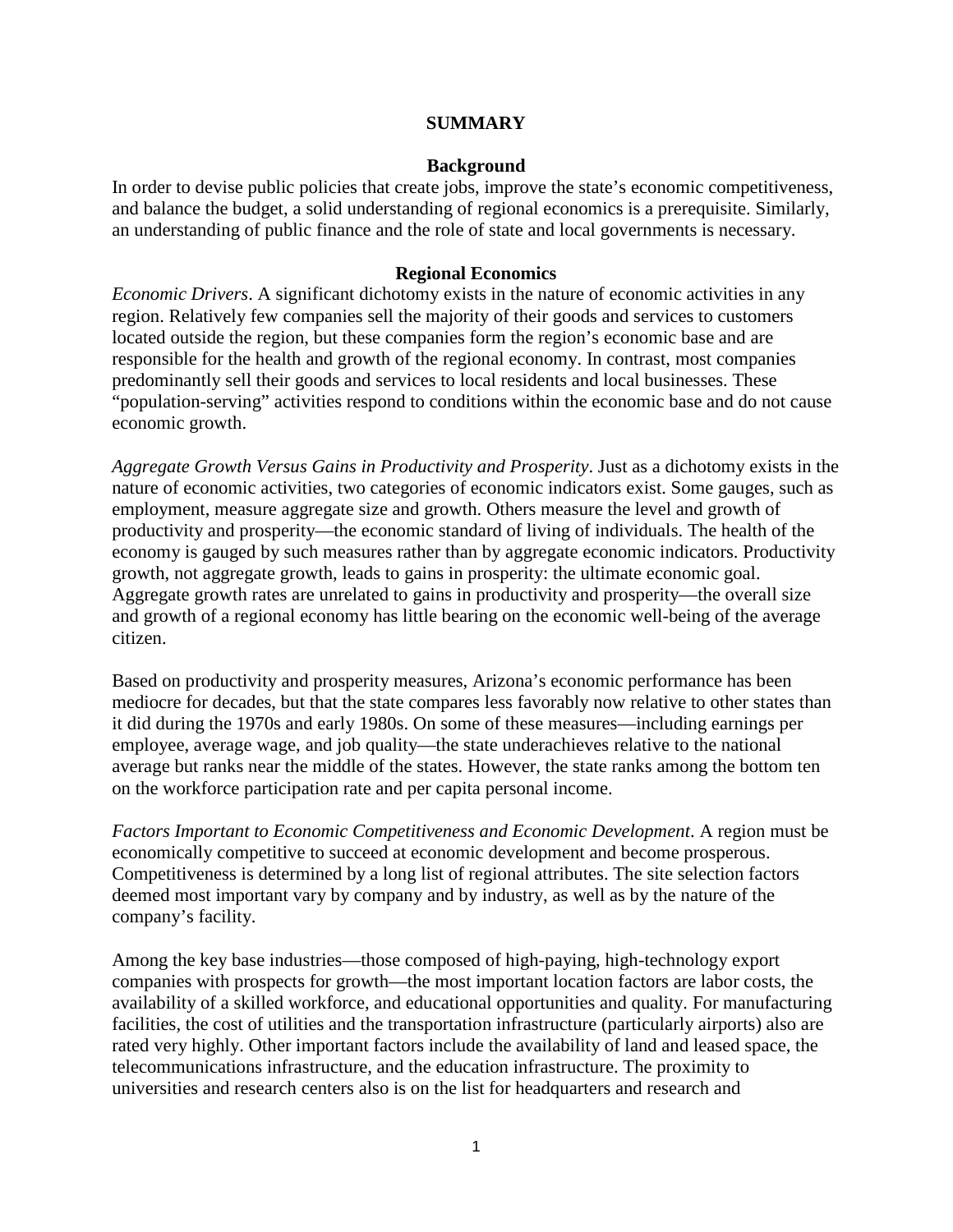development facilities. For manufacturing and other facilities, land costs and lease rates, power and water availability, and regulations also are considered to be important.

Some of the important factors are largely beyond the purview of public policy, such as labor costs and real estate costs. If the goal is to improve job quality and raise the standard of living of Arizonans by building high-paying, high-technology industries that can lead the economy for decades to come, then the most important factors that can be influenced by public policy are largely related to education/workforce skills and the quality and availability of the physical infrastructure. Arizona does not compare favorably on these factors.

*The Effect of Taxes on Economic Growth*. State and local government taxes generally have only a small effect on economic growth. Moreover, taxes represent the price paid for government services consumed, so the cost of taxes must be weighed against the benefits provided by public programs. It is unrealistic to expect a region to maintain low tax burdens while making significant public-sector investments in workforce training, education, and infrastructure.

However, business taxes levied on export businesses, which disproportionately consist of large corporations, can have a noticeable effect on economic performance in some cases. Business taxes for large corporations are high in Arizona relative to other states, reducing the state's economic competitiveness. In contrast, the tax burden for small unincorporated businesses is low, but since few small businesses are part of the economic base, their low tax burden has little effect on the economy. Similarly, the very low tax burden for individuals relative to other states and to Arizona's past has little effect on the economy.

Economic Cycles. Arizona has one of the most volatile state economies in the country. The timing of Arizona's economic cycle usually is quite similar to the national average, but the difference in growth rates from the cyclical peak to trough are unusually large. Rapid population growth is the primary cause of the cyclicality, causing the construction and real estate sectors, which are highly cyclical, to be relatively large in size.

#### **Public Sector**

*Economic Rationale for Government*. Government intervenes in the private-sector economy when a perfectly competitive private-sector market does not exist or when markets produce more (such as pollution) or less (for example, public safety) than is socially desirable. The private sector is not well suited to efficiently provide various "public goods." A second reason for the existence of the public sector is that the citizens of developed nations have come to believe that the collective whole, administered through the public sector, should provide a safety net for individuals and families.

*Fiscal Guiding Principles*. The guiding principles of a well-functioning fiscal system—revenues, expenditures, and debt—are well established. Arizona's fiscal system does not compare favorably to these guiding principles, resulting in the fiscal problems being experienced today and during the prior recession.

First, the fiscal principle of accountability—that revenues and expenditures should be linked has been violated repeatedly since the early 1990s. Second, the weakening of the budget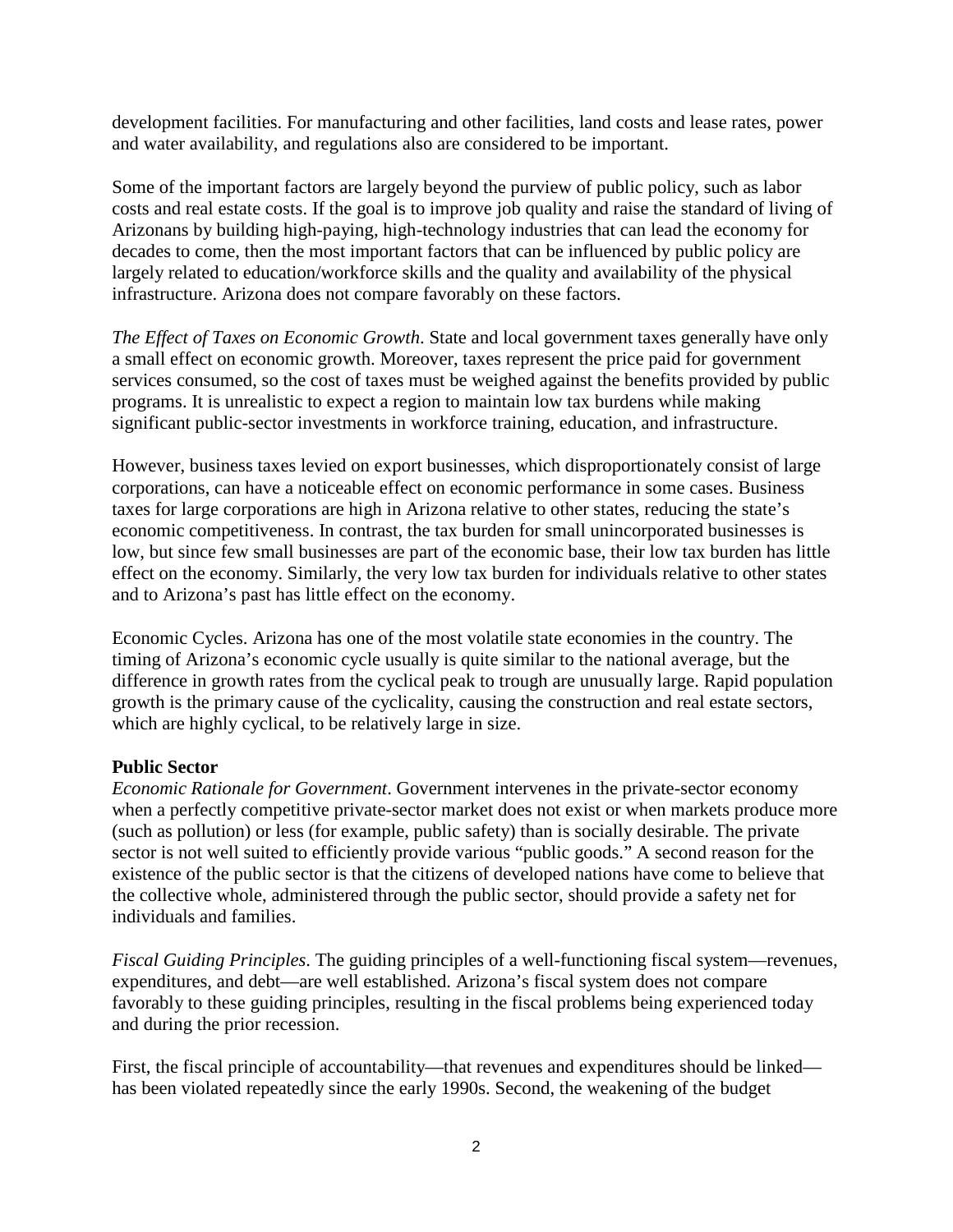stabilization fund left the state unable to counter the strong cyclicality of the Arizona economy that creates revenue reductions and increases in demand for state services during periods of recession. Third, the state's revenue system falls short on most of the 10 principles specific to revenues. Arizona's current revenue system receives a poor evaluation relative to a system of best practices on the guiding principles of stability, predictability, responsiveness, efficiency, competitiveness, neutrality, horizontal equity, vertical equity, and simplicity.

*Cyclicality of Public Revenues and Expenditures*. Revenue cyclicality in Arizona is among the greatest in the nation, in part due to the high cyclicality of its economy and in part due to the structure of the revenue system. Revenues of the state general fund are especially cyclical, since 90 percent of the revenue comes from two highly cyclical sources: the income tax and sales tax.

While government revenues rise and fall during the economic cycle, demand for government services as a whole grows at a relatively steady pace. However, the demand for some government services is countercyclical, rising more during recessions when people lose their jobs and qualify for government-provided healthcare benefits and various welfare programs. This mismatch between available revenue and spending needs during recessionary periods is at the core of public finance issues.

*Government Revenue or Expenditure Limitations*. Arizona has a constitutional limitation on expenditures that is expressed as a share of personal income, which incorporates population growth, inflation, and real per capita economic growth. Aligning government growth with economic growth results in no change in the tax burden and no change in the relative size of government over time.

*Tax Rates and Government Revenues*. Supply-side economics is based on the concept that tax rate reductions stimulate economic growth, with the stimulus so great that government revenue rises despite the lower tax rates. The "Laffer Curve" popularized this theory. For a tax cut to result in a positive effect on economic growth and government revenue, the existing tax rate must be so high that it stifles the economic activity of export companies. However, tax reductions financed by cutting education, infrastructure spending, and other services valued by businesses likely will have a negative effect on economic performance.

A policy of state government tax reductions has been present in Arizona since the early 1990s. Most of the tax cuts have been made to individual tax rates that already were less than the national average and lower than the historical rates in Arizona. Thus, based on the Laffer Curve, Arizona was not generally in a position to benefit from this series of tax cuts, either in terms of enhanced government revenue or economic performance. Further, most of these tax cuts were implemented during economic expansions and were not of much importance to companies in the economic base. Little tax relief was granted to businesses, though the tax burden for some businesses is higher than the national average.

For a *net* positive effect to accrue on state government finance from a tax cut, the state must have underutilized resources. For example, if a state with higher-than-optimal tax rates also has high unemployment and high commercial and industrial vacancy rates, then a reduction in taxes to near the optimal point might stimulate economic growth, putting more residents to work and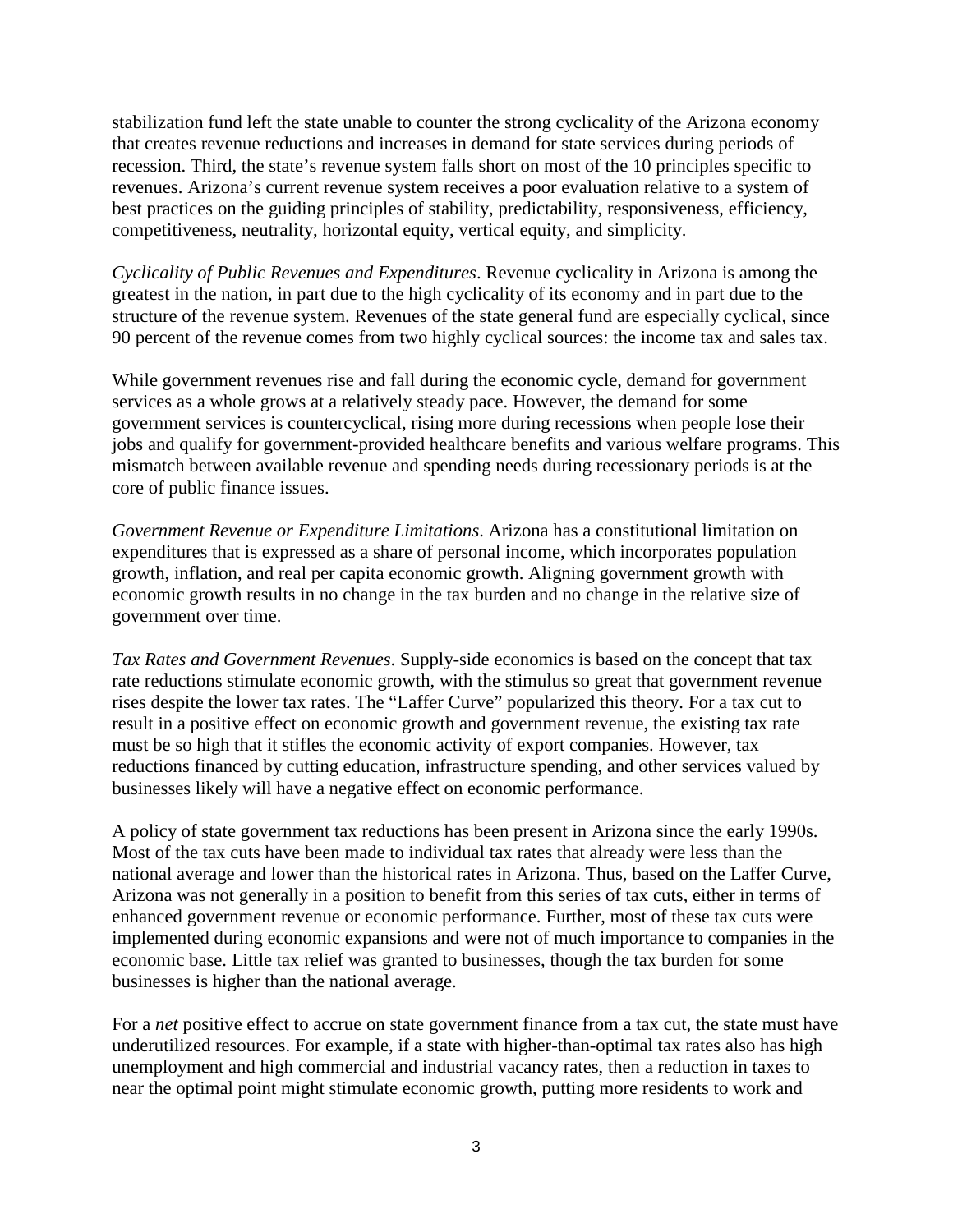more highly utilizing existing facilities. Since labor to support the faster economic growth would not have to be imported to the state, population growth would not accelerate. Thus, the increase in government revenue realized from new economic activities would not be offset by the need to increase public spending to support new residents. Except during recessions, Arizona has had neither high unemployment rates nor high commercial/industrial vacancy rates. Moreover, most of the tax cuts occurred at a time of a booming Arizona economy.

As confirmed by an empirical analysis, the size, nature, and timing of the recent tax cuts in Arizona have had little positive effect either on government revenue or on economic growth. Tax reductions in the state have been made during years when a booming economy has temporarily produced a budget surplus; they have not been the cause of the rapid economic growth.

*The Current General Fund Budget*. The most notable feature of state general fund revenues is the very high dependence on just two revenue sources: the sales and use tax and income taxes, which account for nearly 90 percent of all revenue. A high proportion of the spending also goes to a limited number of programs. Education accounts for 60 percent of the expenditures, health and welfare for 24 percent, and protection and safety for 11 percent.

*Deficits*. Since early 2008—when the onset of the latest recession and the implementation of the last substantial tax cut caused revenues to decline—discussions of the state budget have been dominated by the large total deficit in the general fund. The Governor's Office of Strategic Planning and Budget (OSPB) and the Joint Legislative Budget Committee (JLBC) differentiate between two types of deficits. They call the deficit between ongoing revenues and ongoing expenditures a "structural" deficit. This deficit is synonymous with the total deficit between ongoing revenues and ongoing expenditures. The JLBC estimates the size of this deficit at \$3.5 billion in the current year; the OSPB estimate is somewhat larger.

The second deficit defined by the OSPB and JLBC is the budget deficit in the general fund that remains after one-time efforts to resolve the structural deficit in any year. Because of the use of fund transfers, federal government stimulus monies, revenues from the sale-leaseback of state facilities, and spending reductions, the overall deficit in the current year has been reduced to between \$1.4 billion (OSPB) and \$1.5 billion (JLBC).

The total deficit can be divided into two portions. A "cyclical" deficit is a temporary deficit during an economic downturn largely due to a cyclical decline in revenue (but also due to a countercyclical increase in demand for certain public services). A "persistent" deficit is due to a fundamental imbalance between revenues and expenditures that does not vary with the economic cycle. It is caused by permanent reductions in revenues not adequately matched by reductions in expenditures and/or by adding spending obligations without raising a commensurate amount of revenue. The persistent deficit is estimated to be \$2.2 billion in the current fiscal year.

*Fiscal Stimulus*. An increase in government spending, all else equal, results in a short-term economic stimulus. Increased federal government spending during a recession, as exemplified by the stimulus package passed in 2009, is commonly used, usually with the express purpose of putting unemployed workers back into a job.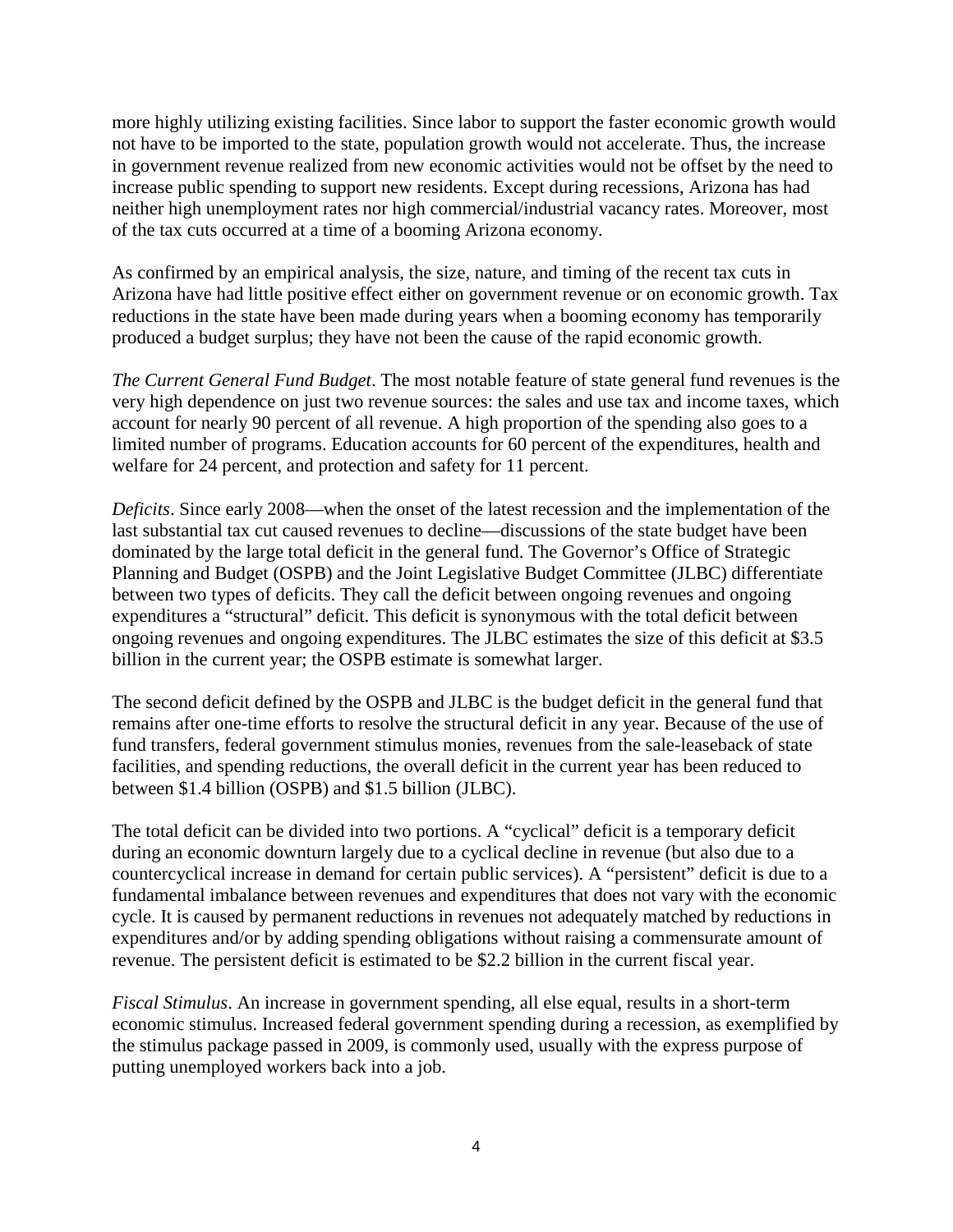Just as an increase in government spending produces a short-term economic stimulus, a decrease in spending has a detrimental short-term impact on the economy. Thus, if state and local governments reduce spending in order to offset a cyclical deficit, this worsens economic conditions during a recession, in turn lowering government revenues even more. An increase in taxes or user fees to combat a cyclical deficit has a less negative effect on the economy. Of course, the best solution to a cyclical deficit is to have enough rainy-day funds set aside.

*Comparative Tax Burden*. The overall tax burden in Arizona is considerably below the national average and substantially less than in the past. The personal tax burden is very low, with individuals not paying enough to cover the costs they place on the public sector. Overall, the business tax burden is near the national average, but businesses in Arizona pay more in taxes than the costs they impose on the public sector. The tax burden of small businesses is relatively low, but some large corporations have a relatively high burden.

*Fiscal Summary*. Through the mid-1990s, ongoing revenue (total revenue excluding one-time shifts of funds) in the state government general fund averaged just less than \$50 per \$1,000 of personal income. Ongoing revenue per \$1,000 of personal income has trended down since then. This decline is largely due to the long series of tax cuts, but ongoing revenues have not grown on average as fast as the economy due to the structure of the revenue system.

In addition to the downward trend, ongoing revenue has been highly cyclical over the last decade. Even at the peak of the last economic expansion in fiscal year 2006, during the real estate boom, ongoing revenue per \$1,000 of personal income did not reach the long-term norm. Ongoing revenue has plummeted since then, largely due to the length and depth of the economic recession, but also as a consequence of the most recent tax reductions.

General fund revenue has fallen far more than income during this economic recession, such that revenues in FYs 2009 and 2010 account for only about 3 percent of Arizona income, instead of the historically typical 5 percent. Even after adjusting for the negative effects on income from the recession, the tax burden borne by Arizonans is now by far the lowest in the state's history. Thus, Arizonans in aggregate have the means to pay far more in public revenue than they are being asked to contribute.

Like ongoing revenue, ongoing expenditures since the mid-1990s have been consistently below the historical norm of about \$49 per \$1,000 of personal income and have been highly cyclical over the last decade. Much attention has been given to the rise in expenditures between 2003 and 2008. This increase, however, came from an all-time low. Even at the peak, ongoing expenditures per \$1,000 of personal income were less than \$45: nearly 10 percent less than the historical norm. Thus, no justification exists for claims that abnormally high spending in the mid-2000s caused the state's current fiscal difficulties.

Expenditures have not yet dropped as much as revenues in the current recession due to the onetime adjustments made and due to the amount of spending protected by voter initiative and/or the federal stimulus program. Of course, a \$1.5 billion deficit remains to be resolved. Still, spending per \$1,000 of personal income in FYs 2009 and 2010 are among the lowest on record, along with the figures during the last recession.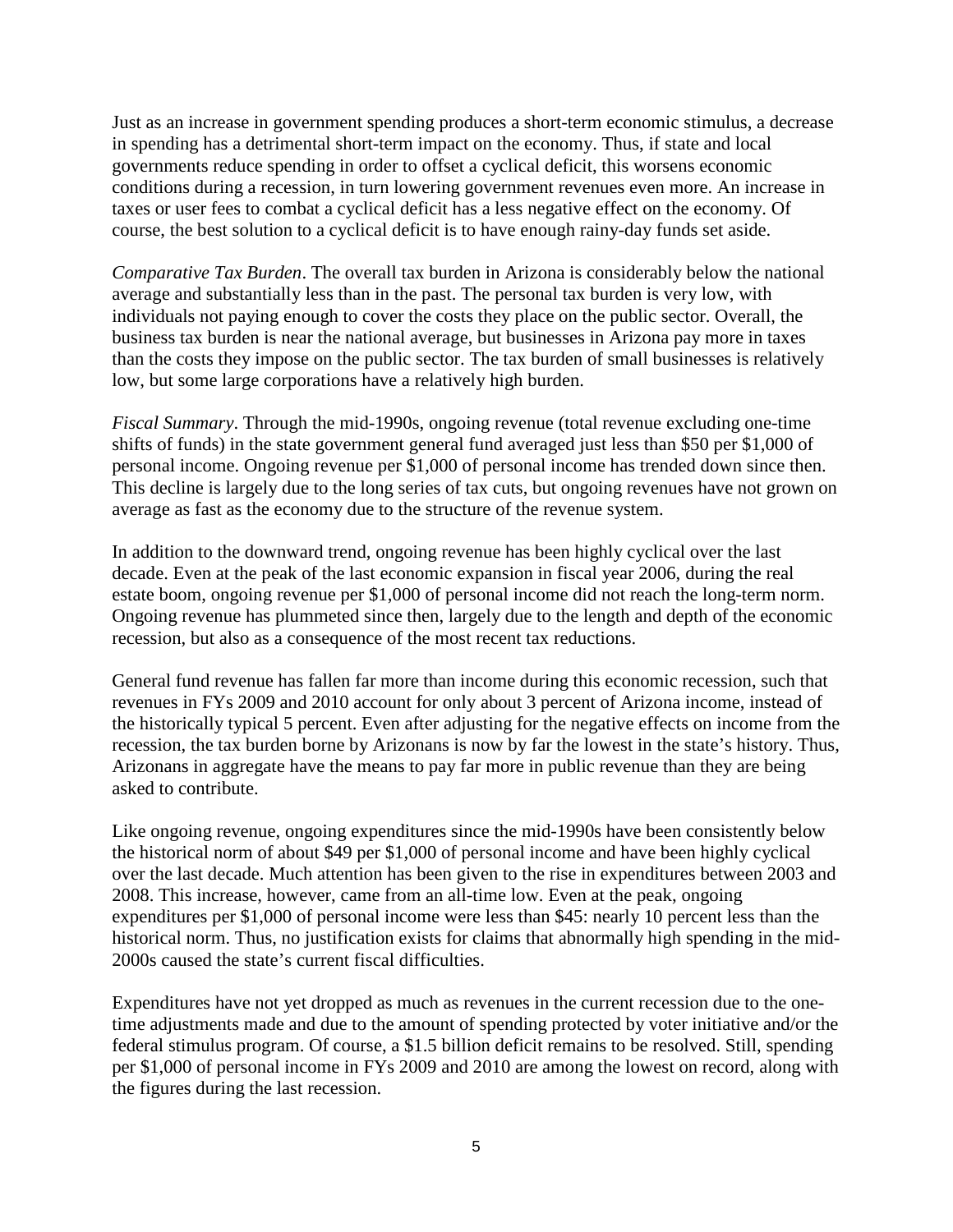#### **Scenario 1: Inaction**

This section examines Arizona's future if no substantive action is taken to deal with the state's economic and fiscal problems.

#### **Job Creation: Nature and Timing of Economic Recovery in Arizona**

At the end of 2009, the Arizona economy was just beginning to recover from its longest and deepest downturn since the 1930s. Given the extent of the real estate problems still to be resolved, the upcoming recovery is likely to be even slower than the previous two. Modest economic growth is expected through 2010 and 2011. Growth should then accelerate, but the peak job level of 2007 is not expected to be reattained until 2014. Total economic growth is unlikely to be as strong in the upcoming expansion as in the last two.

#### **Economic Competitiveness**

Arizona's fast growth, other than during recessions, is an indication that its export base is growing quickly despite the state's economic competitiveness not being rated as a strength. (Evaluations of the state's business climate range from good to poor.) It is likely that Arizona's natural attractions—including climate, open spaces, and lifestyle—continue to offset its weaknesses, at least for some types of base economic activities. However, the state's subpar job quality, with no improvement occurring over time, is a sign that these natural attributes are not enough to compensate for its shortcomings among the key base industries.

Ignoring the state's fiscal problems, the state should continue to grow for a long time even if positive actions to improve economic competitiveness are not undertaken. Of course, the quality of the growth will remain a concern, as will the high cyclicality of the economy.

The possibility of not reversing the spending reductions already made over the last two years and of substantial further reductions in public expenditures clouds this outlook. Reductions in programs—education, job training, and provision and maintenance of infrastructure—important to the key base industries will have serious long-term consequences.

The lowering in workforce quality from reductions in elementary and secondary (K-12) and higher education spending likely would end any pretense the state has of attracting the key base industries. A deteriorating infrastructure also likely will have a significant negative effect on economic competitiveness.

#### **State Budget: An Assessment of Current and Future Conditions Absent Any Action**

A large budget deficit of around \$1.5 billion remains in FY 2010. The loss of a substantial portion of federal stimulus monies—currently accounting for at least \$1.25 billion of revenue to the general fund—will cause a significant loss of revenue in FY 2011, but largely will be offset by a cyclical rebound in ongoing revenues. However, given the large continuing increases in demand for public programs such as the Arizona Health Care Cost Containment System (AHCCCS) and food stamps, expenditures will need to be higher in FY 2011 than in the current fiscal year. Assuming no action is taken to balance the current year's deficit and that it rolls into FY 2011, the deficit in FY 2011 likely will be approximately \$2 billion.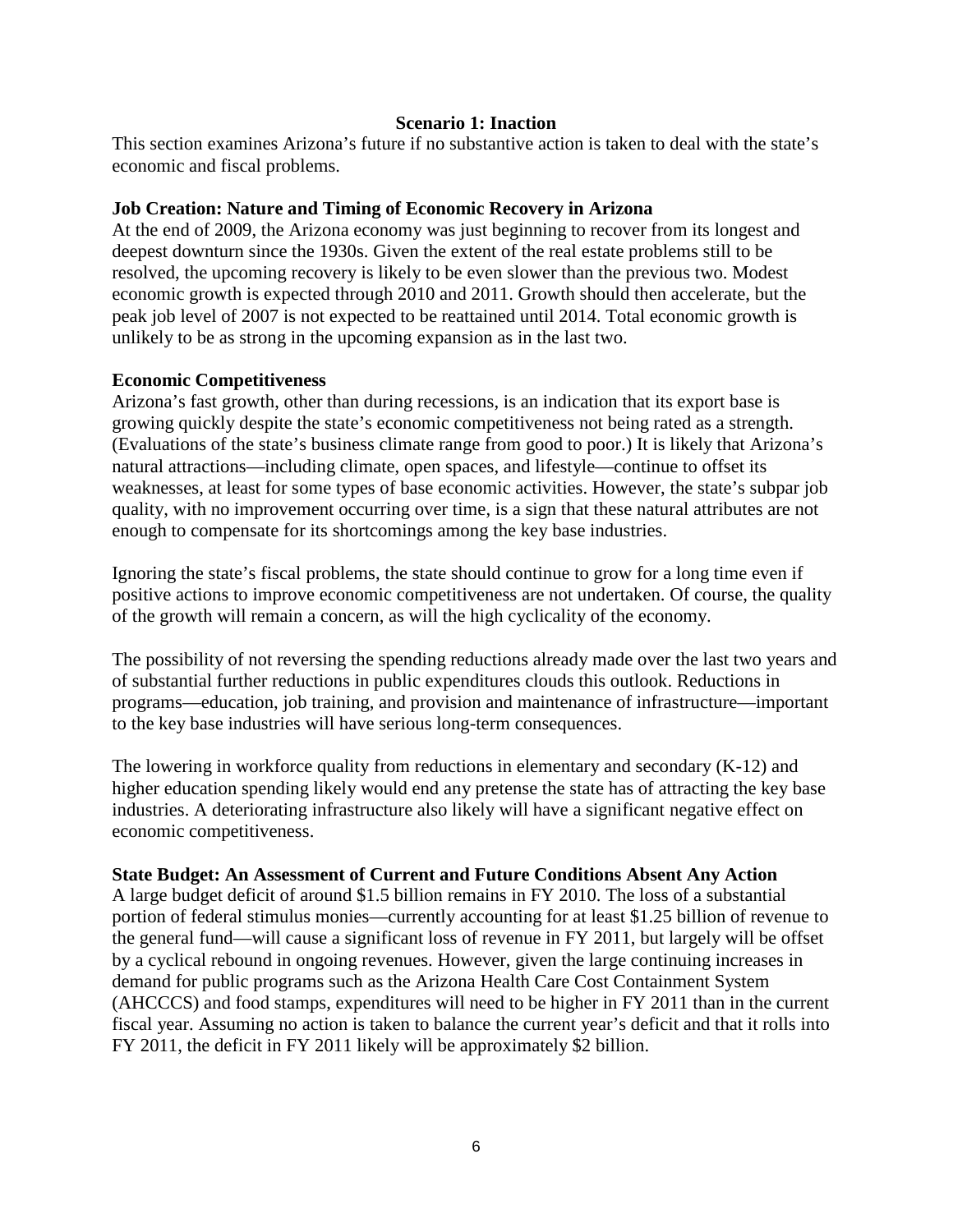Given the constitutional requirement to balance the budget, Arizona's current budget deficit will need to be resolved. However, since a deficit can be carried into the next year provided it is resolved that year, the resolution of the deficit need not occur in the next few months. Based on the assumption that there will continue to be no willingness to address the issue through revenue enhancements, or that any revenue enhancements will address only a portion of next year's projected \$2 billion deficit, then a significant additional spending reduction will be needed.

The latest budget for FY 2010—after the reductions made during the two special sessions late in 2009—includes \$9 billion in general fund appropriations. This is \$1.1 billion (11 percent) less than the original budget for 2008. Incorporating the effects of inflation and increased demand for state services, the effective decrease is approximately \$1.4 billion.

Given the existing spending protection provided by the federal stimulus program, it will be impossible to reduce spending enough in the current fiscal year to balance the budget without all but eliminating the correctional system (that is, releasing nearly all prisoners) and other unprotected programs. In FY 2011, less funding will be protected as the federal stimulus protection phases out. By FY 2012, the temporary protection from the federal program will be gone, but considerable funding, mostly for K-12 education and AHCCCS, still will be protected.

Even if the assumption is made that the existing protection and federal mandates would not be an issue in making spending reductions, it will be a significant challenge to reduce general fund spending by \$2 billion (22 percent) more. Education receives 60 percent of the funding and health and welfare receives 24 percent. Even if all general fund support were eliminated for all programs other than education and health and welfare—a completely unrealistic scenario—a deficit of nearly \$700 million would remain.

Thus, it will be impossible to reduce spending by \$2 billion without significant reductions to education and/or health and welfare programs. Even before spending reductions began in 2008, Arizona's spending on these programs was below the national norm. Based on Census Bureau data, per student funding for education in 2007 was second lowest in the country and higher education funding per student also was well below average. Similarly, spending on public welfare was considerably below the norm, despite the state's higher-than-average needs, as expressed in measures such as the poverty rate.

An additional reduction in spending of \$2 billion will damage the economic future of the state and create great hardship now, in the midst of the worst economic conditions since the great depression, on the state's most vulnerable residents. Further spending cuts also will depress an economy struggling to recover. Economic models indicate that a \$2 billion reduction in state spending would cause the loss of another 44,000 jobs—20,000 of them in the private sector.

In the longer term, the negative effects of this scenario probably will first affect the key base industries. There likely will be a period of time in which the state continues to grow in employment and population, but during which the state declines to even further below average in measures of productivity and prosperity, including job quality. Eventually, employment and population growth in Arizona will slow substantially, as it has in all mature states and nations. A policy of inaction now will advance the date of the eventual slowdown, perhaps by decades.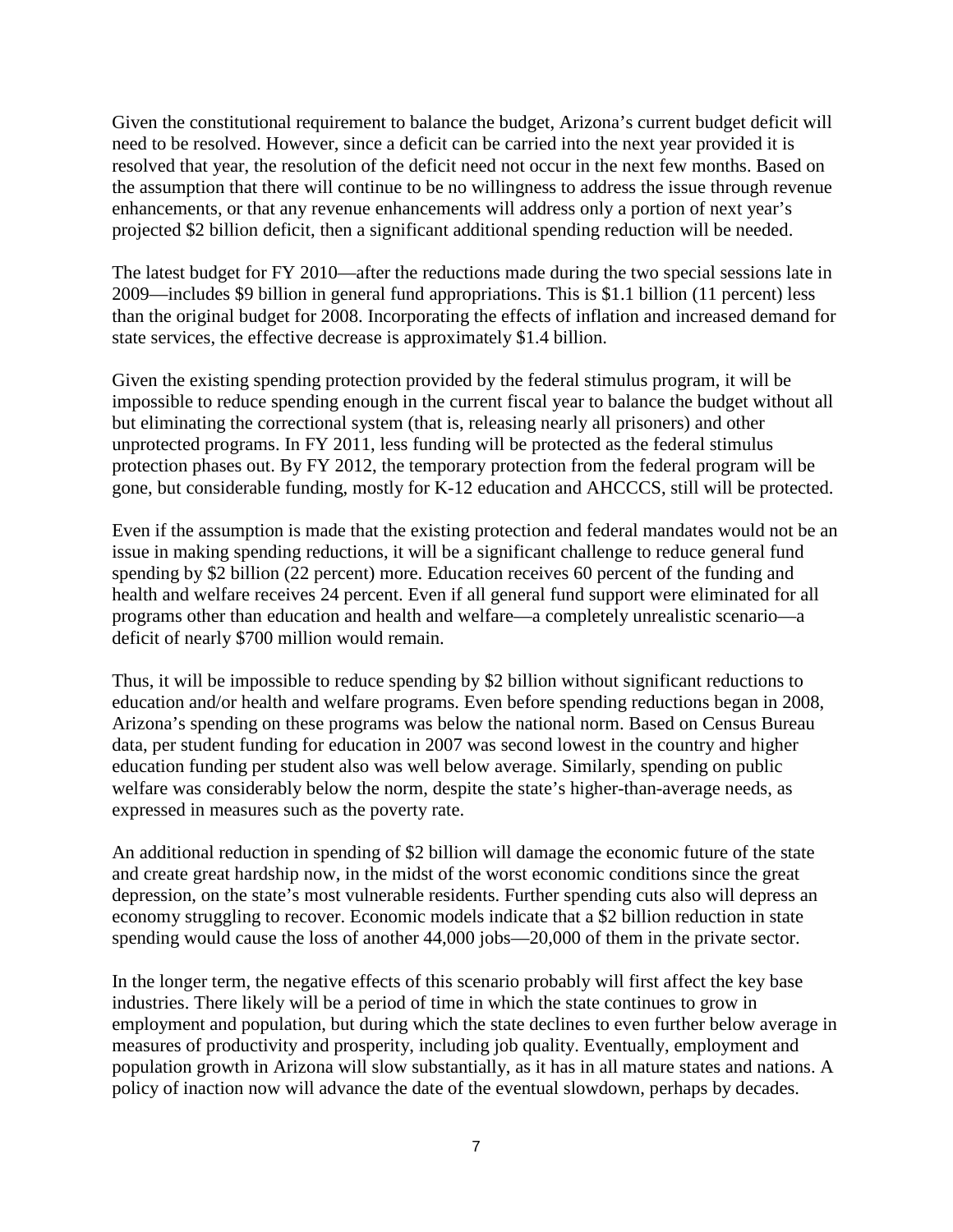#### **Scenario 2: Positive Action**

This section presents an alternative future for Arizona based on a plan that positively deals with the state's economic and fiscal problems. Public policy recommendations are made for balancing the budget, creating jobs in the short term, and enhancing the state's economic competitiveness. Summarized by year, the plan includes the following:

#### **Fiscal Year 2010** (through June 30, 2010)

#### *Fiscal:*

- 1. Let the remaining FY 2010 deficit roll into FY 2011.
- 2. Raise revenue for FY 2011:
	- A. Restore and expand funding to the Arizona Department of Revenue.
	- B. Increase federal funding.
	- C. Properly account for photo radar receipts.
	- D. Institute a home arrest program for nonviolent offenders.
	- E. Create a utility excise tax.
	- F. Increase the motor vehicle fuel tax.

G. Make changes to the sales tax.

- (1) Temporarily increase the general sales tax rate by 1 percentage point.
- (2) Resume taxing food to be consumed at home.
- (3) Expand the existing low-income credit for increased excise taxes.
- (4) Eliminate the sales tax collection tax credit.

H. Make changes to the property tax.

- (1) Restore the statewide property tax.
- (2) Phase out the homeowner's rebate.
- 3. Create a fiscal system study group.

*Job Creation:*

- 1. Take full advantage of the federal stimulus funding received.
- 2. Release funding for the SPEED program immediately.
- 3. Undertake long-term financing of additional infrastructure building.

*Economic Competitiveness:*

- 1. Create an economic development study group.
- 2. Form an education study group.

#### **Fiscal Years 2011 and 2012**

The study groups present recommendations for comprehensive solutions to the state budget and economic development issues.

#### **Fiscal Year 2013**

Legislation regarding comprehensive solutions to the state budget and economic development issues is passed for implementation in FY 2014:

#### *Fiscal:*

- 1. Increase tax revenue.
	- A. Sales tax.
		- (1) Reduce the tax rate to 4 percent.
		- (2) Broaden the tax base to include various services.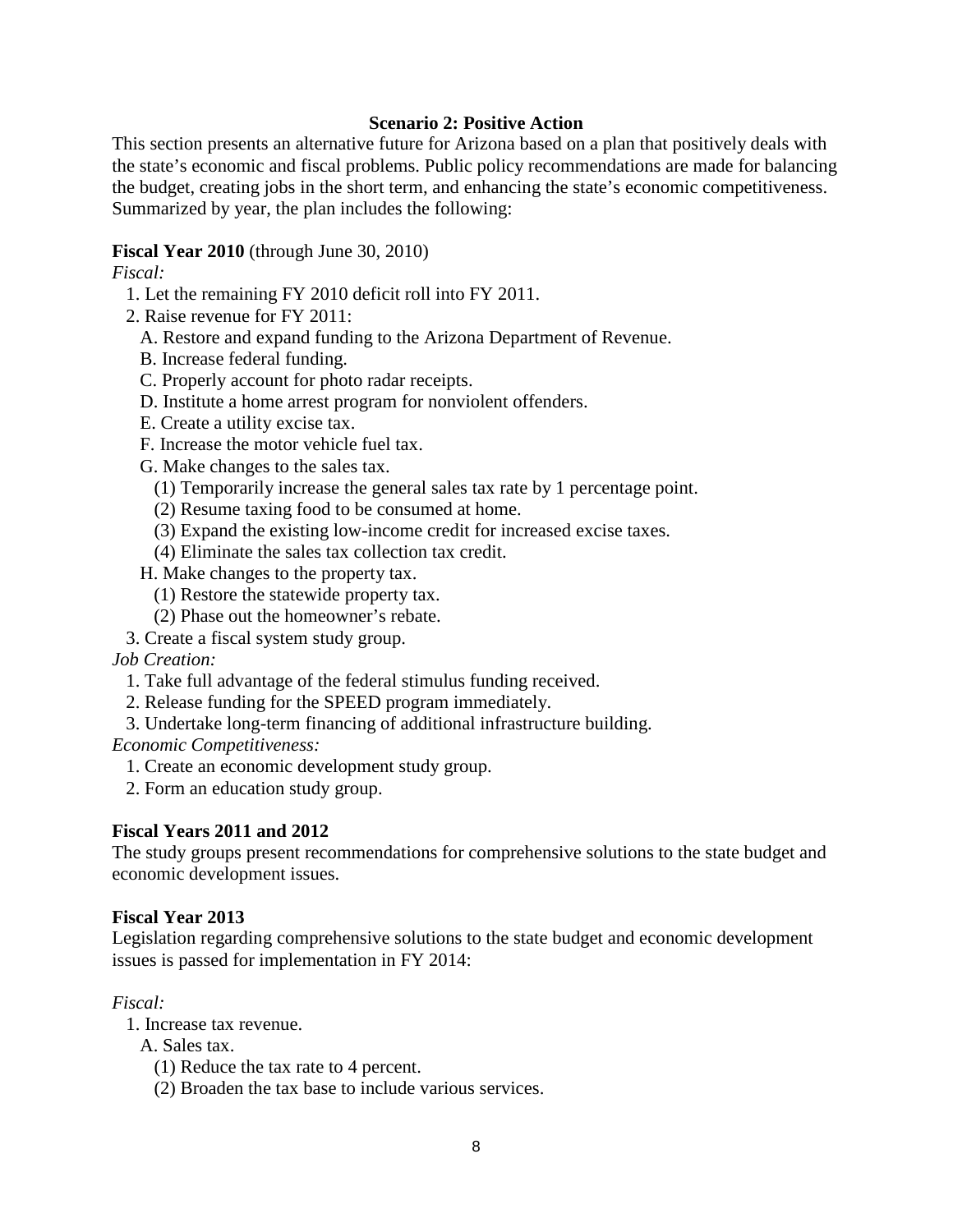B. Property tax.

- (1) Create a new fund for the School Facilities Board, with revenue coming from the property tax.
- (2) Eliminate the constitutional 1 percent cap on residential real estate taxes for primary purposes.
- (3) Exempt the first \$xx,000 of the assessed value of improved property, with the revenue lost offset by an increase in the statewide tax rate.

C. Income tax.

- (1) Increase personal income tax rates.
- (2) Decrease the corporate income tax rate to the highest personal income tax rate.
- (3) Eliminate some of the tax credits.
- (4) Reserve some of the revenue from the corporate income tax to be used for corporate incentives.
- D. Other taxes.
	- (1) Increase the motor vehicle license tax.
	- (2) Increase in the luxury tax on alcoholic beverages.
- 2. Increase user fees.
	- A. Implement a health care provider fee.
	- B. Increase other fees.
- 3. Other.
	- A. Seek additional federal funds through a centralized effort.
	- B. Improve money management.
	- C. Strengthen the budget stabilization fund.
- D. Improve accountability.

*Economic Competitiveness:*

- 1. Improve education and job training.
- 2. Expand and improve the physical infrastructure.
- 3. Tax policy.
	- A. Reduce or eliminate the personal property tax applied to business equipment.
	- B. Set the assessment ratio for business property taxes to be equal to those of residences.
- 4. Create a statewide economic development policy with flexibility to account for varying conditions across the state.

#### **Conclusion**

Adopting the recommendations in scenario 2 will allow the state to begin to catch up after decades of neglect. However, progress will be slow, even if all of the recommendations are adopted and funded. Had Arizona changed its course in the 1980s when it was a much less populous state, it would have been easier and quicker to reach its goals. Now, with an economy of 3.3 million workers and a state of 6.6 million residents, doing everything right will yield only slow improvements. Moreover, economic competition continues to strengthen from other regions of the country and from other countries.

The alternative, though, is clear. Without action, the state will continue to deteriorate relative to the nation until it reaches a point that it no longer is a desirable location for businesses or individuals to locate—despite its natural attributes. By the time that happens, the quality of life of its residents will have declined—the state will have descended to second-class status.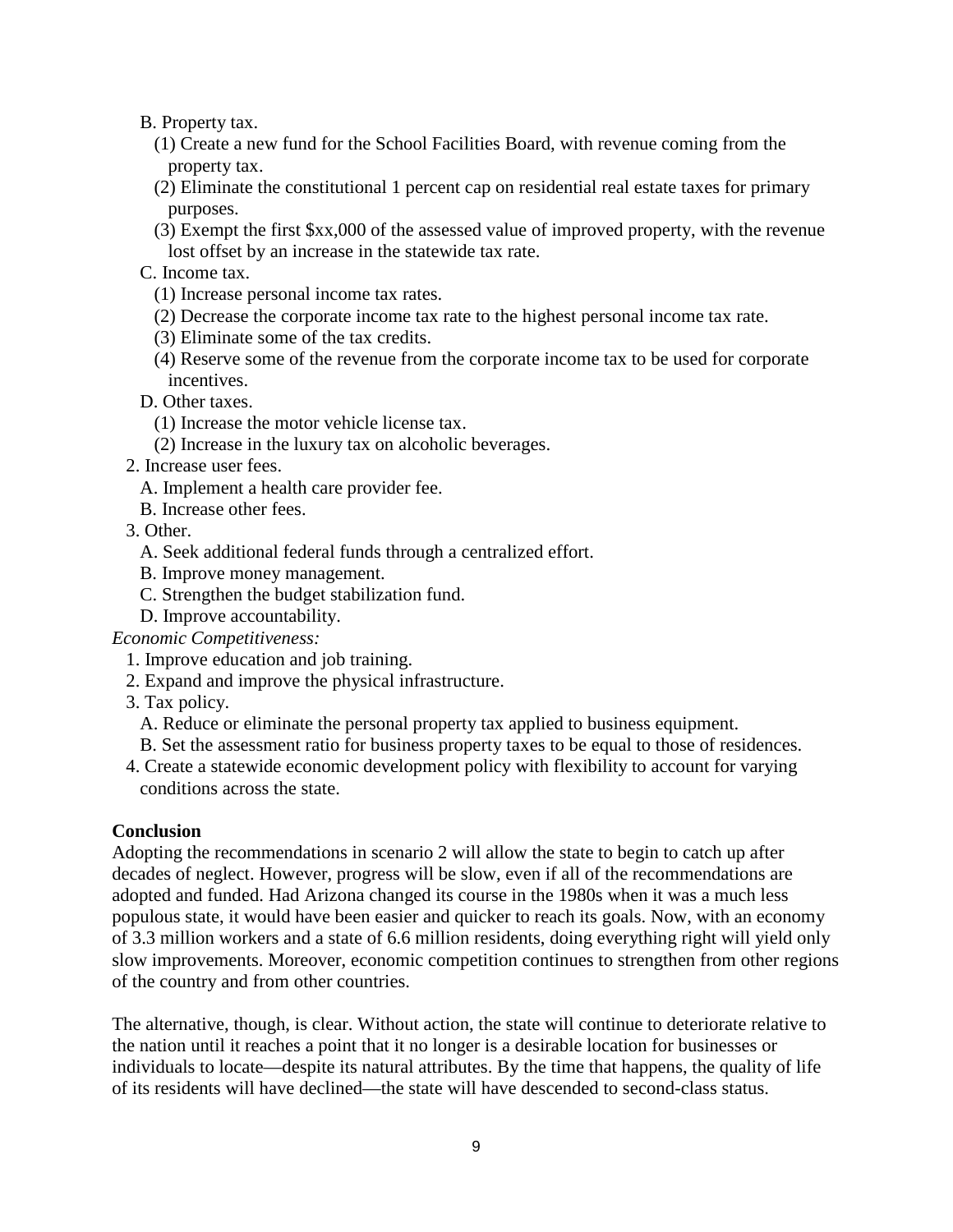#### **BACKGROUND[1](#page-14-0)**

In order to devise public policies that create jobs, improve economic competitiveness, and balance the budget, a solid understanding of regional economics and of the role and the financing of the public sector is necessary. This section provides an overview of these topics.

#### **Regional Economics**

A regional economy can be any geographic area. States are the focus in this section.

#### **Economic Drivers**

A significant dichotomy exists in the nature of economic activities in any region. Relatively few companies sell the majority of their goods and services to customers located outside the region, but these companies form the region's economic base and are responsible for the health and growth of the regional economy. In contrast, most companies predominantly sell their goods and services to local residents and local businesses. These "population-serving" activities respond to conditions within the economic base and do not cause economic growth.

Export, or basic, activities take many forms. The classic examples are agriculture and mining, whose locations are dependent on local attributes of the land. These sectors are not mobile. Tourism and retirement migration also are basic economic activities. They are similar to agriculture and mining in that their presence is in part due to local natural attributes (such as climate, mountains, and bodies of water). However, the aspects of quality of life that are determined by human decisions and activities also influence the number of tourists and retirement-aged migrants that any region receives.

In contrast, most companies that form the economic base can locate anywhere. For example, regions within the United States compete with one another and with the rest of the world for manufacturing facilities. Other examples of mobile basic industries include insurance carriers, call centers, and some components of the wholesale trade and transportation sectors.

The presence in a region of mobile export businesses is due to the region's economic competitiveness (business climate). A long list of regional factors, discussed in a following subsection, determine the business climate and influence location decisions of manufacturers and other mobile export businesses.

Just as private-sector markets that work most effectively allocate resources freely across competing uses to the ones that are most likely to result in growth, public-sector policies need to distinguish between economic-base and population-serving industries to the extent possible in order to maximize economic competitiveness and growth. For example, providing tax cuts and incentives to population-serving companies serves no economic purpose.

However, not all export industries have an equal effect on the regional economy. The wage level is one important distinction. A low-paying base industry such as tourism has a much lesser

<span id="page-14-0"></span><sup>1</sup> Parts of this section were taken from the background report for the 95th Arizona Town Hall, *Riding the Roller Coaster: Government Revenue in Arizona*, November 2009 [\(http://www.aztownhall.org/95\)](http://www.aztownhall.org/95). Information also was taken from the three volumes of *Public Finance in Arizona*, December 2008, Arizona State University, Office of the University Economist [\(http://economist.asu.edu/public-finance\)](http://economist.asu.edu/public-finance). l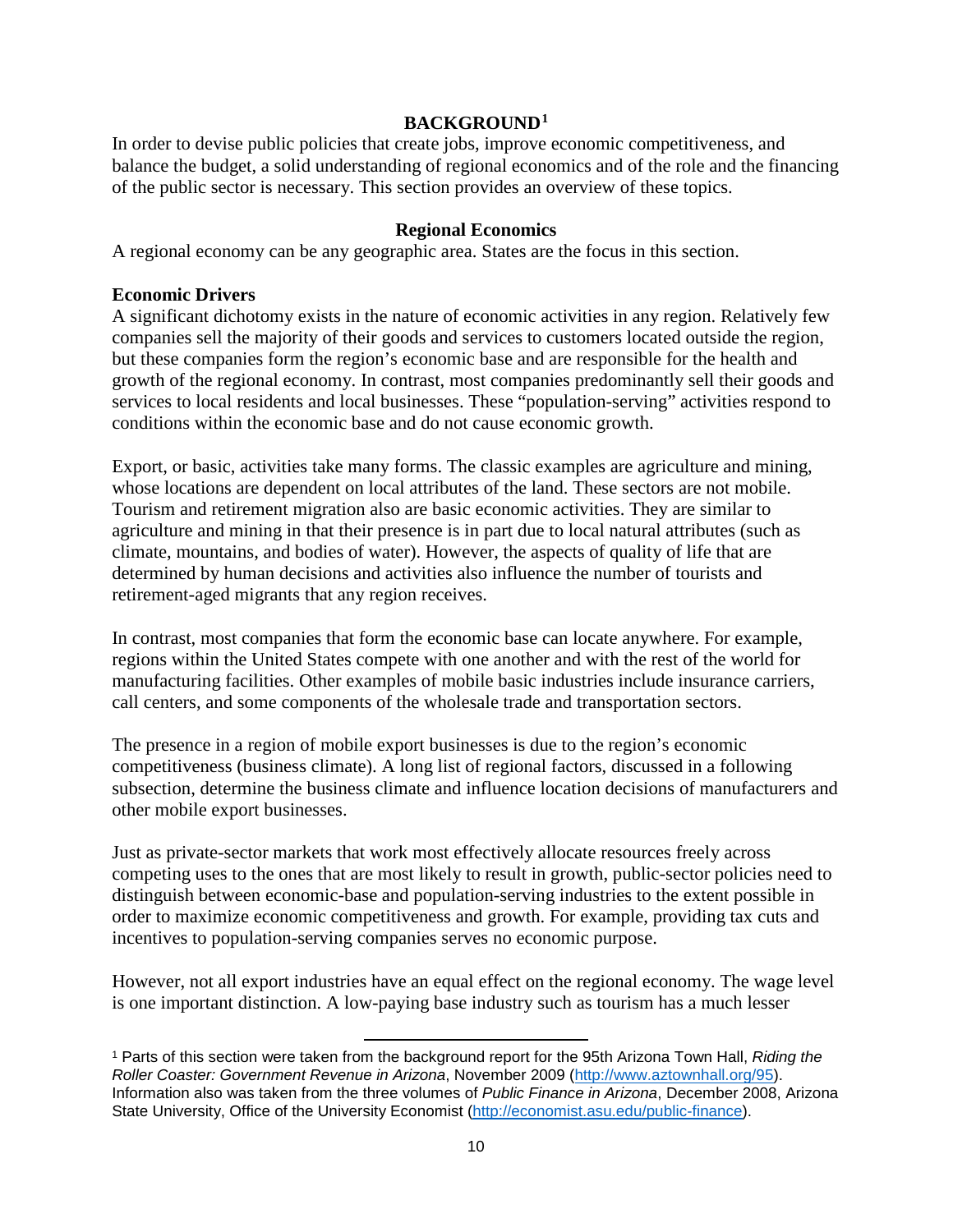impact per employee than does a high-paying base industry, such as high-technology manufacturing. A second practical distinction is the industry's prospect for growth. Some base industries are unlikely to be a source of future growth. Mining, for example, is limited by dwindling natural resources. Many of the mature manufacturing industries have limited growth prospects.

The United States, and each of its states, has a developed economy. It cannot compete on the basis of cost with competition now coming from countries such as China and India. In the past, Arizona attempted to attract cost-sensitive operations but that strategy is no longer viable. Instead, Arizona and the rest of the country in the 21st century must compete based on innovation and the development of new and better technologies. Because of this, education and research and development have become particularly important factors in determining the economic competitiveness of a region.

## **Aggregate Economic Growth Versus Gains in Productivity and Prosperity**

Just as a dichotomy exists in the nature of economic activities, economic indicators can be placed into two categories. Some, such as employment, measure aggregate size and growth. Others measure the level and growth of productivity and prosperity.

Historically, the emphasis in Arizona has been on aggregate economic growth. While employment generally has been the most widely used indicator due to its timeliness, it does not reflect differences in wage levels. An aggregate economic measure that is expressed in dollars, such as gross product or personal income, is more informative.

Less attention has been placed on productivity and prosperity indicators in Arizona, even though the health of the economy is gauged by such measures rather than by aggregate economic indicators. Productivity growth, not aggregate growth, leads to gains in prosperity: the ultimate economic goal. Aggregate growth rates are unrelated to gains in productivity and prosperity.

Productivity and prosperity indicators are measured per person or per employee. Such indicators are appropriate to use to compare regions of widely varying sizes, and to compare data for one region as it grows over time. Any economic indicator measured in dollars must be adjusted for inflation if data for one time period are compared to another period.

#### **Factors Important to Economic Competitiveness and Economic Development**

A region must be economically competitive to become more prosperous. Competitiveness is determined by a long list of regional attributes, sometimes called the business climate. Economic competitiveness is necessary for all three forms of economic development: attracting companies to move to the region, encouraging existing companies to remain and expand in the region, and fostering new businesses.

The regional factors deemed most important vary by company and by industry. Yet most rankings of location factors do not distinguish between the many kinds of export activities. The most important factors considered by the average company when looking to move or to locate a new facility includes

• The quality and availability of the workforce.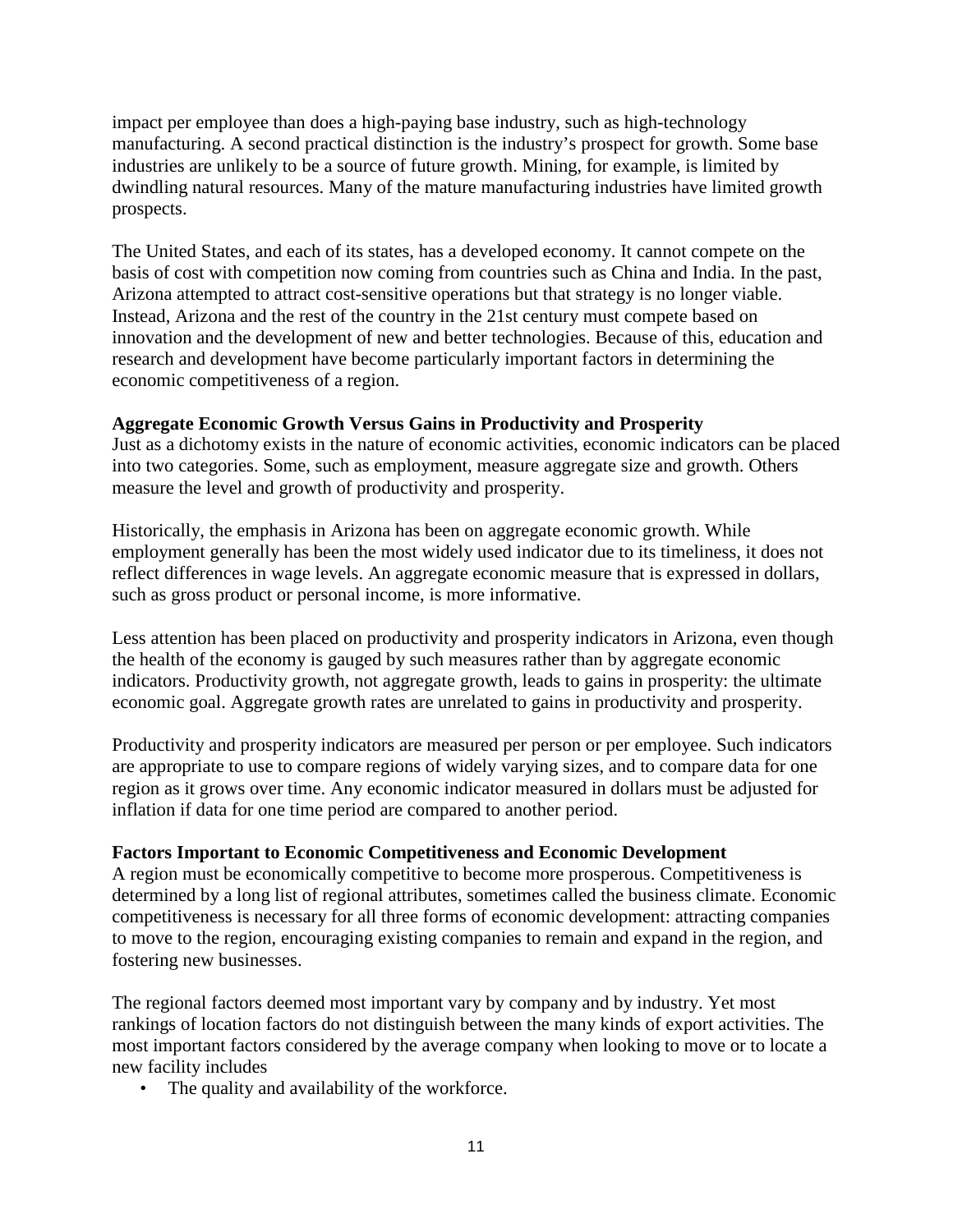- The quality and availability of the physical infrastructure. Transportation—airports and surface transportation—and utilities are most often mentioned.
- Cost factors. Labor costs are the most important of the cost factors, but tax burdens, real estate costs, and energy costs all are common considerations. Once a region has been selected as a finalist in a company's site selection process, the availability and flexibility of incentives often makes a difference.

Other regional attributes of importance include the availability of land and buildings and the regulatory environment.

Some of the important location factors, such as labor and real estate costs, are largely beyond the purview of public policy. In contrast, the public sector is largely responsible for the transportation infrastructure and public education; the latter is a significant contributor to workforce quality. While taxes can be an important location factor, they must be evaluated in the broad context that they are the price paid for the public infrastructure and public services that are important to businesses.

The list of important location factors can be very different for the high-paying, high-technology industries that are expected to lead the nation's economic growth during the 21st century. (Through the rest of this report, these are referred to as the "key base industries.") Within these industries, the list of factors important in siting a headquarters or research and development (R&D) facility can be quite different from the most important factors in locating a manufacturing plant or some other type of facility.

In order to distinguish between the different industries and different types of facilities, economic development experts in the Phoenix area were polled regarding what they believed to be the most important factors.<sup>[2](#page-16-0)</sup> They were asked to differentiate between the type of company facility and were asked to list the factors most important to each of eight export industry clusters that either were already of particular significance in the Phoenix area or were a target for future growth. The selected clusters were aerospace, bioindustry, call centers, environmental technology, plastics, software, transportation, and "high tech" (other than the high-tech clusters mentioned specifically, and including electronics). Each of these clusters was selected either in the original Arizona Strategic Planning for Economic Development effort during the early 1990s or shortly thereafter. Several, but not all, of these clusters are high paying and are heavy users/producers of technology.

In general, the most important factors for both headquarters/R&D facilities and manufacturing/other types of company facilities were labor costs, the availability of a skilled workforce, and educational opportunities and quality. For manufacturing/other types of facilities, the cost of utilities and the airport infrastructure also were rated very highly, though neither of these even made the list of important factors for headquarters/R&D facilities.

Several other factors also were considered to be important. Those on the list of both headquarters/R&D facilities and manufacturing/other facilities included the availability of land and leased space, the telecommunications infrastructure, and the education infrastructure. The proximity to universities and research centers also was on the list for headquarters/R&D

<span id="page-16-0"></span><sup>2</sup> "Site Selection Factors Vary Widely by Economic Cluster," *Arizona Business*, November 2000. l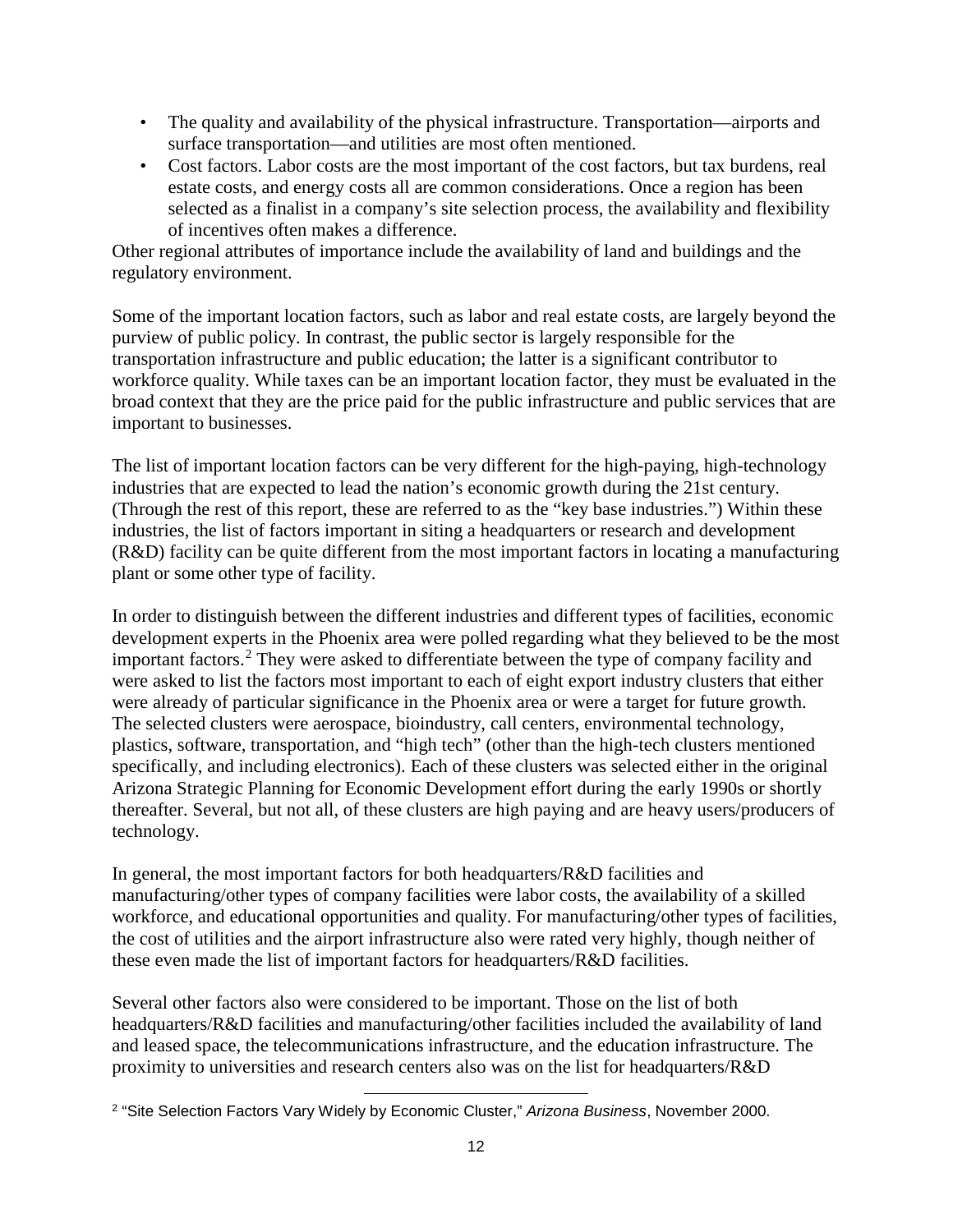facilities. For manufacturing/other facilities, land costs and lease rates, power and water availability, and regulations also were considered to be important.

Notably lacking from this listing are business taxes and incentives. Each was considered to be important for certain types of facilities in some clusters, but overall was not considered to be as important as the factors mentioned above for the selected clusters. Also notable is that two of the three most important factors to all types of facilities are related to education: the availability of a skilled workforce, and educational opportunities and quality (important to the company as a component of a skilled workforce and important to the company's employees as a component of their quality of life). Two additional education factors were considered to be important: the education infrastructure and proximity to universities and research centers.

Thus, if the goal is simply for Arizona to grow, then business taxes and incentives are among the few top factors that can be influenced by public policy, along with the transportation infrastructure and the quality of the workforce. However, if the goal is to improve job quality and raise the standard of living of Arizonans by expanding the key base industries, then the most important factors that can be influenced by public policy largely fall into two categories: (1) education and workforce skills, and (2) the quality and availability of the physical infrastructure (not just transportation).

## **Education and Job Training**

Arizona's economic competitiveness is hampered by the poor quality of its workforce. Achievement tests indicate that Arizona's elementary and high school students do not perform as well as their peers nationally. A lower proportion of the adults who were educated in Arizona have completed high school. Many employers report difficulty finding enough individuals with basic work skills.

These limited educational attainments and work skills are a particular disadvantage in the key base industries. These high-wage companies require sophisticated technological skills, even among workers who are not required to have a college degree. Historically, companies located in Arizona have relied on in-migrants to fill many of their jobs, but it is more expensive for companies to import skilled workers from outside the state and considerable competition for these skilled workers exists.

Even if attracting workers was not an issue for employers, the poor educational achievement and attainment of Arizona students is creating an underclass among its residents. The state's poverty rate is regularly higher than the national average and the workforce participation rate, even among those in the prime working ages of 25 to 54, is below average. Some of these struggling Arizonans are working, but in low-wage jobs, while others do not work, largely due to an inability to compete for available jobs. Not only do people in this group not contribute much to Arizona's economy, they disproportionately use public services due to their low incomes and lack of health insurance.

While a number of factors contribute to the low educational achievement and attainment of the state's residents, the state's education infrastructure is a significant concern. Arizona spends less on elementary and secondary education than nearly every other state, and public investment in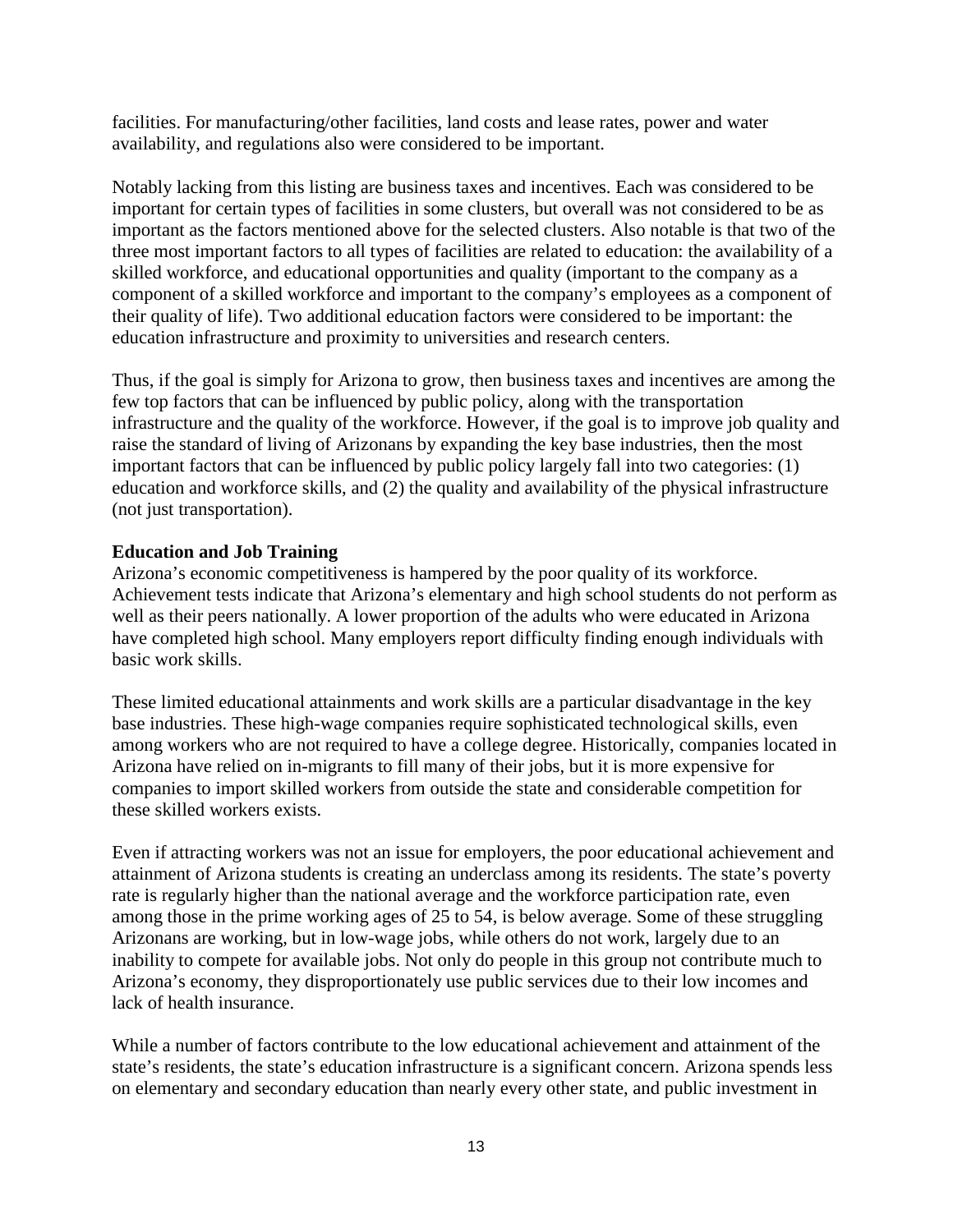higher education also is below average. Little support is provided for research; the funding for Science Foundation Arizona has been eliminated. For a state as large as Arizona—in terms of geographic area and population—having only three state universities means that few locations in the state offer the proximity to research universities that many companies in the key base industries require. Further, potential employees for such companies are concerned about the quality of the educational system that their children will attend.

Arizona's education spending has dropped considerably over time relative to other states on an inflation-adjusted (real) per student basis. Most of the funding for elementary and secondary (K-12) education comes out of the state's general fund. Total spending per student from all state and local government funds, excluding capital outlays, was only a little below the national average through the 1980s, but has been 33-to-37 percent below average since 2001. The state's rank among the 51 'states' (including the District of Columbia) has been 50th since 2001. Even after adjusting the per student figures for Arizona's low per capita personal income, the state's rank still has been 50th since 2001. Expenditures per student per dollar of per capita personal income were 23-to-29 percent below average over this period.

Higher education expenditures per full-time-equivalent student per dollar of per capita personal income also have dropped since the mid-1980s relative to the U.S. average. Total spending, excluding capital outlays, was 5-to-10 percent less than the national average during the 1980s, but has fallen to 15 percent below average. The state's rank has been in the mid-30s in recent years.

The other aspect to producing a quality workforce consists of job training. While some job training occurs within the public education system, particularly at community colleges, the state has a variety of other job training programs. However, these programs are viewed as inadequate by many employers, especially those in the key base industries.

#### **Infrastructure**

The availability of a quality infrastructure is consistently rated as one of the most important factors affecting economic development. The physical infrastructure of the state, particularly its transportation system, already is a concern. Reports produced in 2008[3](#page-18-0) detailed the amount of spending that is needed to improve the state's existing infrastructure to be economically competitive and then to keep up with the expected growth in the Arizona population. Capital spending in the state, especially for transportation, has consistently been lower relative to other states than would be expected of a state that generally ranks second in the nation in population growth.

The availability and quality of the physical infrastructure in Arizona generally is not perceived favorably. With the limited investment in infrastructure in the state and with the size of the budget difficulties facing state and local governments that will continue even after the end of the

l

<span id="page-18-0"></span><sup>&</sup>lt;sup>3</sup> L. William Seidman Research Institute, W. P. Carey School of Business, Arizona State University, *Infrastructure Needs and Funding Alternatives for Arizona: 2008-2032*, May 2008, and *Preparing for an Arizona of 10 Million People: Meeting the Infrastructure Challenges of Growth – Background Report*, October 2008. Both reports can be accessed from [http://economist.asu.edu/p3/competitiveness.](http://economist.asu.edu/p3/competitiveness)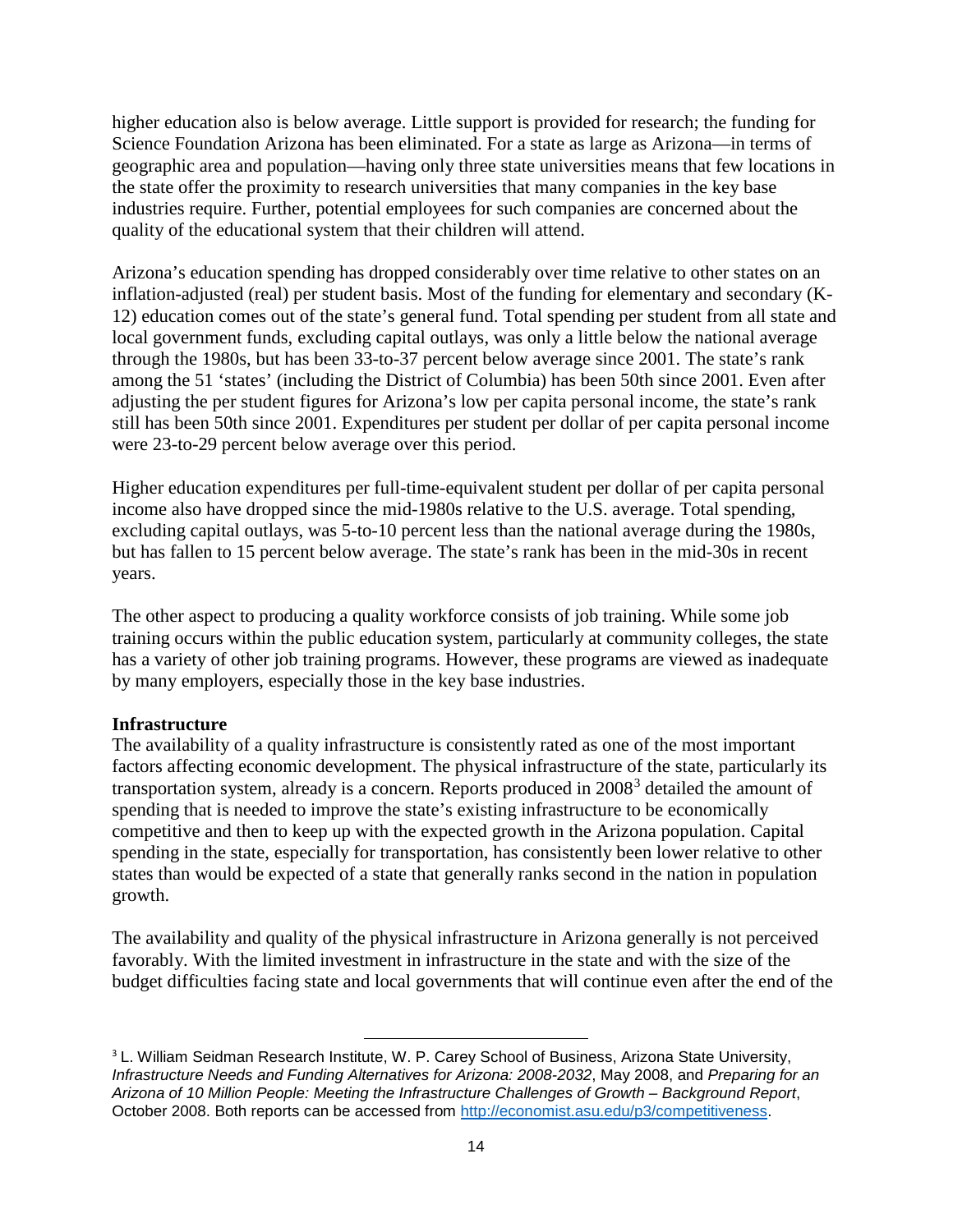recession, the state's physical infrastructure is at risk of becoming a major negative factor on its economic competitiveness.

#### **The Effect of Taxes on Economic Growth**

Nearly any position on the relationship between state and local government taxes and economic performance is supported in the published literature. However, the bulk of the modern literature indicates that state and local government taxes have only a small effect on economic growth. Many factors affect economic growth, as discussed in the preceding subsections.

Despite the attention given to taxes, state and local government tax payments are a minor expense for most businesses. All state and local government taxes and most federal government taxes—Social Security and payroll taxes, unemployment insurance taxes, excise taxes, import and tariff duties, business license and privilege taxes, and the environmental tax but not the federal income tax—account for only a little more than 2 percent of the operating income of the average business. Thus, state and local government taxes are less than 2 percent of business operating income for most businesses—a lesser expense than the compensation of company officers.

Moreover, taxes represent the price paid for government services consumed. Many state and local government services—such as the education of children and the provision of police protection—are of high value to individuals and businesses alike.

State and local government business taxes receive attention because many state and local governments grant tax incentives, tax credits, and tax exemptions to businesses. A rational profitseeking business will avail itself of such opportunities. In site location decisions, such tax breaks are a deciding factor only if two or more locations are viewed essentially equally on all other factors.

While state and local government taxes are not nearly as economically important as sometimes portrayed, business taxes are one of the location factors. Business taxes for large corporations and export businesses are high in Arizona relative to other states, reducing the state's economic competitiveness.

In contrast to large corporations, the tax burden for small unincorporated businesses is low. The difference in relative tax stems from two factors: (1) unincorporated businesses file income taxes on the individual tax form—individual tax rates are lower than the corporate tax rate; and (2) property taxes for commercial and industrial property of larger companies (those with a high assessed value) are high relative to other states while other business property tax burdens are moderate.

Since relatively few small businesses are part of the economic base, their low tax burden has little effect on the economy. Similarly, the very low tax burden for individuals relative to other states and to Arizona's past has little effect on the economy. (Tax burdens are discussed in the "Public Sector" section that follows.)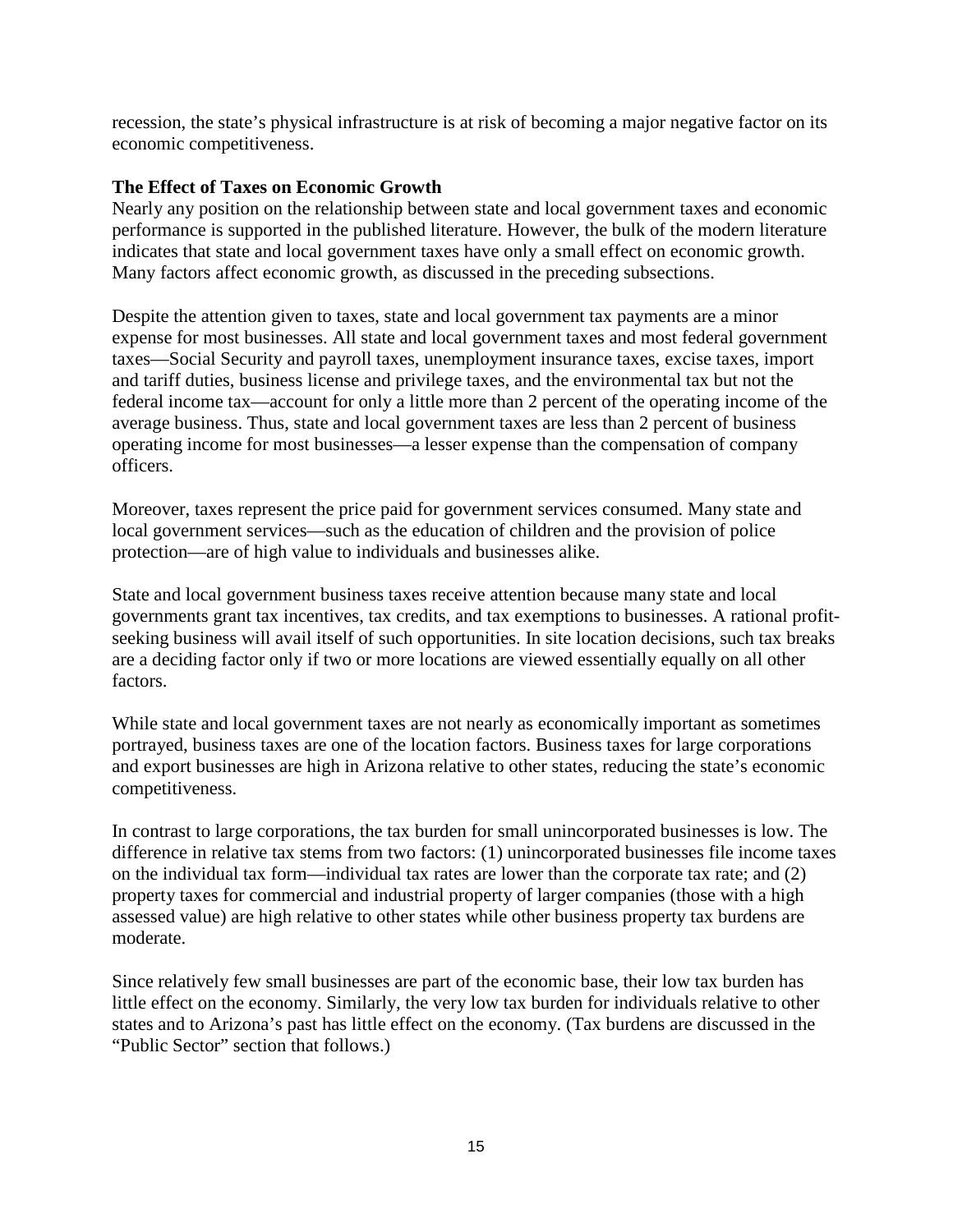Despite business tax burdens being of significance to economic competitiveness and despite the relatively high tax burden borne by many of Arizona's leading companies, relatively few of the tax cuts implemented since the early 1990s have benefitted export businesses. The early rounds of tax cuts almost entirely were focused on individuals, as discussed in more detail in the "Public Sector" section. Overall, the tax cuts have been dominated by reductions to the personal income tax. Thus, it comes as no surprise that an empirical investigation found that no observable economic effects have been received from the numerous and substantial tax reductions that have been passed since the early 1990s, which overwhelmingly have benefitted individuals (and population-serving businesses).

As in other states, businesses pay more for public services than the costs they place on state and local governments in Arizona. In contrast, individuals in Arizona do not adequately pay for the public services they use. The reduction in the individual tax burden over the last 15 years means that businesses subsidize individuals even more than in the past. This is of little significance to the population-serving businesses, which can pass the taxes on to their customers since all of their competitors are subject to the same taxes. Export companies are not able to pass on local costs since their competitors are overwhelmingly located in other regions and other countries.

In conclusion, state and local government tax policies can have an appreciable effect on economic performance only under specific conditions. An effect will only occur when tax policies are focused on export businesses. In general, the effect will be greatest when a tax burden on a specific tax, such as the business personal property tax, that is high relative to competitor states is lowered significantly. Otherwise, tax policy is an inefficient way to stimulate the economy. Investment in infrastructure and education has been shown to have a greater effect on economic growth.

#### **Economic Cycles and Trends[4](#page-20-0)**

Economic growth rates around the globe rise and fall over a period of a few-to-several years. The typical cycle consists of a period of economic growth—which sometimes is divided into recovery, expansion, and slowdown phases—and a shorter period during which the size of the economy contracts (after adjustment for inflation). In the United States, the typical economic cycle through the 1950s had a length of only about four years. Since then, some cycles have been longer, up to 10 years in length.

The economy of each region is cyclical, though not all regional economic cycles coincide with the national cycle. The timing of Arizona's economic cycle usually is quite similar to the national average, but the difference in growth rates from the cyclical peak to trough are unusually large. In fact, Arizona has had the second-most cyclical economy in the nation since 1950.

All of the states with the most volatile economies are in the South or West. The common link between these states is their rapid population growth. Nationwide, the construction and real estate sectors experience substantial cyclicality. In fast-growing states in which these sectors

<span id="page-20-0"></span><sup>4</sup> Parts of this subsection were taken from Marshall Vest of the University of Arizona, Chapter 10 of the background report for the 95th Arizona Town Hall, *Riding the Roller Coaster: Government Revenue in Arizona*, November 2009 [\(http://www.aztownhall.org/95\)](http://www.aztownhall.org/95). l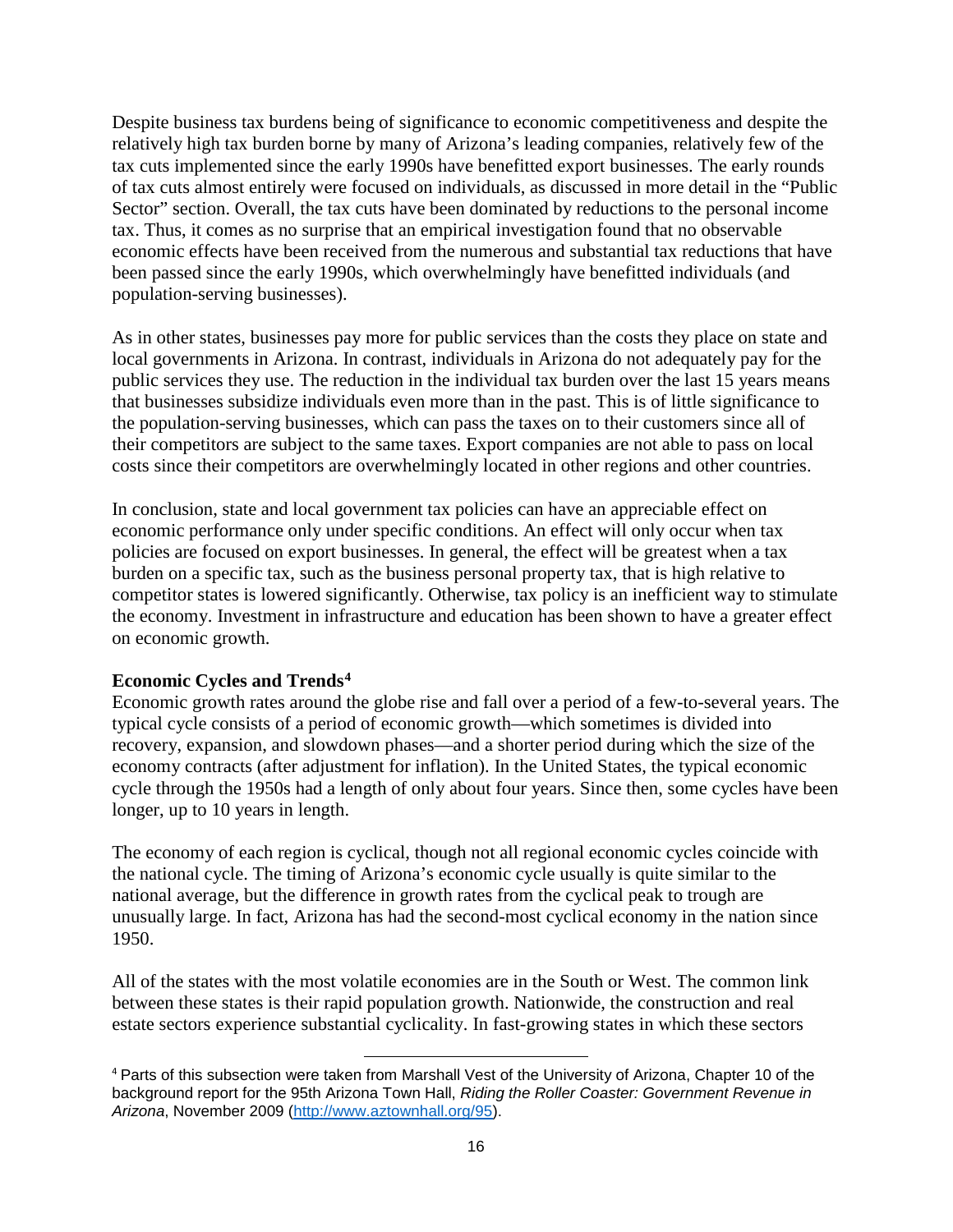account for an above-average share of economic activity, the overall economy is relatively more cyclical.

Some industries are not as cyclical as others and some industrial cycles do not follow the national business cycle. Thus, economic diversification can help to reduce the overall cyclicality of a regional economy, but the effects of diversification are modest.

Relative to the national average, in the typical economic cycle Arizona's economy grows much more rapidly during economic expansions but declines as much during recessions. During expansions, Arizona's much more rapid aggregate economic growth results mostly from its much greater population growth rate, not from a better performance on productivity and prosperity indicators.

In contrast to cycles, trends reflect changes that are more long lasting. For example, the decline in relative importance of the agriculture and mining sectors is a trend. In public finance, a trend exists in which the collection of sales taxes based on goods does not keep pace with economic growth.

#### **An Evaluation of Arizona's Economy**

Arizona has had the weakest economy in the nation during the recession that began late in 2007, in terms of employment change. This, of course, is not representative of the state's long-term aggregate economic growth, just as the boom conditions present from 2004 through 2006 were not representative. Arizonans have a tendency to become too optimistic when economic conditions are strong, and too pessimistic when they are weak. The following evaluation avoids these cyclical extremes by focusing on long-term averages and on productivity and prosperity measures. However, even these measures are relatively volatile in Arizona over the course of an economic cycle.

While many Arizonans have long focused on growth and increasing size (of the economy and population), such a focus has resulted in nearly the most cyclical economy in the nation. Cyclicality is damaging to individuals, who experience economic dislocations, such as reduced work hours and loss of jobs, during recessions. The cyclicality of the economy also affects the public sector, which in Arizona generally is either struggling to keep up with population growth or facing a significant cyclical deficit. As discussed in the first report from the Arizona Strategic Planning and Economic Development effort in 1990, the emphasis instead should be on measures of productivity and economic well-being.

In the near term, of course, employment issues cannot be ignored due to the substantial job losses experienced in Arizona over the last two years and the state's relatively high unemployment rate. A discussion of near-term job creation policies is therefore included in this Roadmap. Most of the discussion of economic policies, however, focuses on the longer term and on public policies that will enhance the productivity of the state's workforce, improve the economic standard of living, and reduce, to the extent possible, the cyclical dislocations that occur every time the economy slows.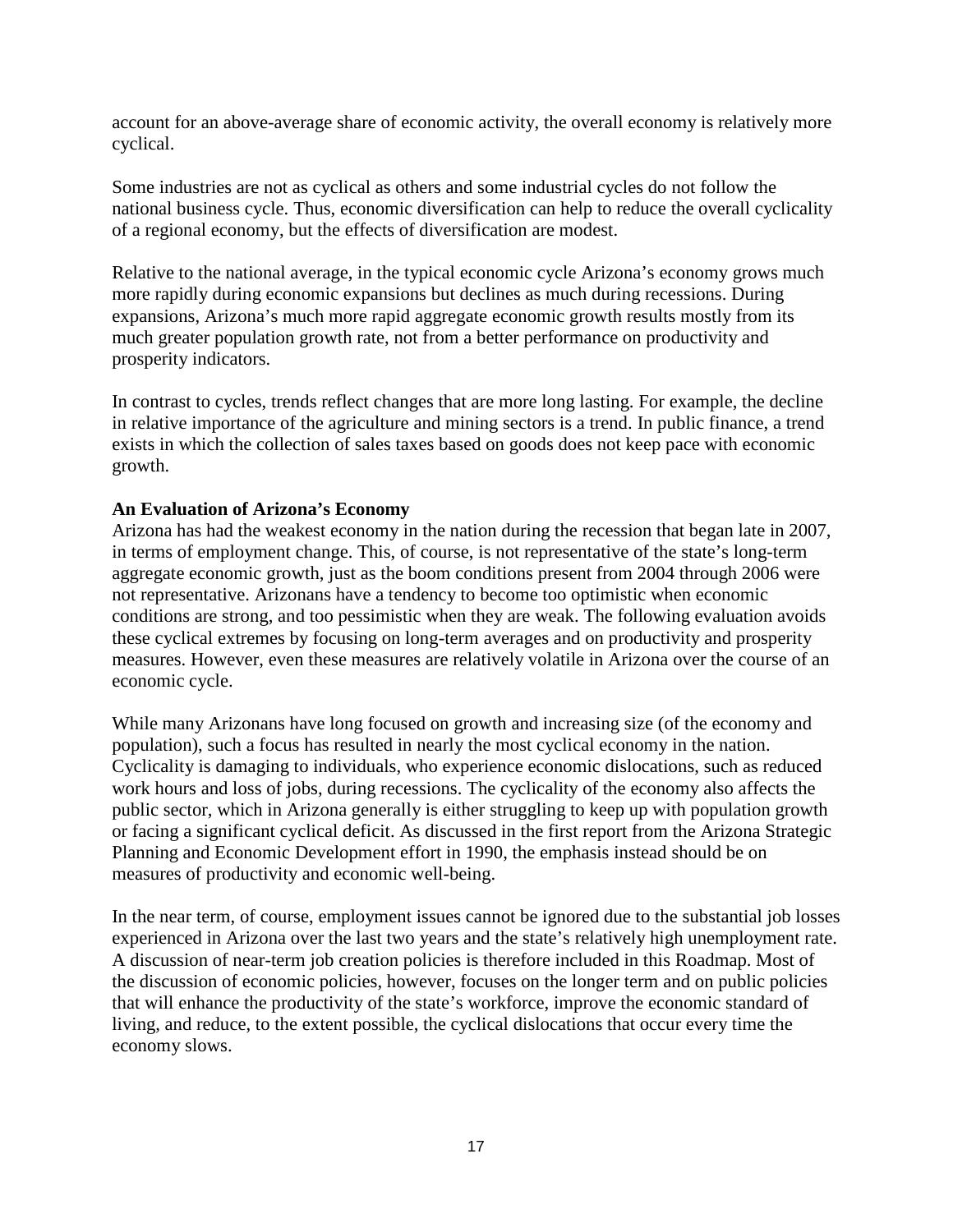An evaluation of productivity and prosperity measures indicates that Arizona's economic performance has been mediocre for decades, but that the state compares less favorably now relative to other states than it did during the 1970s and early 1980s. On some of these measures, the state underachieves relative to the national average but ranks near the middle of the states. For example, earnings per employee—a proxy for productivity—in 2008 ranked 23rd but was 7.5 percent less than the national average, compared to only 1-to-5 percent below average in the 1970s and early 1980s. The average wage in 2008 ranked 22nd but was 5.5 percent below average, down from 1-to-5 percent below average in the 1970s and early 1980s. Per capita personal income in 2008 compared poorly with a rank of 42nd; it was 15 percent below average—after ranging from 5-to-11 percent below average in the 1970s and early 1980s. Much of the cause of the relatively poor income performance is the state's low workforce participation rate. In 2008, Arizona's rate was second lowest in the nation at 11 percent below average, though down only marginally from prior conditions.

Some of the factors causing this subpar performance on productivity and prosperity indicators, such as wage levels, are not under the control of policymakers. Others, however, can be influenced directly or indirectly.

Job quality is the starting point to prosperity. Defined only on the basis of wages, Arizona's job quality is about 2 percent less than the national average, but ranks among the middle of the states. Arizona's occupational mix is only marginally below the national average, but its industrial mix is nearly 2 percent below average. If a broader measure of job quality were available, one that includes benefits such as health insurance, Arizona may compare less favorably. The state is further below average on nonwage compensation than on wages and salaries. This likely relates to the state's poor economic competitiveness for the key base industries, which not only pay higher wages but also offer better nonwage compensation packages.

While a diversification of Arizona's economy is often suggested as a cure for its ills, the reality is that the economy is relatively diversified. However, as seen in its below-average industrial mix, the diversification has been attained by an overabundance of low-paying industries. Thus, strategies to diversify the economy need to focus on the key base industries.

An overdependence on the cyclical construction and real estate sectors has often been mentioned as a problem, but only a small portion of construction-real estate serves as an economic driver. The reality is that these sectors respond to growth in the state's economic base and will remain disproportionately large in Arizona as long as the state's growth rate remains high. Arizona is a fast-growing state primarily due to natural factors such as climate, but the state's long-present pro-growth stance also has contributed to its fast growth. A focus on growth does not benefit productivity or prosperity. Across the nation, the rates of population and employment growth are unrelated to gains in productivity or prosperity. However, fast growth is the largest factor contributing to the state's very cyclical economy, and thus a de-emphasis on overall rates of growth in favor of targeted growth of the key base industries is recommended.

Wages in Arizona are below average, even after considering the cost of living. The low average wage is in part due to the below-average job quality, a factor that can be addressed by public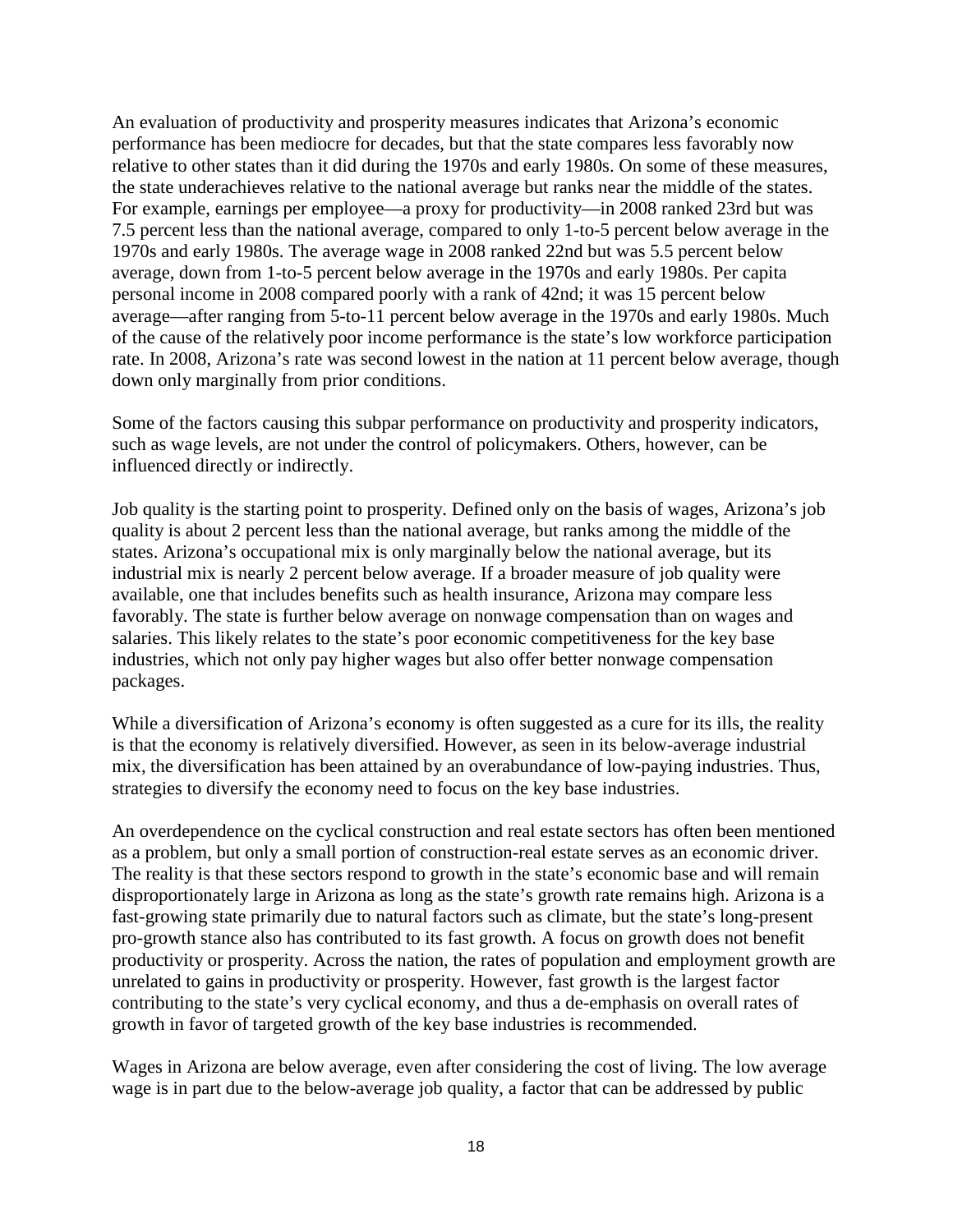policy. However, much of the below-average wage is apparently due to the willingness of individuals to work for lower wages in Arizona in exchange for perceived noneconomic advantages of living in the state (climate, lifestyle, etc.).

Incomes in Arizona are further below average than wages. While a number of factors contribute to the low incomes, the major factor other than the low wages is the low workforce participation rate in Arizona. The below-average employment-to-population ratio is in part due to the state's slightly above-average shares of its residents who are children or senior citizens. Early retirees who move to the state when they retire also contribute to the low ratio. However, even among the prime working-age population of those 25-to-54 years of age, the workforce participation rate is below average.

The low workforce participation rate may in part result from factors that cannot be influenced, such as cultural norms regarding the workforce participation of women. However, some of the low participation almost certainly is a result of the uncompetitive job skills of individuals who grew up in Arizona. They are outcompeted for available jobs by in-migrants with stronger skills and educational attainments.

Workforce participation rates are particularly low in some of Arizona's less-populous counties where educational attainments are the weakest. In certain rural parts of the state, including some of the American Indian reservations, weak job creation also contributes to the low workforce participation. Thus, while the state needs to concentrate on the key base industries, it must have a flexible plan that focuses on other base industries in some rural areas of the state.

## **Public Sector**

The unusual attention on state and local government taxes in Arizona means that an understanding of why these governments exist and how they are financed is of particular importance.

## **The Economic Rationale for Government[5](#page-23-0)**

The private sector efficiently provides most goods and services, using the price as the mechanism to balance supply and demand. Competition among companies ensures that goods and services are provided efficiently and are priced equitably. Government intervenes in the private-sector economy when these conditions are not met—that is, when a perfectly competitive private-sector market does not exist or when markets produce more (such as pollution) or less (for example, public safety) than is socially desirable. Economists describe these private-sector limitations as "market failures."

The private sector is not well suited to efficiently provide various "public goods," including those best provided by state and local governments:

l

• For some goods, the price system does not work because consumers will not voluntarily reveal their true preferences. For example, if government asks residents to voluntarily pay for a park, they might believe that their neighbor will also contribute, and so they name

<span id="page-23-0"></span><sup>5</sup> Parts of this subsection were taken from Jeffrey Chapman of Arizona State University, Chapter 2 of the background report for the 95th Arizona Town Hall, *Riding the Roller Coaster: Government Revenue in Arizona*, November 2009 [\(http://www.aztownhall.org/95\)](http://www.aztownhall.org/95).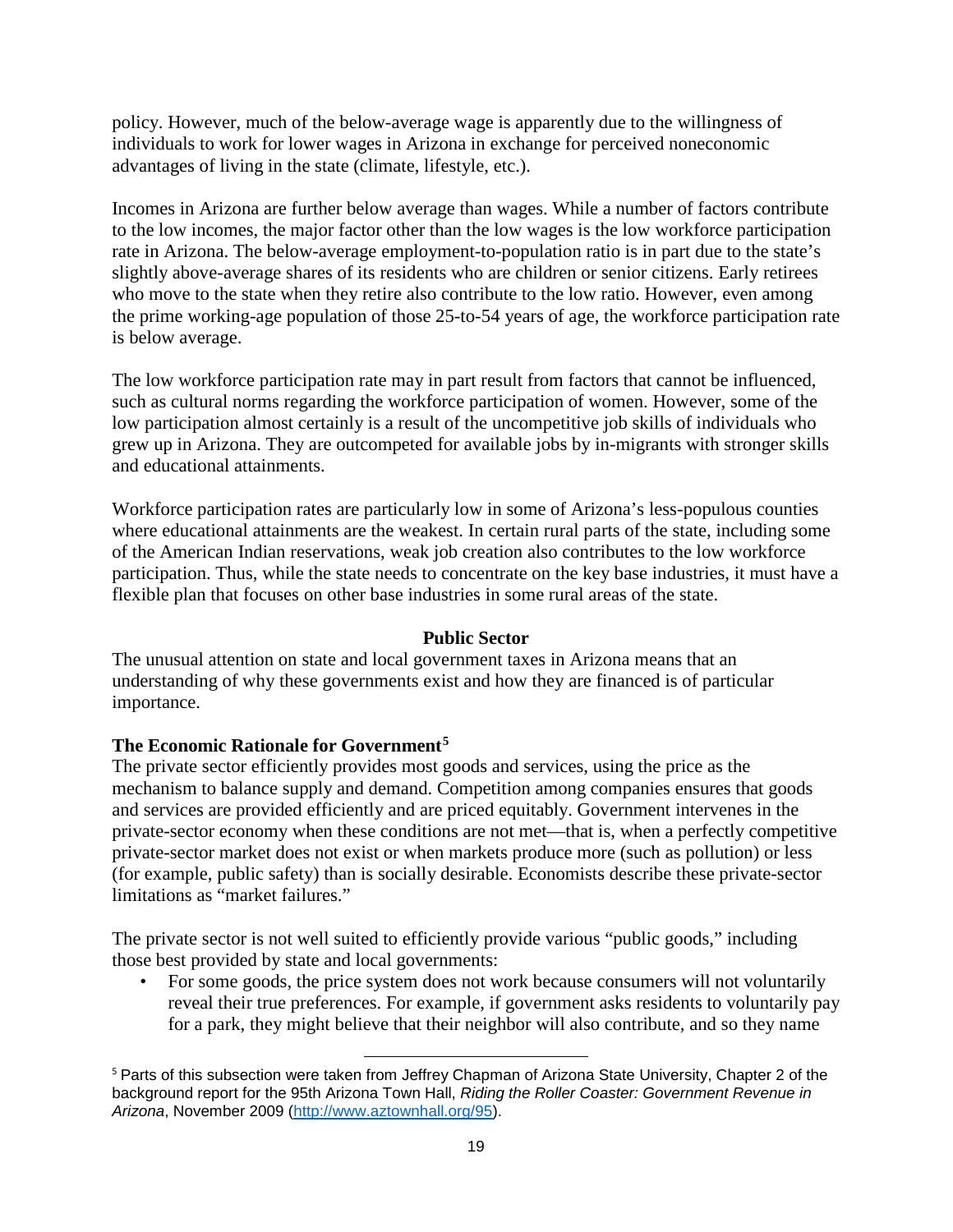an amount considerably less than what the park is worth to them. This attempt to "free ride" results in an inefficient provision of parks.

- The private sector generally cannot provide adequate physical infrastructure. Building infrastructure requires high upfront capital expenditures that can be recovered only over a long time period. Charging fees, such as for residential streets, is problematic. Thus, if left to the private sector, a less than optimal supply of physical infrastructure would exist. Yet, the benefits of infrastructure affect both societal welfare and economic development. Schools and public hospitals directly affect education and health levels. Roads and airport facilities directly enhance economic development as well as serve individuals. Because of the expense and financing requirements of capital infrastructure, government intervention is often necessary.
- In some cases it is impractical or inefficient for private-sector companies to compete to provide a public service. Sellers and buyers that are large enough to affect prices attempt to underproduce and realize higher prices for their output than the prices that would be determined by an efficient, competitive market. Government may intervene to control prices—such as for electricity—or may otherwise regulate such private-sector activities. In the case of the provision of utilities, a monopoly originally was granted because of the inefficiency of producing multiple water pipelines or electricity transmission lines to serve the same residents and businesses.
- Some services, such as garbage collection, are provided either directly by municipalities or are contracted to a single private-sector company because of efficiency issues. For example, having the garbage truck stop at each house in succession rather than drive long distances between customers is more cost effective.

A second reason for the existence of the public sector is that the citizens of developed nations have come to believe that the collective whole, administered through the public sector, should provide a safety net for individuals and families. Historical abuses of disadvantaged individuals and severe repercussions from circumstances out of the control of individuals, such as job losses and other hardships during the Great Depression, led to these social welfare concerns.

All taxpayers contribute to the funding for the safety net, even though they may never utilize its features. As demonstrated in the severe recession that is just ending, individuals and families that never before had experienced a need for public assistance lost their jobs, health insurance, and homes.

Public education is a special example of the social welfare motivation for the existence of the public sector. Most parents could not afford to pay the cost of schooling for their children at the time the schooling is consumed. Parents usually are relatively young and do not earn as much as they will later in life. However, their needs are greater than they will be later in life: they experience many expenses related to their children, they need to build up their savings account for a "rainy day," and they need to purchase assets such as homes and automobiles. Thus, the costs of educating their children are spread throughout their taxpaying lifetime. Those who do not have children still contribute because of the societal benefits of an educated populace, including lower crime rates, less need for public services, and higher wages for all.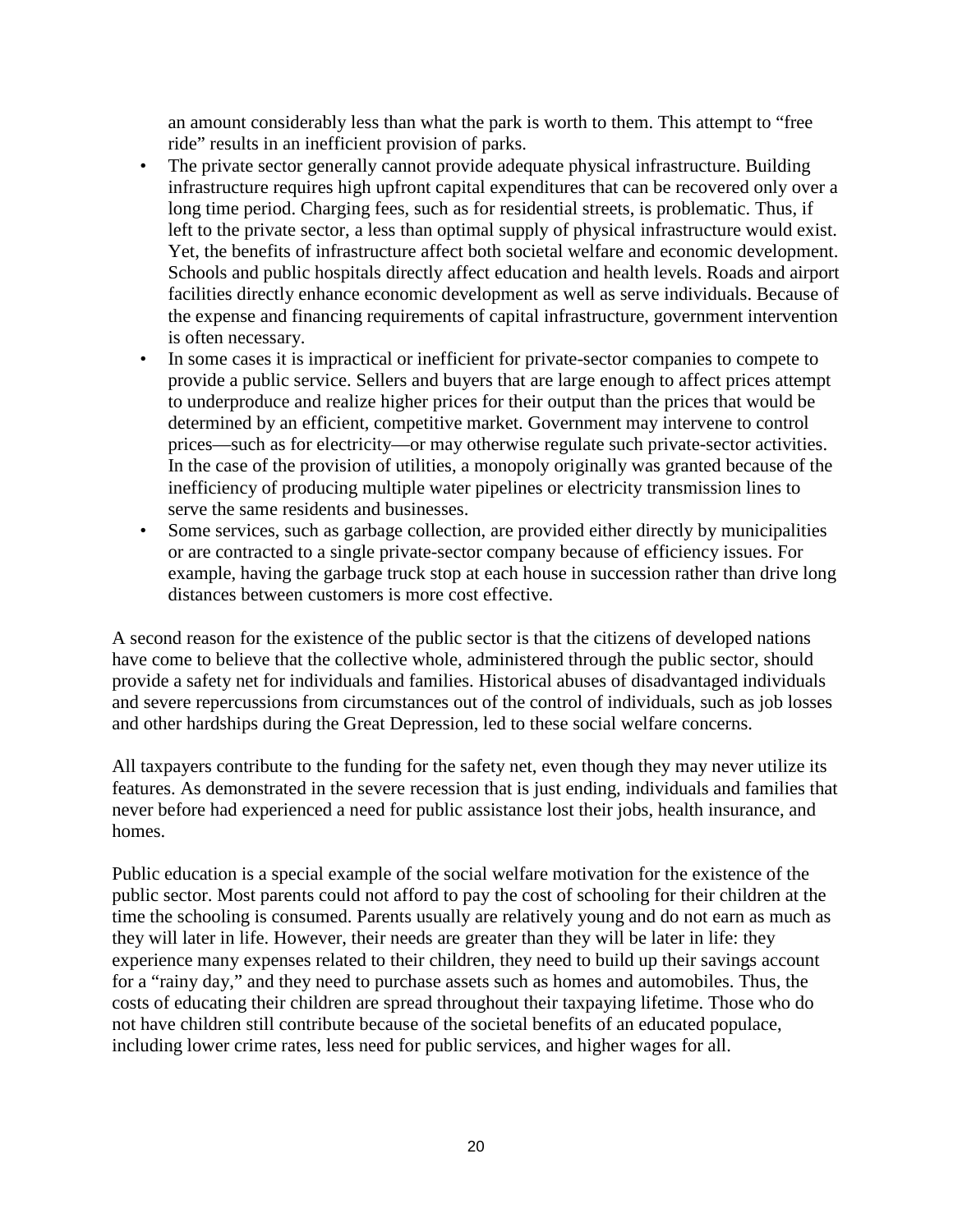## **Fiscal Guiding Principles**

A "fiscal" system incorporates the revenue system, the expenditure system, and debt. Agreement exists nationally among fiscal experts regarding the guiding principles of a well-functioning fiscal system, but the list of principles can be organized and grouped in a number of ways, and the terminology and definitions of terms can vary. Ten principles specific to the revenue system are listed below, ordered from the broadest considerations to more micro concepts. These are followed by a key principle applicable to the entire fiscal system.

1. *Stability*: The revenue system should minimize year-to-year fluctuations in revenues over the economic cycle.

- Multiple revenue sources should be employed, including taxes, user fees, and federal revenues. Income, wealth, consumption, and transactions all should be taxed.
- An adequately funded budget stabilization fund should be used to offset the inevitable cyclical fluctuations in revenues.

2. *Responsiveness*: The revenue system should produce revenues that keep pace with long-term growth in the state's economy.

- The growth of government generally should be targeted to keep pace with economic growth (population plus inflation plus real per capita economic gains).
- The system should be designed to collect revenues from expanding activities.
- Over time, the system should be updated as necessary to keep pace with changing technology, economic mix, and societal structure.

3. *Predictability*: A stable and responsive revenue system produces a predictable stream of revenues, benefiting taxpayers and policymakers.

- The revenue system should be designed based on these guiding principles, then changed only as necessary. Frequent ad hoc changes negatively affect predictability as well as other guiding principles.
- An adequately funded budget stabilization fund greatly enhances predictability.

4. *Efficiency*: Revenue policy should have minimal impacts on economic behavior.

- Revenue sources should be broad based with low marginal tax rates.
- Revenue collections should be matched to public benefits to the extent possible.
- 5. *Competitiveness*: Revenue policies should promote economic vitality and prosperity.
	- The division of the revenue burden between businesses and individuals should be equitable.
	- The revenue system should be consistent with that of other states to minimize disincentives for investment. Particular attention should be paid to policies affecting basic (export) industries.

6. *Exportability*: The revenue system should be designed to tax nonresidents as well as residents.

- Taxes paid by tourists, seasonal residents, and other nonresidents as well as by residents should be utilized.
- Taxes and user fees that particularly target visitors also should be employed.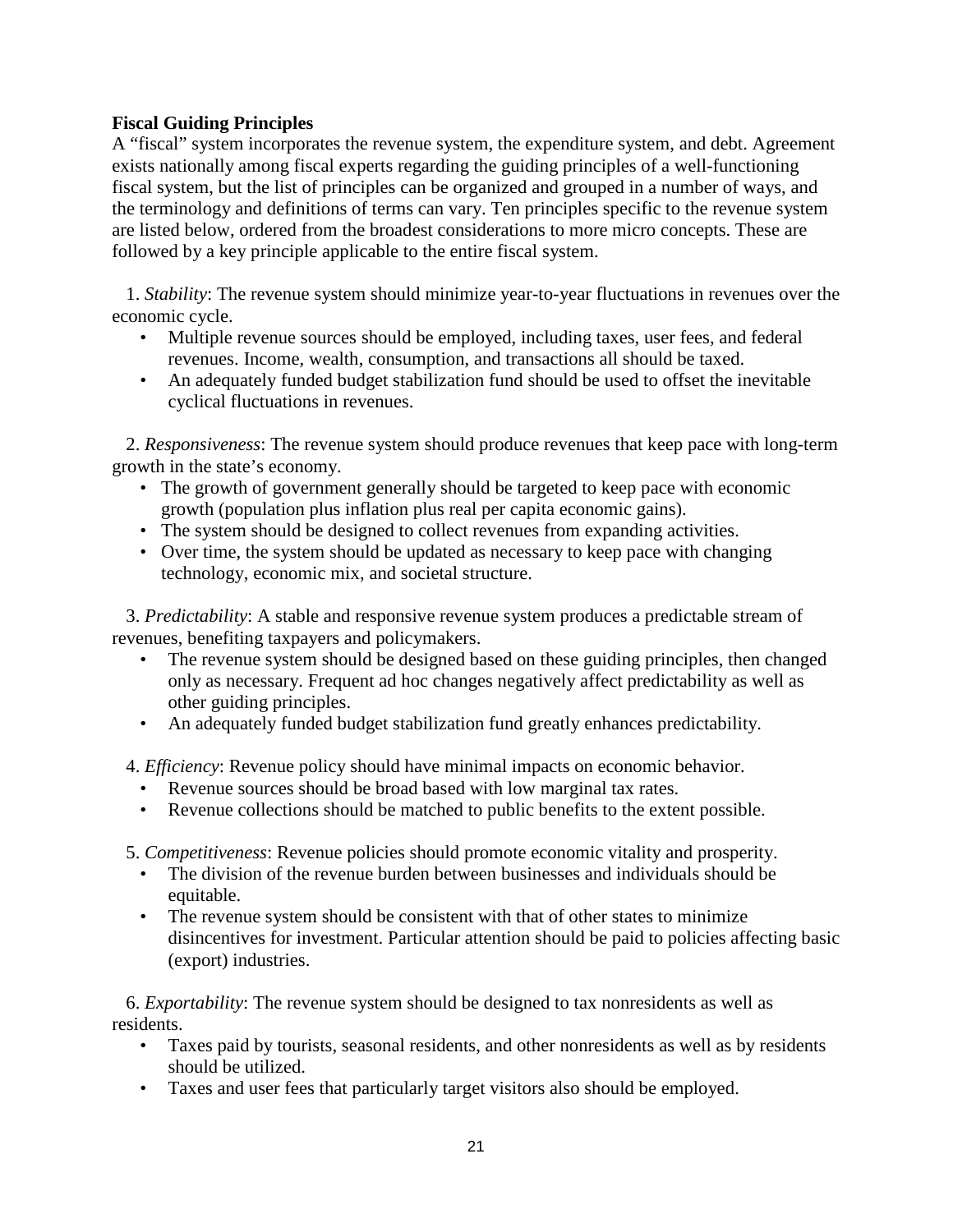7. *Neutrality*: Differential treatment of similar economic activities should be minimized.

- The use of tax credits and exemptions should be limited.
- Tax credits and exemptions should be periodically evaluated to determine if they contribute to economic development and the common good.

8. *Horizontal Equity*: Revenue policies should treat people of equal means similarly.

The definition of "equal means" may vary by revenue source, such that the evaluation of horizontal equity needs to be made by source.

9. *Vertical Equity*: The overall tax structure should minimize regressivity.

- Tax payments as a proportion of income should not be higher for those with lower incomes than other taxpayers.
- Some fiscal experts contend that the overall tax structure (including federal taxes) should be progressive, with tax payments as a proportion of income rising with income.

10. *Simplicity*: The revenue system should be designed to minimize costs of compliance and administration.

- The revenue system should be easily understood by affected businesses and individuals and should minimize compliance costs.
- Revenue rules should be easy to administer by government agencies and should minimize administrative costs.

Each of these 10 guiding principles is specific to the revenue system. However, revenues cannot be examined independently from the rest of the fiscal system—expenditures and debt. The key guiding principle that applies to the entire fiscal system is sometimes labeled as accountability:

*Accountability*. Revenues and expenditures should be linked.

- Determine the desired level of expenditures per program, then raise sufficient revenues to meet the targeted spending levels on an ongoing basis.
- Changes to the revenue system (such as reductions in tax rates and elimination of revenue sources) should be matched by a commensurate change in expenditures.
- Funding of new programs and changes in the funding level of existing programs should be matched by a change in revenues of a corresponding magnitude.
- Capital expenditures generally should not be paid out of the operating (general) fund.

## **Cyclicality of Public Revenues and Expenditures[6](#page-26-0)**

l

Across the nation, government revenue collections are more cyclical than the economy. Rates of growth in revenue collections are much higher during business expansions and much lower in recessions than growth rates in economic measures, such as personal income. The period of weakness in government revenue growth is longer than the period of slow economic growth.

<span id="page-26-0"></span><sup>&</sup>lt;sup>6</sup> Parts of this subsection were taken from Marshall Vest of the University of Arizona, Chapter 10 of the background report for the 95th Arizona Town Hall, *Riding the Roller Coaster: Government Revenue in Arizona*, November 2009 [\(http://www.aztownhall.org/95\)](http://www.aztownhall.org/95).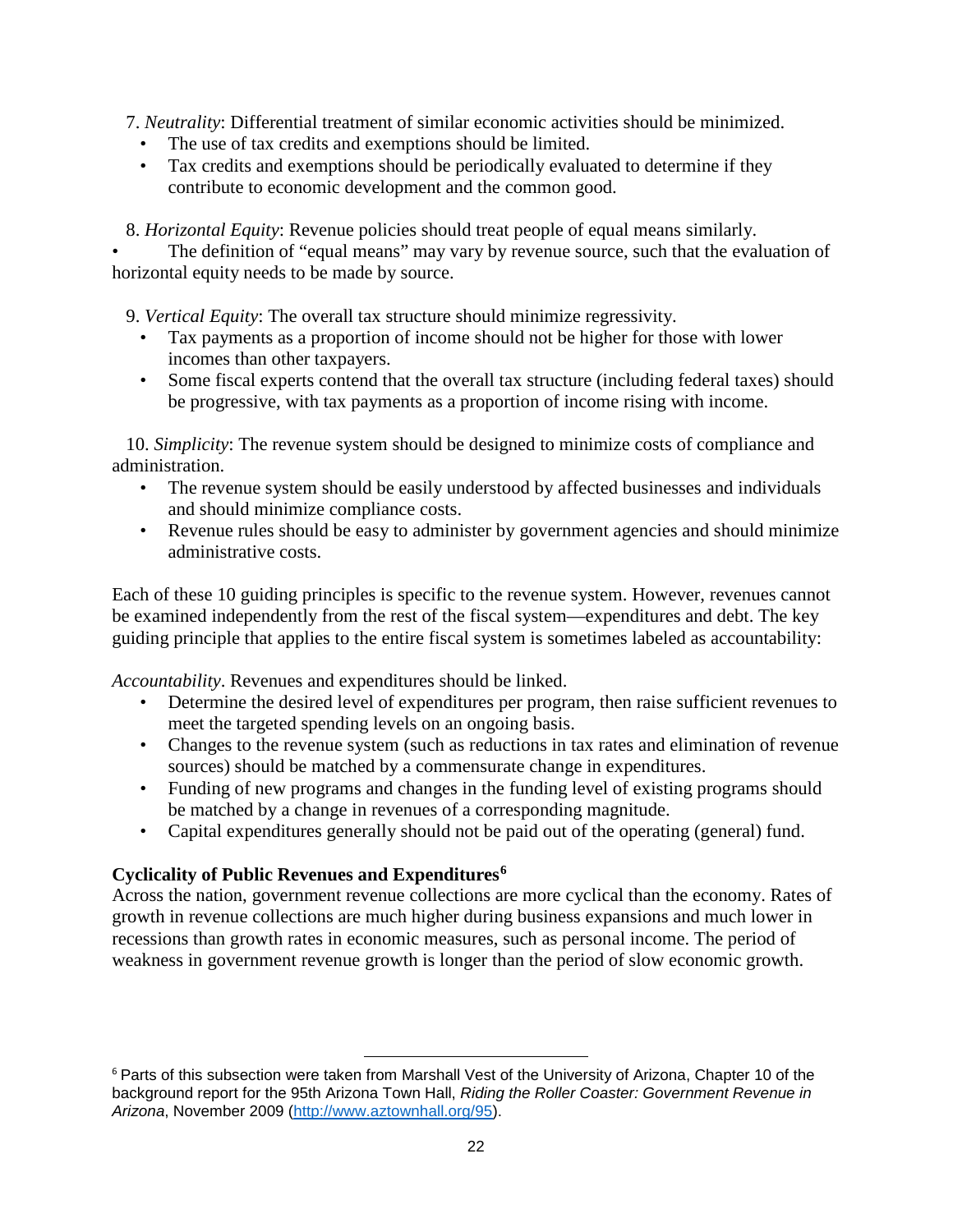Revenue cyclicality in Arizona is among the greatest in the nation, in part due to the high cyclicality of its economy and in part due to the structure of the revenue system. Revenues of the state general fund are especially cyclical, since 90 percent of the revenue comes from two highly cyclical sources: the income tax and sales tax.

Income tax revenues are especially volatile. Collections from the corporate income tax vary more widely over the economic cycle than from the individual income tax, but the volatility of the latter has increased since the mid-1990s—mostly due to realized capital gains fluctuating widely.

Until recent years, sales and use tax collections in Arizona were more cyclical than the economy but much less volatile than the income taxes. After an unusually high peak in 2006, sales and use tax collections have fallen sharply.

While government revenues rise and fall during the economic cycle, the overall demand for government services rises at a relatively steady pace throughout the business cycle. Demand for most services rises less rapidly during recessions, but the demand for some government services is countercyclical, rising more during recessions when people lose their jobs and qualify for government-provided healthcare benefits and welfare programs.

Thus, the cyclicality of revenues is not matched by a similar cyclicality in spending needs. This mismatch between available revenue and spending needs during recessionary periods is at the core of public finance issues.

A reduction in the state's economic cyclicality would reduce its public revenue volatility. However, economic diversification will do little to reduce the cyclicality of the Arizona economy or its public finance. The only way to substantially reduce economic cyclicality is to reduce the state's rate of population and business growth so that construction and real estate are not so important.

Revenue cyclicality can be reduced by widening the tax base and relying more on nontax sources, such as user fees. However, cyclicality cannot be eliminated. Thus, the key to managing government finances over an economic cycle is an adequately funded rainy-day fund (discussed in a later subsection).

## **Comparison of Fiscal Measures Over Time and Across States**

In order to compare government finance data of states of widely varying sizes, and to compare data in one state over time as the population changes, the data must be adjusted. Two methods typically are employed to express the finance figures:

- Per capita (per person). If the per capita measure is used to look at data over time, it must be adjusted for inflation.
- Relative to some measure of the total size of the economy, such as gross product, adjusted gross income reported to the Internal Revenue Service, and personal income. The latter measure has been most widely used.

Both measures have significant limitations. Both can be used to compare government revenue or expenditure figures *for a given year*. Per capita analyses *over time* are *not* recommended.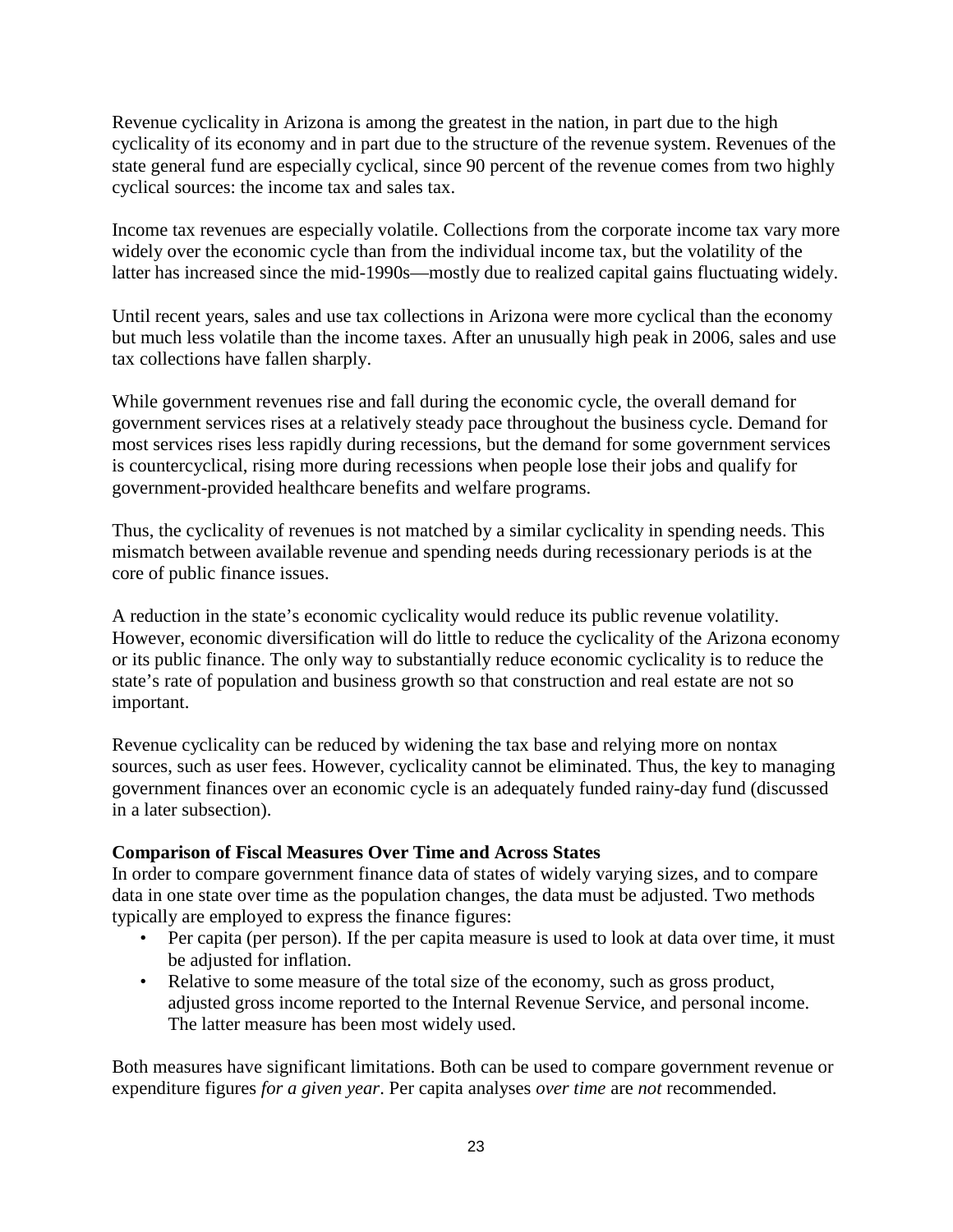Inflation-adjusted per capita incomes in the United States rise over time due to productivity gains by an average of close to 2 percent per year. In an increasingly affluent society, government tax collections per capita can increase without the tax burden increasing. Thus, over time it is important to consider changes in income when analyzing government finance data.

## **Comparative Tax Burden**

The tax burden—typically expressed as the amount of taxes paid relative to income—is one of the most common measures of public finance. Evaluations of the tax burden from one state to another need to be done by combining state and local government taxes, since the level of government that levies taxes varies by state.

The Tax Foundation's estimate of tax burden uses alternative ways of expressing both taxes and income, with the income measure an improvement over the use of personal income. In 2008, Arizona's state and local government tax burden, combining business and personal taxes, was 8.5 percent of income compared to the national average of 9.7 percent. Arizona ranked 41st among the 50 states and the District of Columbia. Arizona's tax burden in recent years has been substantially less than in the past. Before 1980, the state's tax burden exceeded 10 percent and was higher than the national average. During the 1980s, the tax burden was between 9 and 10 percent, but was only a little less than the U.S. average.

A very different measure of tax burden is determined by calculating the amount of taxes that would be paid by a hypothetical household or business. The results can provide high-quality information for the hypothetical household or business but the findings should not be generalized to all households or businesses. Since this method is very labor intensive, few studies employ this approach and those that do limit their analyses to a small number of hypothetical businesses or households. The government of the District of Columbia produces such a study. It is limited to major taxes—income, sales, property, and various taxes/fees related to automobiles—for a threeperson household that includes one child, but measures the results at five income levels.

The personal tax burden in Arizona in 2008 was substantially lower than in most states, ranking between 40th and 45th of the 51 'states' at each of the four income levels that range from \$50,000 to \$150,000. A family of three earning \$50,000 pays only \$3,000 in major state and local taxes. This is substantially less than the family's demands on the public sector; it costs more than this just to educate their child.

Ernst & Young estimates the amount of state and local government taxes paid by businesses. Relative to other states, businesses pay an above-average share of all taxes collected in Arizona. Overall, the business tax burden in Arizona, measured as a percentage of private-sector gross product, is near the national average and ranks among the middle of the states. The sales tax burden is high, the property tax burden is average, and each of the other business tax burdens is below the national average.

Though the overall business property tax burden is near the national average, a more in-depth look by the Minnesota Taxpayers Association reveals that the business tax burden on lowervalue properties is relatively low, while the burden for higher-value properties, particularly those with a high percentage of personal property (such as equipment used by high-tech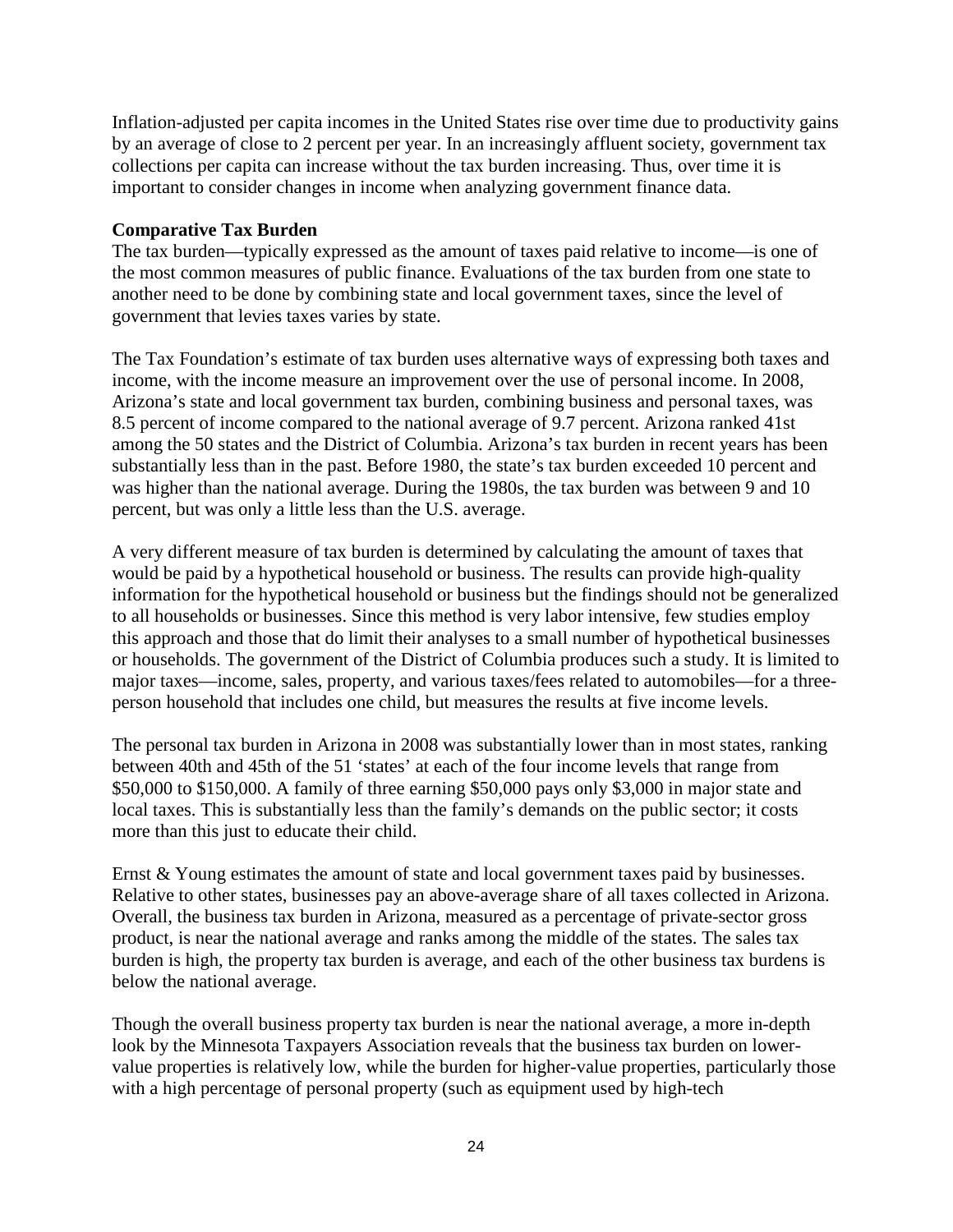manufacturers), is among the highest in the nation. Similarly, while the corporate income tax burden is shown to be below the national average, it is not nearly as far below average as the tax burden of unincorporated businesses that file using the individual income tax form.

#### **Government Revenue or Expenditure Limitations**

Traditionally, a measure that incorporates population growth, inflation, and real per capita economic growth, such as personal income, has been used to control the growth of government revenues or expenditures. For example, Arizona has a constitutional limitation on expenditures that is expressed as a share of personal income. The rationale is that if the growth rate of government revenues is equal to the economic growth rate, the tax burden remains steady. More recently, however, a push has been made by certain conservative groups to control government revenue and expenditure growth to simply inflation and population growth. Doing so causes government to shrink relative to the size of the economy and the number of residents, greatly restricting the ability of the public sector to respond to the demands of the populace.

Limiting revenues and expenditures to population and inflation means that government can only furnish the services that it currently provides. If another need appears, no revenue exists to pay for it. For example, governments could not have purchased computers when the technology became available, at least not without reducing existing services. Since health care inflation is much greater than overall inflation, health care services would have to be continually reduced or funding would have to be reduced for other programs. In general, if the growth of government is restricted from keeping pace with economic growth, the quality and/or quantity of public services will continually lower over time.

Had a limitation of inflation and population growth been in place in 1912, when Arizona became a state, Arizona today would still look much as it did in 1912: dirt roads, schools without indoor plumbing or air conditioning, government records kept in handwritten ledgers, etc. What would now be considered Third-World conditions would have kept economic development in the state at Third-World standards, in turn causing the living standards of Arizonans to be similar to those of the undeveloped world.

## **Tax Rates and Government Revenues**

Supply-side economics is based on the concept that tax rate reductions stimulate economic growth, with the stimulus so great that government revenue rises despite the lower tax rates. The "Laffer Curve" popularized this theory.

The economist Arthur Laffer brought the relationship between taxes and economic performance into the popular literature in the 1970s. However, the analytical foundations of his Laffer Curve were established centuries ago. Moreover, the curve is a mathematical relationship (Rolle's Theorem).

The concept is simple. A single tax rate produces the greatest government revenue: the revenuemaximizing rate (RMR). Setting rates below the RMR leaves governments with less than maximum revenue but setting rates higher than the RMR stifles the economy, resulting in lower tax collections despite the higher rate. The relationship between tax rates and revenue collected follows a curve. The exact shape of the curve can vary by specific circumstances, but the end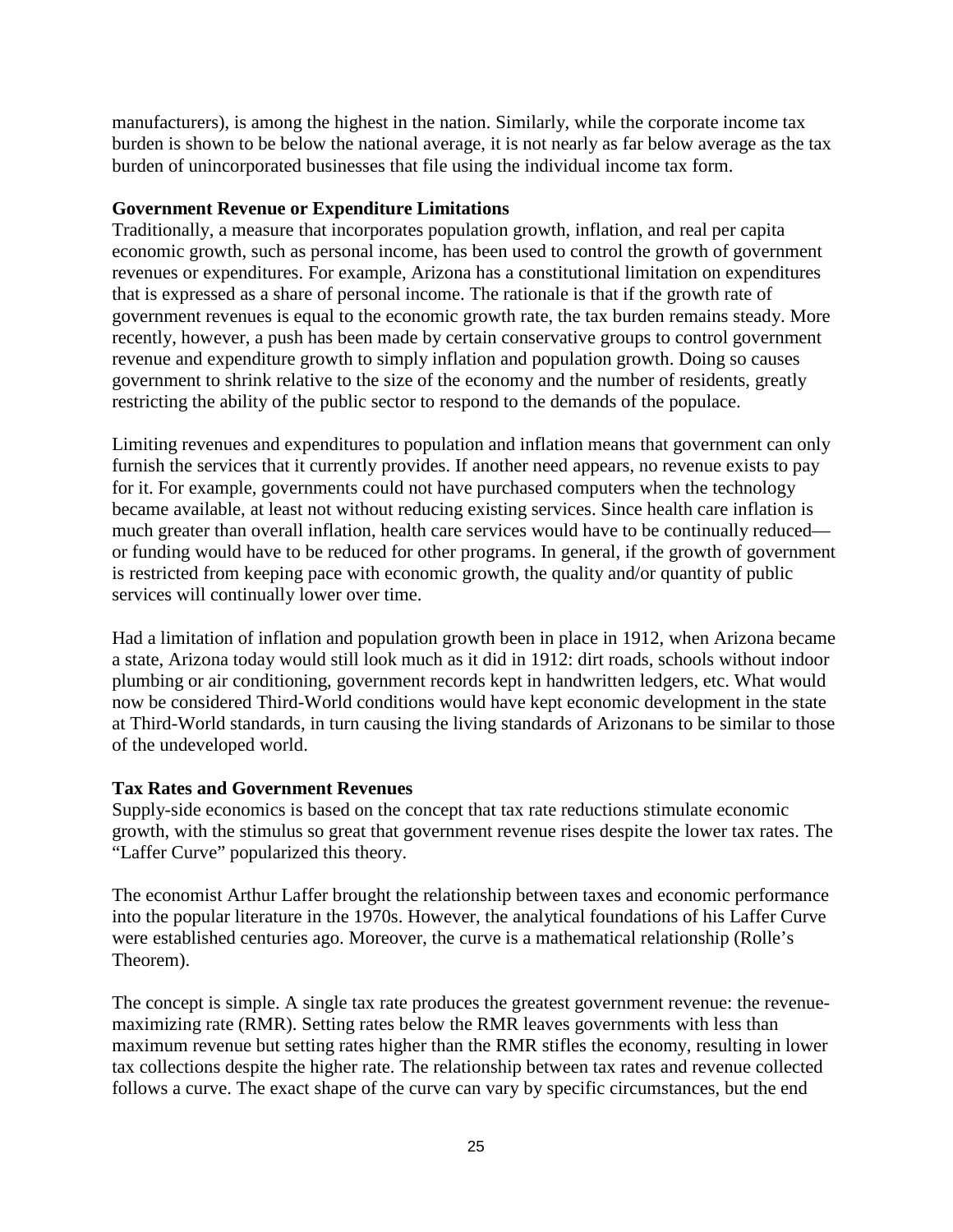points always are the same: No tax results in no public revenue while a 100 percent tax rate would cause all legal economic activity to cease. The difficulties in real-world application of this relationship are to identify the tax rate that constitutes the RMR, and to describe the exact shape of the curve.

Laffer originally discussed the relationship between tax rates and tax revenue in the context of national tax rates, particularly the federal income tax, which was quite high in the 1970s. The concept also is valid at a regional level such as a state. However, state tax rates are low relative to the federal income tax rate. Thus, a decrease in a state tax rate is less likely to have a supplyside effect and any effect likely is small.

On the other hand, a state tax by definition is narrower than a national tax and thus is more likely to have a RMR that is being exceeded in reality. This is because states compete for exportoriented economic activity, much of which is mobile (not tied to a particular place as in the case of a mine). Capital and labor move easily throughout the country.

While tax rates may influence capital and labor mobility across the states and give rise to Laffertype effects, capital and labor move for a host of reasons. The amount and quality of public infrastructure (such as airports, roads, and schools) available in a region—amenities supported by state and local government tax revenue—are among the factors influencing economic growth. So the RMR in a state or region will be the rate that allows sufficient investment in public amenities that foster economic growth without imposing tax burdens that stifle growth.

For a tax cut to result in a positive effect on economic growth and government revenue, the existing tax rate must be higher than the RMR. For much of a positive effect to result, the tax rate must be very high and be lowered to near the RMR. Such a situation is most likely in the case of a narrow tax. In addition, a much greater economic impact is likely from a reduction in a business tax with a rate above the RMR than in a personal tax with a high tax rate. In particular, the business tax being lowered must be of significant importance to export companies.

Over time, some supply-side enthusiasts have moved to a position that any tax cut is good for the economy and enhances public revenue—which violates the Laffer Curve. Further, the idea that lower taxes always are better ignores the reality that taxes are the price paid for public services demanded by businesses.

Empirical evidence exists that public infrastructure plays a role in increasing business investment, job creation, and economic growth. Similarly, tax reductions financed by cutting education, infrastructure spending, and other services valued by businesses likely will have a negative effect on economic performance.

One argument sometimes used to justify tax reductions is that taxes remove money from the economy. In reality, tax revenue is spent in much the same way as private-sector revenue: paying employees, purchasing materials from the private sector, etc. On average, a higher portion of public-sector spending is for wages and salaries while private-sector firms spend a higher portion of their revenue on raw materials and manufactured goods, much of which must be purchased from outside the region. Because of this, public-sector expenditures stay within the state's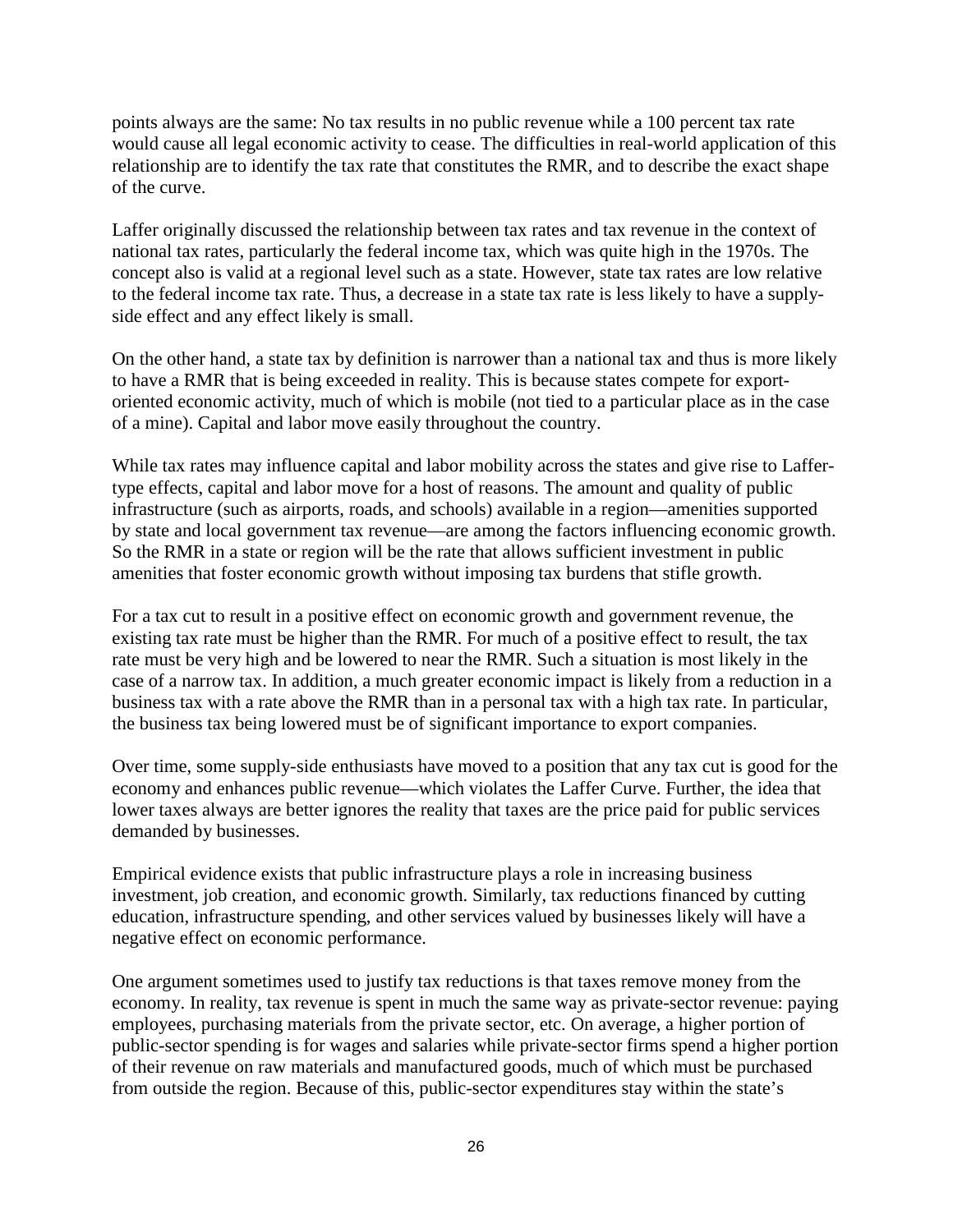economy to a greater extent than private-sector expenditures. In other words, the in-state multiplier effect is higher for public-sector spending than for private-sector spending.

#### **Tax Reductions in Arizona**

A policy of state government tax reductions has been present in Arizona since the early 1990s. Most of the tax cuts, particularly during the 1990s, have been made to individual tax rates that already were less than the national average and lower than the historical rates in Arizona. Thus, based on the Laffer Curve, Arizona was not generally in a position to benefit from this series of tax cuts, either in terms of enhanced government revenue or economic performance. Further, little tax relief was granted to businesses, though the tax burden for some businesses is higher than the national average.

For a net positive effect to accrue on government finance from a tax cut, underutilized resources must be present. For example, if a state with higher-than-optimal tax rates also has high unemployment and high commercial and industrial vacancy rates, then a reduction in taxes to near the optimal point might stimulate economic growth, putting more residents to work and more highly utilizing existing facilities. Since labor to support the faster economic growth would not have to be imported to the state, population growth would not accelerate. Thus, the increase in government revenue realized from new economic activities would not be offset by the need to increase public spending to support new residents.

Except during recessions, Arizona has had neither high unemployment rates nor high commercial/industrial vacancy rates. Many of the jobs created in Arizona are filled by labor imported into the state from other states and other countries. Thus, even assuming that tax cuts in Arizona did have an effect on economic growth, the requirement of excess capacity was not met in order for a net benefit to government finance to accrue. If lowered taxes had stimulated the Arizona economy, then even more labor would have had to have been imported into the state, both for the construction of the facilities needed to house these economic activities and for the permanent employment created. Thus, while public revenue would have increased, the need for public spending also would have risen. Unless the incomes of the imported workers were above the existing average (considerably so if the worker had or would have school-age children), the taxes paid by new residents would not have covered the costs of providing them with public services.

Most of the taxes cut in Arizona since the early 1990s have been broad-based taxes applied to individuals. In particular, decreases in the individual income tax have accounted for nearly 60 percent of the cumulative \$1.6 billion nominal overall tax decrease since 1992. However, even in the early 1990s, the individual income tax rate in Arizona was less than the average of the states. Using the Laffer Curve, this suggests that the individual income tax cuts in Arizona should have decreased, not increased, government revenue. Conceptually, it is unlikely that these tax cuts had much of an effect on the state's economic performance.

Thus, the size, nature, and timing of the tax cuts in Arizona, combined with the conceptual basis for supply-side economics, suggest that little positive effect either on government revenue or on economic growth should have occurred as a result of these cuts. An empirical analysis confirms this conclusion. Despite the significant changes, up and down, in Arizona's tax burden relative to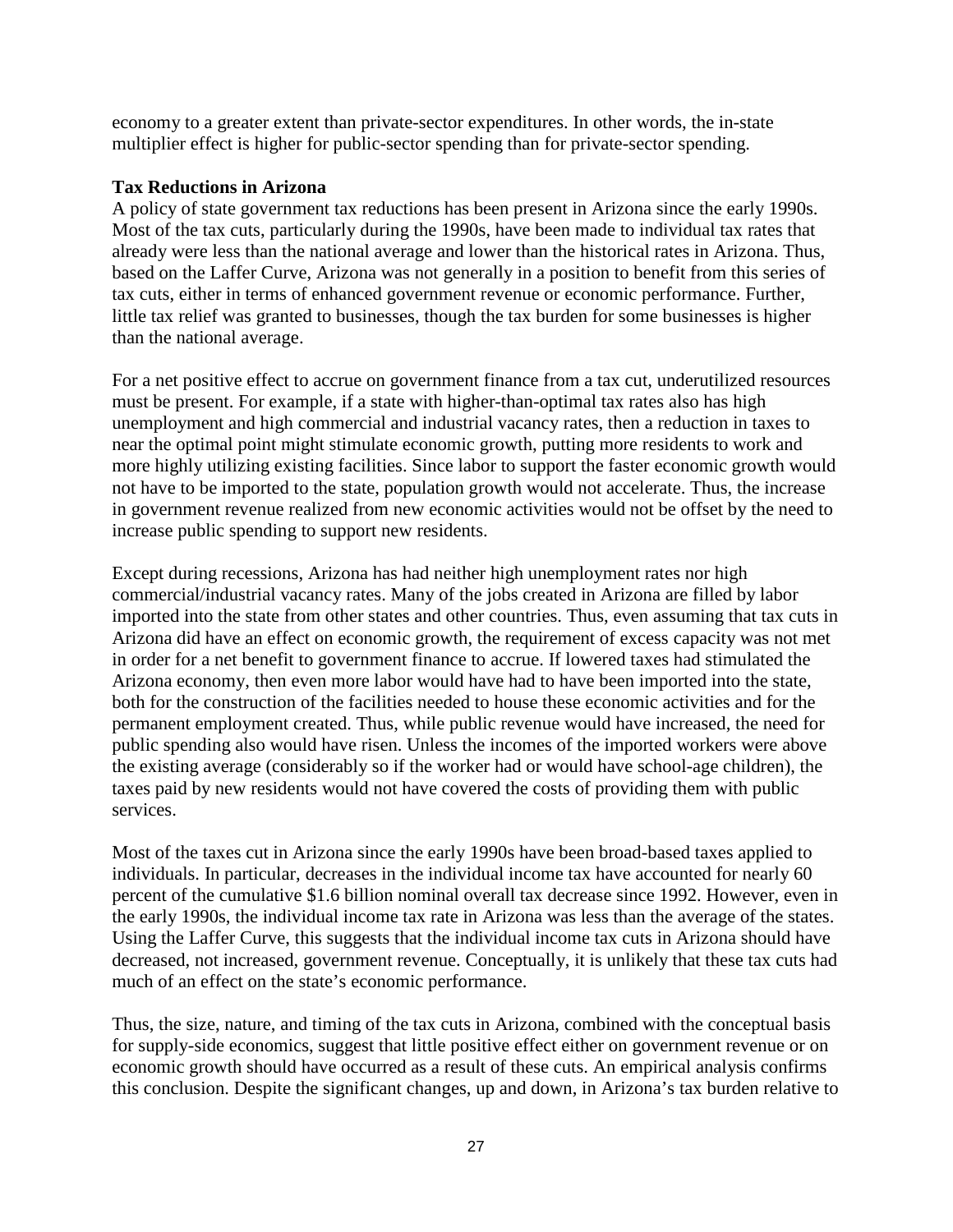other states since the late 1970s, economic growth in Arizona relative to the nation has not fluctuated. In particular, the substantial tax decreases since the early 1990s have not caused Arizona's economic growth in recent years to be stronger relative to the national average than in the past.

Just as an effect on economic growth from tax changes in Arizona is not perceptible, a comparison of changes in tax laws and changes in tax revenues fails to demonstrate a supply-side effect on revenues. In fact, tax cuts have resulted in revenue reductions and tax increases have boosted revenues.

## **The Current General Fund Budget**

The existing state government general fund budget, as of early January 2010, is summarized in Table 1. Only ongoing revenues and expenditures—those excluding one-time transfers and other maneuvers—are shown.

The most notable feature of the revenue system is the very high dependence on just two revenue sources that account for nearly 90 percent of all revenue: the sales and use tax and income taxes, particularly the individual income tax. A high proportion of the spending also goes to a limited number of programs. Education accounts for 60 percent of the expenditures, health and welfare for 24 percent, and protection and safety 11 percent.

## **Deficits**

Any discussion of public-sector fiscal deficits is complicated by differing definitions of terms and the multiple ways of calculating a deficit. In general terms, a deficit occurs when revenues are less than expenditures.

Discussions of deficits usually refer to the expected deficit during the current fiscal year and/or to predicted deficits in following years. Thus, the size of the deficit is dependent on projections of both revenues and expenditures; estimates of the size of the deficit may vary from one analyst to another.

Since early 2008—when the onset of the latest recession and the implementation of the last substantial tax cut caused revenues to decline—discussions of the state budget have been dominated by the large total deficit in the general fund. The Governor's Office of Strategic Planning and Budget (OSPB) and the Joint Legislative Budget Committee (JLBC) differentiate between two types of deficits. They call the deficit between ongoing revenues and ongoing expenditures a "structural" deficit. This deficit is synonymous with the total deficit between ongoing revenues and ongoing expenditures. The JLBC estimates the size of this deficit at \$3.5 billion in the current year; the OSPB estimate is somewhat larger.

The magnitude of this "structural" deficit varies by year due to the economic cycle; the JLBC projects a somewhat smaller deficit of \$3.2 billion in fiscal year 2011, largely due to an expected cyclical rebound in revenues. The OSPB and JLBC each expect a very large deficit to remain in coming years. However, this is based on a very conservative economic outlook—one in which the economy and public revenues recover extremely slowly from the recession that is just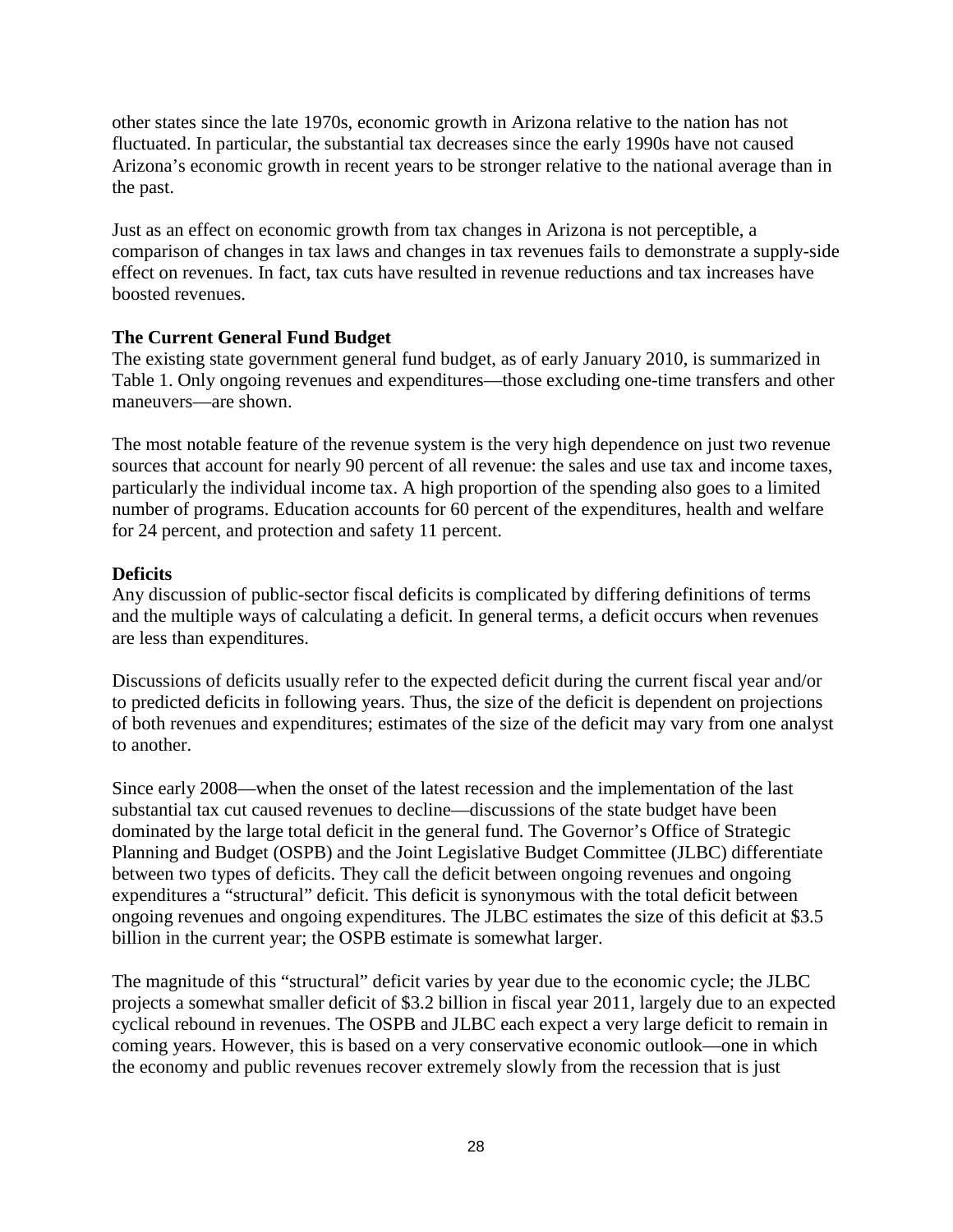## **TABLE 1 ARIZONA GENERAL FUND, FISCAL YEAR 2010\***

|                                             | <b>Dollars in</b> | Share of |
|---------------------------------------------|-------------------|----------|
|                                             | <b>Millions</b>   | Total    |
| <b>ONGOING REVENUES</b>                     | \$6,392           | 100.0%   |
| <b>TAXES</b>                                | 6,152             | 96.2     |
| Sales and Use                               | 3,481             | 54.5     |
| Income                                      | 2,191             | 34.3     |
| Individual                                  | 2,391             | 37.4     |
| Corporate                                   | 429               | 6.7      |
| <b>Urban Revenue Sharing</b>                | $-629$            | $-9.8$   |
| Property                                    | 20                | 0.3      |
| Luxury                                      | 59                | 0.9      |
| <b>Insurance Premium</b>                    | 397               | 6.2      |
| <b>Other Taxes</b>                          | 3                 | 0.0      |
| <b>NONTAX</b>                               | 240               | 3.8      |
| Lottery                                     | 36                | 0.6      |
| Licenses and Fees                           | 137               | 2.1      |
| Disproportionate Share Revenue              | 68                | 1.1      |
| <b>ONGOING EXPENDITURES</b>                 | 8,993             | 100.0    |
| <b>EDUCATION</b>                            | 5,438             | 60.5     |
| Department of Education                     | 4,256             | 47.3     |
| <b>School Facilities Board</b>              | 113               | 1.3      |
| <b>Community Colleges</b>                   | 135               | 1.5      |
| Universities                                | 902               | 10.0     |
| Other                                       | 32                | 0.4      |
| <b>HEALTH AND WELFARE</b>                   | 2,189             | 24.3     |
| Arizona Health Care Cost Containment System | 1,178             | 13.1     |
| Department of Economic Security             | 546               | 6.1      |
| Department of Health Services               | 444               | 4.9      |
| Other                                       | 21                | 0.2      |
| PROTECTION AND SAFETY                       | 999               | 11.1     |
| <b>Department of Corrections</b>            | 880               | 9.8      |
| Department of Juvenile Corrections          | 63                | 0.7      |
| Department of Public Safety                 | 44                | 0.5      |
| Other                                       | 12                | 0.1      |
| <b>INSPECTION AND REGULATION</b>            | 33                | 0.4      |
| NATURAL RESOURCES                           | 45                | 0.5      |
| <b>GENERAL GOVERNMENT</b>                   | 289               | 3.2      |
| Courts                                      | 120               | 1.3      |
| Department of Revenue                       | 38                | 0.4      |
| Legislature                                 | 52                | 0.6      |
| Other                                       | 79                | 0.9      |

\* Revenues reflect projections made in early January 2010 by the authors. Expenditures, as reported by the Joint Legislative Budget Committee, reflect the adjustments to the original appropriations made during the fourth and fifth special sessions of the Legislature.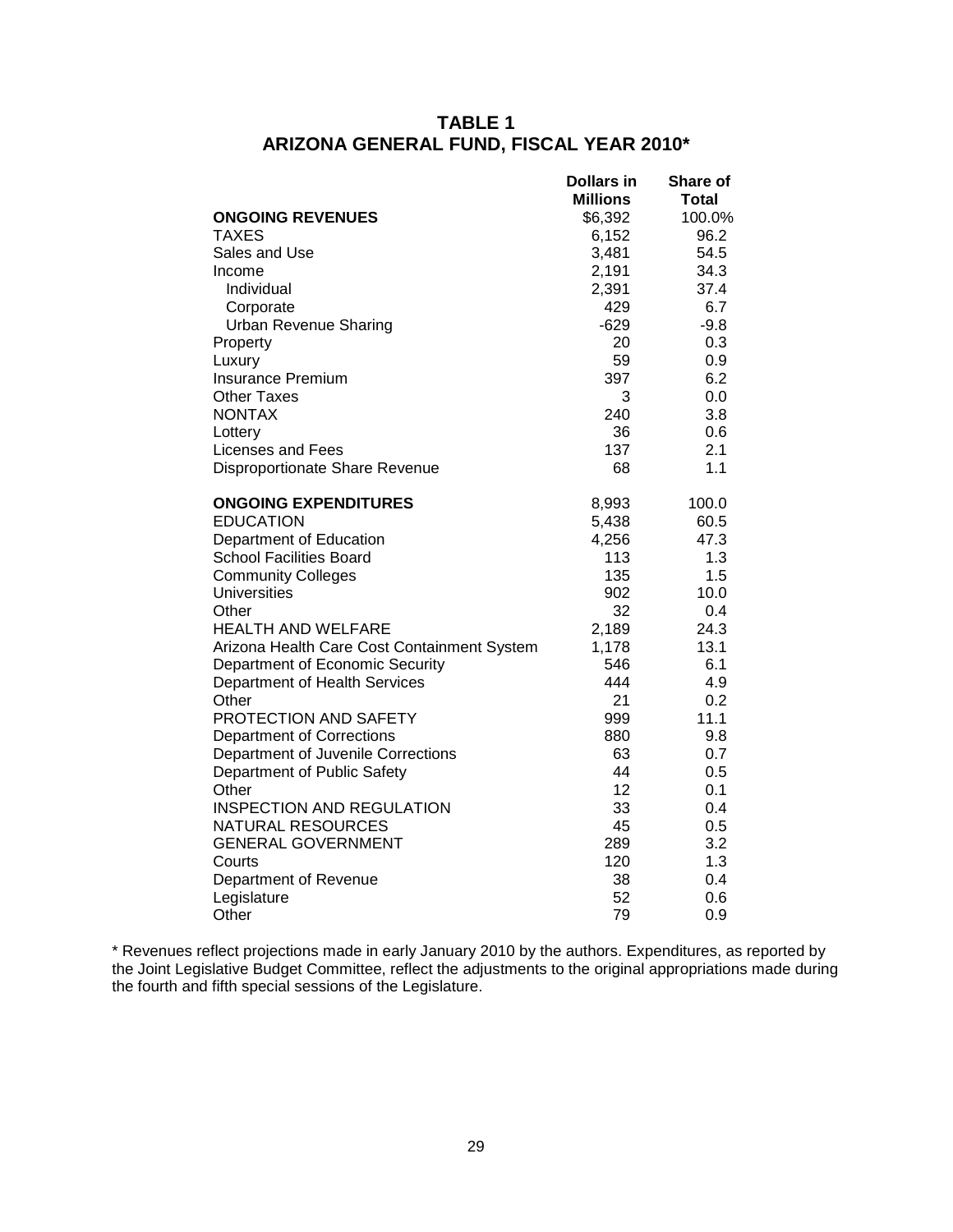ending. Consistent with this pessimistic outlook, spending demands related to welfare programs continue to rise in the JLBC, and especially the OSPB, forecasts.

A more moderate economic forecast is assumed in this *Roadmap*. Economic growth is expected to be slow for a couple of years, then accelerate substantially, similar to past recoveries. However, the size of the total deficit in the current fiscal year is estimated to be larger than the shortfalls estimated by the JLBC and OSPB. A \$4.0 billion deficit has been estimated, based on projected ongoing revenue of \$6.4 billion and expenditures of \$10.4 billion. This expenditure figure assumes that baseline spending per \$1,000 of personal income is that of the original fiscal year 2008 budget—before the onset of the recession, which caused revenues to fall and resulted in reductions in spending in an attempt to balance the budget. Spending per \$1,000 of personal income in fiscal year 2008 is then increased to reflect the countercyclical increases in demand for AHCCCS and other welfare programs. The apparent deficit from Table 1 of \$2.6 billion in FY 2010 is based on the same projected ongoing revenue of \$6.4 billion but reflects the actual budgeted ongoing expenditures of only \$9.0 billion. Effective spending reductions of \$1.4 billion have already been put in place.

The second deficit defined by the OSPB and JLBC is the budget deficit in the general fund that remains after one-time efforts to resolve the structural deficit in any year. Because of the use of fund transfers, federal government stimulus monies, revenues from the sale-leaseback of state facilities, and spending reductions, the overall deficit in the current year has been reduced to between \$1.4 billion (OSPB) and \$1.5 billion (JLBC).

The total deficit can be divided into two portions. A "cyclical" deficit is a temporary deficit during an economic downturn largely due to a cyclical decline in revenue (but also due to a countercyclical increase in demand for certain public services). A "persistent" deficit is due to a fundamental imbalance between revenues and expenditures that does not vary with the economic cycle. The persistent portion of the deficit is more accurately termed a "structural" deficit, but because the OSPB and the JLBC give this term a different meaning, "persistent" is used in this report.

*Persistent Deficit*. A persistent deficit is caused by permanent reductions in revenues not adequately matched by reductions in expenditures and/or by adding spending obligations without raising a commensurate amount of revenue. Barring further actions, a persistent deficit will remain as a constant share of the total budget. Alternatively, a persistent deficit can be thought of as the average total deficit over the course of an entire economic cycle, in which cyclical deficits and surpluses net to zero. The federal government, which does not have a requirement to balance revenues and expenditures, has such a persistent deficit.

Arizona created a persistent deficit in the state government general fund in the late 1970s and early 1980s when various revenue sources were reduced without a compensating decrease in spending. That persistent deficit was briefly resolved when tax revenues were increased and spending was reduced in the late 1980s. However, a new persistent deficit was introduced in the early 1990s when tax cuts were initiated without an adequate reduction in expenditures to offset the loss of revenue. The size of the persistent deficit has continued to grow through the current time due to a long series of tax cuts being implemented—even in 2009, modest reductions in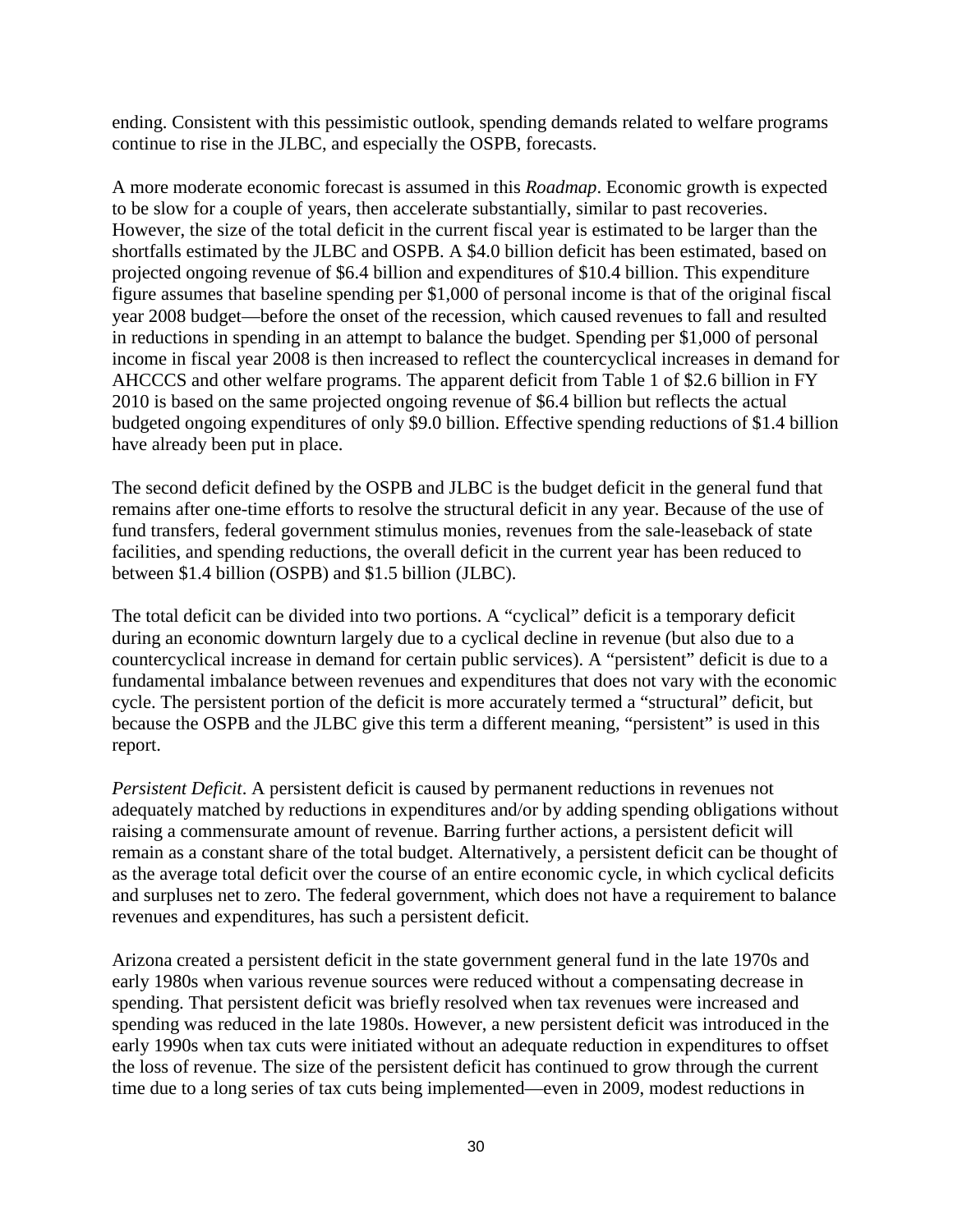revenues were passed by the Legislature—and due to new spending demands being added to the general fund without a revenue source. Though expenditures for some programs have been reduced relative to the size of the economy since the early 1990s, the reductions were not nearly large enough to offset the lost revenue and the increased spending requirements in other programs.

A large persistent deficit in the state's general fund is present despite a constitutional requirement to annually balance the budget. During economic expansions, the cyclical surplus has exceeded the persistent deficit. During economic downturns, the total deficit has been temporarily resolved largely through one-time corrections, such as transfers into the general fund from the rainy-day fund and other state government funds, and through reductions in expenditures.

The size of the persistent deficit in the state's general fund is estimated to be \$2.2 billion in the current fiscal year and \$2.3 billion in the next fiscal year. The increase in size is largely the result of the expanding size of the budget, though modest tax cuts continue to be implemented as well. With no further actions being taken, the persistent deficit could reach \$2.9 billion in fiscal year 2015.

The magnitude of the persistent deficit was estimated as follows. Historically, general fund revenues and expenditures averaged a little more than \$49 per \$1,000 of personal income. The tax reductions passed since the early 1990s have totaled nearly \$1.7 billion before adjustment for population growth, inflation, and real per capita economic growth. After these adjustments, the value of the tax reductions in the current fiscal year reaches nearly \$3 billion, or close to \$14 per \$1,000 of personal income. Using the originally budgeted appropriations for fiscal year 2008 the latest figures before the recession began—expenditures had fallen close to \$4 per \$1,000 of personal income from the long-term average. Thus, despite the additional spending obligations added to the general fund for school construction, expansion of AHCCCS, and other programs, net spending had fallen. The \$10 greater decline in revenues than expenditures per \$1,000 of personal income equates to a \$2.2 billion persistent deficit in the current fiscal year. (If it is assumed that the spending reductions made since 2008 are permanent, then the size of the persistent deficit has been substantially reduced.)

*Cyclical Deficit*. All governments experience cyclical imbalances between revenues and expenditures due to the cyclicality of revenue streams being greater than the cyclicality of economic growth, and because of the countercyclicality of some demands on the public sector. During economic expansions, the cyclical fiscal imbalance takes the form of a surplus. During economic recessions, the cyclical imbalance between revenues and expenditures takes the form of a deficit.

Government fiscal surpluses nearly always are temporary. Neither permanent spending increases nor permanent tax reductions should be implemented on the basis of a temporary surplus. Instead, cyclical surpluses should be saved to be used to mitigate the inevitable cyclical deficits that will follow. Utilizing savings to offset a loss of revenue during a recession means that neither spending reductions nor tax increases—both of which have a negative effect on the economy—are necessary during an economic downturn.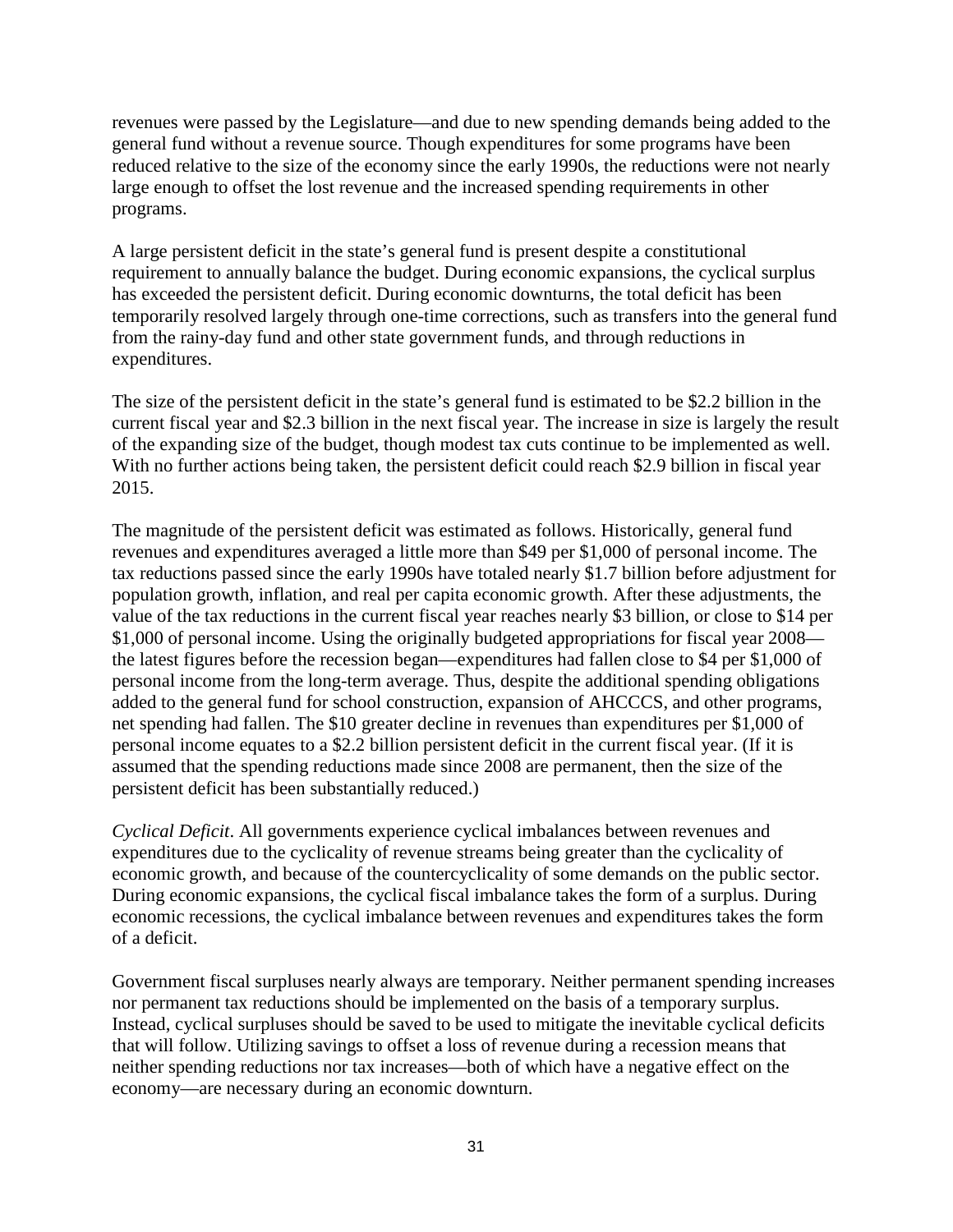The cyclical deficit is estimated to be about \$1.8 billion (total deficit of \$4.0 billion less the persistent deficit of \$2.2 billion) in the current year. This is the largest cyclical deficit of this down cycle. The cyclical deficit will shrink over the next few years, then become a cyclical surplus. However, the persistent deficit has grown so large that cyclical surpluses will not be large enough to eliminate the total deficit in the upcoming economic expansion even with the strong projected economic growth assumed in this *Roadmap*.

### **Protected Spending**

Significant portions of the general fund, and portions of other state government funds, currently are "protected" from spending reductions. The protection takes two forms.

Proposition 105, passed in 1998 by the voters, specifies that the Legislature cannot amend statutory language in ballot propositions unless the amendment "furthers the purposes" of the proposition and is approved by at least a three-fourths vote of the Legislature. The exact amount of spending that is protected is subject to legal interpretation. In a December 2008 memo, the JLBC estimated that \$3.6 billion of the then \$10 billion general fund was protected, with an additional \$1.2 billion of spending from other funds protected. A high percentage of the voterprotected spending is for the Arizona Department of Education and for the Arizona Health Care Cost Containment System (AHCCCS), Arizona's alternative to the Medicaid program that provides health care for low-income individuals and people with certain disabilities.

In addition to this voter-stipulated "permanent" protection from spending cuts, a large portion of the general fund is currently temporarily protected from spending reductions due to the American Recovery and Reinvestment Act (ARRA), the stimulus program of the federal government that was passed by Congress in February 2009. By accepting the ARRA monies, the state is mandated not to reduce spending in certain programs below specific levels, effectively protecting a significant portion of the general fund in FYs 2010 and 2011. OSPB estimates that only \$2.4 billion of the \$9 billion general fund is currently unprotected, with most of the unprotected portion in the correctional system or in general government. The unprotected amount is expected to rise to \$3.4 billion in FY 2011 as ARRA funding begins to drop.

## **Rainy-Day Fund[7](#page-36-0)**

In the private sector, an economic slump reduces demand for goods and services. The drop-off in sales leads to a general reduction in business activity, frequently resulting in layoffs of personnel no longer needed. In the public sector, however, demand for most public functions does not decline and demand for some programs rises countercyclically. Government revenue collections, however, are highly cyclical, falling during economic downturns.

Therefore, it is especially important for the public sector to have funds set aside to offset revenue decreases during an economic decline. In order to minimize the need to enhance revenue and/or reduce spending during an economic downturn, all states have adopted a rainy-day fund, generally known as a budget stabilization fund (BSF). Continued public spending during a

l

<span id="page-36-0"></span><sup>7</sup> Parts of this subsection were taken from Alberta Charney of the University of Arizona, Chapter 17 of the background report for the 95th Arizona Town Hall, *Riding the Roller Coaster: Government Revenue in Arizona*, November 2009 [\(http://www.aztownhall.org/95\)](http://www.aztownhall.org/95).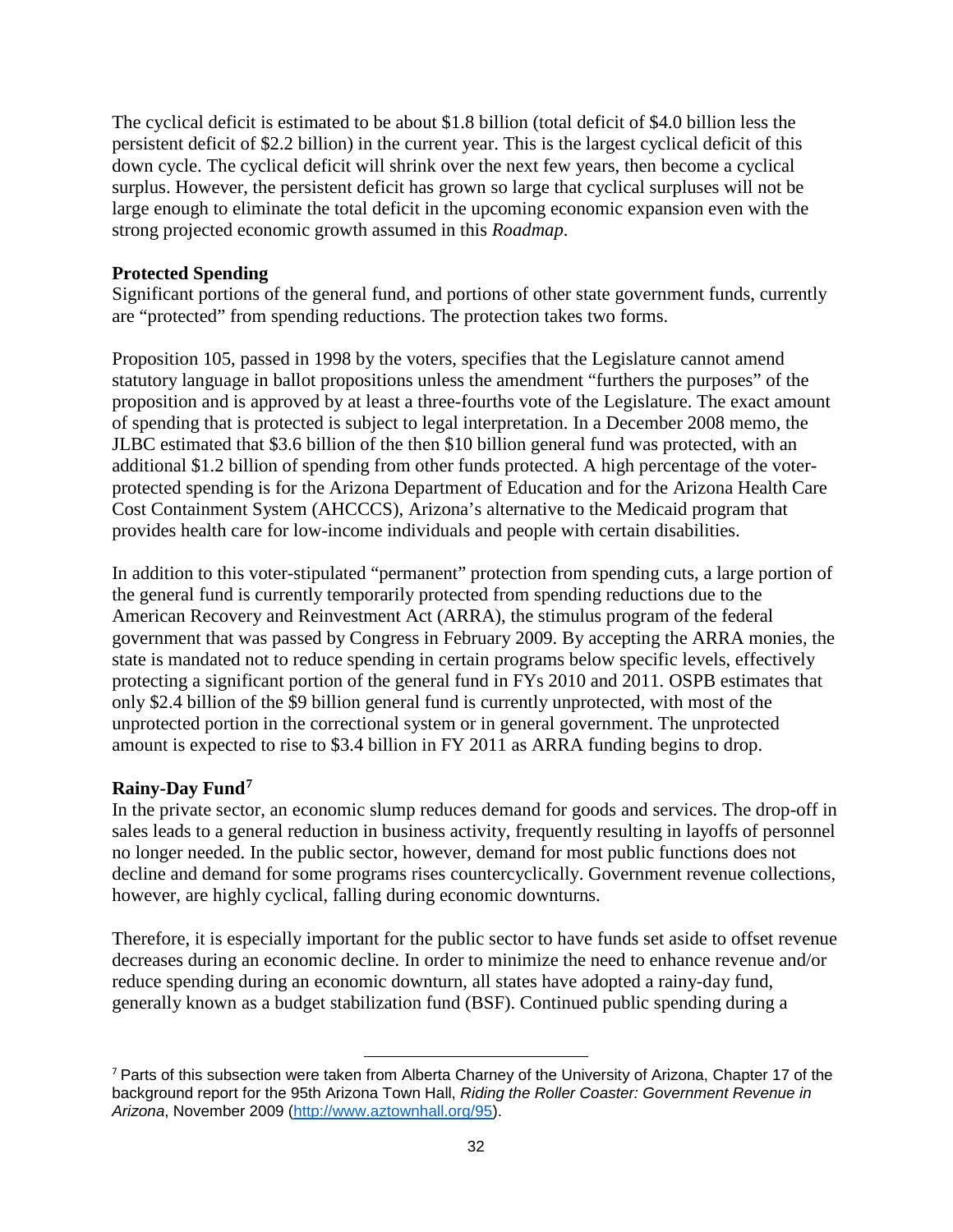recession using BSF monies helps mitigate the impact of a recession. When the economy is strong, use of a rainy-day fund helps control public expenditures by setting aside, rather than spending, excess revenue.

Arizona has had a BSF since 1990. However, it has been modified and weakened in various ways since it was first created. The BSF was originally designed to hold as much as 15 percent of the general fund budget, with payments into and out of the fund dictated by a formula. This formula was modified, the 15 percent cap was lowered to 7 percent, the formula was not followed, and certain expenditures were made from the BSF for purposes other than revenue stabilization. In particular, the reduction in the maximum size of the BSF has resulted in far too little money being put aside to balance the budget during each of the two recessions that have occurred since the BSF was created.

### **Fiscal Stimulus**

An increase in government spending, all else equal, results in a short-term economic stimulus. Increased federal government spending during a recession, as exemplified by the stimulus package passed in 2009, is commonly used, usually with the express purpose of putting unemployed workers back into a job. The cost of doing so is to raise the size of the federal deficit.

It is more difficult for state and local governments to stimulate the local economy because of the annual requirement to balance the budget. This effectively limits the ability of state and local governments to combat deficits and economic ills resulting from cyclical factors. State and local governments can stimulate the economy in the near term only through long-term borrowing, which raises government costs in the longer term due to the debt service.

Just as an increase in government spending produces a short-term economic stimulus, a decrease in public spending has a detrimental short-term impact on the economy. Thus, if state and local governments reduce spending in order to offset a cyclical deficit, this worsens economic conditions during a recession, in turn lowering government revenues even more. An increase in taxes or user fees to combat a cyclical deficit also has a negative effect on the economy, but the ramifications are smaller than if spending is reduced. This is primarily due to some taxpayers being able to pay the additional taxes out of savings rather than by reducing their spending in the private sector. Of course, the best solution to a cyclical deficit is to have enough rainy-day funds set aside.

Using an estimated \$1.4 billion in effective spending reductions in the general fund over the last three years, the result likely has been a loss of nearly 31,000 jobs in Arizona (based on the REMI economic model). About 45 percent of these job losses have occurred in the private sector. If all of the current \$2.2 billion persistent deficit were to be resolved through spending reductions, the likely result would be the loss of about 48,000 jobs in Arizona.

A reduction in government spending is accomplished through some combination of reduced direct expenditures for goods and services purchased from the private sector, reductions in wages of government employees, layoffs of government employees, and reductions in support for public welfare and health care recipients. All of these methods result in less business for local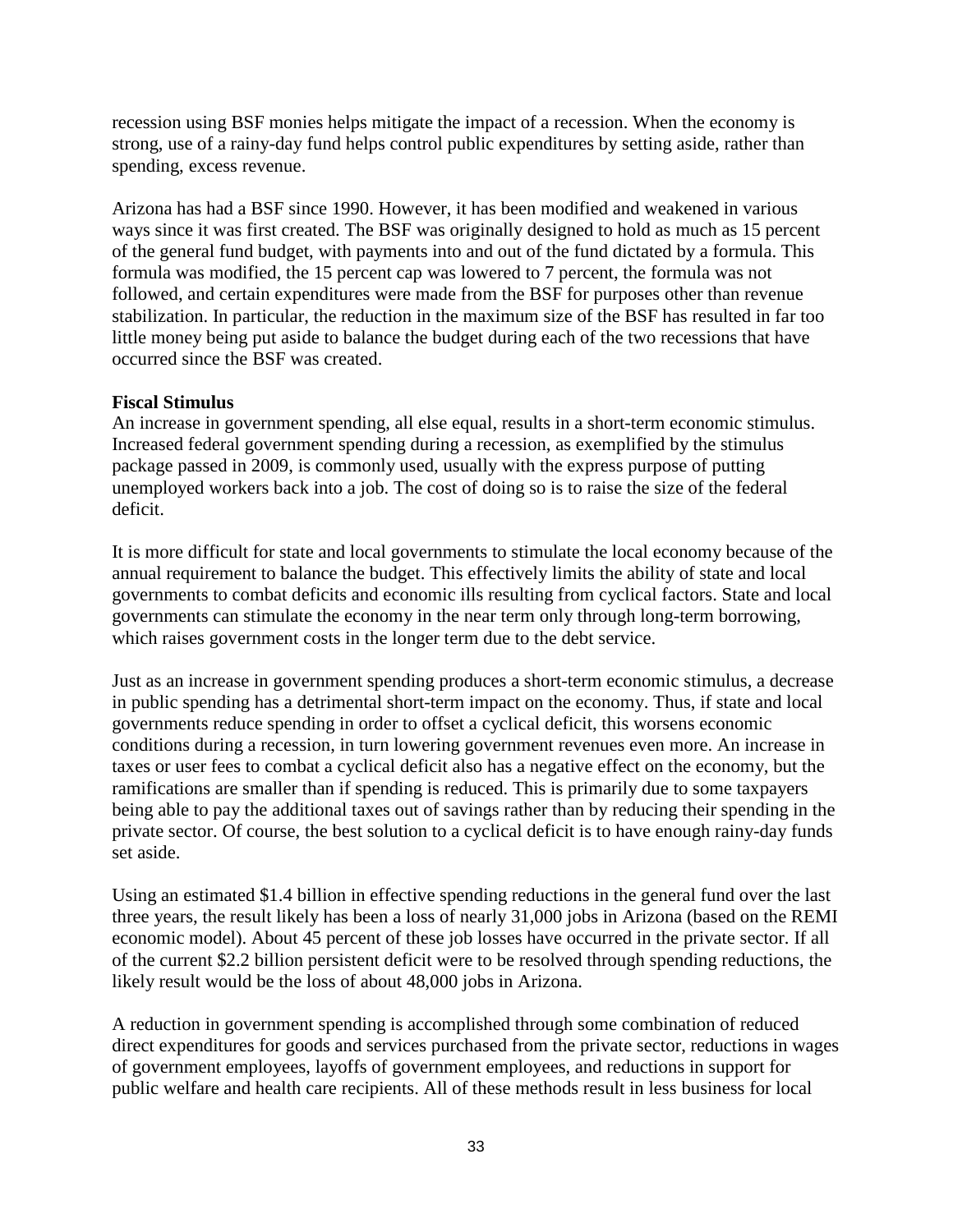private-sector companies. As a result, some private-sector companies are forced to lay off employees, and in extreme cases, some businesses fail. In turn, laid-off workers pay less in taxes to state and local governments, and place greater demands on public services, such as unemployment compensation.

### **An Evaluation of Arizona's Fiscal System**

Arizona's fiscal system does not compare favorably to the fiscal guiding principles. The existing very large budget deficit—and the large deficit in the prior recession—is the primary manifestation of the state's fiscal shortcomings. While the overall deficit is in part a result of cyclical economic conditions, the majority is due to a persistent deficit of \$2.2 billion. The single largest cause of the persistent deficit is the nearly \$3 billion in tax cuts passed since the early 1990s (after adjusting the initial effect of the tax cuts for inflation, population growth, and real per capita economic growth). Additional spending obligations placed in the general fund, such as paying for school construction and expansion of the Medicaid (AHCCCS) program, contributed to the build-up of the persistent deficit. Other contributing factors include revenue growth slower than economic growth and increases in the demand for public services. The negative effects of these factors on a balanced budget were partially offset by restricting growth in appropriations for some programs, such as higher education, to less than economic growth.

Arizona's fiscal system is poorly rated for three reasons. First, the principle of accountability that revenues and expenditures should be linked—has been violated repeatedly since the early 1990s (and numerous times prior to that, especially in the late 1970s and early 1980s). Tax cuts were time and again made unaccompanied by a commensurate amount of spending reductions. Spending obligations were added to the general fund without a revenue source. Particularly egregious was the shifting to the general fund of the responsibility for school construction expenditures of several hundred million dollars per year for capital projects that should be financed through long-term debt—without any revenue added to the general fund. The result of the repeated violation of this principle is the large persistent deficit faced by the state today.

Second, the weakening of the budget stabilization fund left the state unable to counter the strong cyclicality of the Arizona economy that creates revenue reductions and increases in demand for state services when the economy is weak. The result was a substantially inadequate balance in the BSF to offset the cyclical declines of each of the two recessions since the creation of the BSF.

Given that the length and depth of the current recession has not been seen since the depression of the 1930s, even a BSF with a 15 percent balance would not have been adequate to entirely offset the cyclical deficit that appeared in consecutive years. However, a BSF balance of 15 percent coupled with no persistent deficit would have left a deficit manageable through the use of some of the one-time options that have been used to combat the much larger deficit actually experienced.

Third, the state's revenue system (state and local government revenues combined, but with a heavy emphasis on state taxes) falls short on most of the 10 principles specific to revenues. A qualitative assessment was made of how well each of Arizona's larger tax sources currently compare to each of the guiding principles. A weighted sum (based on share of total revenue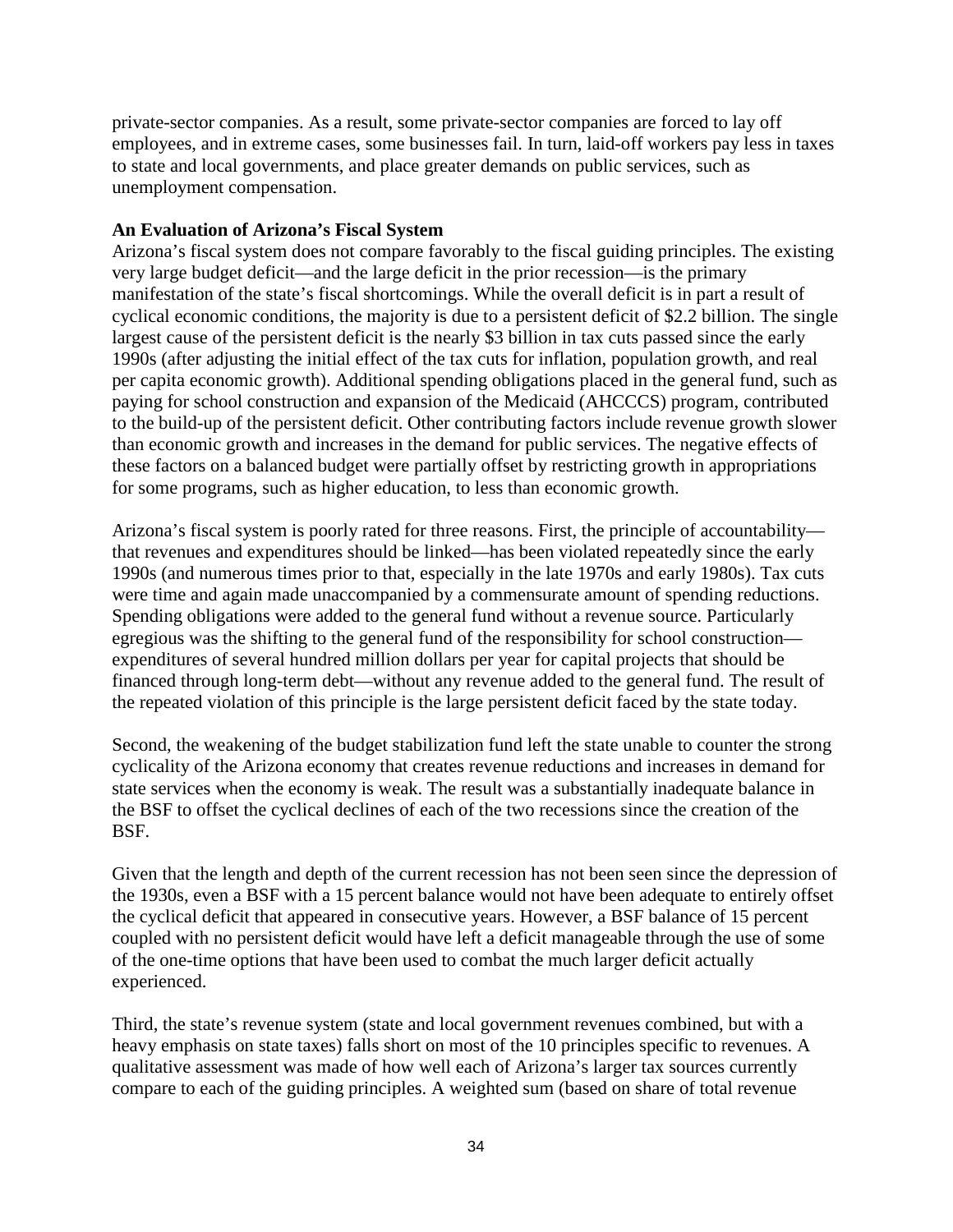contributed by each source) of these evaluations resulted in the qualitative assessment of the overall system shown in Table 2. Arizona's current revenue system receives a poor evaluation relative to a system of best practices on most of the guiding principles: stability, predictability, responsiveness, efficiency, competitiveness, neutrality, horizontal equity, vertical equity, and simplicity.

No revenue system can be designed to excel in all criteria since some of the guiding principles partially conflict with others. However, a much-improved system could be created by applying generally accepted best principles of revenue policy to Arizona's system. A system that achieves an OK-to-good evaluation against each of the guiding principles is feasible to create.

Tables 3 through 6 provide a qualitative assessment of each of the four major tax sources used by state and local governments. The general sales tax currently compares least favorably and has the greatest potential for improvement. In contrast, there is not much room for improvement in the individual income tax.

A modification of the current mix of revenue sources would put the state's revenue system more in line with a best-practices revenue system. Some tax bases would be broadened. Some tax rates would be increased but other tax rates would be decreased. In making such changes, experts agree that the revenue system as a whole, not as a set of unrelated components, be examined. The ideal system would look essentially the same regardless of the desired amount of revenues to be collected. Total revenues could be raised or lowered by adjusting tax rates and user fees throughout the system.

In addition, strengthening the budget stabilization fund by increasing the amount that can be placed into the fund and by making transfers to and from the fund strictly formula driven, not subject to appropriation, would greatly enhance stability and predictability of revenue flows. Except during severe recessions, cyclical deficits could be offset by funds from the BSF.

| <b>Guiding Principle</b> | Evaluation* | <b>Comments</b>                                              |
|--------------------------|-------------|--------------------------------------------------------------|
| Stability and            | Poor        | Highly cyclical revenues, multiple changes to tax code, poor |
| Predictability           |             | use of rainy day fund, overemphasis on sales tax, little use |
|                          |             | of more stable revenue sources                               |
| Responsiveness           | Poor        | Overemphasis on sales tax, whose collections lag behind      |
|                          |             | economic growth due to out-of-date tax code                  |
| Efficiency               | Poor        | Heavy reliance on certain taxes, some with high tax rates    |
| Competitiveness          | Poor-to-OK  | Heavy taxation of businesses, particularly on the property   |
|                          |             | tax (though some business tax reductions have been           |
|                          |             | passed in recent years)                                      |
| Exportability            | Good        | Some of the tax burden is borne by nonresidents              |
| Neutrality               | Very Poor   | Multiple tax credits and exemptions                          |
| <b>Horizontal Equity</b> | Poor        | Credits and exemptions are a negative                        |
| <b>Vertical Equity</b>   | Poor        | Heavy and increasing reliance on regressive taxes            |
| Simplicity               | Very Poor   | Considerable complexity in the tax code of each of the major |
|                          |             | taxes                                                        |

# **TABLE 2 A QUALITATIVE ASSESSMENT OF THE OVERALL REVENUE SYSTEM AS CURRENTLY STRUCTURED IN ARIZONA**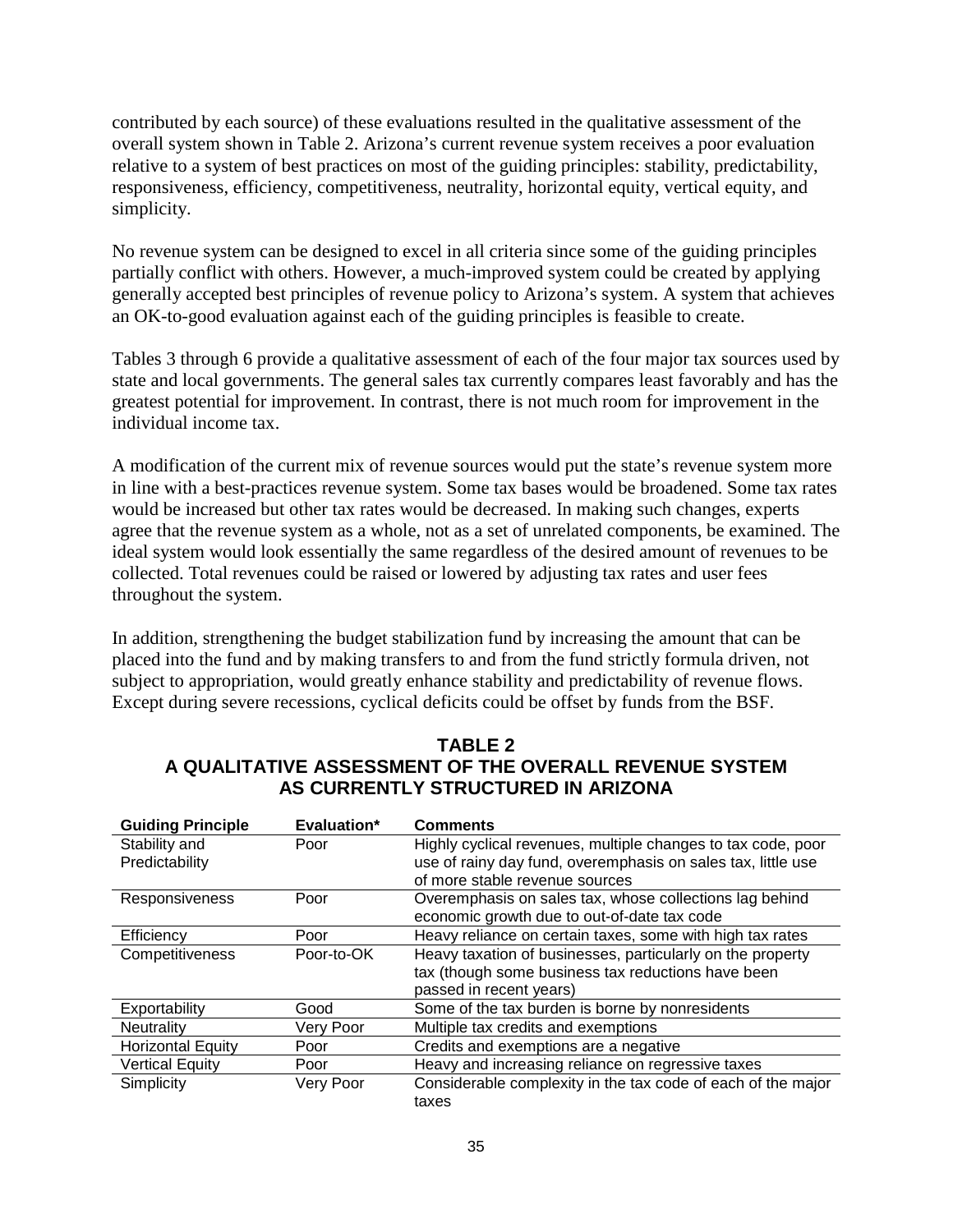Another way of looking at the problems of the revenue system is to examine revenues over time per \$1,000 of personal income, focusing on the state government general fund. Through the mid-1990s, ongoing revenues (total revenue excluding one-time shifts of funds) averaged just less than \$50 per \$1,000 of personal income. That is, nearly 5 percent of personal income was paid to the state government general fund to support public education (K-20), public safety, health and welfare programs, and a host of other state government services.

Ongoing revenue per \$1,000 of personal income has trended down since the mid-1990s (see Chart 1). This decline is largely due to the long series of tax cuts implemented since then, but revenue collections have not kept pace with economic growth due to the heavy reliance on the sales tax. The narrow base of the sales tax on nonfood goods ensures that it will not produce revenues that keep pace with economic growth as consumers continue to shift their purchases to untaxed services and untaxed goods purchased over the Internet.

In addition to the downward trend, ongoing revenues have been highly cyclical over the last decade. Even at the peak of the last economic expansion in FY 2006, during the real estate boom, ongoing revenues per \$1,000 of personal income did not reach the long-term norm. Ongoing

| ownania i mnono                |      |                                                             |  |  |  |
|--------------------------------|------|-------------------------------------------------------------|--|--|--|
| <b>As Currently Structured</b> |      |                                                             |  |  |  |
| 2. Stability and               | Poor | Limited to nonfood goods                                    |  |  |  |
| 4. Predictability              |      |                                                             |  |  |  |
| 3. Responsiveness              | Poor | Services and Internet not taxed                             |  |  |  |
| 5. Efficiency                  | Poor | High tax rate on narrow base; across jurisdictions, lack of |  |  |  |
|                                |      | standardization causes distortions                          |  |  |  |
| 6. Competitiveness             | Poor | High tax rate                                               |  |  |  |
| 7. Exportability               | Good |                                                             |  |  |  |
| 8. Neutrality                  | Poor | Large number of exemptions                                  |  |  |  |
| 9. Horizontal Equity           | Poor | Exemptions reduce equity                                    |  |  |  |
| 10. Vertical Equity            | Poor | Highly regressive                                           |  |  |  |
| 11. Simplicity                 | Poor | Differing rates, bases, and exemptions/credits across state |  |  |  |
|                                |      | and local governments                                       |  |  |  |
|                                |      |                                                             |  |  |  |
|                                |      | <b>As Potentially Improved</b>                              |  |  |  |
| 2. Stability and               | OK   | Broaden base to include Internet sales, food, and many      |  |  |  |
| 4. Predictability              |      | services                                                    |  |  |  |
| 3. Responsiveness              | OK   | Broaden base                                                |  |  |  |
| 5. Efficiency                  | Good | Lower tax rate on broader base; streamline code             |  |  |  |
| 6. Competitiveness             | ОK   | Lower tax rate                                              |  |  |  |
| 7. Exportability               | Good |                                                             |  |  |  |
| 8. Neutrality                  | Good | Reduce exemptions                                           |  |  |  |
| 9. Horizontal Equity           | Good | Reduce exemptions                                           |  |  |  |
| 10. Vertical Equity            | ОK   | Broaden base, offer tax credit                              |  |  |  |
| 11. Simplicity                 | Good | Simplify tax code                                           |  |  |  |

**TABLE 3 A QUALITATIVE ASSESSMENT OF THE GENERAL SALES TAX IN ARIZONA**

\* Relative to a system of best practices.

**Guiding Principle Evaluation\* Comments**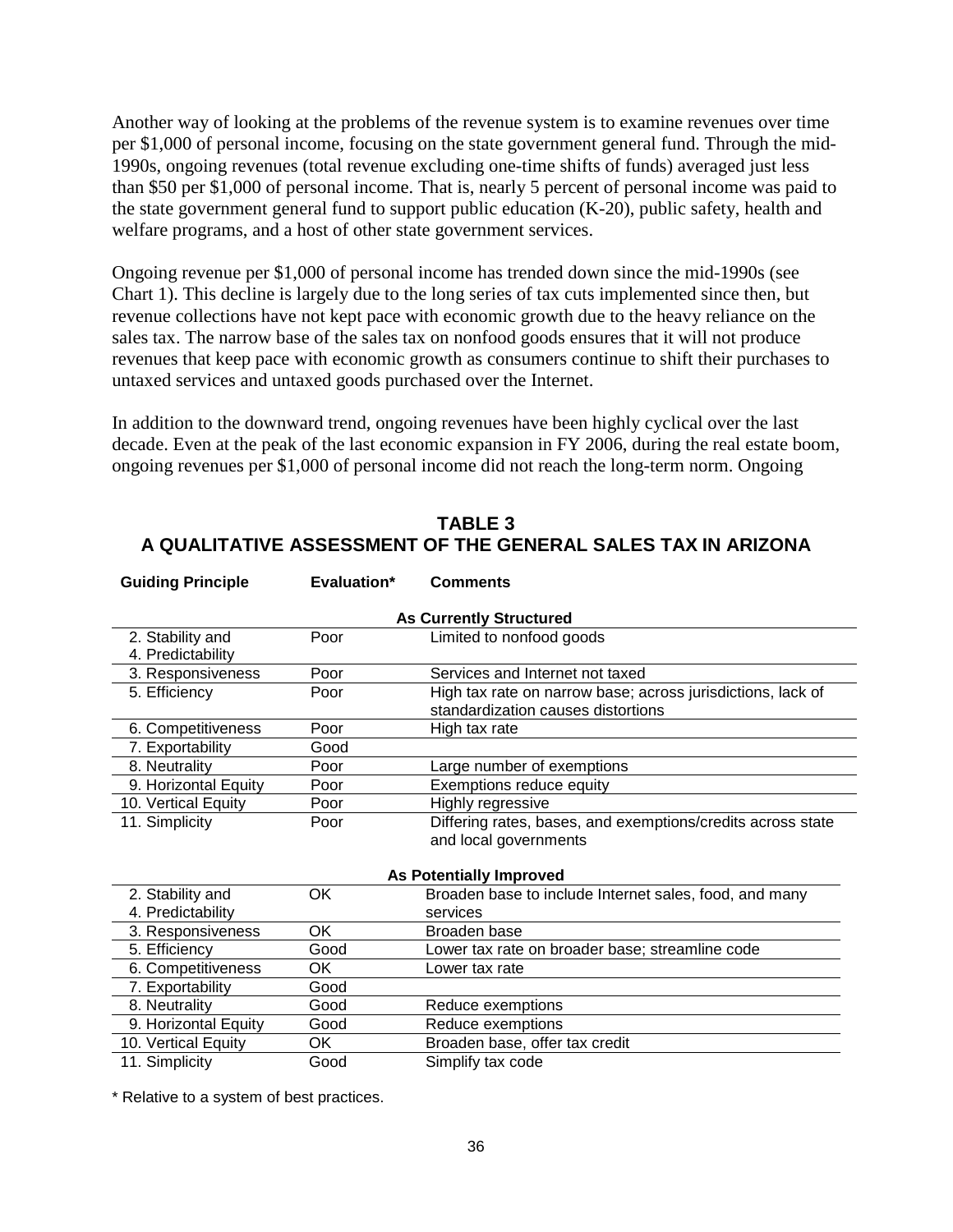revenues have plummeted since then, largely due to the length and depth of the economic recession, but also as a consequence of the most recent tax reductions. A very large decrease in personal income taxes was phased in during fiscal years 2007 and 2008.

General fund revenues have fallen far more than incomes during this economic recession, such that revenues in FYs 2009 and 2010 account for only about 3 percent of Arizona income, instead of the historically typical 5 percent. Even after adjusting for the negative effects on income from the recession, the state government tax burden borne by Arizonans is now by far the lowest in the state's history. Thus, Arizonans in aggregate have the means to pay far more in public revenue than they are being asked to contribute.

Ongoing expenditures have to be relatively consistent with ongoing revenues due to the state's balanced budget requirement. However, as seen in the chart, the two lines can differ due to onetime actions taken to balance the budget. Like ongoing revenues, ongoing expenditures have been consistently well below the historical norm of about \$49 per \$1,000 of personal income since the mid-1990s (except for a figure near \$49 in 1999) and have been highly cyclical over the last decade.

# **TABLE 4 A QUALITATIVE ASSESSMENT OF THE PROPERTY TAX IN ARIZONA**

| <b>Guiding Principle</b>       | Evaluation*         | <b>Comments</b>                                          |  |  |  |
|--------------------------------|---------------------|----------------------------------------------------------|--|--|--|
| <b>As Currently Structured</b> |                     |                                                          |  |  |  |
| 2. Stability and               | <b>Usually Good</b> | Generally not very cyclical, but exaggerated real estate |  |  |  |
| 4. Predictability              |                     | cycles have occurred in recent years                     |  |  |  |
| 3. Responsiveness              | Good                | Property values rise with real economic growth           |  |  |  |
| 5. Efficiency                  | Poor                | Property taxes on businesses are high                    |  |  |  |
| 6. Competitiveness             | Poor                | High business taxes, particularly tax on equipment       |  |  |  |
| 7. Exportability               | OK                  | Out-of-state property owners are taxed                   |  |  |  |
| 8. Neutrality                  | Poor                | Different rates by category of property                  |  |  |  |
| 9. Horizontal Equity           | OK                  |                                                          |  |  |  |
| 10. Vertical Equity            | OK                  | A mix of progressive and regressive elements             |  |  |  |
| 11. Simplicity                 | Very Poor           | Multiple rates, assessments; varies by jurisdiction      |  |  |  |
|                                |                     |                                                          |  |  |  |
|                                |                     | <b>As Potentially Improved</b>                           |  |  |  |
| 2. Stability and               | Good                | Reinstate the property tax for the state general fund    |  |  |  |
| 4. Predictability              |                     |                                                          |  |  |  |
| 3. Responsiveness              | Good                |                                                          |  |  |  |
| 5. Efficiency                  | OK                  | Lower the tax burden on businesses                       |  |  |  |
| 6. Competitiveness             | OK                  | Reduce commercial/industrial assessment rates;           |  |  |  |
|                                |                     | reduce/eliminate business personal property tax          |  |  |  |
| 7. Exportability               | <b>OK</b>           |                                                          |  |  |  |
| 8. Neutrality                  | Good                | Standardize assessment rates                             |  |  |  |
| 9. Horizontal Equity           | Good                | Standardize assessment rates                             |  |  |  |
| 10. Vertical Equity            | OK                  |                                                          |  |  |  |
| 11. Simplicity                 | OK                  | Many simplifications possible                            |  |  |  |

\* Relative to a system of best practices.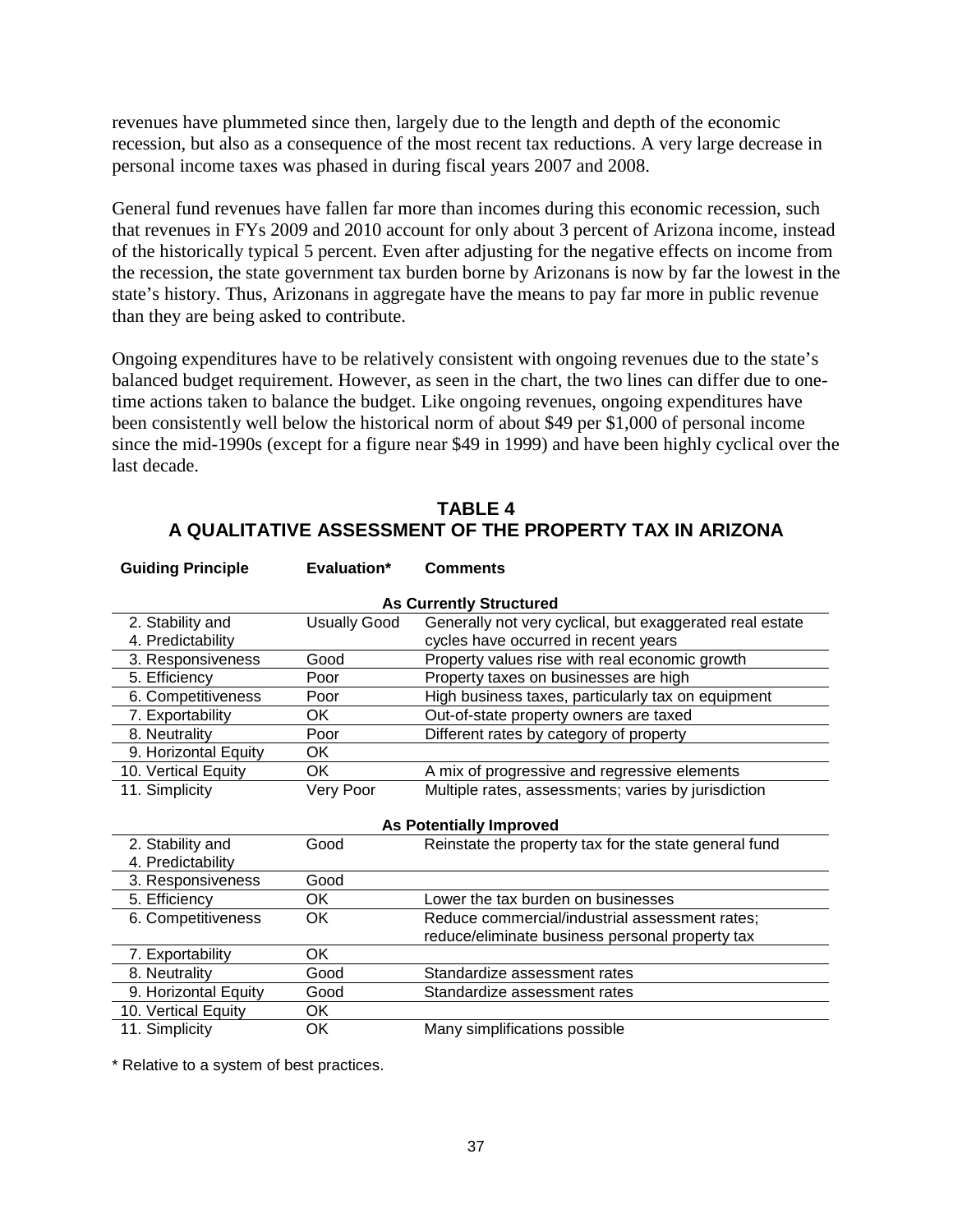# **TABLE 5 A QUALITATIVE ASSESSMENT OF THE PERSONAL INCOME TAX IN ARIZONA**

| <b>Guiding Principle</b> | Evaluation*                    | <b>Comments</b>                                      |  |  |  |
|--------------------------|--------------------------------|------------------------------------------------------|--|--|--|
|                          | <b>As Currently Structured</b> |                                                      |  |  |  |
| 2. Stability and         | Poor                           | Cyclical                                             |  |  |  |
| 4. Predictability        |                                |                                                      |  |  |  |
| 3. Responsiveness        | Good                           |                                                      |  |  |  |
| 5. Efficiency            | Good                           |                                                      |  |  |  |
| 6. Competitiveness       | Good                           | Low tax burden                                       |  |  |  |
| 7. Exportability         | Poor                           | Applies only to those earning income in Arizona      |  |  |  |
| 8. Neutrality            | Poor                           | Many credits                                         |  |  |  |
| 9. Horizontal Equity     | OK                             |                                                      |  |  |  |
| 10. Vertical Equity      | Good                           | But not as progressive as in many states             |  |  |  |
| 11. Simplicity           | Poor                           | Mostly resulting from the complex federal code       |  |  |  |
|                          |                                |                                                      |  |  |  |
|                          |                                | <b>As Potentially Improved</b>                       |  |  |  |
| 2. Stability and         | Poor                           |                                                      |  |  |  |
| 4. Predictability        |                                |                                                      |  |  |  |
| 3. Responsiveness        | Good                           | Index tax brackets                                   |  |  |  |
| 5. Efficiency            | Good                           |                                                      |  |  |  |
| 6. Competitiveness       | OK                             |                                                      |  |  |  |
| 7. Exportability         | Poor                           |                                                      |  |  |  |
| 8. Neutrality            | OK                             | Reduce use of exemptions and credits                 |  |  |  |
| 9. Horizontal Equity     | OK                             |                                                      |  |  |  |
| 10. Vertical Equity      | Good                           | Modify tax rates and brackets to raise progressivity |  |  |  |
| 11. Simplicity           | Poor                           |                                                      |  |  |  |
|                          |                                |                                                      |  |  |  |

### **TABLE 6 A QUALITATIVE ASSESSMENT OF THE CORPORATE INCOME TAX IN ARIZONA**

| <b>Guiding Principle</b> | Evaluation* | <b>Comments</b>                                          |
|--------------------------|-------------|----------------------------------------------------------|
| 2. Stability and         | Very Poor   | Highly cyclical                                          |
| 4. Predictability        |             |                                                          |
| 3. Responsiveness        | Good        |                                                          |
| 5. Efficiency            | ΟK          |                                                          |
| 6. Competitiveness       | OK to Poor  | OK relative to all states, poor versus comparison states |
| 7. Exportability         | ΟK          |                                                          |
| 8. Neutrality            | Poor        | Multiple credits and exemptions                          |
| 9. Horizontal Equity     | Poor        | Because of exemptions/credits                            |
| 10. Vertical Equity      | Poor        | Only one tax bracket                                     |
| 11. Simplicity           | Very Poor   | Complex code; some companies avoid paying tax            |

\* Relative to a system of best practices.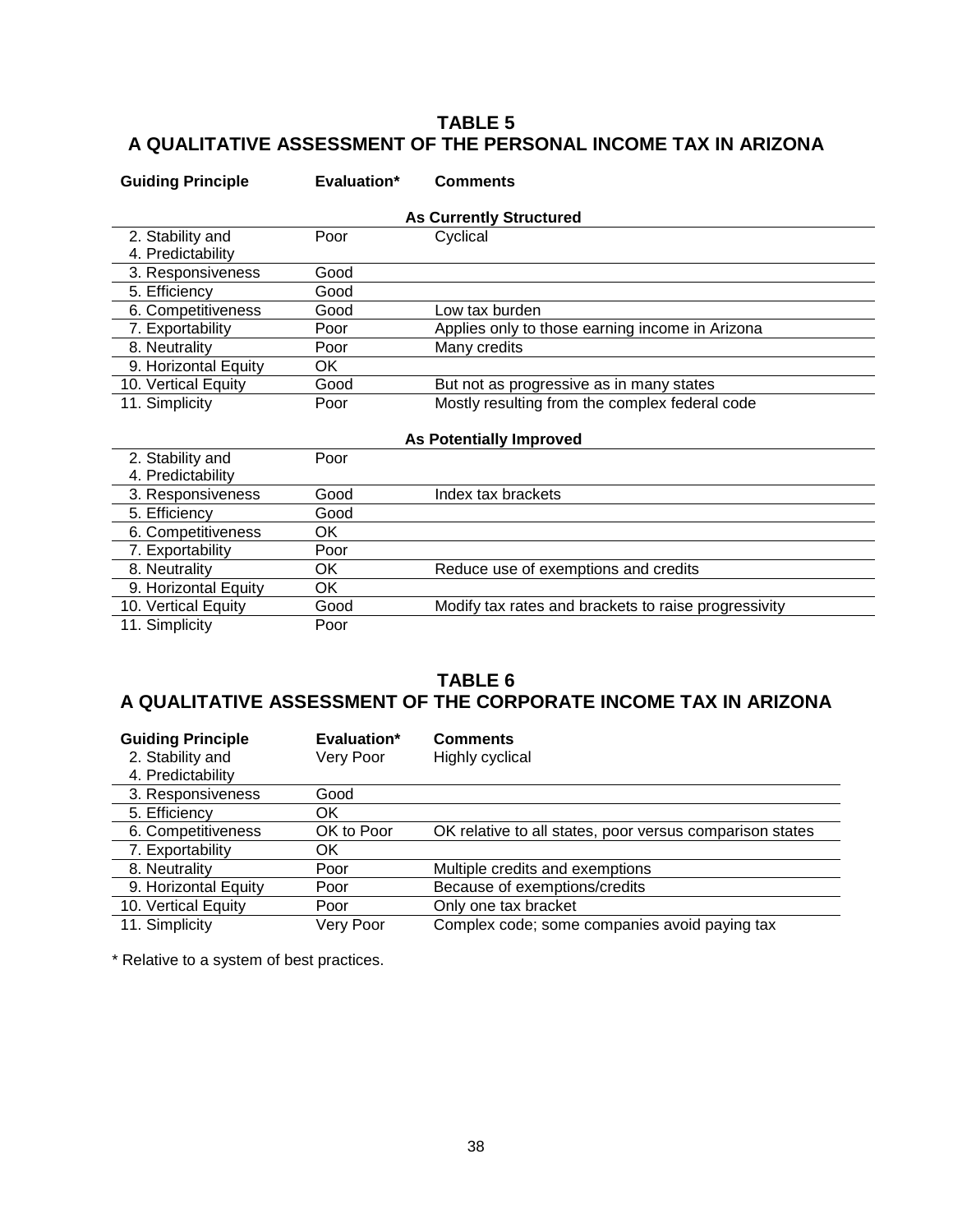**ARIZONA GENERAL FUND** \$30 \$35 \$40 \$45 \$50 \$55 1979 1981 1983 1985 1987 1989 1991 1993 1995 1997 1999 2001 2003 2005 2007 2009 Fiscal Year Revenues - Expenditures

**CHART 1 ONGOING REVENUES AND EXPENDITURES PER \$1,000 OF PERSONAL INCOME,** 

Note: The FY 2010 figures reflect projected revenues as of January 2010, appropriations adjusted for the reductions passed in the special sessions in fall 2009, and projected personal income.

Note: If an economic measure other than personal income were used to adjust revenues and expenditures, the pattern of the lines in the chart would essentially be the same.

Source: Arizona Joint Legislative Budget Committee and Arizona State University, Office of the University Economist.

Much attention has been given to the rise in expenditures between 2003 and 2008. This increase, however, came from an all-time low. Even at the peak, ongoing expenditures per \$1,000 of personal income were less than \$45: nearly 10 percent less than the historical norm. Thus, no justification exists for claims that abnormally high spending in the mid-2000s caused the state's current fiscal difficulties.

Expenditures have not yet dropped as much as revenues in the current recession due to the onetime adjustments made and due to the amount of spending protected by voter initiative and/or the federal stimulus program. Of course, a \$1.5 billion deficit remains to be resolved. Still, the spending figures per \$1,000 of personal income in FYs 2009 and 2010 are among the lowest on record, along with the figures during the last recession.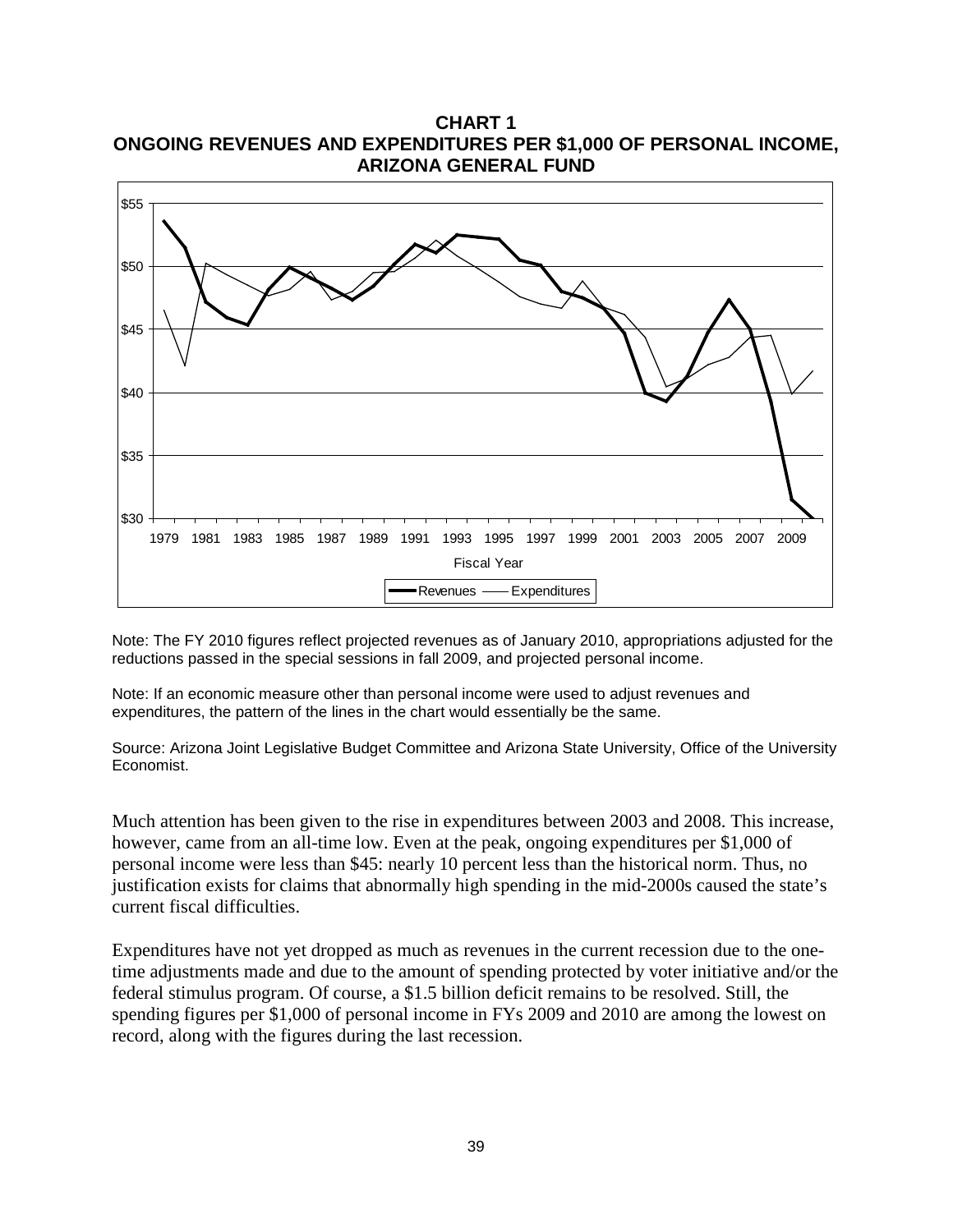#### **SCENARIO 1: INACTION**

This section examines Arizona's future if no substantive action is taken to deal with the state's economic and fiscal problems.

#### **Job Creation: Nature and Timing of Economic Recovery in Arizona**

At the end of 2009, the Arizona economy was just beginning to recover from its longest and deepest downturn since the 1930s. After experiencing little or no loss of employment during the previous several recessions, Arizona lost 275,000 jobs—10 percent of its wage and salary workers—between late 2007 and late 2009.

While the Arizona economy recovered rapidly from some of its prior recessions, such as in 1983, the recoveries from each of the last two recessions were much slower. Given the extent of the real estate problems still to be resolved, the upcoming recovery is likely to be even slower. Modest economic growth is expected through 2010 and 2011. Growth should then accelerate, but the peak job level of 2007 is not expected to be reattained until 2014.

Economic growth is unlikely to be as strong in the upcoming expansion as in the last two. The very fast growth in those cycles should be viewed as aberrations. The booms in the stock market during the 1990s and in the real estate market in 2004 and 2005 were driven by the large number of Americans born during the baby boom (1946 through 1964), who had relatively high earnings and savings coupled with a willingness to assume risk. Since the baby-boom generation is now nearing retirement, these individuals likely will become more cautious in their investment strategies and therefore may not drive a temporary boom during the next economic expansion. If a boom does not develop, the temporary surges in public revenues that caused budget surpluses in Arizona during the mid-to-late 1990s and mid-2000s will not recur.

The other reason to expect slower growth than in the two prior expansions is that the number of immigrants moving to Arizona should be far lower than it was between the mid-1990s and mid-2000s. During the 1990s, young Americans aging into the workforce were comparatively few in number, a result of the lower number of births during the 1970s. There were not enough Americans to fill all of the jobs being created, providing the opportunity for immigrants to move to the United States. This influx stimulated economic growth further.

Many more Americans now are aging into the workforce due to the sizable increase in the number of births during the 1980s, reducing job opportunities for immigrants. In addition, Mexico's demographics are changing; fewer Mexicans will need to leave the country to find work. In Arizona, the employer sanctions law likely will be the most important factor limiting undocumented immigration. Thus, slower population growth and lesser employment growth are likely in Arizona in coming years relative to the period from the mid-1990s through the mid-2000s.

#### **Economic Competitiveness**

Arizona's fast growth, other than during recessions, is an indication that its export base is growing quickly despite the state's economic competitiveness not being rated as a strength. (Evaluations of the state's business climate range from good to poor.) It is likely that Arizona's natural attractions—including climate, open spaces, and lifestyle—continue to offset its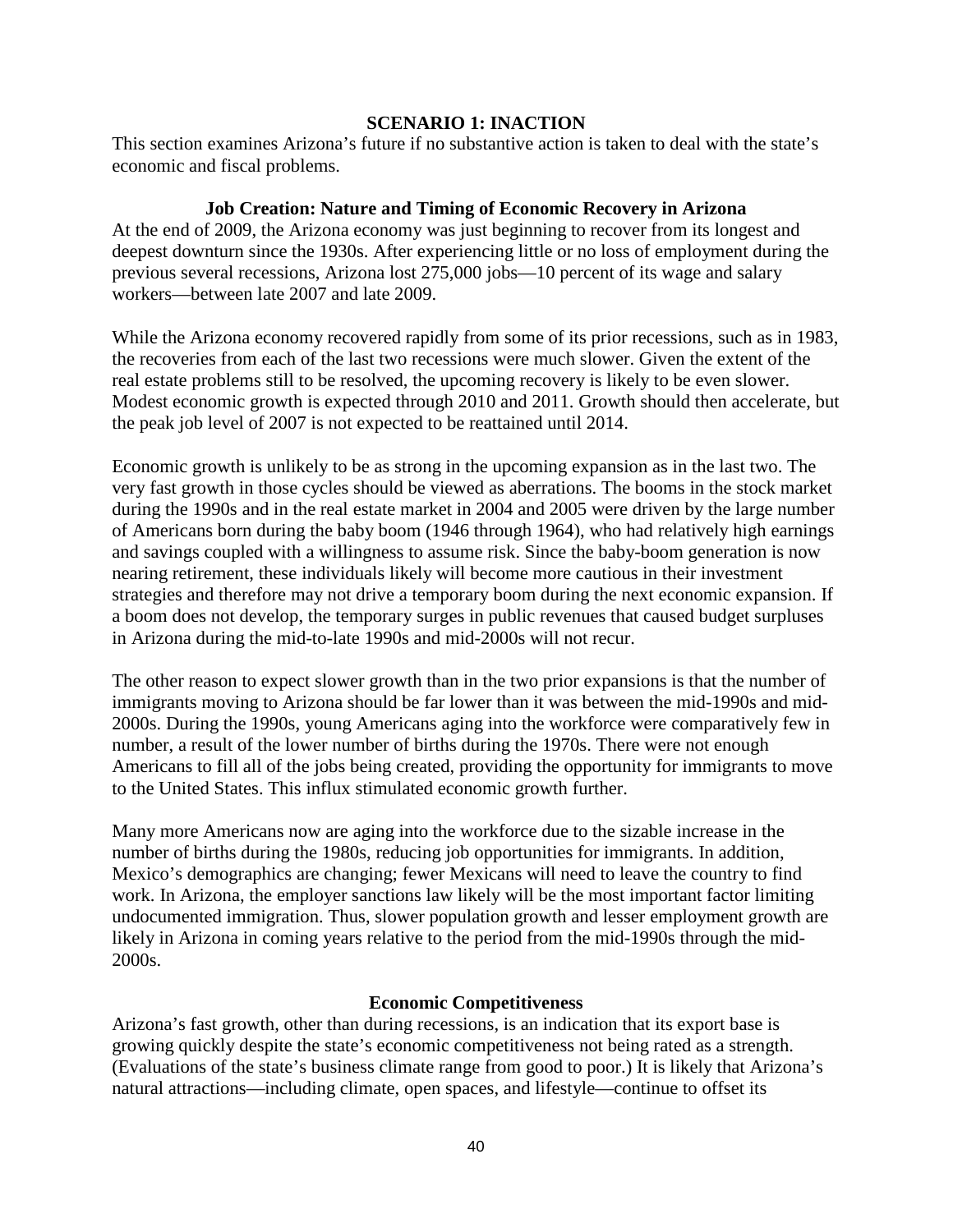weaknesses, at least for some types of base economic activities. However, the state's subpar job quality, with no improvement occurring over time, is a sign that these natural attributes are not enough to compensate for its shortcomings among the key base industries.

Ignoring for the moment the state's fiscal problems, the state should continue to grow for a long time even if positive actions to improve economic competitiveness are not undertaken. Of course, the quality of the growth will remain a concern, as will the high cyclicality of the economy.

The possibility of not reversing the spending reductions already made over the last two years and of substantial further reductions in public expenditures clouds this outlook. Reductions in some public programs have more of an effect on economic competitiveness and economic development than others. Reductions in programs—education, job training, and provision and maintenance of infrastructure—important to the key base industries will have serious long-term consequences.

Within the general fund, reductions in spending for education likely will have the most serious negative consequences on economic development. Yet education accounts for 60 percent of the general fund, so it is difficult to conceive of balancing the budget primarily through spending cuts without a significant reduction to education funding.

Reductions in spending in the K-12 system are likely to result in a greater proportion of students unprepared to pursue higher education and unprepared to compete for jobs in the 21st-century economy. Spending reductions for higher education not only would reduce the quality of the education offered, but could result in a lesser number of students pursuing higher education due to the likely increases in tuition that would result. The lowering in workforce quality from reductions in K-12 and higher education spending likely would end any pretense the state has of attracting the key base industries.

The other aspect to producing a quality workforce consists of job training. It is hard to imagine improving the existing system without an infusion of additional funds—that will be unavailable given the current revenue system.

Other than K-12 school construction, infrastructure maintenance and repair is largely funded from outside the general fund. However, a state unwilling to pay for basic general fund services such as education is not likely to have the willingness to commit enough funds to provide a quality infrastructure. A deteriorating infrastructure likely will have a significant negative effect on economic competitiveness.

Other than workforce/education and infrastructure issues, the other primary issue of concern to the state's economic competitiveness is the high tax burden borne by many export businesses and the shortage of incentives available to help attract high-quality employers. While the solution is obvious—reduce selected business tax rates and provide more funding for incentives—taking these actions will reduce public revenues, especially in the short term, forcing even larger spending reductions. Thus, business tax cuts could easily have a counterproductive effect, with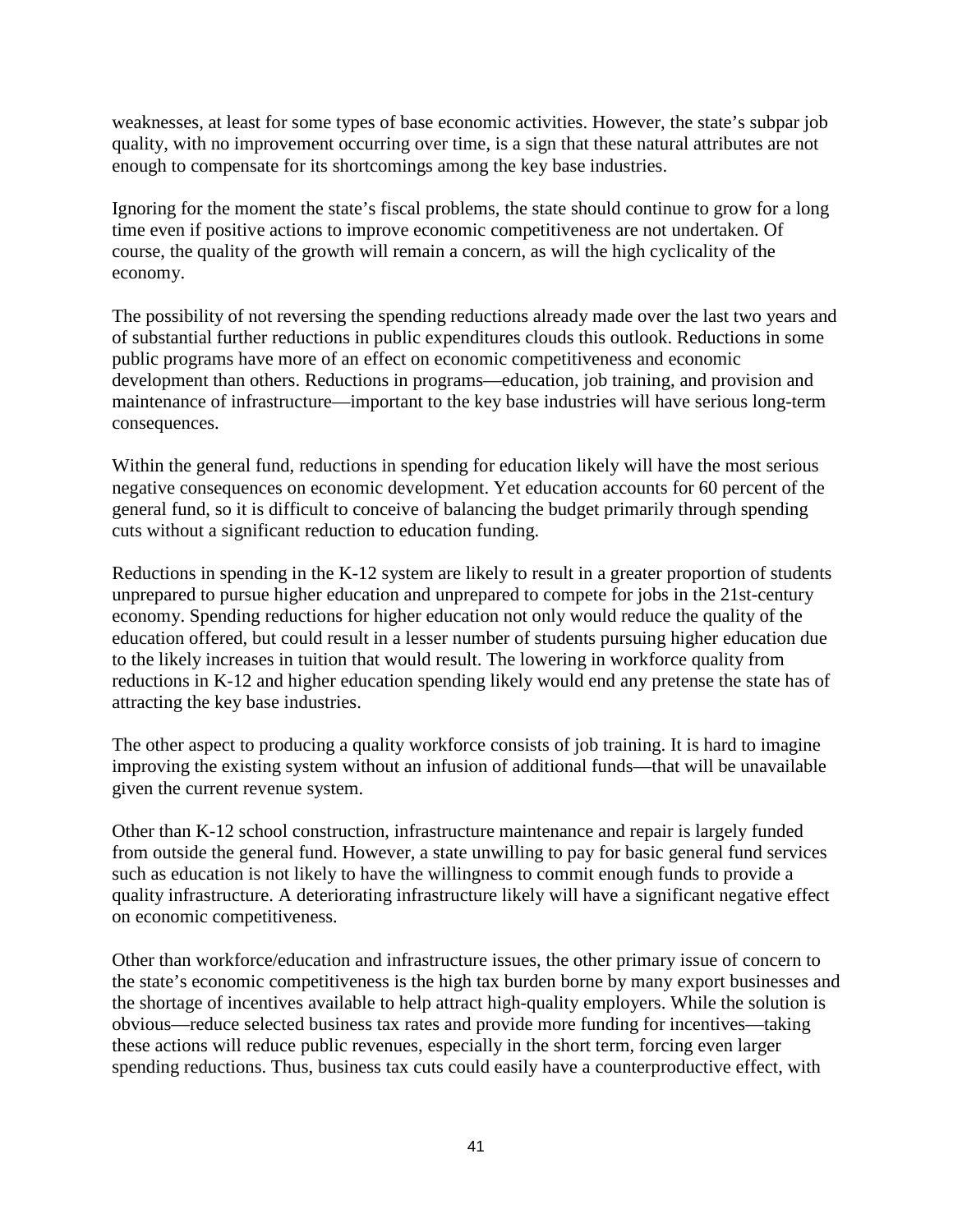the negative effects of spending reductions for state services that are of value to employers more than offsetting the improvement in economic competitiveness from lower taxes.

Spending reductions for a few programs will have immediate negative effects on the economy. For example, if the state parks system is largely closed, tourism likely will suffer. Closed parks also could have a negative effect on retirement migration.

However, spending reductions for many programs will not have an immediately perceptible effect on the economy. For example, it takes more than a decade for a child to complete their K-12 education; a failure to spend adequately to maintain infrastructure does not result in the immediate deterioration of that infrastructure. Thus, spending reductions that have already gradually occurred in some programs over the last 15 years may only now be starting to have a significant negative effect. For example, general fund spending on the university system exceeded \$7.60 per \$1,000 of personal income every year through FY 1992. Since then, it has fallen, to less than \$5 in each year since FY 2004 and to less than \$4.30 in FYs 2009 and 2010: a decrease of more than 40 percent.

Thus, while it may appear that certain types of spending can be reduced without significant ill effects, it may simply be that the negative effects have yet to manifest themselves. When the problems do become apparent, it will be very difficult to reverse years of neglect in a short period of time—even if there is a strong desire to do so.

**State Budget: An Assessment of Current and Future Conditions Absent Any Action** A large budget deficit of around \$1.5 billion remains in FY 2010. The loss of a substantial portion of federal stimulus monies—currently accounting for \$1.1 billion of revenue to the general fund—will cause a significant loss of revenue in FY 2011, with the remaining stimulus funding gone by FY 2012. The loss of revenue from this source largely will be offset by a cyclical rebound in ongoing revenues. However, given the large continuing increases in demand for public programs such as AHCCCS and food stamps, expenditures will need to be higher in FY 2011 than in the current fiscal year. Assuming no action is taken to balance the current year's deficit and that it rolls into FY 2011, and that the spending reductions made over the past two years continue, the deficit in FY 2011 likely will be approximately \$2 billion.

As the economy continues to cyclically recover, revenues will continue to rise and the countercyclical increases in demand for public programs will end. Thus, the size of the deficit will shrink. Depending on the strength of the next economic expansion, a surplus could even appear—temporarily. However, the needs will overwhelm the amount of any available surpluses: (1) the numerous temporary fund sweeps and accounting maneuvers used since 2008 will need to be reversed; (2) the balance in the BSF will need to be rebuilt, ideally to well beyond the current cap of 7 percent; (3) pressure will mount to restore funding to programs that have experienced spending reductions since FY 2008; and (4) additional spending pressures will be present. For example, the need to maintain existing infrastructure and build new infrastructure will be great, and costs will be high. Health care likely will continue to be an increasing burden, not only in terms of rising spending for AHCCCS but also for providing health insurance to public employees.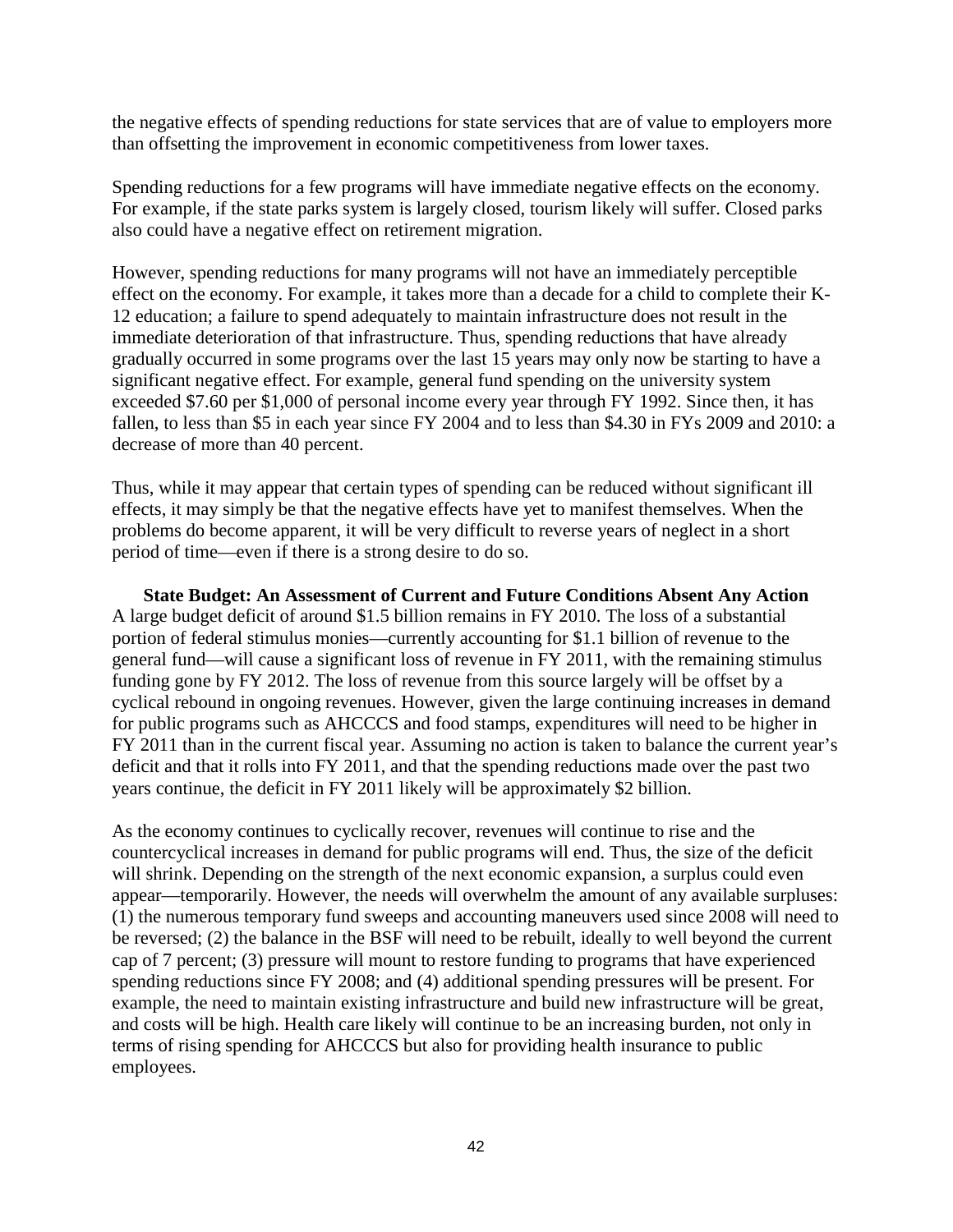Even if the annual deficit briefly disappears, a new budget deficit will begin to grow as soon as the economy slows. This deficit will become very large as the economy slides into the next recession. To avoid such a chronic deficit, the remainder of the persistent deficit—nearly \$1 billion today—must be eliminated. This can be achieved only through a permanent increase in revenue and/or a permanent reduction in spending. Without revenue enhancements, another nearly \$900 million in permanent spending reductions on top of the \$1.4 billion that has effectively been cut already will amount to nearly one-fourth of the state's budget in 2008.

Even if the persistent deficit is resolved through permanent fixes, significant cyclical budget deficits will recur during each succeeding economic down cycle. The funds placed in the budget stabilization fund, assuming the 7 percent cap remains, will be drained in virtually all downturns, necessitating fund sweeps, further spending reductions, and other maneuvers to balance the budget every several years.

Given the constitutional requirement to balance the budget, Arizona's current budget deficit will need to be resolved. However, since the Arizona Constitution allows a deficit to be carried into the next year provided it is resolved that year, the resolution of the deficit need not occur in the next few months. Based on the assumption that there will continue to be no willingness to address the issue through revenue enhancements, or that any revenue enhancements will address only a portion of next year's projected \$2 billion deficit, then a significant additional spending reduction will be needed.

The latest budget for FY 2010—after the reductions made during the two special sessions late in 2009—includes \$9 billion in general fund appropriations. This is \$1.1 billion (11 percent) less than the original budget for 2008. Incorporating the effects of inflation and increased demand for state services, the effective decrease is approximately \$1.4 billion.

Another way of looking at spending reductions is to compare the final budget for each year to the original appropriations. The reductions were \$203 million in FY 2008, \$1,183 million in FY 2009, and \$368 million so far in FY 2010. The sum of mid-year reductions over the three years is \$1.75 billion. Using a different accounting, the OSPB counted a spending decline of \$1 billion in just FYs 2009 and 2010. The cuts amounted to 31 percent of the unprotected portion of the general fund.

The roughly \$1.1 billion in general fund spending reductions already passed—not adjusting for inflation and growth in demand—have disproportionately affected some programs and largely spared other programs, as seen in Table 7. Part of the reason for this differential impact is that much of the general fund spending is protected, either permanently by voter initiative (or federal mandate), or temporarily due to the federal stimulus program.

Since the funding for most state agencies comes not only from the general fund, but also from other state funds and from other sources (particularly the federal government), great caution must be exercised in drawing any conclusions from Table 7. A good example is the 68 percent decline in general fund appropriations for the Department of Public Safety. Most of this decrease was offset by an increase in funding from other sources.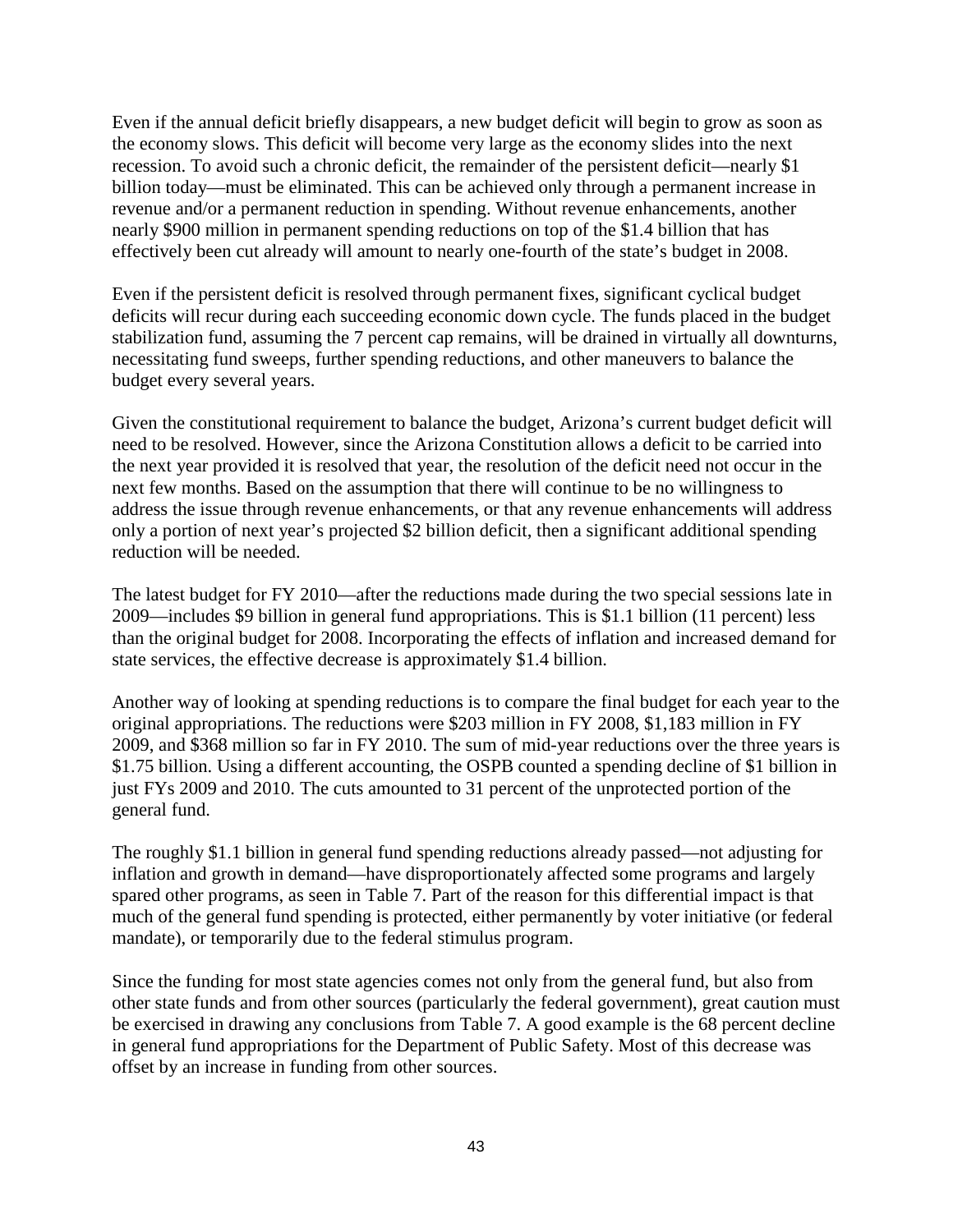### **TABLE 7 COMPARISON OF BUDGETS, SELECTED AGENCIES, ARIZONA GENERAL FUND**

|                                | Original<br><b>Budget, Fiscal</b><br><b>Year 2008</b> | <b>Latest Budget for Fiscal Year</b><br>2010 Versus the Original<br><b>Budget for Fiscal Year 2008</b> |            | Sum Of The<br><b>Spending</b><br><b>Reductions*</b> |  |
|--------------------------------|-------------------------------------------------------|--------------------------------------------------------------------------------------------------------|------------|-----------------------------------------------------|--|
|                                |                                                       | Change in                                                                                              | Percentage | Change in                                           |  |
| <b>Dollars in Millions</b>     | <b>Dollars</b>                                        | <b>Dollars</b>                                                                                         | Change     | <b>Dollars</b>                                      |  |
| <b>TOTAL</b>                   | \$10,113                                              | $$-1,119$                                                                                              | $-11%$     | $-$1,754$                                           |  |
| <b>EDUCATION</b>               | 5,801                                                 | $-363$                                                                                                 | -6         | $-817$                                              |  |
| Dept. of Education             | 4,027                                                 | 229                                                                                                    | 6          | $-656$                                              |  |
| <b>School Facilities Board</b> | 479                                                   | $-366$                                                                                                 | $-76$      | $-12$                                               |  |
| <b>Community Colleges</b>      | 168                                                   | $-32$                                                                                                  | $-19$      | -6                                                  |  |
| <b>Universities</b>            | 1,092                                                 | $-190$                                                                                                 | $-17$      | $-140$                                              |  |
| <b>HEALTH AND WELFARE</b>      | 2,690                                                 | $-501$                                                                                                 | -19        | $-806$                                              |  |
| <b>AHCCCS</b>                  | 1,274                                                 | -96                                                                                                    | -8         | $-300$                                              |  |
| Dept. of Economic Security     | 797                                                   | $-251$                                                                                                 | -31        | $-389$                                              |  |
| Dept. of Health Services       | 578                                                   | $-134$                                                                                                 | $-23$      | -98                                                 |  |
| PROTECTION AND SAFETY          | 1,123                                                 | $-124$                                                                                                 | $-11$      | $-53$                                               |  |
| Corrections                    | 891                                                   | $-11$                                                                                                  | $-1$       | $-28$                                               |  |
| Juvenile Corrections           | 80                                                    | $-17$                                                                                                  | $-21$      | -8                                                  |  |
| Dept. of Public Safety         | 135                                                   | -91                                                                                                    | $-68$      | -10                                                 |  |
| <b>INSPECTION AND</b>          | 49                                                    | $-16$                                                                                                  | $-32$      | -9                                                  |  |
| <b>REGULATION</b>              |                                                       |                                                                                                        |            |                                                     |  |
| <b>NATURAL RESOURCES</b>       | 79                                                    | $-34$                                                                                                  | -43        | -21                                                 |  |
| <b>GENERAL GOVERNMENT</b>      | 370                                                   | -81                                                                                                    | $-22$      | -49                                                 |  |
| Courts                         | 127                                                   | $-7$                                                                                                   | -6         | -6                                                  |  |
| Dept. of Revenue               | 74                                                    | $-37$                                                                                                  | -50        | $-13$                                               |  |
| Legislature                    | 57                                                    | -6                                                                                                     | $-10$      | $-11$                                               |  |

\* In FYs 2008, 2009 and 2010 relative to the original budget for each year

Source: Arizona Joint Legislative Budget Committee.

Given the existing spending protection provided by the federal stimulus program, it will be impossible to reduce spending enough in the current fiscal year to balance the budget without all but eliminating the correctional system (that is, releasing nearly all prisoners) and other unprotected programs. In FY 2011, less funding will be protected as the federal stimulus protection phases out. By FY 2012, the temporary protection from the federal program will be gone, but considerable funding, mostly for K-12 education and AHCCCS, still will be protected.

Even if the assumption is made that the existing protection and federal mandates would not be an issue in making spending reductions, it will be a significant challenge to reduce general fund spending by \$2 billion (22 percent) more. Existing general fund budgets are shown in Table 1. Education receives 60 percent of the funding and health and welfare receives 24 percent. Even if all general fund support were eliminated for all programs other than education and health and welfare—a completely unrealistic scenario—a deficit of nearly \$700 million would remain.

Thus, it will be impossible to reduce spending by \$2 billion without significant reductions to education and/or health and welfare programs. Even before spending reductions began in 2008, Arizona's spending on these programs was below the national norm. Based on Census Bureau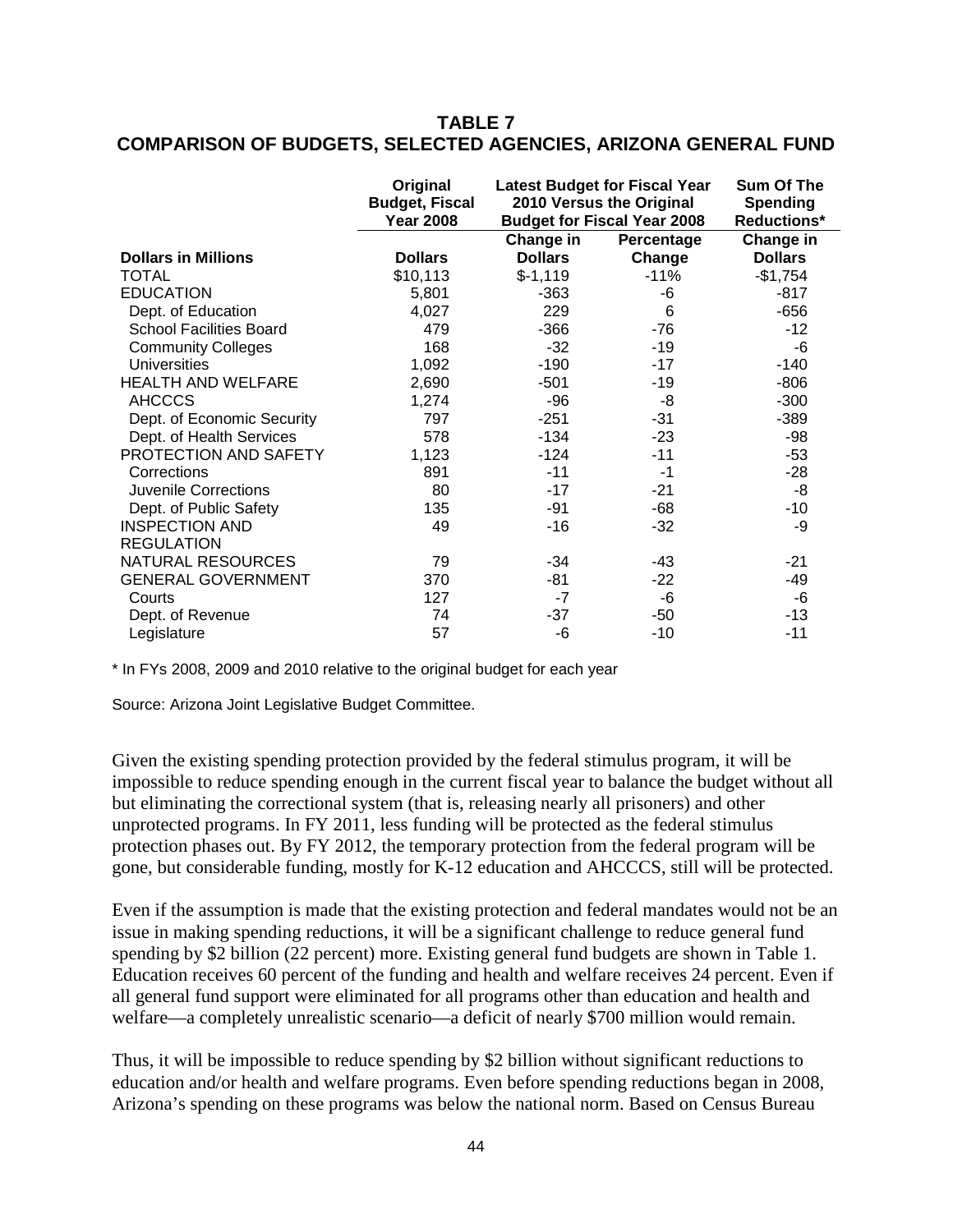data, per student funding for education in 2007 was second lowest in the country and higher education funding per student also was well below average. Similarly, spending on public welfare was considerably below the norm, despite the state's higher-than-average needs, as expressed in measures such as the poverty rate.

Thus, an additional reduction in spending of \$2 billion will damage the economic future of the state and its residents and create great hardship now, in the midst of the worst economic conditions since the great depression, on the state's most vulnerable residents. Further spending cuts also will depress an economy struggling to recover. Economic models indicate that a \$2 billion reduction in state spending would cause the loss of another 44,000 jobs—20,000 of them in the private sector.

This scenario also assumes that the past unwillingness to reform the revenue system will persist, even if it were undertaken with the condition of no net increase in revenue. Part of the reason for this assumption is that any revenue reform will consist of increases in some taxes and decreases in others. The constitutional requirement for a two-thirds majority to pass a revenue increase is assumed to preclude such action from occurring.

Inaction regarding Arizona's revenue system means that the high cyclical volatility of revenues will continue. Assuming that the persistent deficit is resolved in the near term through spending reductions, the budget deficits in the next economic downturn will not be nearly as severe as those in the current recession. Still, a typical economic recession will result in a significant cyclical deficit, one that will exceed the funds in the budget stabilization fund assuming its 7 percent cap remains. Thus, each future economic downturn likely will require difficult decisions regarding fund transfers, temporary spending reductions, and other maneuvers to produce a balanced budget.

If the revenue system is not changed, another persistent deficit will gradually appear since the current mix of revenue sources does not provide long-term revenue growth equal to economic growth, mostly due to the high dependence on a sales tax with a very narrow base. This new persistent deficit will become much larger if actions common in the past continue in the future: reducing taxes without commensurate spending reductions, and adding spending obligations to the general fund without a revenue source. Thus, even if the existing persistent deficit is resolved, doing business as usual in the future will eventually result in a repeat of the current conditions: a huge persistent deficit complicated by a cyclical deficit.

In conclusion, balancing the budget completely or primarily through spending reductions will cause immediate hardship on those individuals receiving state welfare services and will cause the loss of tens of thousands of additional jobs. In the longer term, the negative effects of this scenario likely will first affect the key base industries. There likely will be a period of time in which the state continues to grow in employment and population, but during which the state declines to even further below average in measures of productivity and prosperity, including job quality. Eventually, employment and population growth in Arizona will slow substantially, as it has in all mature states and nations. A policy of inaction now will advance the date of the eventual slowdown, perhaps by decades.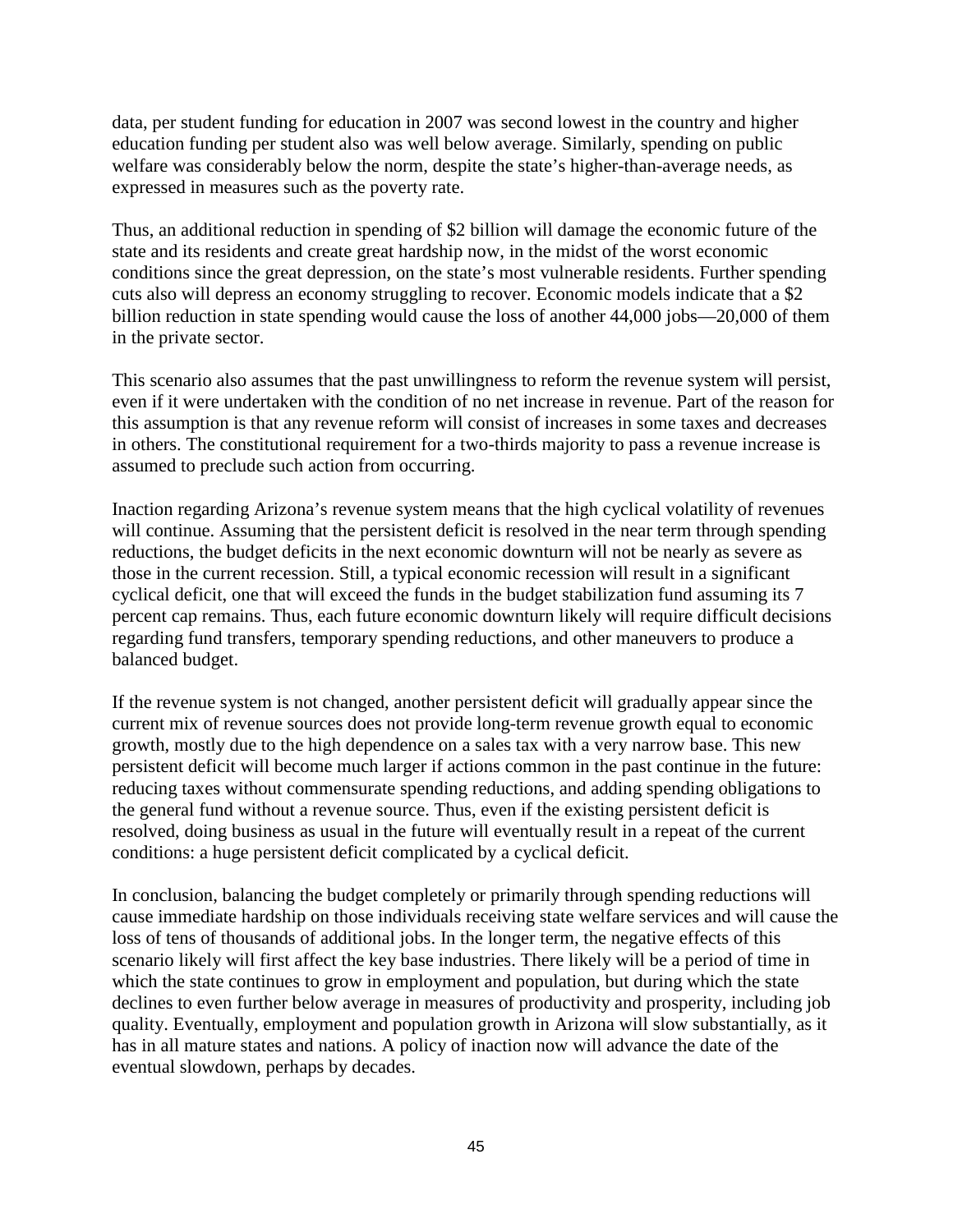#### **SCENARIO 2: POSITIVE ACTION**

This section presents an alternative future for Arizona based on a plan that positively deals with the state's economic and fiscal problems. Public policy recommendations are made for balancing the budget, creating jobs in the short term, and enhancing the state's economic competitiveness.

#### **Recommendations for Immediate Action**

#### **Balancing the Budget**

Conceptually, several options exist to address a budget deficit, but some are not practical solutions to the remaining FY 2010 deficit.

*Continued use of one-time options adopted over last two years*. A number of one-time actions have been taken to increase revenue in the general fund. According to the OSPB, a total of \$6.9 billion in one-time options have been used over the last three fiscal years. Nearly a third of the total funds provided by one-time actions have come from the American Recovery and Reinvestment Act. This federal stimulus began in FY 2009 and peaked in the current fiscal year at more than \$1.5 billion according to the OSPB; the JLBC indicates that \$1.25 billion was applied to the general fund. The amount available in FY 2011 will be \$800-to-900 million less. No ARRA funds will be available in FY 2012.

Rollovers and transfers from other state government funds into the general fund have been the largest source of the one-time revenues. While these techniques continue to be used, limited revenue is left to be raised through these actions. For example, less than \$100 million was utilized during the fifth special session of the Legislature in December 2009.

Thus, little additional revenue is available to be raised from these types of one-time actions.

*Raise one-time revenue from new sources*. The potential exists to raise a substantial amount of funds through other one-time actions. One of these, the sale-leaseback of state government facilities executed as lease revenue bonds with a general fund appropriation obligation, is part of the FY 2010 budget. It has generated \$735 million in FY 2010. However, the cost is projected to be about \$43 million next year, with payments continuing for 20 years.

Other monetization options include lottery revenue bonds secured by a pledge of net lottery distribution to the general fund, with an overall general fund appropriation back-stop. This could generate \$540 million, with future costs of \$46.5 million per year for 20 years. Asset-backed bonds tied to the tobacco settlement, with a general fund appropriation back-stop, are viewed as difficult to execute in the current market, but might be able to raise \$950 million, with subsequent payments of \$90 million per year. Vehicle license tax bonds—the redirection of \$22 million of vehicle license tax revenue to pay debt service—possibly could raise \$275 million. If the monetization of both the lottery and the tobacco settlement monies were implemented during the current year, enough revenue would be raised to eliminate the current year's budget deficit.

Such short-term relief, however, comes at a heavy long-term cost: the loss of revenue in each of the next 20 years. In essence, each of these methods is a form of debt. Heavy use of such tools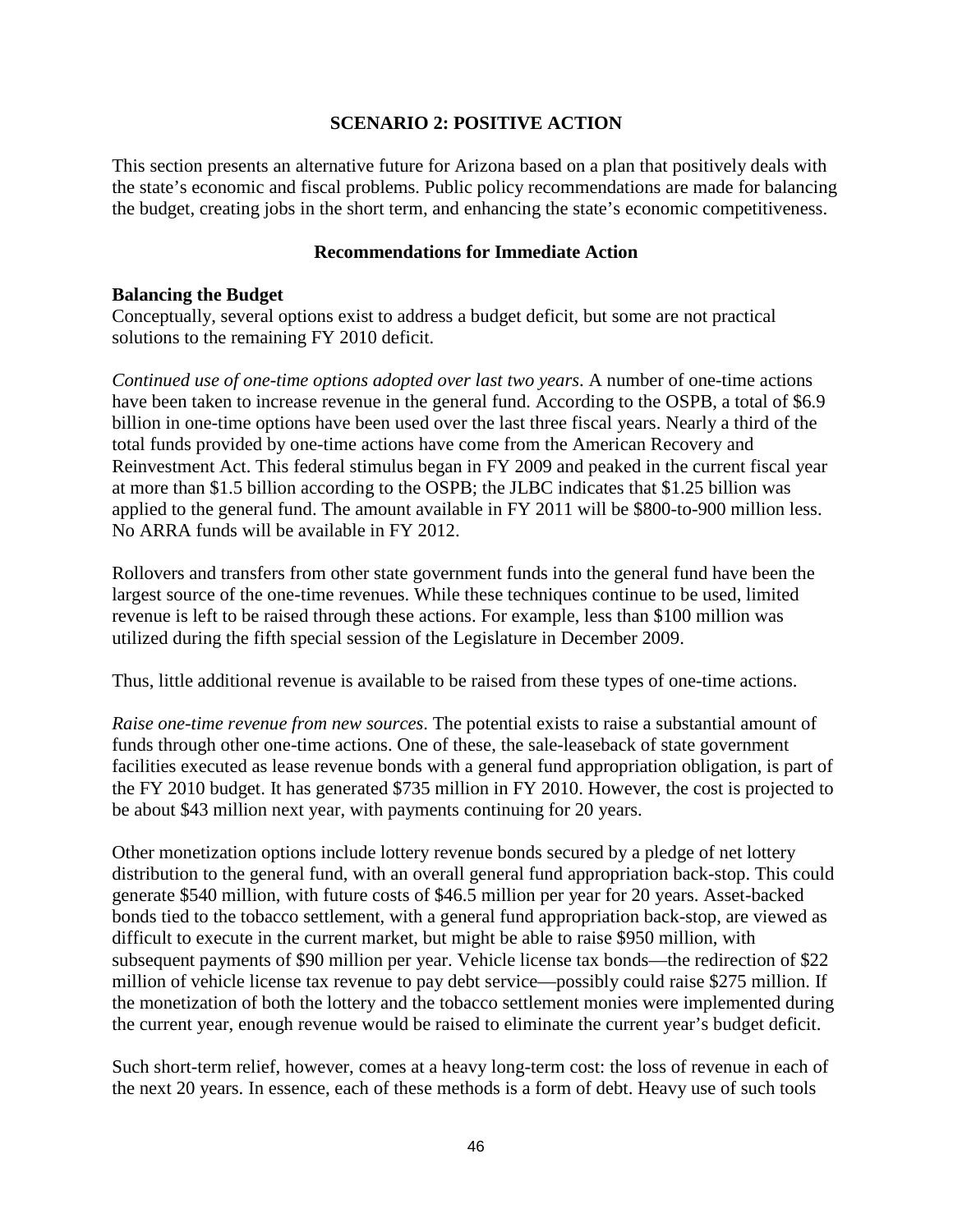could reduce the state's credit and issuer ratings, which would result in additional costs to the state. These one-time options do nothing to solve the persistent budget deficit; in fact, they add to the size of the persistent deficit by more than \$100 million per year.

These monetization options also violate the basic principle that long-term debt should only be used for programs that create long-term benefits for future taxpayers. The use of long-term debt makes sense when future generations of Arizonans will benefit from the expenditures. For example, long-term debt financing is generally used for infrastructure projects, such as building new roads and new schools, which will be used long into the future. In contrast, the use of longterm debt to pay for current obligations is widely denounced as improper, causing future residents of the state to pay for services they do not receive.

*Reduce spending*. The budget deficit in the current fiscal year is estimated at \$1.5 billion. More than half of the fiscal year has already elapsed. Thus, if spending reductions alone were used to balance the budget, the effective reduction would have to exceed \$3 billion on an annualized basis, one-third of the revised budget. This would be on top of the spending cuts already implemented, which have totaled at least 11 percent.

Spending reductions of this magnitude will have significant short-term negative effects on an economy that already is struggling to emerge from recession. Beyond these short-term effects, spending reductions could have a serious adverse effect on the state in the long term by damaging economic development efforts and by reducing the quality of life of Arizona residents. For example, the Arizona Department of Transportation has announced it will have difficulty maintaining the roads that already exist, much less taking positive actions to reduce the traffic congestion already present. Traffic congestion lowers the quality of life of commuters and is a black mark for economic development.

Another example is that Arizona's educational system already is seen as a problem by employers, with a disproportionately high share of children educated in Arizona not graduating from high school. Some of those who have graduated are viewed by employers as not possessing the necessary basic skills to become a good employee. Reductions to education funding can only make such problems worse.

In any case, the reality is that most forms of spending reductions cannot currently be implemented. More than one-third of the appropriations are protected by the voters. Temporarily, even more is protected by the federal stimulus program. The acceptance of the federal monies came with certain conditions. For example, through FY 2011, state funding for education cannot be lowered to below the FY 2006 amount, and through December 2010, eligibility for AHCCCS cannot be reduced. Only \$2.4 billion is currently unprotected, with most of that in the correctional system or in general government.

Thus, balancing the budget in the current fiscal year through spending reductions alone is virtually an impossibility. The special legislative session held in December approved across-theboard reductions of 7.5 percent, but because so much of the budget was protected, this amounted to only \$75 million. Therefore, to achieve any further significant spending reductions in the current fiscal year would require massive reductions to the unprotected programs. While the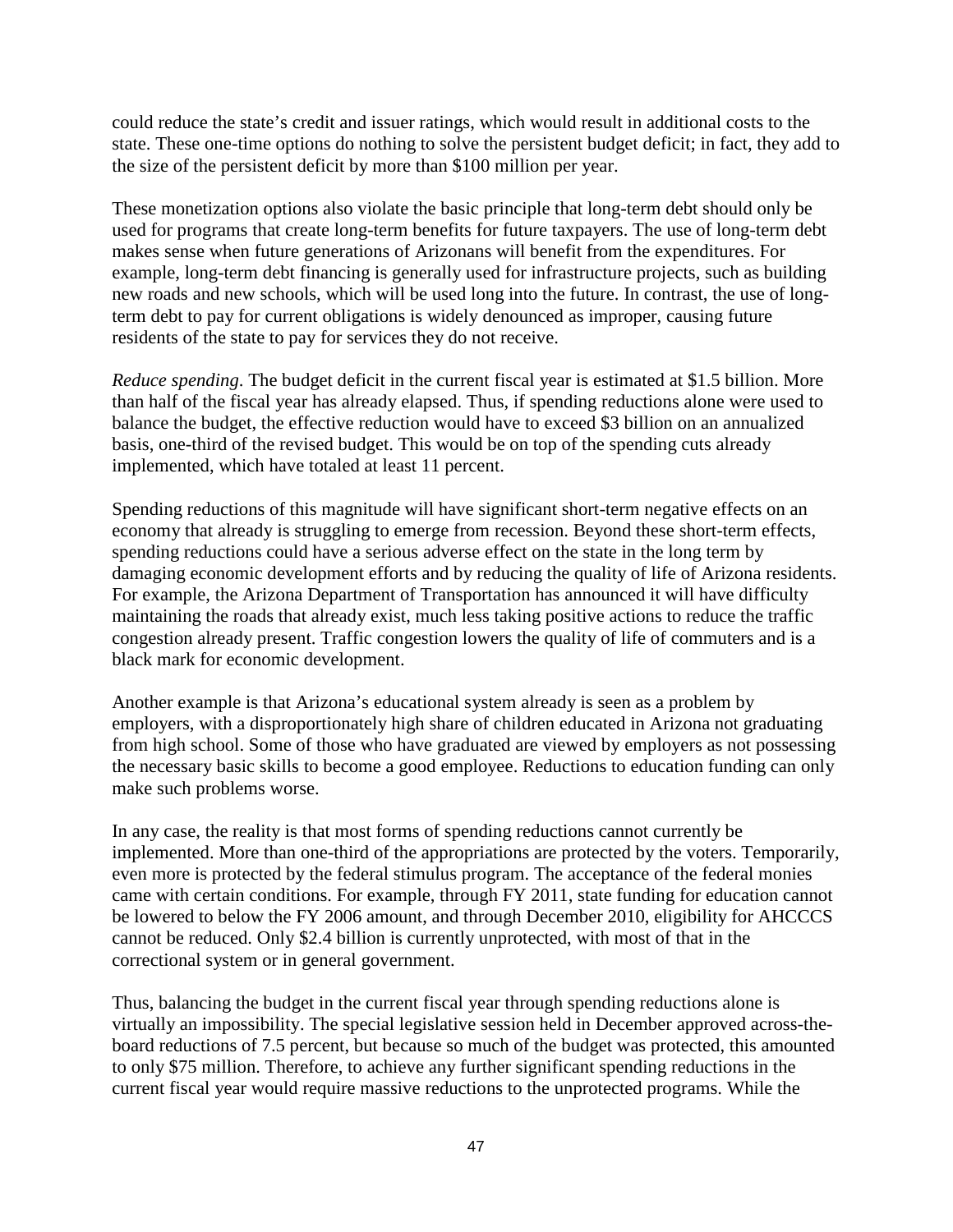unprotected amount is expected to rise to \$3.4 billion in FY 2011, postponing some of the reductions until then still would have a huge effect on the unprotected programs.

*Raise revenue by increases in taxes and user fees*. It is too late in the current fiscal year to raise much revenue, even if the Legislature were to take immediate action via a two-thirds majority. However, enhancing revenue has great potential for eliminating the deficit in FY 2011.

Raising revenue when faced with a deficit is a common approach, used in Arizona in the early and late 1980s. While not yet used in the current recession in Arizona, many states have increased revenues. In late 2007 and in 2008, 10 states increased taxes or implemented other permanent revenue-raising measures, according to the Center on Budget and Policy Priorities. In 2009, the number increased to more than 30 states. Additional tax increases have been proposed in a number of states.

A dozen states have enacted major revenue packages. The increases have affected a number of taxes. A dozen states have increased sales taxes through rate increases or expansions of the base, with three of the rate increases by at least one percentage point. Eleven states have increased personal income taxes through rate increases, new upper-income tax brackets, or reduced tax credits and exemptions. Increases in cigarette excise or alcoholic beverage tax rates have been passed in 15 states. Twelve states have increased motor vehicle license or gasoline taxes. Business taxes have been increased in 11 states, while other tax and fee increases have been implemented in 15 states. Many states have increased revenues from more than one source for the purpose of diversification.

Unlike raising revenue from one-time sources, permanent increases in user fees and taxes will reduce the size of the persistent deficit. Unlike spending reductions, increasing revenues will allow integral state programs to continue and will preclude additional harm to at-risk populations.

Increases in public revenue will have short-term negative effects on the economy, but the consequences will be less severe than those resulting from a reduction in spending, assuming that any tax increases (and increases in user fees) do not disproportionately affect those with low incomes. An increase in taxes will cause some people to reduce their spending by an equivalent amount, producing the same type of damage to private-sector companies as when government spending is reduced. However, those individuals who are better off financially are unlikely to reduce their consumption; instead, additional tax payments will come from a reduction in savings. Moreover, most of the additional taxes received by state government will be spent either in direct purchases from Arizona companies or in salaries paid to government workers, who spend most of their wages in Arizona.

Also mitigating the negative effects of tax increases (and increases in user fees) is that some of the increased tax burden will be paid by tourists and seasonal residents. In addition, some of the increase in taxes can be exported to the federal government by deducting the state taxes paid from the federal income tax return. Depending on the nature of the tax increases, some of the impact likely will fall on businesses instead of individuals. Increasing state government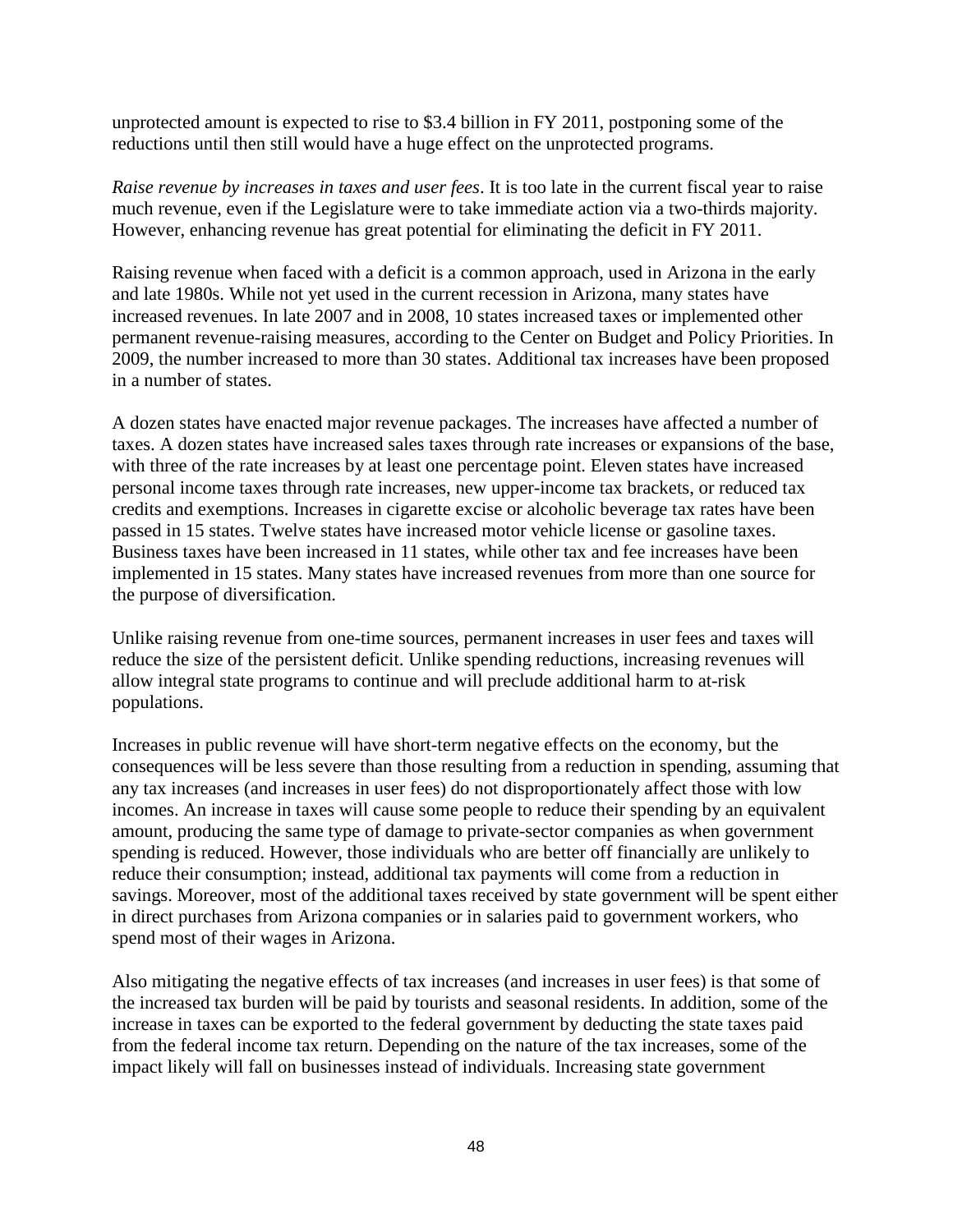efficiency, as by hiring more tax auditors and collectors, means that not all of the enhanced revenue will need to come from tax increases and hikes in user fees.

Thus, if all of the \$2 billion needed to balance the FY 2011 budget were raised from revenues, the net impact on state residents would be considerably less than \$2 billion. This amount would be divided into 6.6 million parts (the estimated number of residents in the state). Even at the full \$2 billion, the per person impact would average only \$303. Assuming that the tax-increase package is progressively designed and includes low-income tax credits, the impact on those with low incomes would be slight.

The REMI model indicates that had state government revenues been increased by \$1.1 billion over the last three years instead of implementing spending reductions, 5,000 to 6,000 fewer Arizonans would have lost their jobs. If revenues are increased \$2 billion instead of spending reductions of the same magnitude, 10,000 fewer Arizonans will lose their jobs.

If general fund revenues in the current fiscal year had been \$2 billion higher, total ongoing revenue would have been only \$39 per \$1,000 of personal income. The historical norm is nearly \$50 per \$1,000 of personal income. Using the Tax Foundation's calculation of tax burden for 2008 (the latest available), and assuming no tax increases in other states (in reality, a number of other states have increased taxes over the last two years) and that all of the additional revenue would be raised from taxes, a per capita increase of \$303 in the tax burden in Arizona would have resulted in a state and local government tax burden of 9.3 percent of per capita income, which would have ranked 32nd among the 51 'states' (including the District of Columbia). Arizona's tax burden exceeded 9.3 percent in all but four years from 1977 (the first year of data) through 1995. In all but two years from 1977 through 1994, the state's rank was higher than 32nd.

*Recommendations*. The following recommendations are for actions to be taken during the 2010 regular legislative session to be effective by the start of FY 2011. Many of the fiscal recommendations made in this report are similar to those made by the Citizens Finance Review Commission (CFRC) that met during 2003.

1. *Let the FY 2010 deficit roll into FY 2011*. This is allowed by the Arizona Constitution: "Whenever the expenses of any fiscal year shall exceed the income, the legislature may provide for levying a tax for the ensuing fiscal year sufficient, with other sources of income, to pay the deficiency, as well as the estimated expenses of the ensuing fiscal year." (Article 9, Section 4).

This recommendation, however, is dependent on the Legislature taking the action required by the Constitution: to levy a tax sufficient to pay the amount rolled over as well as to pay the expenses incurred in fiscal year 2011.

The amount of revenue needed to balance the budget in FY 2011 is estimated at \$2 billion. Most of this is the rollover of the \$1.5 billion FY 2010 deficit. The balance consists of the loss of much of the federal stimulus funding, largely offset by cyclical gains in revenue, and increases in demand for state programs such as AHCCCS.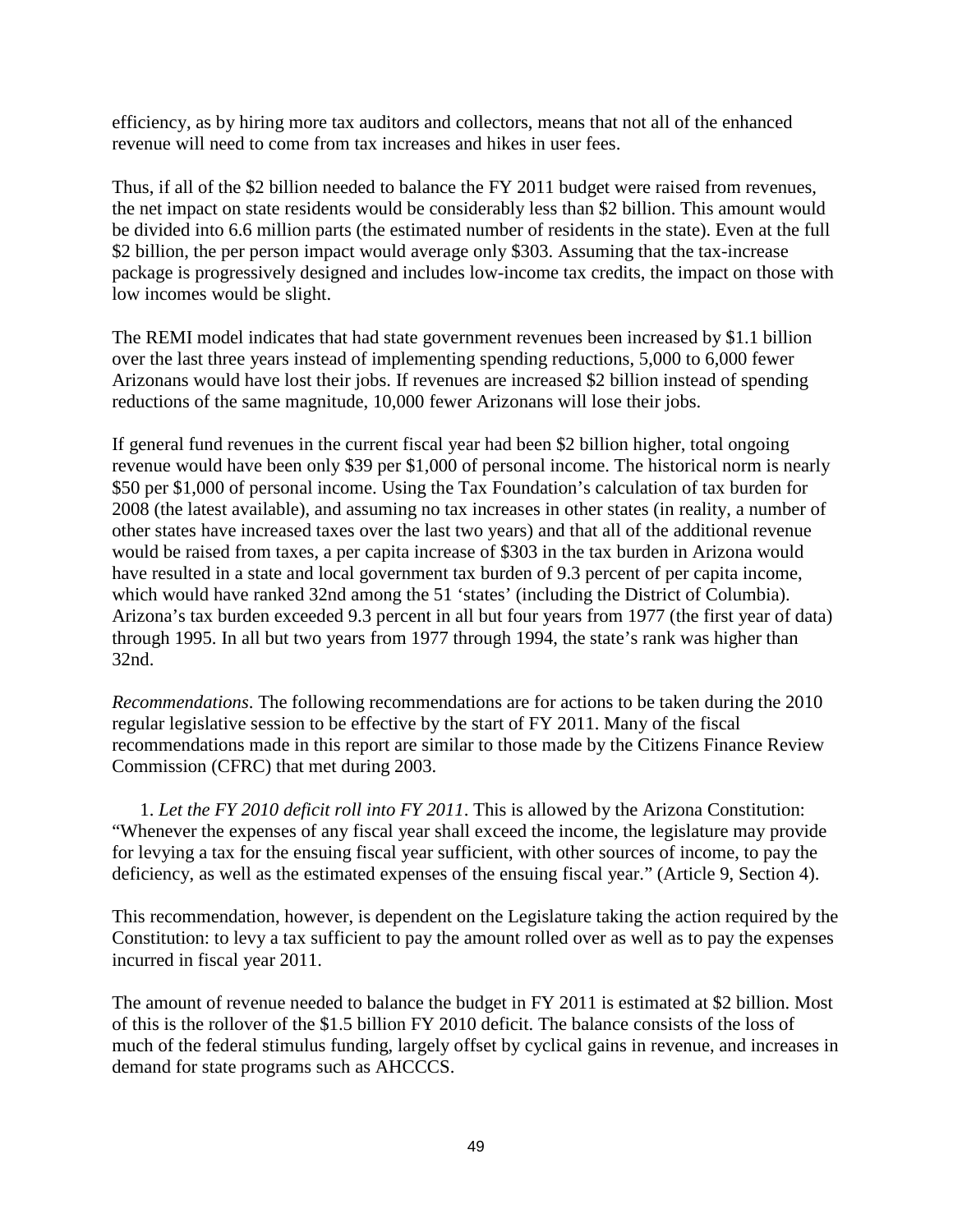2. *Raise revenue for FY 2011*. In order to maximize the revenue received in FY 2011 from increases in taxes and user fees, quick action needs to be taken by the Legislature in the 2010 regular session so that the increases take effect by July 1, 2010. Ideally, a two-thirds majority of the Legislature would approve the increases in time for them to take effect on July 1. If instead the increases are referred to the electorate, the full \$2 billion in revenue would not be realized during fiscal year 2011.

Because of this urgency, the recommended actions for the upcoming regular session include a temporary tax increase. While the temporary increase is in place, more extensive and permanent changes to the revenue system can be considered and begin to be implemented.

Since most of Arizona's local governments also are experiencing budget deficits, state revenues should not be raised at the expense of local governments. Instead, the Legislature should take actions that raise the revenue of local governments as well as state government. Moreover, the Legislature should remove obstacles that have been placed on local governments that limit their ability to respond to their own fiscal deficits. For example, the recent limits placed on impact fees should be removed.

A diverse set of sources of revenue, summarized in Table 8, should be tapped so that no single revenue source is exploited too heavily.

A. *Restore and expand funding to the Arizona Department of Revenue*. Budget cuts since FY 2008 have disproportionately affected the DOR. In order to implement these reductions, the number of tax auditors and collectors has been significantly reduced. Even before these recent declines, the number of auditors and collectors had fallen since the mid-1990s—despite a large increase in the number of Arizona tax filers during this period. A substantial increase in the number of auditors and collectors could occur before the cost of adding these positions would outweigh the additional revenue collected. The CFRC recommended decreasing revenue loss by increasing spending on revenue enforcement until cost-benefit equilibrium is reached, and to implement a system that makes tax avoidance more difficult. Estimates of the amount of revenue that could be realized from this recommendation vary; \$55 million was assumed.

B. *Increase federal funding*. While the economic downturn has resulted in sharp cyclical revenue declines, it also offers unprecedented opportunities to tap federal funds. The state should move aggressively in coordination with its congressional delegation to secure the state's share of available funding from federal programs put into place to provide assistance to the states. It is not known how much revenue might be gained from this recommendation; it is not included in the \$2 billion total.

C. *Properly account for photo radar receipts*. Revenue already being collected from photo radar has not been credited to the general fund. Receipts in the current fiscal year are estimated at \$35 million.

D. *Institute a home arrest program for nonviolent offenders*. Really a cost savings, this could reduce Department of Corrections costs by \$22 million.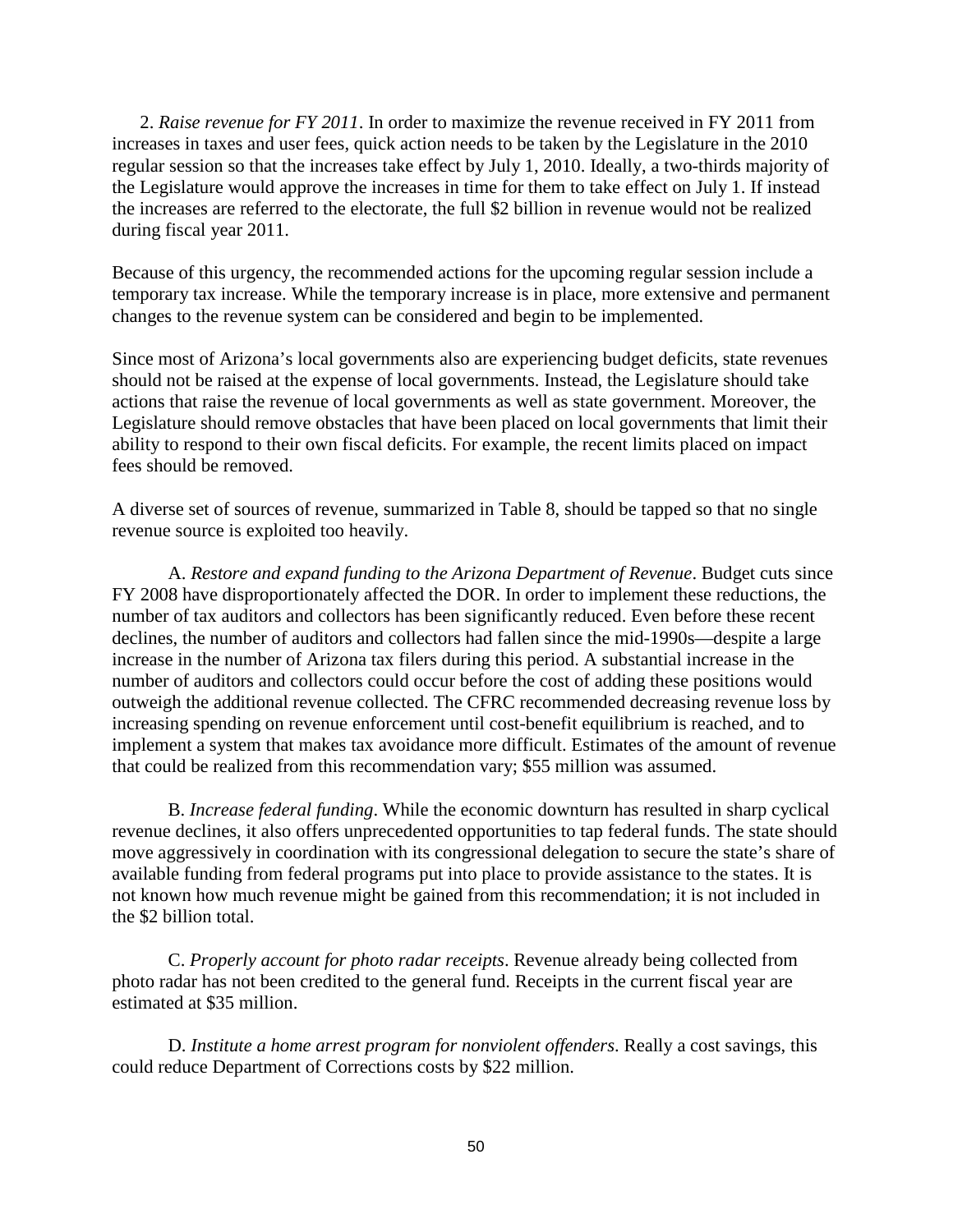#### **TABLE 8 RECOMMENDED INCREASES IN REVENUE, FISCAL YEAR 2011, ARIZONA GENERAL FUND**

|                                                                        | <b>Millions of Dollars</b> |
|------------------------------------------------------------------------|----------------------------|
| Restore and expand funding to the Arizona Department of Revenue        | \$55                       |
| Increase federal funding                                               | ?                          |
| Properly account for photo radar receipts                              | 35                         |
| Institute a home arrest program for nonviolent offenders               | 22                         |
| Create a utility excise tax                                            | 233                        |
| Increase the motor vehicle fuel tax                                    | 126                        |
| Sales tax:                                                             |                            |
| Temporarily increase the general sales tax rate from 5% to 6%          | 747                        |
| Reinstate the general sales tax on food to be consumed at home (at 6%) | 632                        |
| Expand the existing low-income credit for increased excise taxes       | $-345$                     |
| Eliminate certain tax credits and tax exemptions                       | 22                         |
| Property tax:                                                          |                            |
| Reinstate the statewide property tax at a rate of about 0.37%          | 250                        |
| Phase out the homeowner's property tax rebate                          | 212                        |
| Total                                                                  | 1,989                      |

E. *Create a utility excise tax*. This tax would be applied on power plants for all nonrenewable energy production. Much of the cost would be exported to consumers in other states. A rate of one-tenth of one percent per kilowatt hour would raise around \$233 million.

F. *Increase the motor vehicle fuel tax*. Arizona's tax rate is below the national average. An increase of five cents would raise about \$126 million. Instead of a fixed rate per gallon, this tax should be shifted to a percentage of the price.

G. *Make changes to the sales tax*. Raising additional revenue from the sales tax is not an ideal action from the perspective of fiscal guiding principles, in part because of the state's already heavy reliance on this tax. However, the availability of a low-income tax credit places this recommendation more in line with guiding principles. In the longer term, the recommended treatment of the sales tax as part of comprehensive changes to the revenue system is very different, as discussed later in this document.

The primary reason for recommending a temporary increase in the sales tax rate and for expanding the base to include food to be consumed at home is that these are the quickest and most efficient ways of providing substantial additional revenue. Virtually all stores subject to the new sales tax code already remit sales taxes to the state. Thus, the cost to the state and to the stores of implementing the recommendations is minimal.

(1) *Temporarily increase the general sales tax rate by 1 percentage point*. The general fund portion of the overall sales tax rate (technically, the transaction privilege tax) would increase from 5 percent to 6 percent. The 6 percent sales tax rate should remain in effect through June 30, 2013. As in existing law, the enhanced revenue received from the higher tax rate should be shared with local governments. This increase in tax rate should yield an additional \$750 million for state government and \$200 million for local governments in fiscal year 2011. As the economy improves and consumer spending increases, the amount of revenue collected will rise.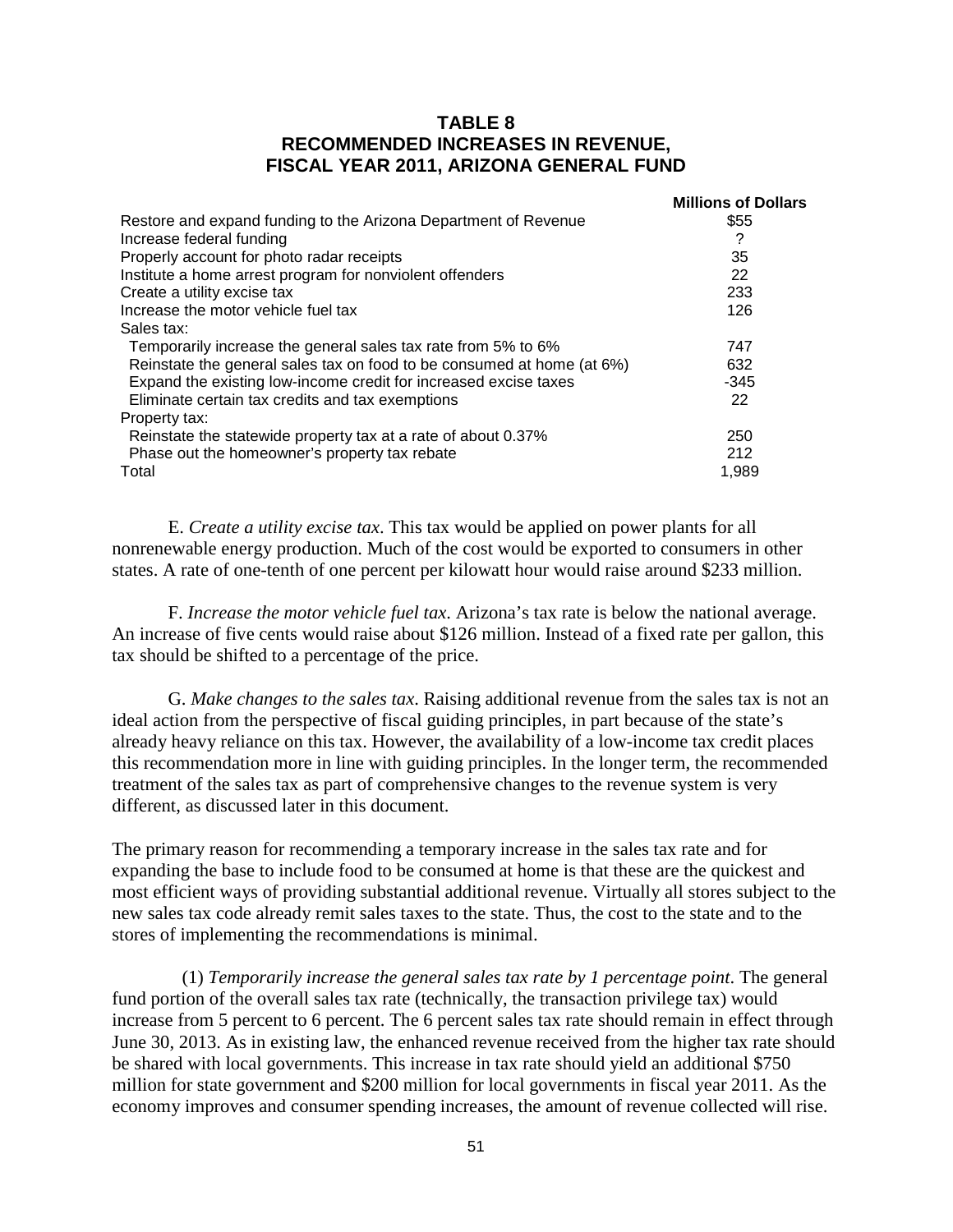(2) *Resume taxing food to be consumed at home*. The state taxed food to be consumed at home until 1981. Many municipalities still tax these food items today. The primary rationale for bringing back this tax is to broaden the sales tax base in order to reduce cyclicality and to enhance the ability of the sales tax to grow at the rate of the economy. Revenue received from a sales tax on food to be consumed at home is more stable than the substantial cyclicality present through most of the rest of the sales tax base. The rate would temporarily be set at 6 percent to match the temporary rate of the rest of the sales tax. At a 6 percent rate, applying the sales tax to food to be consumed at home would result in revenue of more than \$600 million.

(3) *Expand the existing low-income credit for increased excise taxes*. Since the sales tax is regressive—low-income families spend higher proportions of their income on items subject to the sales tax than do higher-income individuals—and because low-income households cannot absorb a tax increase as easily as those with higher incomes, a low-income credit should be applied to offset the increase in the tax. The CFRC generally recommended that certain lowincome tax credits be retained. Individuals using food stamps can be exempted from the sales tax on food at the point of purchase.

The existing low-income tax credit for increased excise taxes was intended to mitigate the increase in sales taxes paid when voters approved a 0.6 percentage-point increase in the general sales tax rate in 2000. (The proceeds of that tax directly benefit education and are not part of the general fund.) The current credit is available to individuals earning no more than \$12,500 and to those filing as head of household or married filing jointly earning no more than \$25,000. The credit is \$25 per person, up to a maximum \$100 for a household. This is a refundable credit, not based on income tax liability.

The existing credit could simply be revised to increase the \$25 per person credit limit to reflect the proposed increase in the tax rate and the expansion of the tax base to include food to be consumed at home. However, an alternative way of structuring the tax credit is recommended.

Rather than the arbitrary maximum income figures of \$12,500 and \$25,000, the maximum allowable income should be tied to the federal poverty level, which varies with household size and is adjusted annually to reflect inflation. In 2009, for example, the poverty level was \$10,830 for a single person and \$22,050 for a family of four. Any tax filer earning less than 150 percent of the poverty level would receive the full tax credit, with the size of the credit gradually decreasing with income, up to a maximum of 200 percent of the federal poverty level. The current household limit, which effectively confines the existing credit to four people per household, could be removed.

Approximately one fourth of the sales tax is paid by low-income individuals. The 2008 American Community Survey indicates that nearly 15 percent of Arizonans were below the poverty level, nearly 10 percent more earned between 100 percent and 150 percent of the poverty level, and that another close to 10 percent had incomes between 150 percent and 200 percent of the poverty level. While nearly 30 percent of Arizonans would qualify for this tax credit, these low-income households do not spend as much per person on taxable items as the average Arizonan. Thus, the expectation is that about one-fourth of the gross additional revenue from the sales tax rate increase and broadening will be refunded, or a sum of \$345 million in FY 2011.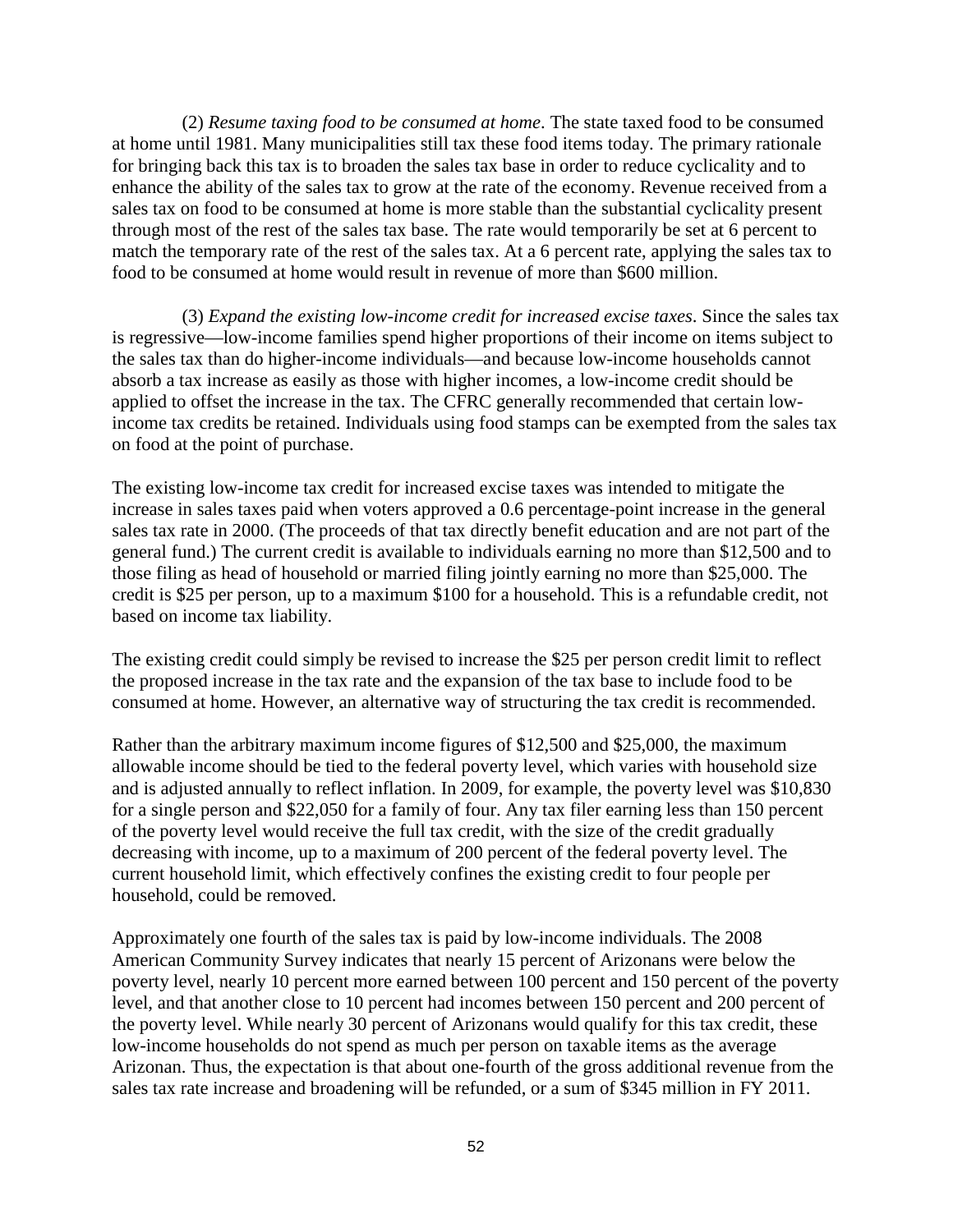(4) *Eliminate the sales tax collection tax credit*. In an era of computers, the cost to retailers of remitting the sales taxes collected is minimal. This would increase revenue by about \$22 million.

H. *Make changes to the property tax*. A statewide property tax was in effect until 1997. As with the sales tax, the cost of implementing the recommended changes is minimal since properties subject to a statewide property tax already are taxed by local governments. The property tax provides a relatively stable source of revenue that better matches the stable spending needs of the general fund than the other major revenue sources.

Another reason for selecting the property tax as a source of immediate revenue is that the tax bills mailed in September 2010 will reflect a substantial reduction in assessed value. This reduction in value reflects the decline in property values during the 2008 calendar year. Another significant decline in assessed value will occur in the property tax bills mailed in September 2011.

The decreases in assessed values will be offset to some extent by the likely increase in tax rates set by local governments. However, the percentage increase in the primary property tax levy is limited. Depending on how substantially local governments increase property tax rates, the tax bills mailed in September 2010 (and again in September 2011) could be considerably lower than in the prior year before considering a statewide property tax. Thus, even with a statewide tax rate being applied for the first time in over a decade, overall property tax bills in September 2010 and again in the following year may not be much different than in 2009.

(1) *Restore the statewide property tax*. A statewide tax rate would be applied to the limited property value, not the full cash value. To raise \$250 million in FY 2011, the rate would need to be around 0.37 percent. This is a modest rate compared to that levied by school districts, community colleges, and counties. The cost would be \$37 for a home with a limited property value of \$100,000, which would be close to the median of all residences.

(2) *Phase out the homeowner's rebate*. Residential property owners receive numerous breaks on their property taxes relative to commercial and industrial property owners. First, the assessment ratio is 10 percent for residential properties, but will be 20 percent in FY 2011 for commercial and industrial properties (even after being recently reduced). Second, the total amount of property taxes collected on residential properties for primary purposes cannot exceed 1 percent of the parcel's limited property value. Third, residential owners receive a "homeowner's property tax rebate." The rationale for this rebate originally was to assist lowincome homeowners, but the rebate was applied to all residential properties. Effective in tax year 2010, the rebate is 40 percent of the primary school district tax levy, up to a maximum of \$600. Effectively, this is a subsidy of residential property owners.

The homeowner's rebate is estimated to remove about \$425 million from the general fund. It is proposed that this be phased out over two years, such that it saves the general fund a little more than \$200 million in FY 2011. Where possible, the CFRC recommended phasing in major changes to the tax structure, and specifically recommended phasing out the homeowner's rebate.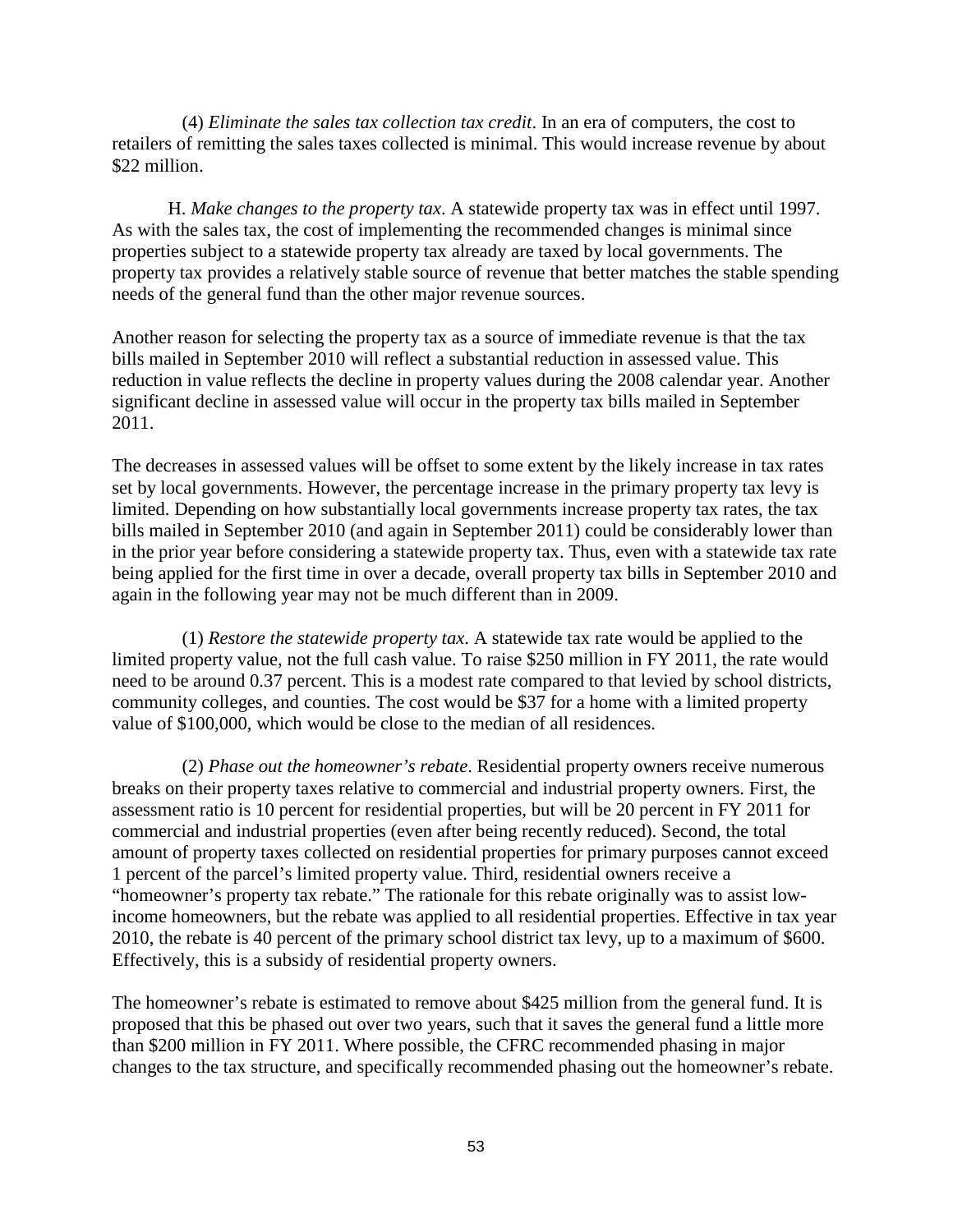The statewide property tax would be about the same as the state equalization rate reinstituted this fall. The homeowner's rebate or "additional state aid to education" will then be paid to the schools by taxpayers directly through property tax collections. This would start to narrow the wide gap in the tax burden between residential and commercial/industrial properties.

3. *A fiscal system study group should be created during early 2010*. This group should make recommendations regarding permanent changes to the revenue system and to the alignment of the revenue system to expenditures by the end of FY 2011. It should be part of a broader group that makes comprehensive and coordinated recommendations regarding fiscal reform and improvements to economic development.

### **Job Creation**

Approximately 275,000 jobs have been lost in Arizona over the last two years. While the job losses should soon cease, substantial gains in employment are unlikely to occur during the next two years. After that, the rate of job creation should accelerate, with the prerecession level of jobs regained in 2014.

While waiting for jobs to naturally return, limited cost-effective actions can be taken to create jobs in the near term. Though numerous programs might be implemented to enhance economic competitiveness and in the process stimulate job creation, most of these programs take years to realize substantial success and are discussed in the economic competitiveness subsection.

A number of other public programs to boost employment could be implemented in the near term. For example, more highly educated individuals who are unemployed could be hired to provide mentoring to public school students. However, each of these programs would require short-term funding, which would add to the state's budget deficit.

The best short-term economic stimulus is to increase public-sector spending. Since the federal government does not need to balance its budget annually, it is in the best position to do so, and has already acted strongly through its stimulus program (ARRA). Options to stimulate near-term job creation by state and local government are much more limited. Capital spending utilizing long-term financing is the best option since the costs incurred in the short term are modest.

Some states already have implemented job creation programs. Oregon's Jobs and Transportation Act provides \$1.1 billion for transportation projects. In Illinois, the Jobs Now! Program includes \$13 billion in state-issued bonds to go to transportation, education, community development, environmental, and economic development purposes. Ohio's \$1.57 billion Job Stimulus Plan is mostly funded by bonds. It is a mixture of short- and longer-term programs that provide grants and loans to companies in selected export industries, as well as \$400 million in infrastructure grants to local governments.

*Recommendations*. The following recommendations are for actions to be taken during the 2010 regular legislative session.

1. *Take full advantage of the federal stimulus funding received*. A total of \$4.8 billion is anticipated from FY 2009 through FY 2011. A significant portion is to be used for purposes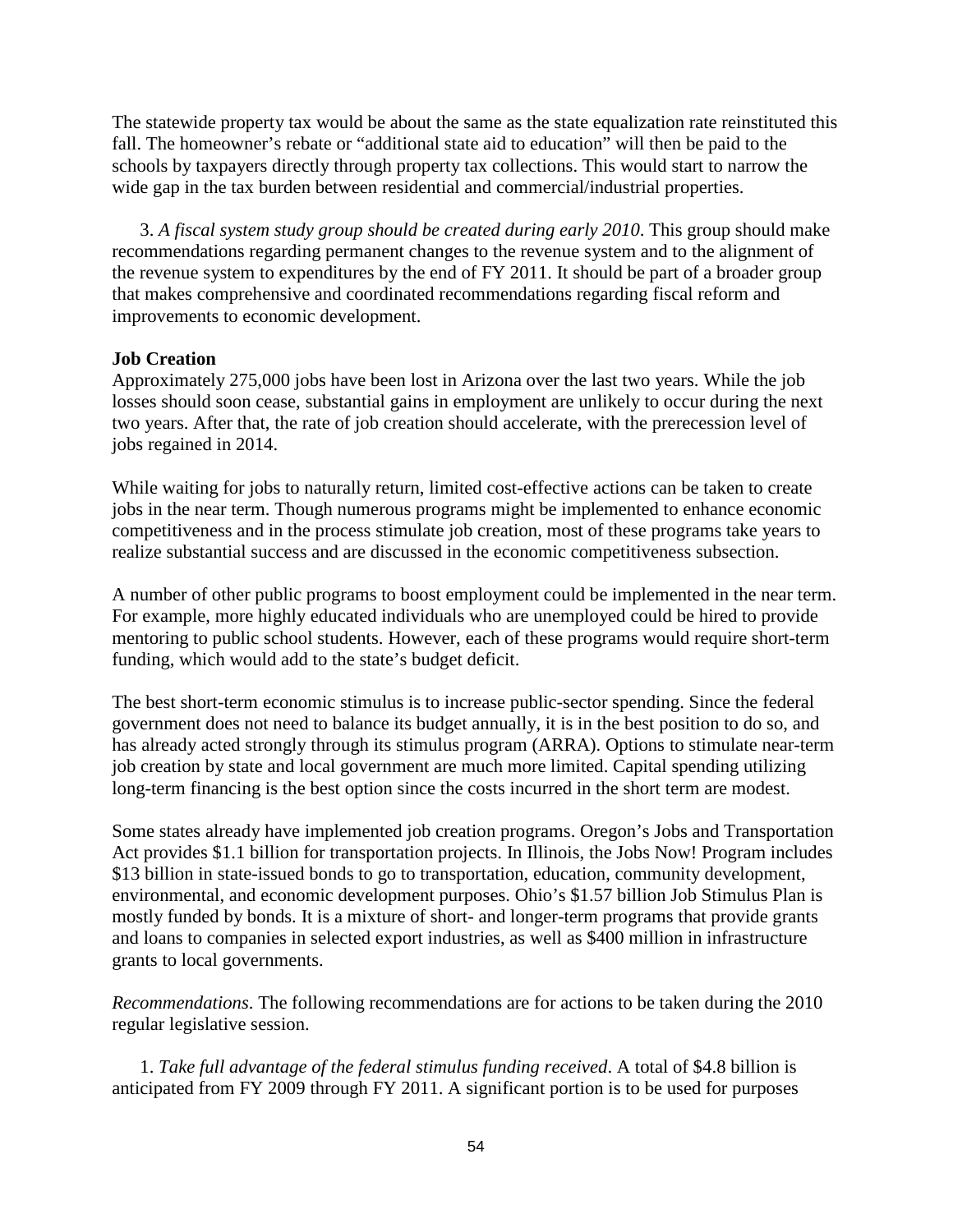other than backfilling government revenue declines. That money should be put to work as quickly as possible.

2. *Release funding for the SPEED program immediately*. If funding were released, benefits could be realized quickly.

The Stimulus Plan for Economic and Educational Development (SPEED) was designed to fund the renovation and restoration of university buildings. The rationale was that the proposed projects had been delayed for years, many buildings were in desperate need of repair, lending costs were near record lows, construction costs were relatively low, and the economy particularly the construction industry—was in deep recession. In short, needed work could be done at a favorable cost, stimulating a slumping economy.

SPEED was approved by the Arizona Legislature for \$1 billion. Estimates of the potential economic impact at the approved \$1 billion include an increase in employment of 22,200. Though construction and related industries are the most affected by infrastructure spending, the benefits ripple throughout the economy such that the direct effects are less than half of the total.

However, delays in the ultimate enactment of the legislation have resulted in only a fraction of the \$1 billion being released. This delay has occurred despite only modest debt servicing costs that would be incurred in the near term. Based on the original schedule, costs would have been \$1 million in FY 2009, \$13.5 million in FY 2010, and \$41 million in FY 2011.

If the SPEED funds continue to be delayed, the stimulus to the economy will come at a less opportune time. If SPEED funding ends up being further reduced, then future repairs will be made at a time when costs are higher. Further, allocating less funding will result in long-term negative effects that will be felt by the university system and by the state's economy. A lowerquality physical infrastructure at the universities might hamper their ability to attract top students, land research and development grants, and work synergistically with the private sector. In turn, this could result in less economic development in Arizona, lower productivity, and lower wages.

3. *Undertake long-term financing of additional infrastructure building*. For example, freeway construction and construction of university research facilities that already are recognized as needed could be accelerated. Such programs would require additional long-term financing, but if the need already is present and if the benefits will extend to future generations, then the longterm debt-servicing costs are justified.

#### **Economic Competitiveness**

Arizona is competing not only with other American states, but with the rest of the world, for the export activities that drive all local economies. This competition has become intense for the high-paying activities with prospects for future growth. Arizona's competitiveness is deemed to be mediocre.

Not all of the factors important to export-based businesses are under the control of local public policy, placing particular relevance on those factors that can be influenced by public policy. Still,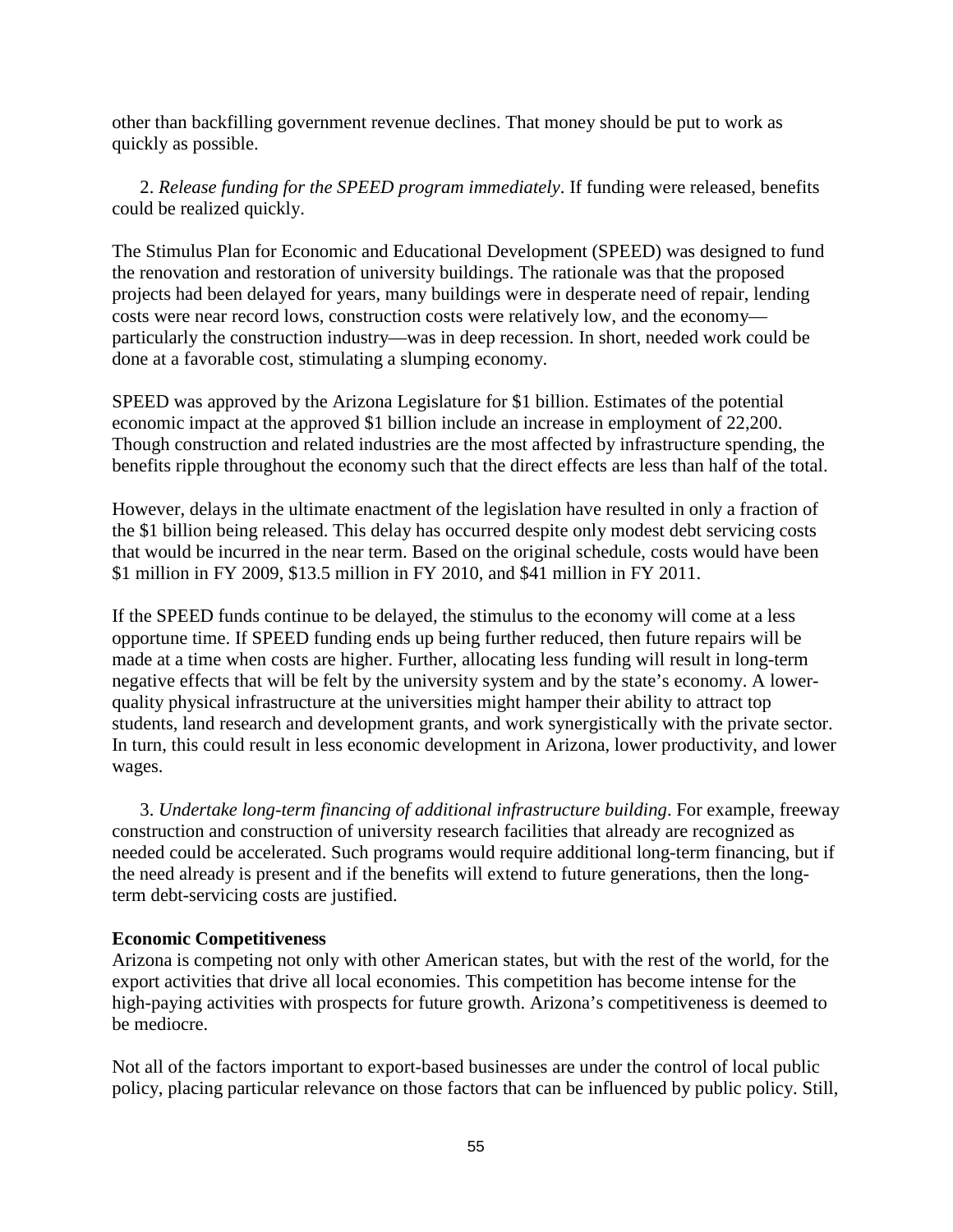a number of public policy initiatives could be pursued to improve Arizona's economic competitiveness.

If Arizona wishes to increase its competitiveness for the key base industries, then the top priority is education and workforce quality. The second, nearly equal, priority is to improve and expand the physical infrastructure. Tax policy and incentives are of much lesser significance, but targeted business tax reductions and the addition of certain incentives should be pursued. Reductions in business taxes not only would restore fairness between individuals and businesses, but would enhance the state's economic competitiveness.

If the goal were only to continue to grow, then business taxes and incentives join education/workforce quality and physical infrastructure as top priorities. However, if the goal is to improve the state's economic competitiveness, any reductions in business taxes must not result in spending reductions for public services that are important to businesses. With the state's mediocre rating on competitiveness and the already-low public spending, reductions in business taxes will need to be offset by increases in individual taxes.

The strategy to improve the state's physical infrastructure and to lower business taxes is straightforward. In contrast, understanding and improving the educational system and the quality of the state's workforce are more complex topics.

The starting point for this discussion is that the quality of the local workforce is consistently rated at or near the top of the factors determining the economic competitiveness of any region. This is true for all employers, but is particularly the case for employers needing workers who are highly trained in specialized skills. The key base industries require these specialized skills. Currently, Arizona's workforce quality is perceived to be subpar by such employers.

Various aspects of education also appear high on the lists of economic development factors, particularly for modern export businesses. As the world's economy has evolved, becoming more driven by ideas, information, and technology, the importance of education has increased. In particular, higher education (community colleges and universities) has taken on increased significance. Thus, the entire educational system—elementary through graduate school—is the key component of workforce quality, though specialized job training programs also are important.

However, Arizona invests little in its educational system and its K-12 students perform poorly in a variety of measures, including achievement as measured by test scores, attainment as measured by the number of years of schooling completed, and preparation for higher education. It is difficult to conceive of a way to make significant improvements to education that will benefit economic competitiveness without spending more money than what is currently spent. Similarly, the state will need to invest more in its job training programs.

Higher education—in particular research universities—affect economic development in ways other than educating the future workforce. A research university imports money into its local area through its receipt of research funding from federal and other external sources. In this way, a public university is part of the region's economic base, as well as a support for the economic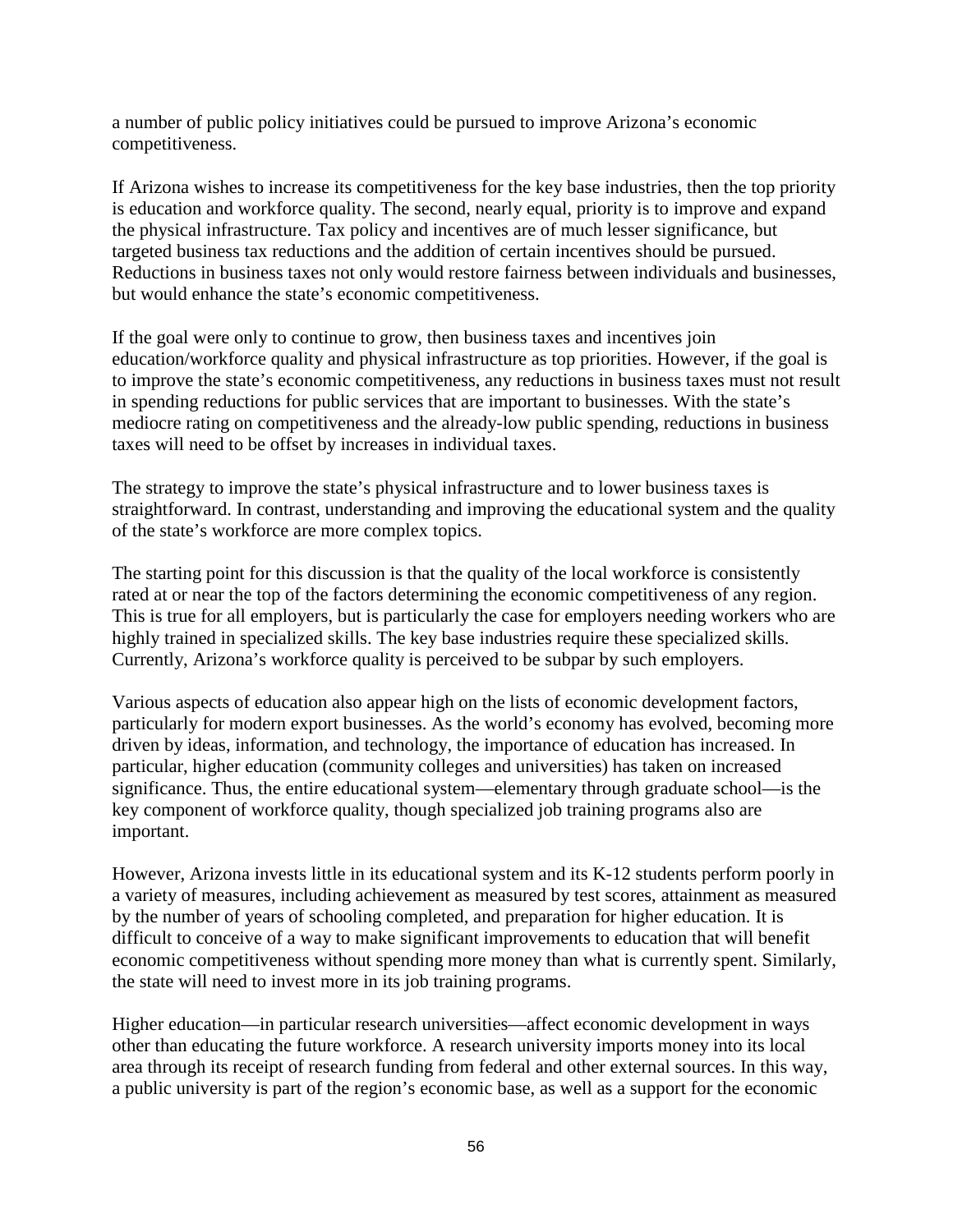base. In turn, university research results in new private-sector economic activity. The presence of a research university and its world-class talent also helps to attract leading-edge, high-technology businesses to an area. Access/proximity to universities is separately listed as an important site selection factor.

In addition to the job creation programs recently created in some states, other states have recently implemented or proposed other programs to enhance economic competitiveness. In Colorado, for example, a job training program is under consideration that would be a public-private partnership. Colorado also is considering joining the 20 states that offer a "career-ready" program that certifies the skills of workers, thereby reducing the hiring costs of companies. Missouri has expanded its Quality Jobs program in which certain companies, including technology businesses, retain the withholding tax of new employees. Missouri also is considering a science and innovation reinvestment act. Several states have passed loan programs for small businesses.

*Recommendations*: Since actions to improve the state's competitiveness will not result in an immediate improvement in the economy, the focus of near-term action should be to create study groups that will recommend specific actions to improve the state's competitiveness.

1. *An economic development study group should be created during early 2010*. This group should make recommendations regarding changes to the state's economic development policies by the end of FY 2011.

2. *An education study group also should be created during early 2010*. This group should make recommendations regarding the specific changes to the state's educational system that are needed to enhance student achievement and attainment and thereby make the state more economically competitive. An end of 2011 deadline is foreseen for this group.

Along with the fiscal study group, the economic development and education study groups should be part of a broader group that makes comprehensive and coordinated recommendations regarding fiscal reform and improvements to economic development.

## **Recommendations for Longer-Term Actions**

Since recommendations for longer-term changes to public policy will be made by the study groups, many of the recommendations discussed below are not specific. However, in order to provide a complete fiscal plan, relatively precise suggestions are provided for balancing the budget.

#### **Balancing the Budget**

The recommendations for immediate action discussed above include a \$2 billion increase in revenues in FY 2011, with an additional \$200+ million to phase in during FY 2012. However, this still is not enough to eliminate the persistent deficit. Completely offsetting the persistent deficit is postponed for two reasons: (1) to allow time for the study groups to make recommendations and for the Legislature to take action; and (2) to wait until the economy is stronger. The following discussion assumes that the permanent changes in the revenue system will be put in place in FY 2014, though this likely could be accomplished a year earlier.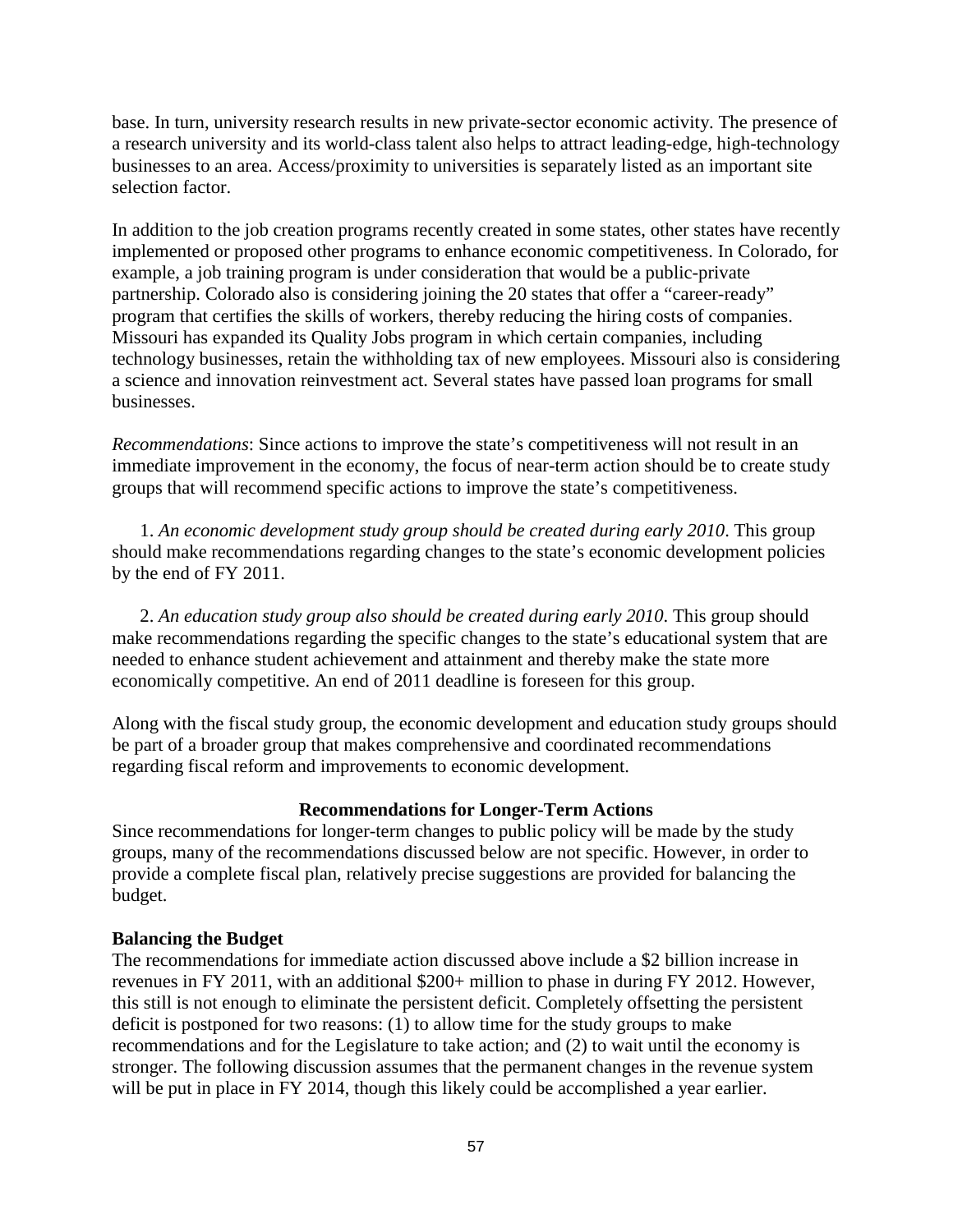The state's large persistent deficit coupled with selected decreases in business taxes in order to improve the state's economic competitiveness (discussed in more detail in a succeeding subsection) means that a substantial increase in the personal tax burden will be necessary. As discussed earlier, such an increase will do little more than offset the tax reductions put in place since the early 1990s, returning personal tax burdens to near the state's historical norm. Even if all of the impact of the revenue increases needed to eliminate the persistent deficit fell on state residents, the per person impact would average only \$364 in today's dollars.

An increase of this magnitude will not put the state's tax burden out of line with other states. If the 2008 tax burden had been \$364 per person higher, the state would have ranked 26th in the nation. Further, total revenue per \$1,000 of personal income will rise only to \$47, still less than the nearly \$50 historical average.

*Recommendations*. The following set of revenue proposals, summarized in Table 9, raises revenue from several distinct sources, secures revenue flows by providing funding for auditors at the Department of Revenue, seeks optimum use of federal funds to make sure the general fund can be used for the purposes originally intended, and removes school construction from the general fund. It also provides a pool of designated funds to mitigate regressivity and another pool to be used for incentives. While the focus of the plan is revenue, the fiscal system as a whole must also be considered; a few of the recommendations apply to the fiscal system.

The recommended increases in revenue will not completely offset the persistent deficit until FY 2014, when the recommended revenue increases become greater than the persistent deficit. This larger revenue hike is necessary in order for the state to repay its debts and to begin to rebuild the budget stabilization fund. Later, either revenues could be slightly decreased or spending could be increased to closer to its historical level per \$1,000 of personal income.

Though many options exist, the proposed revenue system aligns well with the guiding principles. The overall revenue base associated with this initiative is broader and less cyclical than the current general fund base, and will grow more closely with economic growth. The tax initiatives are largely directed at individual tax burdens that are very low in Arizona compared with other states. Dependence on the sales tax will shrink compared to FYs 2009 and 2010, even with the large increases proposed for FYs 2011 through 2013. Starting in FY 2014, the sales tax will make up a share of revenues comparable to historical conditions. The other highly cyclical tax source, the income tax, also will provide a lesser share of total general fund revenue than during the last 30 years, even after individual income tax rates rise in FY 2014.

#### 1. *Increase tax revenue*.

A. *Sales tax*. The state is highly dependent on the general sales tax for revenue despite its narrow base. As currently structured, the tax compares unfavorably to the fiscal guiding principles. According to the District of Columbia tax burden study, the sales tax burden in Arizona is very high relative to other states. The sales tax is regressive with a much higher burden at the lowest income (\$25,000) and the lowest burden at the highest income.

The temporary increase in the sales tax rate that is recommended to be in effect from FY 2011 through FY 2013 is contrary to the guiding principles but is necessary given the requirement to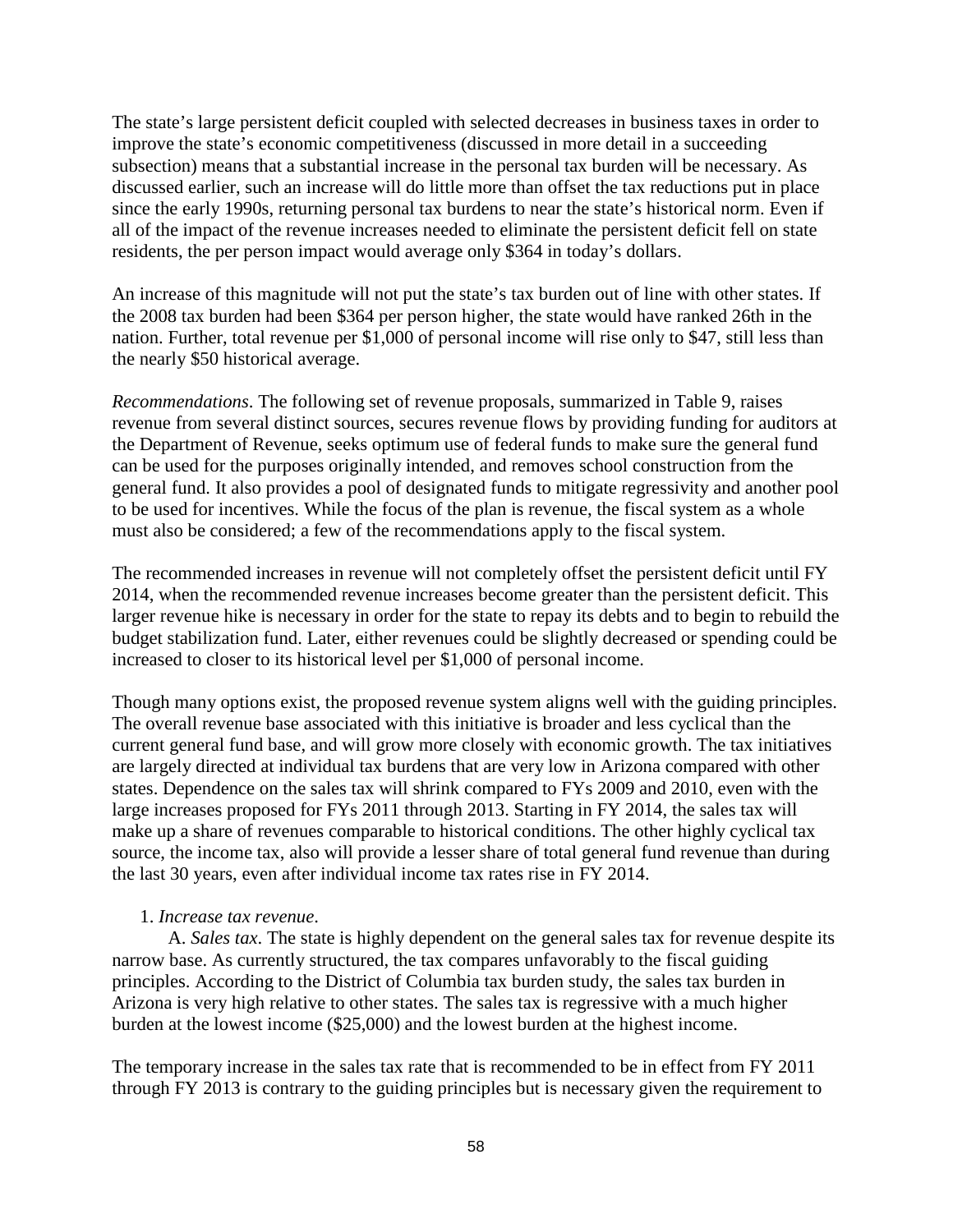close the large deficit. The broadening of the sales tax base to include food to be consumed at home coupled with a low-income tax credit that is recommended for implementation in FY 2011 and to continue permanently, is a first step toward improvements in the sales tax.

Additional permanent changes to the sales tax should include further broadening of the sales tax base to include consumer services and labor in construction. Consumer services include private professional education services, waste services, personal services, photography, building security and maintenance services, and private auto sales. This broadening will result in less cyclical variation in tax collections and growth in revenues that better keep pace with economic growth.

### **TABLE 9 RECOMMENDED INCREASES IN REVENUE, FISCAL YEARS 2011 THROUGH 2015, ARIZONA GENERAL FUND**

|                                            | <b>Dollars in Millions*</b> |             |             |          |                          |
|--------------------------------------------|-----------------------------|-------------|-------------|----------|--------------------------|
|                                            | 2011                        | 2012        | 2013        | 2014     | 2015                     |
| <b>Sales Tax:</b>                          |                             |             |             |          |                          |
| Changes in rate                            | \$747                       | \$823       | \$897       | $$ -969$ | $$-1,036$                |
| Broaden base: food to be consumed at home  | 632                         | 654         | 684         | 485      | 505                      |
| Other base broadening                      | 0                           | 0           | 0           | 1,323    | 1,379                    |
| Low-income tax credit                      | $-345$                      | $-369$      | $-395$      | $-210$   | $-212$                   |
| Reduce tax credits and tax exemptions**    | 22                          | 23          | 24          | 24       | 25                       |
| <b>Property Tax:</b>                       |                             |             |             |          |                          |
| Statewide property tax                     | 250                         | 264         | 281         | 299      | 317                      |
| End the homeowner's property tax rebate    | 212                         | 439         | 459         | 488      | 518                      |
| <b>Individual Income Tax:</b>              |                             |             |             |          |                          |
| Change in rate                             | 0                           | 0           | 0           | 359      | 388                      |
| Reduce tax credits                         | 0                           | 0           | $\mathbf 0$ | 136      | 145                      |
| <b>Corporate Income Tax:</b>               |                             |             |             |          |                          |
| Change in rate                             | 0                           | 0           | 0           | $-192$   | $-208$                   |
| Pool for incentives                        | 0                           | $\mathbf 0$ | $\mathbf 0$ | $-62$    | -66                      |
| <b>Other Taxes:</b>                        |                             |             |             |          |                          |
| Vehicle license                            | 0                           | 0           | 0           | 248      | 259                      |
| Alcoholic beverages                        | $\Omega$                    | $\Omega$    | $\Omega$    | 20       | 21                       |
| Motor vehicle fuel                         | 126                         | 131         | 135         | 140      | 145                      |
| Utility excise tax                         | 233                         | 241         | 250         | 259      | 268                      |
| Fees:                                      |                             |             |             |          |                          |
| Health care provider                       | 0                           | 0           | 0           | 288      | 300                      |
| Other fees                                 | 0                           | $\mathbf 0$ | $\mathbf 0$ | 310      | 329                      |
| Other:                                     |                             |             |             |          |                          |
| Federal funds                              | $\overline{\phantom{0}}$    | ?           | ?           | ?        | $\overline{\mathcal{C}}$ |
| Photo radar                                | 35                          | 36          | 38          | 39       | 40                       |
| Additional tax auditors and tax collectors | 55                          | 57          | 59          | 61       | 63                       |
| Corrections home arrest                    | 22                          | 23          | 24          | 24       | 25                       |
| <b>Total Increase in Revenue</b>           | 1,989                       | 2,321       | 2,455       | 3,072    | 3,207                    |
| "Persistent" Deficit                       | 2,261                       | 2,385       | 2,541       | 2,704    | 2,873                    |

\* All figures are adjusted for the effects of inflation and population growth.

\*\* Conservative; no estimate available for savings from tax exemptions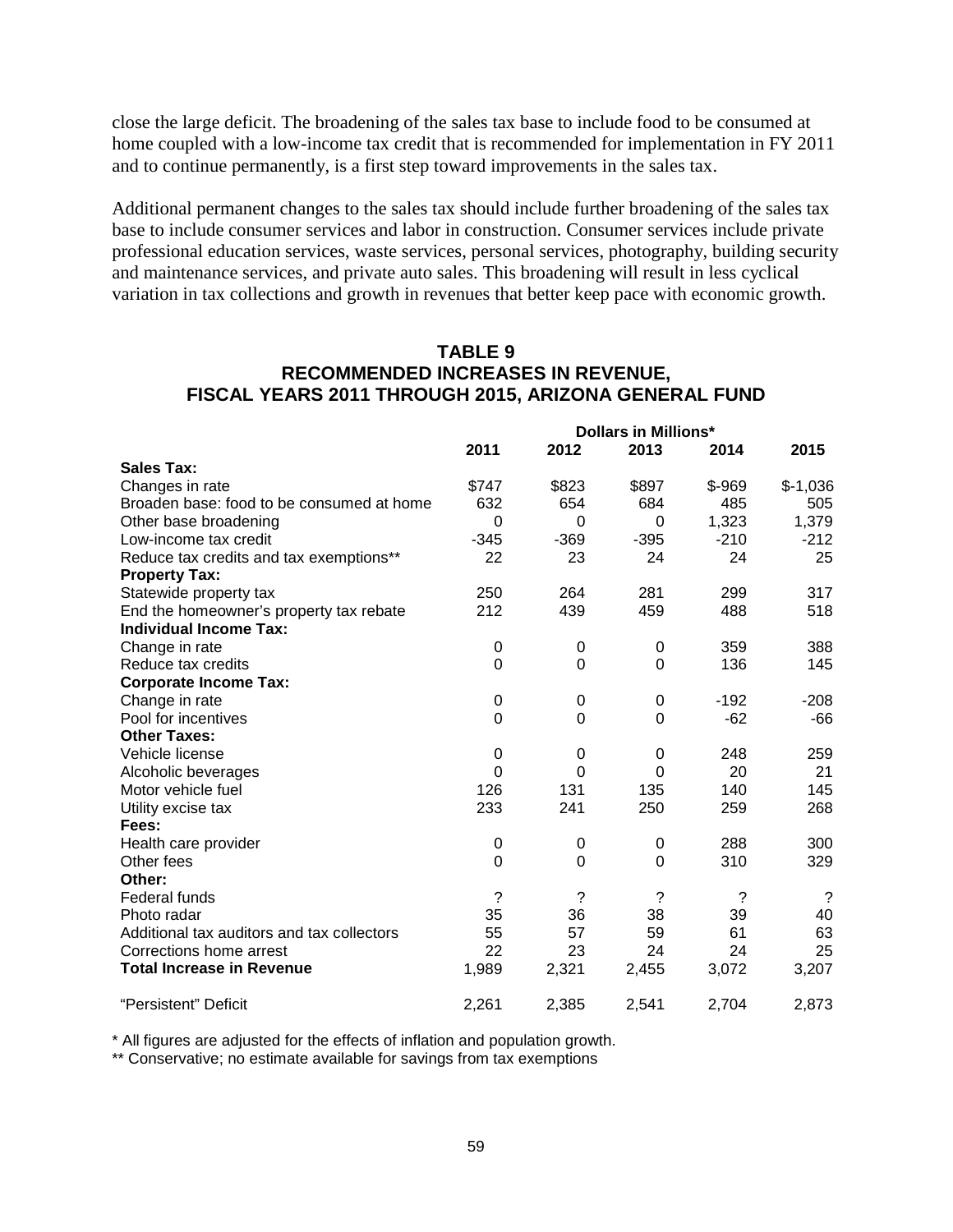The sales tax rate should be lowered—from the existing 5 percent and the temporary 6 percent to 4 percent in order to reduce the dependence on the sales tax. Lowering the sales tax rate and continuing the sales tax credit will help to reduce regressivity.

The numerous sales tax exemptions need to be evaluated. Many of these exemptions are believed to serve little useful purpose and to violate the fiscal guiding principles, particularly those of neutrality and horizontal equity. The amount of revenue to be gained from eliminating some of the exemptions is unknown and has not been included in Table 9.

The CFRC made several recommendations regarding the sales tax that are in line with the proposals of this paper: expand the tax base to better mirror the state's economy; broaden the tax base to include consumer services; broaden the tax base by including certain transactions that currently are exempt; lower the tax rate in conjunction with eliminating certain exemptions and broadening the tax base; establish policy guidelines to test the soundness of future proposed tax exemptions; and include a sunset provision to each exemption.

B. *Property tax*. The reinstatement of the statewide property tax and the phase-out of the homeowner's property tax rebate proposed to begin in FY 2011 are recommended to be part of the permanent changes to the revenue system. However, it is suggested that much of the new revenue/recovery of revenue currently lost be moved out of the general fund along with funding for the School Facilities Board. The inclusion of capital spending in the general fund is inappropriate and the construction and maintenance of schools should have a dedicated revenue stream. The CFRC recommended generally that capital financing tools be used for long-term capital assets with debt service tied to specific revenue streams and specifically that the general fund not be used to finance school construction, with a new process adopted that utilizes local school district, county, or state property taxes.

Various other modifications to the property tax are recommended; some are discussed in the following subsection on economic competitiveness. The constitutional 1 percent cap on residential real estate taxes for primary purposes should be eliminated. In order to protect lowincome homeowners from tax increases resulting from this and from the elimination of the homeowner's rebate, the first \$xx,000 of the assessed value of improved property could be exempted from the tax. This exemption is intended to be implemented in a revenue-neutral fashion—the loss of revenue from the exemption would be offset by an increase in the statewide tax rate.

According to the District of Columbia tax burden study, the residential property tax in Arizona is among the lowest in the country. Thus, the tax could be increased considerably, as recommended, without becoming out of line. The study also shows that the property tax as applied in Arizona is regressive, with high-income homeowners paying a lesser share of their income than lower-income homeowners. Exempting the first \$xx,000 would eliminate this regressivity.

C. *Income tax*. Three changes are proposed to the income tax, to be effective in FY 2014: (1) increase personal income tax rates; (2) decrease the corporate income tax rate to the highest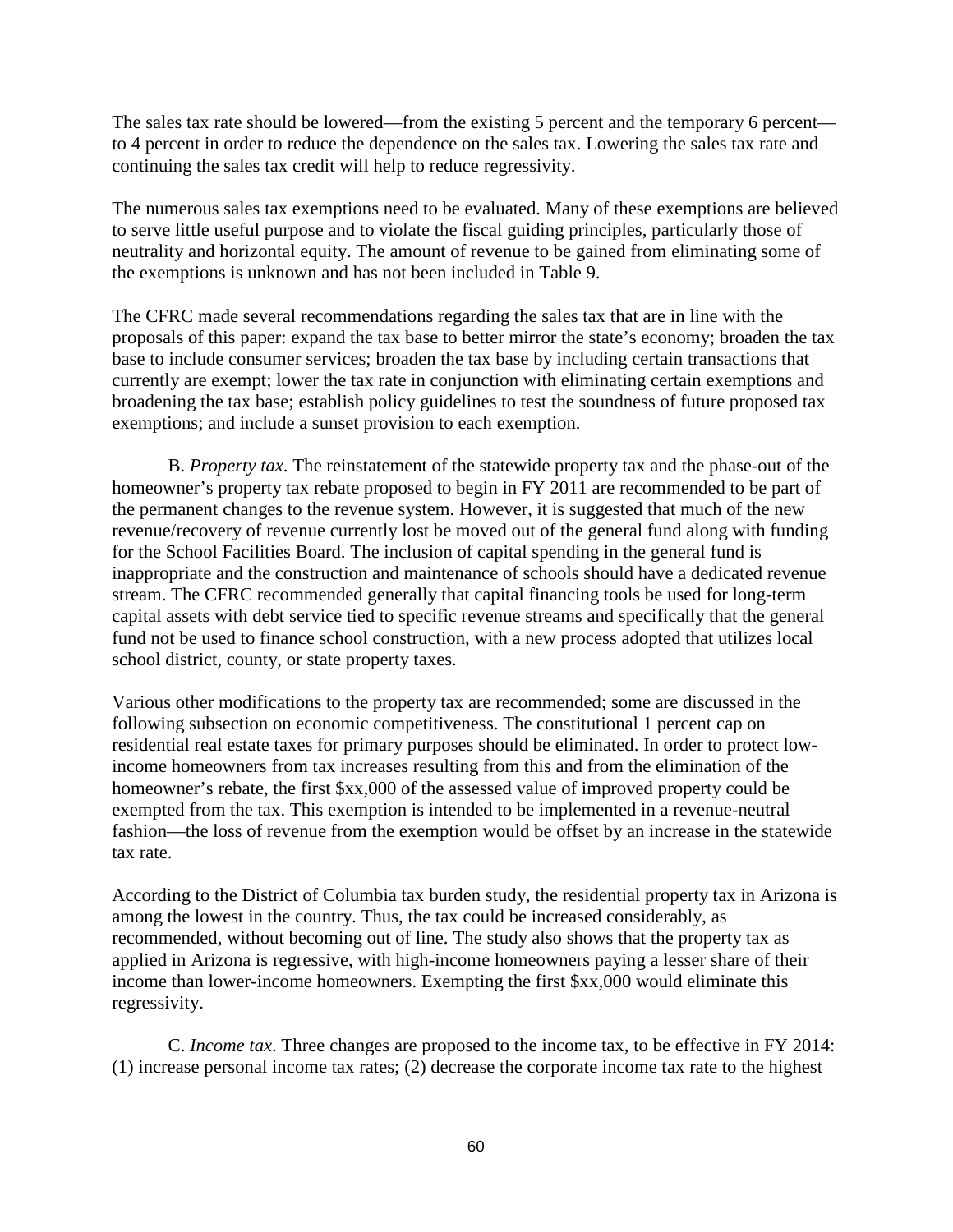personal income tax rate; and (3) eliminate some of the tax credits. In addition, revenue from the corporate income tax should be reserved for the use of corporate incentives.

Individual income tax rates are proposed to rise 10 percent, reversing the tax cut that was implemented in 2007 and 2008, raising about \$350 million in FY 2014. The rate in the highest income tax bracket will be 4.994 percent. In addition, the public and private school tax credits are eliminated under the plan, saving approximately \$136 million in FY 2014. The CFRC recommended that corporate and personal income tax credits be used as little as possible. It particularly suggested a review of the effectiveness of the private-school tuition and extracurricular public-school tax credits.

The increase in revenue from the personal income tax will be partially offset by the reduction in the corporate tax rate. If the corporate income tax rate is cut from the current 6.968 percent to the top rate on the individual income tax of 4.994 percent, a 28 percent drop, the result is a decline of revenue of about \$192 million in FY 2014.

A portion of the corporate income tax collections are recommended to be set aside for use in targeted incentives, workforce training programs for export-based businesses, or other relocation enticements. The use of these funds, about \$62 million in FY 2014, should be restricted to base industries that pay high wages. All incentives should include "claw-back" provisions that require a business to pay back an incentive if the business does not deliver on the stated provisions, such as creating a certain number of jobs in Arizona.

According to the District of Columbia tax burden study, the individual income tax in Arizona is among the lowest in the country of those states utilizing this tax source and ranks about 40th among all states. The small recommended increase in the tax would not change Arizona's ranking.

D. *Other Taxes*. The increase in the motor fuels tax and the utility excise tax recommended for FY 2011 should be continued. In addition, a 25 percent increase in the motor vehicle license tax is recommended for implementation in FY 2014. The estimated \$248 million raised would be designated to go to the general fund, as did a portion of the vehicle license tax before 1999. A 25 percent increase in the luxury tax on alcoholic beverages also is recommended, raising about \$20 million in FY 2014. The modification in the luxury tax should include changing the tax from a fixed dollar figure per unit to a percentage of the price. The CFRC recommended that unit-based fees and taxes be replaced with percentage-based fees and taxes.

#### 2. *Increase user fees*.

A. *Health care provider fee*. According to the National Conference of State Legislatures (NCSL), a provider fee is a state law that authorizes collecting revenue from specified categories of health care providers. In most states it is used as a mechanism to generate new in-state funds and match them with federal funds so that the state gets additional federal Medicaid dollars (the AHCCCS program in Arizona). In a majority of cases, the cost of the tax is promised back to providers through an increase in the Medicaid reimbursement rate. Beyond Medicaid, states have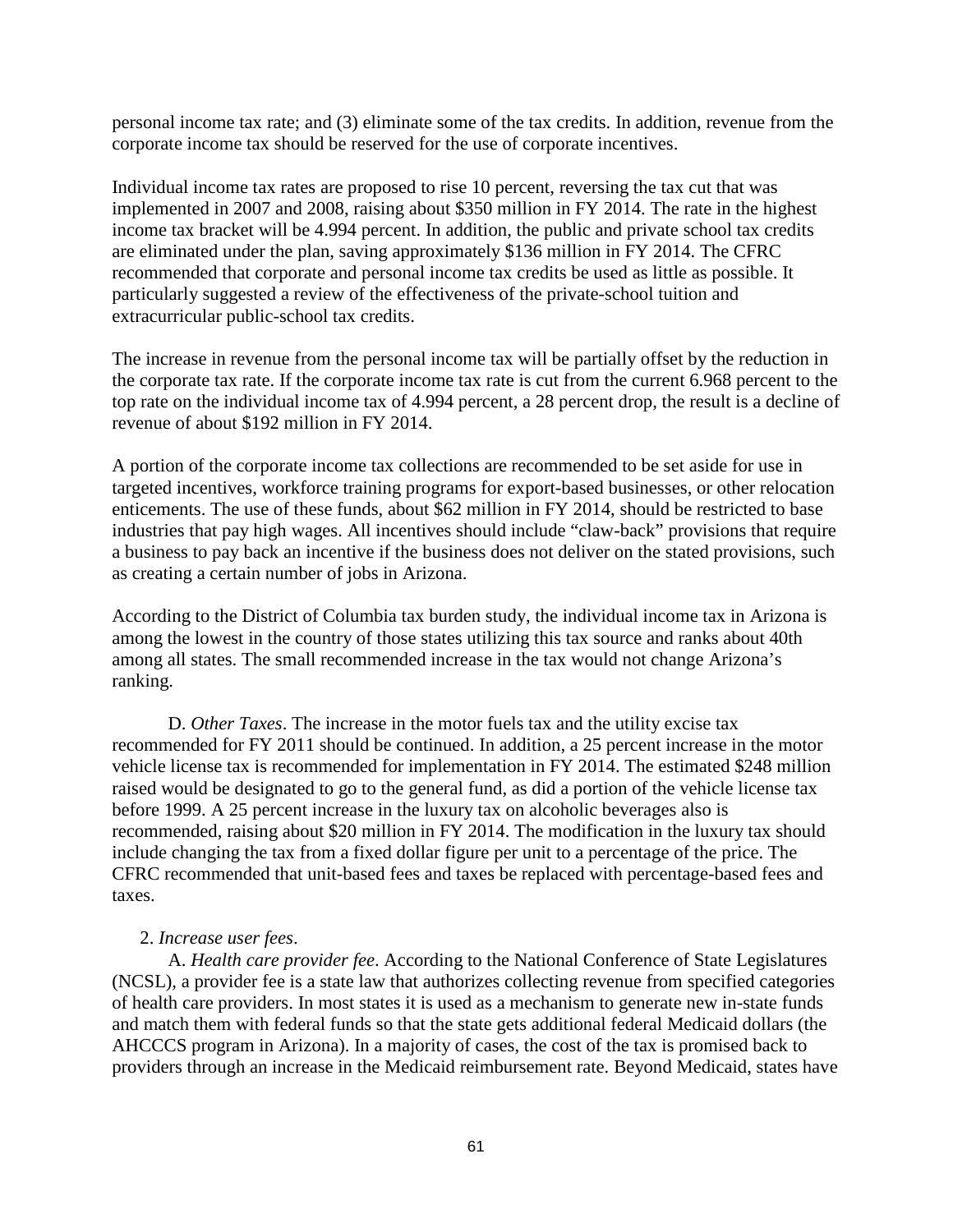the policy option to tax most types of providers and services, including health care, and to designate or earmark the revenue for any state purpose.

Under federal law and regulations, a state's ability to use provider-specific taxes to fund their state share of Medicaid expenditures is limited. Those taxes cannot generally exceed 25 percent of the state (or nonfederal) share of Medicaid expenditures, and the state cannot provide a guarantee to the providers that the taxes will be returned to them. Despite these federal limitations, many states are now using or considering the use of provider taxes, sometimes to supplement static or declining provider reimbursement rates. In part this is because of a federal "safe harbor"—if the taxes returned to a provider are less than 6 percent of the provider's revenues, the prohibition on guaranteeing the return of tax funds is not violated. As a result, a state can currently impose a provider tax of 5.5 percent of revenues, return those revenues directly back to those providers in the form of a Medicaid payment, and receive a federal match for those amounts.

An increase in health care provider fees is estimated to have the capacity to raise upwards of \$300 million in Arizona in FY 2014.

B. *Other fees*. Overall, the collection of state government user fees in Arizona is well below the national per capita norm. Per capita fees are less than the U.S. average in nearly every category tracked by the U.S. Census Bureau, with the differential especially large in health care. Implementing the health care provider fee would make up only about half of the state's shortfall in per capita health care fees. Even assuming more than \$300 million in revenue from new or increased fees in addition to the health care provider fee, per capita fees in Arizona still would be less than the U.S. average.

The CFRC recommended hiring a consultant to examine the fairness and extent of the various fees. The review will reveal those fees that are too low to cover costs and that are low relative to national averages. Per unit assessments should be replaced by percentages of the dollar value of transactions so that collections keep pace with inflation.

#### 3. *Other*.

A. *Federal funds*. The CFRC recommended that information on federal funds be centralized in an effort to increase the federal grant dollars received. The amount of additional revenue is unknown.

B. *Money management*. The additional tax auditors and collectors at the Arizona Department of Revenue that were recommended for immediate implementation should be continued. Other improvements to money management also are possible. The CFRC made several recommendations regarding improving fiscal practices: assign the specific responsibility for long-term planning to a particular agency or committee; in addition to the current practice of cost accounting, utilize accrual accounting on a selective basis to provide long-term planning data; and maximize the time-value of money by increasing interest earnings through the use of frequent deposits, longer-term, higher-interest accounts, and other fiscal measures.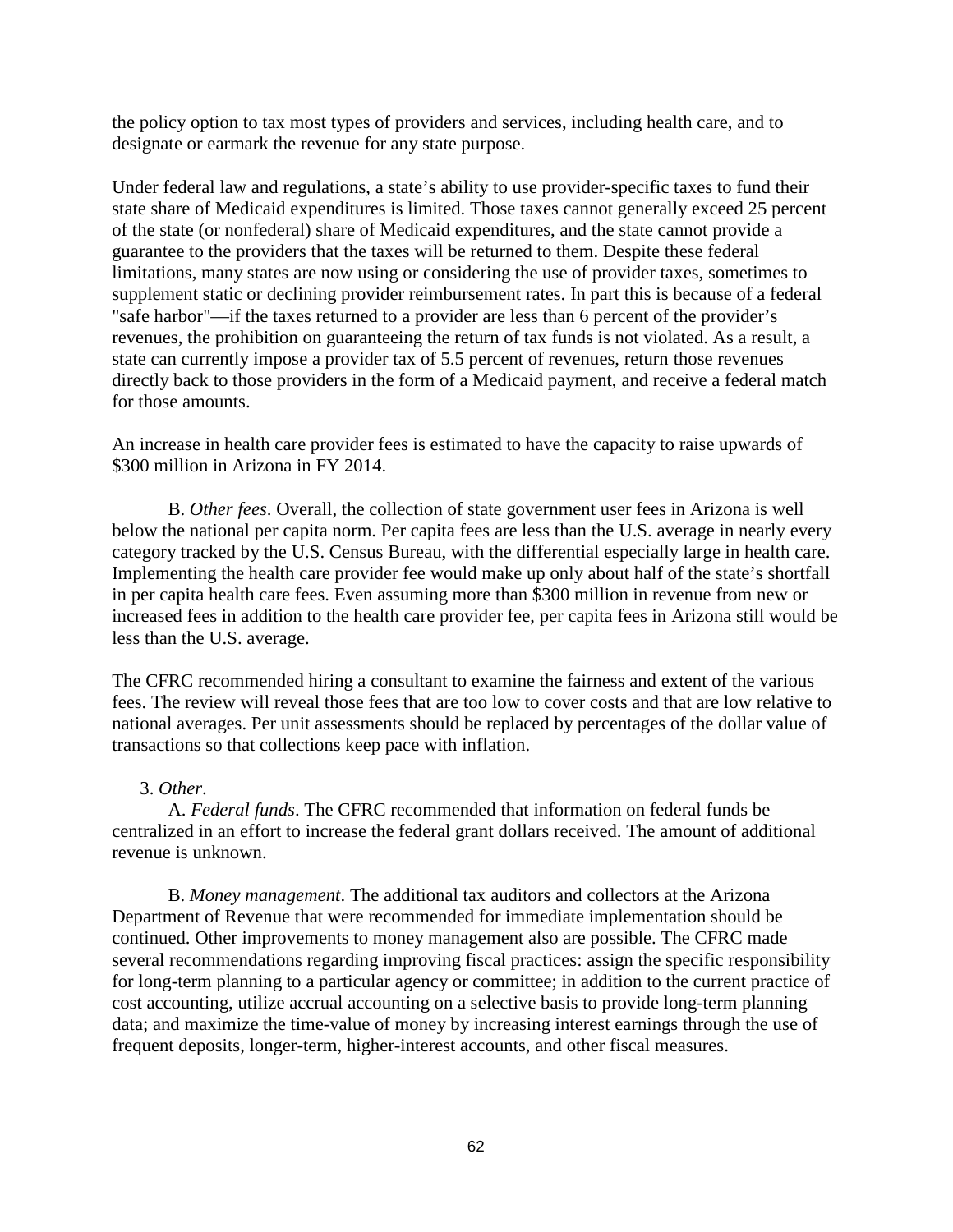C. *Budget stabilization fund*. The state's budget stabilization fund should be strengthened. The cap should be raised to 15 percent or higher, the formula used to allocate funds to the BSF should be changed so that more money is transferred into the BSF more quickly following a recession, and the legislation should be tightened so that BSF funds can be used only to offset cyclical decreases in revenues. Ideally, the operation of the BSF would be placed in the Constitution.

The CFRC recommended that the limit on the BSF be raised to 15 percent and that measures be taken to make raids on the fund more difficult.

D. *Accountability*. It should be statutorily required that any reduction in tax rates be immediately offset by specified reductions in spending or by increases in other revenues. Similarly, an immediate increase in revenue should be required for any new or expanded spending program, or a comparable amount of other spending should be reduced.

## **Job Creation**

The SPEED program was designed to last two years, and the federal stimulus funds will expire before that. However, the effects of these programs will last longer, since many of the construction projects will take upwards of two years to complete. When the effects of these short-term stimulus programs end, job growth in Arizona will be strengthening due to the economic cycle. Unlike many states, numeric job creation in Arizona is not an issue except temporarily during recessions. The major issue in Arizona is job quality, which is related to economic competitiveness, discussed below. Thus, no long-term programs for job creation are recommended. Instead, the focus should shift to long-term improvements to the state's economic competitiveness.

# **Economic Competitiveness**

The ultimate goal of economic development should be to improve the economic well-being of all Arizonans. To accomplish this, the state should adopt the following goals:

- De-emphasize the importance of aggregate economic and population growth. In its place, emphasize gains in various productivity and prosperity measures.
- Increase the workforce participation rate across the state.
- Improve job quality.

The following broad strategies should be pursued in order to achieve these goals:

- Improve the quality of the workforce by augmenting the educational system and job training programs.
- Enhance and expand the physical infrastructure.
- Reduce the tax burden of selected base industries.
- Focus economic development efforts on the key base industries.
- Place particular attention on the geographic areas and demographic groups most in need of help.

1. *Education and Job Training*. The goal of the elementary and secondary educational system should be to prepare all children to become productive members of society. In a society in which a very high percentage of individuals will hold a job outside the home at some point during their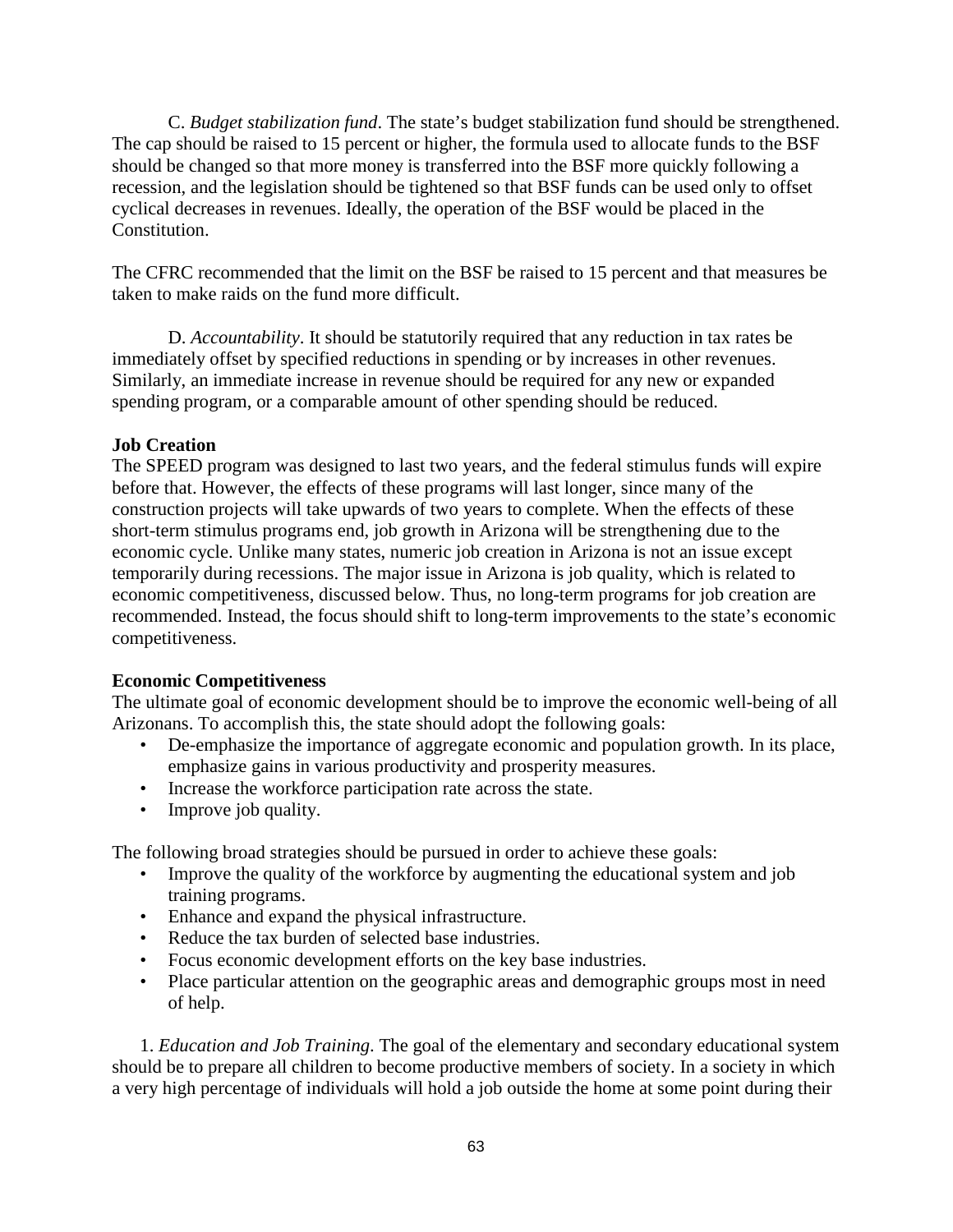lives, children should be given an education that prepares them to be competitive in seeking a quality job.

It is probable that some improvements in the educational system can be accomplished without the expenditure of additional funds. However, it is foolish to think that Arizona can spend nearly the least in the nation per student on its K-12 educational system and be successful. Clearly, this has not happened: Arizona has a high dropout rate and low student achievement.

Funding for higher education also has fallen over time to a level well below the national norm. This is particularly unfortunate for the state's future prospects given the increased importance of higher education as the economy evolves to one much more dependent on ideas and technological advances.

If spending for public education (P-20) is to increase, then revenues will have to be raised—over and above the revenue increases recommended earlier in this section to balance the budget. Once a balanced revenue system is created, changes in spending needs would best be achieved by proportional increases or decreases in tax rates and user fees across the system.

Simply providing a quality education for all children and for all adults who wish to pursue higher education will not be enough to ensure that Arizona's workforce is competitive. Technology changes constantly; some jobs diminish in number while new occupations are created. Thus, job training programs are a necessary component of creating and maintaining a quality workforce. Special emphasis needs to be placed on skill development tailored to new and prospective export-based businesses.

Arizona's educational and job training systems need to work more closely with Arizona employers to ensure that students are receiving the education and training they need to find quality jobs. Efforts to match qualified students to job opportunities should be enhanced. This is of particular significance in the high-technology industries that are expected to lead the state's growth.

2. *Physical Infrastructure*. To be economically competitive, the state's physical infrastructure must meet the needs of employers. Much of the physical infrastructure, such as transportation, is primarily provided by the public sector. While other aspects of the physical infrastructure, such as utilities, may be largely provided by the private sector, the public sector usually has at least a regulatory role to play in those types of infrastructure.

The infrastructure needs and options are documented; what is most needed is additional funding. While provision and maintenance of the physical infrastructure is expensive, the costs can be spread out over a long time span because of the long useful life of most of the infrastructure. In some cases, the costs need not be borne by the public sector, but the public sector must be responsive to the needs through its long-term planning and regulatory functions. Still, improving the state's infrastructure will require considerable additional public funds, over and above those needed to balance the budget and improve the educational system and job training programs. Additional funding for debt repayment should be achieved by proportional increases in tax rates and user fees across the revenue system.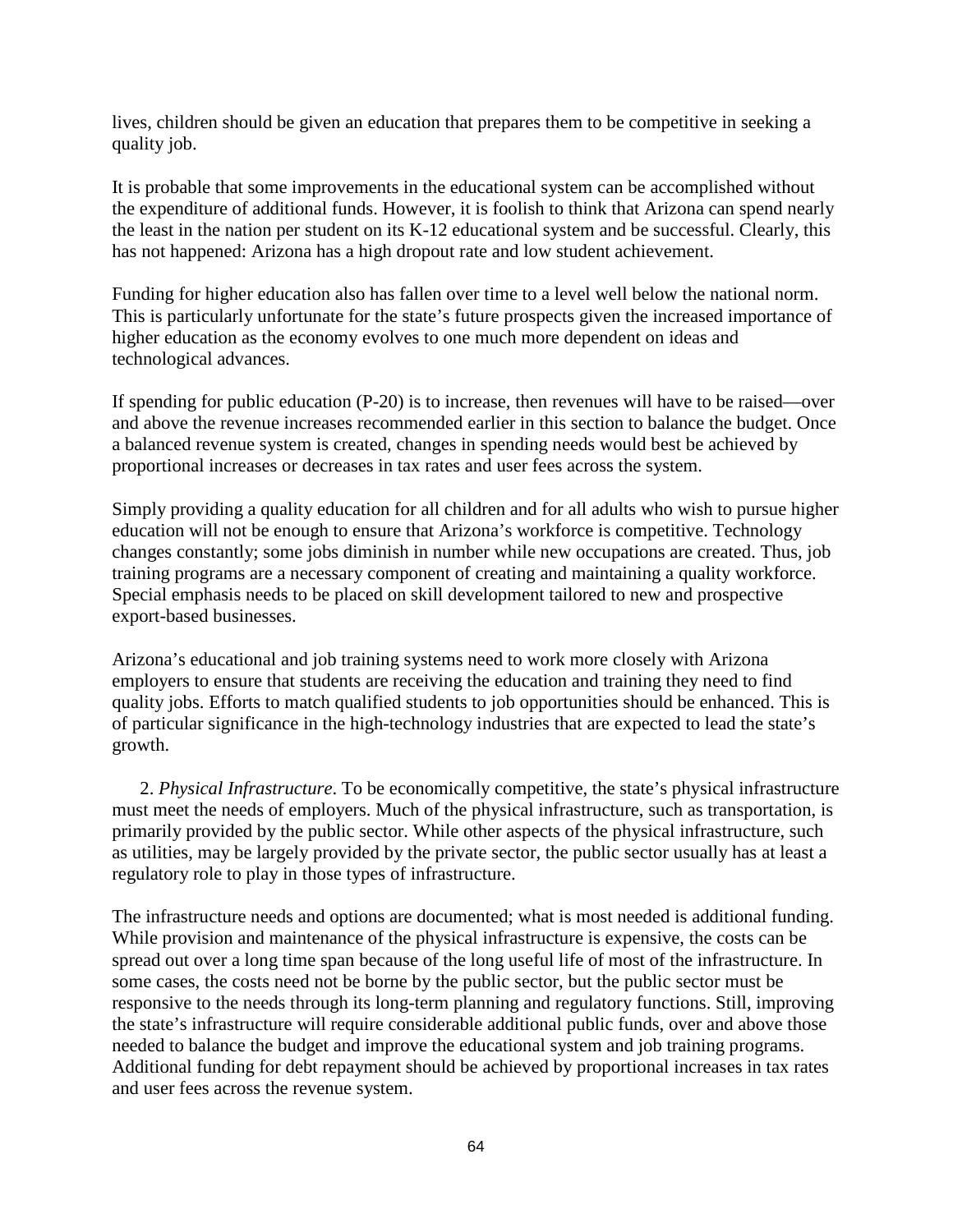3. *Tax Policy*. The Ernst & Young business tax burden study shows that businesses pay an above-average amount in sales taxes in Arizona. Lowering the tax rate while extending the base in ways that largely will not affect businesses, as discussed above in the "Balancing the Budget" subsection, will effectively lower the business sales tax burden and thus improve economic competitiveness. While the amount paid through the corporate income tax does not appear to be in itself out of line, the reduction in the corporate income tax rate coupled with the increase in the individual income tax rate will eliminate the current disparity between corporations and businesses that file income tax using the individual tax forms. This should be of particular benefit to high-tech businesses and other export businesses.

The creation of a pool of funds to be used for incentives also will enhance economic competitiveness. These incentives must be limited to export industries that pay high wages. In particular, the focus needs to be on technology industries in which Arizona has a comparative advantage.

These recommendations, however, do not go far enough to reducing the overall business tax burden or to restoring equity between businesses and individuals in the amount contributed to the public sector relative to the costs imposed on the public sector. Two additional changes to the property tax are recommended.

First, the personal property tax applied to business equipment should be reduced or eliminated. It is the prime candidate to achieve the Laffer Curve effect of an increase in revenue despite a decrease in taxes. The business property tax is a narrow tax that has been demonstrably high relative to other places. It is a tax that disproportionately affects some businesses, particularly manufacturers who use considerable equipment in their operation. High-tech manufacturers, such as semiconductor plants, are among those with considerable equipment. These companies pay high wages. Lower business property taxes might encourage companies to expand facilities in Arizona. Although most of the labor force needed for an expansion would be imported, the high wages of these new workers could result in a net positive effect even on public-sector finance. Fifteen years after the first tax cuts were implemented, some reduction in the business property tax currently is being phased in.

Reductions in the business personal property tax will need to be offset by further increases in the tax burden on residential properties. However, it is possible that over time the business tax reduction will more or less pay for itself, reducing the long-term increase on residential property taxes.

Second, the assessment ratio for business property taxes should be set equal to those of residences. The assessment ratio should be that rate that achieves a balance between the reduction in business taxes paid and the increase in residential taxes. The precise consequences of this uniform assessment strategy would have to be established. Using a uniform assessment ratio, residential properties would pay about 65 percent of the total tax burden and about \$130 million more than under the existing system. Business property owners would pay \$130 million less and only about 17 percent of the total burden.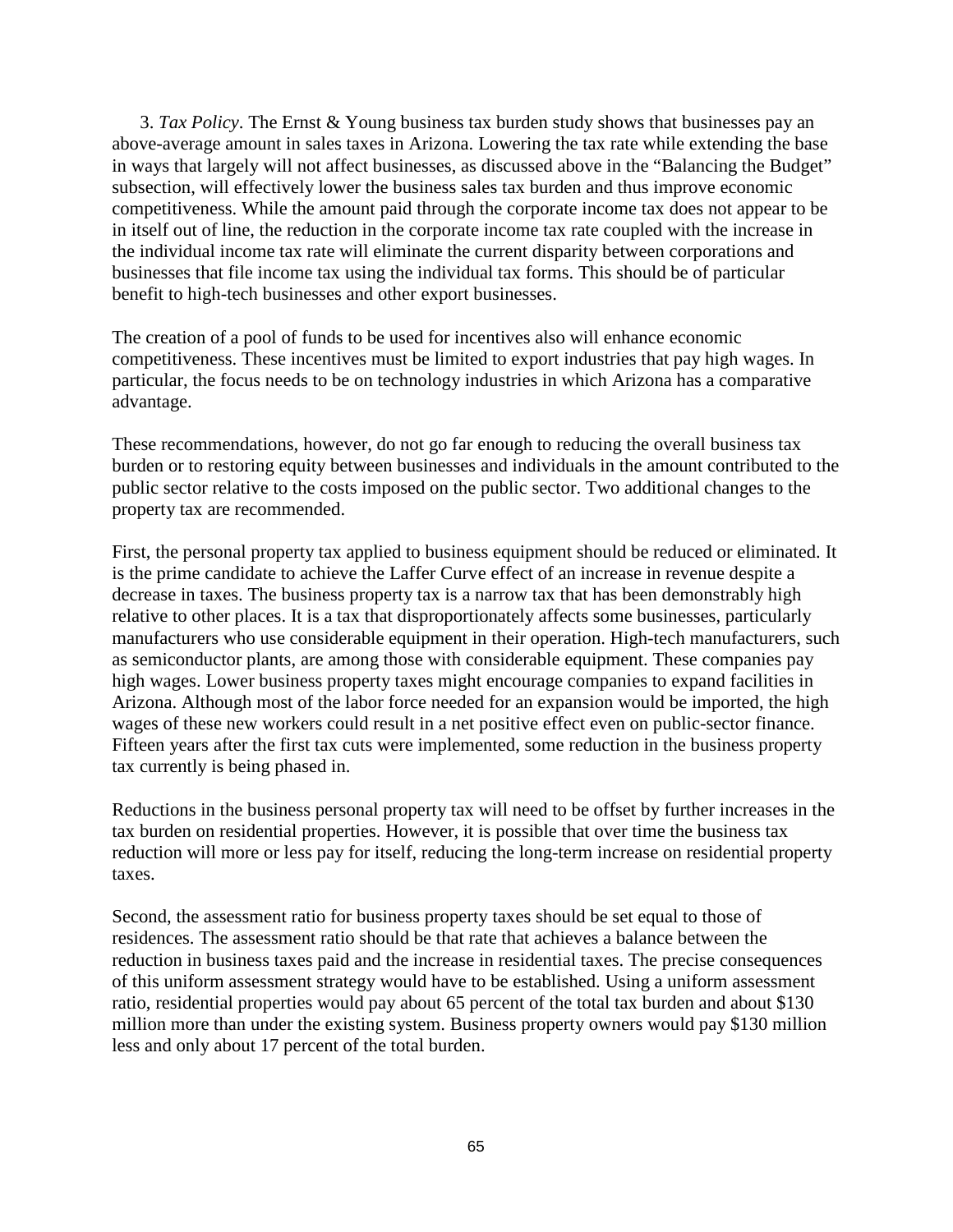The CFRC made several recommendations regarding the property tax that are in line with the proposals of this paper: reduce overall business property tax burdens; reduce the business personal property tax; re-enact the option of a state property tax; move toward uniform assessment ratios; and eliminate the 1 percent cap on the residential property tax.

4. *Economic Development*. Many of the state's economic development agencies already have as a goal the expansion of high-paying, high-technology industries. This must become the state's overarching goal as well. However, this is not a reasonable goal in most of the rural parts of the state that have the greatest needs. In some rural areas, the primary problem is a shortage of jobs. In areas with adequate job growth, the issue is more one of creating better jobs than those that dominate today. However, workforce quality is a significant issue in many of these areas—job creation may be adequate in number, but newcomers instead of unemployed local residents fill the jobs as they are created.

The state is the only economic development entity that can ensure that economic development is geographically broad based and helps those Arizonans most in need of assistance. To the extent possible, the state should work with employers to locate jobs in areas of need. A job that might be considered a bad job in the Phoenix area could be considered a good job in some rural areas.

The economic development community also must be given the tools they need to compete effectively. As already discussed, a more qualified workforce, a stronger infrastructure, lower business taxes, and greater availability of incentives will go a long way toward eliminating the state's current deficiencies. However, the competitiveness study group presumably will bring forward other recommendations as well on topics such as improved business financing and increasing the amount of research and development funding.

#### **Year-by-Year Summary**

The projected year-by-year increase in revenue from implementing the plan is shown in Table 9. Projected total ongoing revenues and ongoing expenditures in the state's general fund are presented in Table 10. Enough federal stimulus funds will remain in FY 2011 to cover the projected deficit. Though surpluses begin to be realized in FY 2012, this is due to the constraints on spending that remain in place. The surplus increases in size in FY 2014 as additional revenue streams are implemented.

All of the apparent surpluses through FY 2015 (and beyond) already are allocated. The surpluses in FYs 2012 and 2013 and part of the surplus in FY 2014 should be used to reverse the fund transfers and other one-time actions that were employed between FYs 2008 and 2010. The remainder of the FY 2014 surplus and part of the FY 2015 budget should be used to reverse the spending reductions imposed in the general fund between FYs 2008 and 2010. The remainder of the FY 2015 surplus, as indicated in the bottom row of Table 10, should be placed in the budget stabilization fund.

The general fund will not continue to generate surpluses as large as shown in the bottom line of Table 10. FY 2015 is projected to be a year of strong economic growth, generating strongerthan-average revenues. As economic growth slows, the annual surplus will become smaller and then become a cyclical deficit.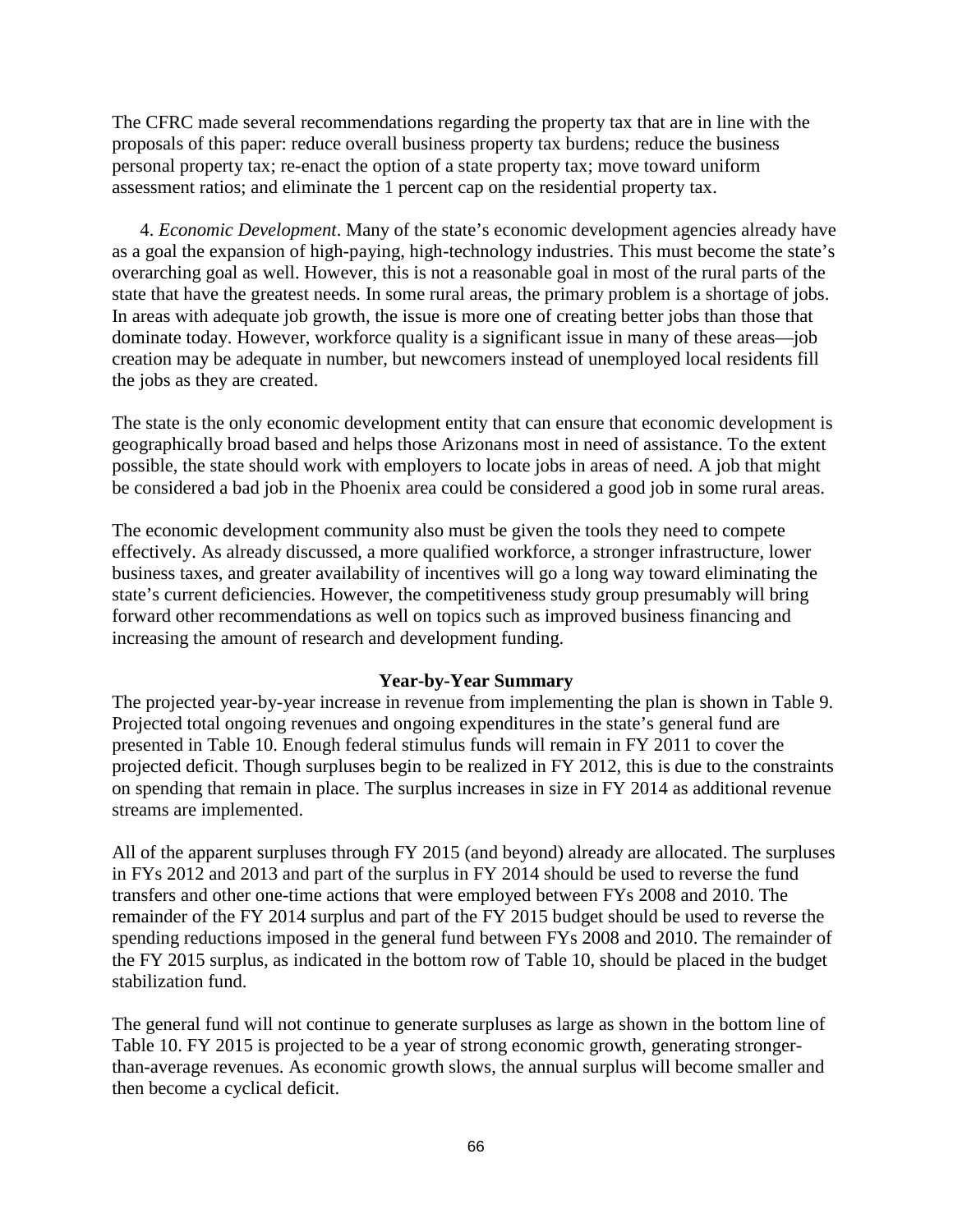### **TABLE 10 PROJECTED ONGOING REVENUES AND EXPENDITURES, FISCAL YEARS 2011 THROUGH 2015, ARIZONA GENERAL FUND**

| <b>Fiscal Year</b> | <b>Revenues</b> | Expenditures* | <b>Balance</b> |
|--------------------|-----------------|---------------|----------------|
| 2011               | \$9,047         | \$9,348       | $$-302$        |
| 2012               | 10,262          | 9,863         | 399            |
| 2013               | 11,227          | 10,508        | 719            |
| 2014               | 12,589          | 11,182        | 1,407          |
| 2015               | 13,398          | 11,880        | 1,518          |
| 2015**             | 13,398          | 12,963        | 435            |

\* Expenditures are based on the current appropriations for FY 2010, adjusted for inflation and increases in caseloads.

\*\* The alternative for FY 2015 shows expenditures after the spending reductions put into place between FYs 2008 and 2010 are reversed.

#### **CHART 2 ONGOING REVENUES AND EXPENDITURES PER \$1,000 OF PERSONAL INCOME, INCLUDING PROJECTIONS THROUGH FISCAL YEAR 2015, ARIZONA GENERAL FUND**



Note: The FY 2010 figures reflect projected revenues as of January 2010, appropriations adjusted for the reductions passed in the special sessions in fall 2009, and projected personal income.

Source: Arizona Joint Legislative Budget Committee (historical data) and Arizona State University, Office of the University Economist (projections).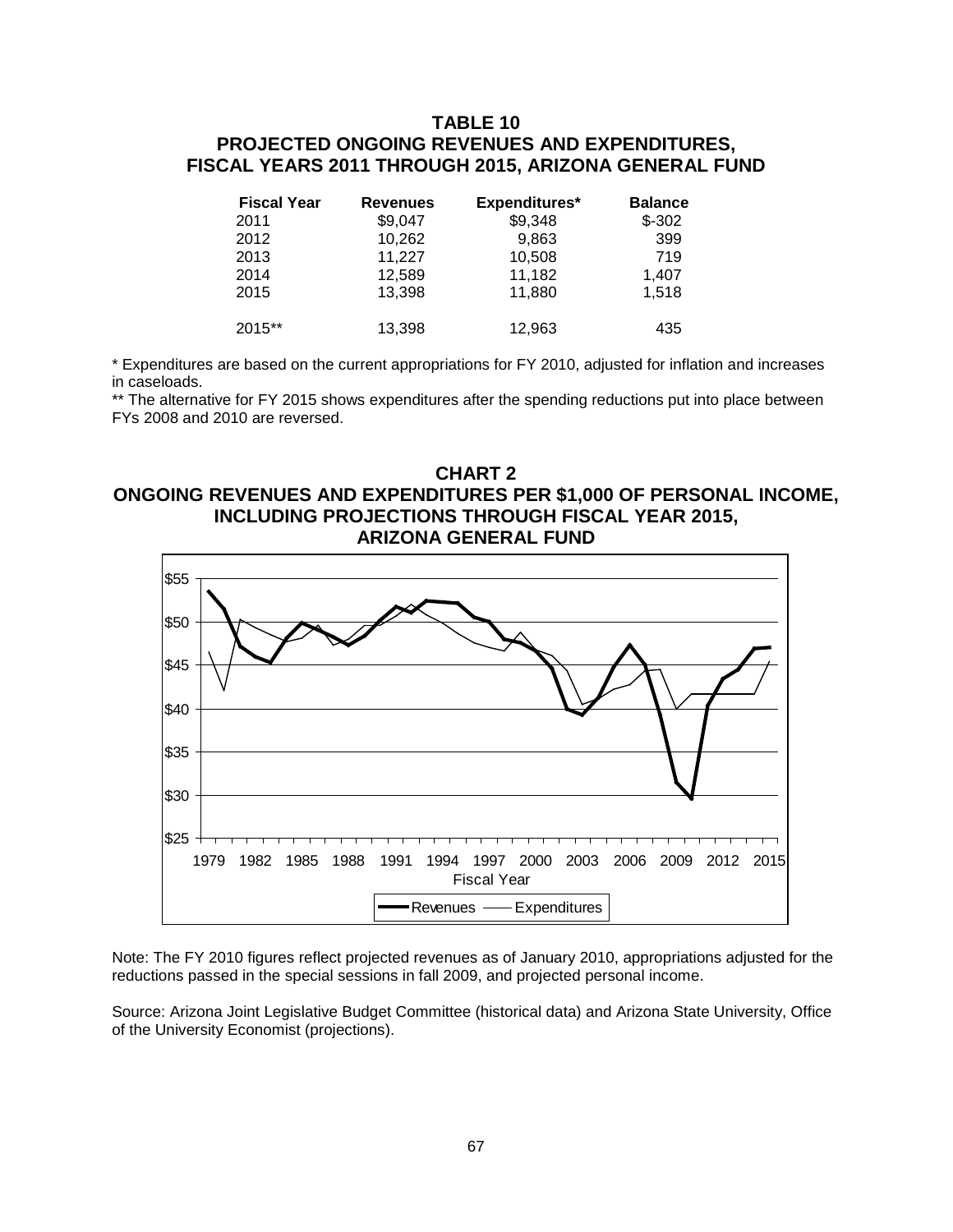Thus, despite a recommended revenue increase of \$2 billion in FY 2010, rising to \$2.4 billion in FY 2014 (before adjustment for inflation or population growth), barely enough revenue will be raised to correct the state's fiscal deficiencies. As shown in Chart 2, revenues and expenditures per \$1,000 of personal income will remain slightly below historical averages even in FY 2015.

If the recommendations to improve economic competitiveness are adopted—increased spending for education, job training, and physical infrastructure—then revenue and spending needs will be greater than shown. Per \$1,000 of personal income, the levels will need to go to at least those that prevailed in the 1970s and 1980s.

## **Fiscal Year 2010** (through June 30, 2010)

*Fiscal*:

- 1. Let the remaining FY 2010 deficit roll into FY 2011.
- 2. Raise revenue for FY 2011:
	- A. Restore and expand funding to the Arizona Department of Revenue.
	- B. Increase federal funding.
	- C. Properly account for photo radar receipts.
	- D. Institute a home arrest program for nonviolent offenders.
	- E. Create a utility excise tax.
	- F. Increase the motor vehicle fuel tax.
	- G. Make changes to the sales tax.
		- (1) Temporarily increase the general sales tax rate by 1 percentage point.
		- (2) Resume taxing food to be consumed at home.
		- (3) Expand the existing low-income credit for increased excise taxes.
		- (4) Eliminate the sales tax collection tax credit.
	- H. Make changes to the property tax.
		- (1) Restore the statewide property tax.
		- (2) Phase out the homeowner's rebate.
- 3. Create a fiscal system study group.

## *Job Creation*:

- 1. Take full advantage of the federal stimulus funding received.
- 2. Release funding for the SPEED program immediately.
- 3. Undertake long-term financing of additional infrastructure building.

## *Economic Competitiveness*:

- 1. Create an economic development study group.
- 2. Form an education study group.

# **Fiscal Years 2011 and 2012**

The study groups present recommendations for comprehensive solutions to the state budget and economic development issues.

## **Fiscal Year 2013**

Legislation regarding comprehensive solutions to the state budget and economic development issues is passed for implementation in FY 2014.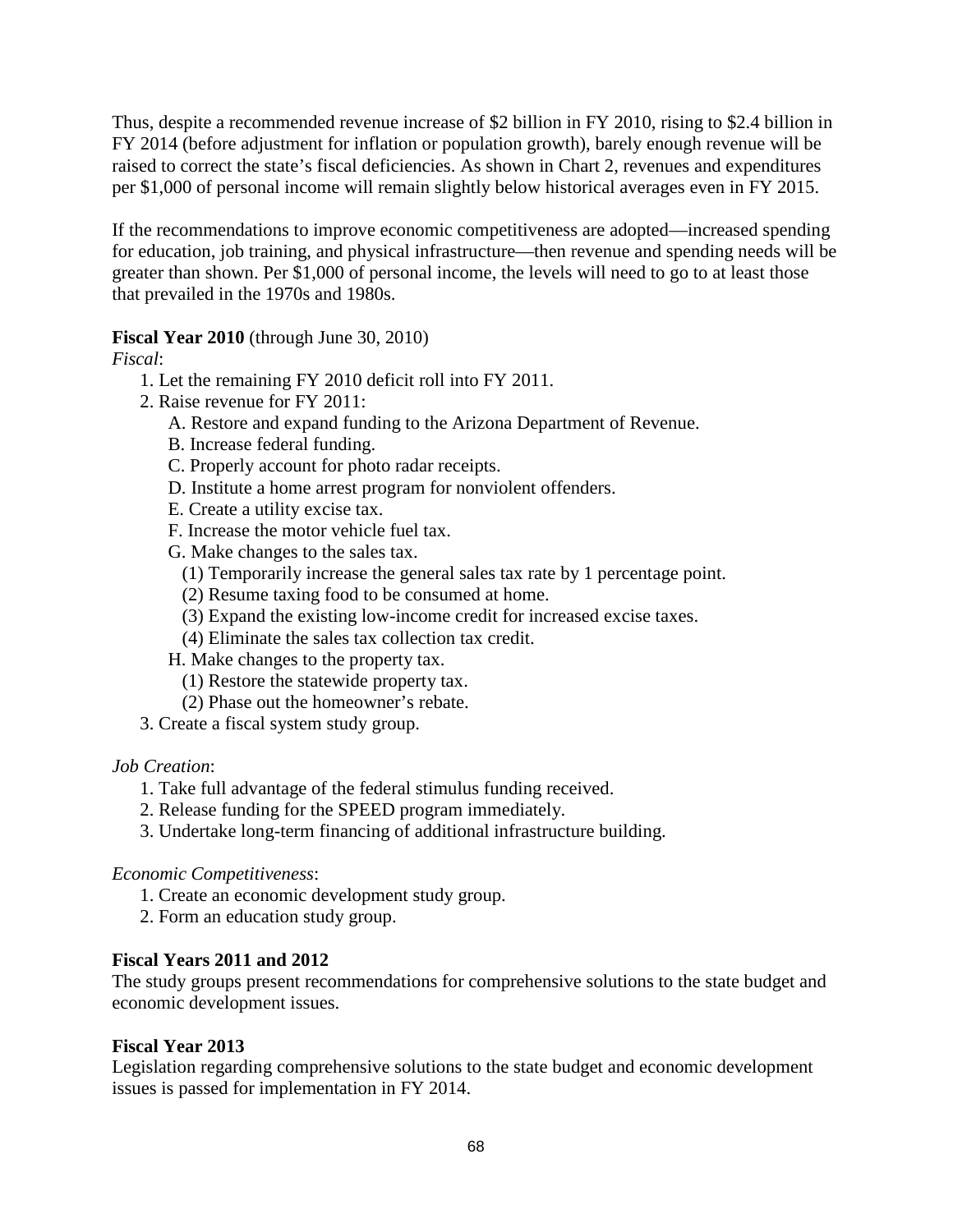#### *Fiscal*:

- 1. Increase tax revenue.
	- A. Sales tax.
		- (1) Reduce the tax rate to 4 percent.
		- (2) Broaden the tax base to include various services.
	- B. Property tax.
		- (1) Create a new fund for the School Facilities Board, with revenue coming from the property tax.
		- (2) Eliminate the constitutional 1 percent cap on residential real estate taxes for primary purposes.
		- (3) Exempt the first \$xx,000 of the assessed value of improved property, with the revenue lost offset by an increase in the statewide tax rate.
	- C. Income tax.
		- (1) Increase personal income tax rates.
		- (2) Decrease the corporate income tax rate to the highest personal income tax rate.
		- (3) Eliminate some of the tax credits.
		- (4) Reserve some of the revenue from the corporate income tax for the use of corporate incentives.
	- D. Other taxes.
		- (1) Increase the motor vehicle license tax with the revenue designated to go to the general fund.
		- (2) Increase in the luxury tax on alcoholic beverages.
- 2. Increase user fees.
	- A. Implement a health care provider fee.
	- B. Increase other fees.
- 3. Other.
	- A. Seek additional federal funds through a centralized effort.
	- B. Improve money management.
	- C. Strengthen the budget stabilization fund.
	- D. Improve accountability.

#### *Economic Competitiveness*:

- 1. Improve education and job training.
- 2. Expand and improve the physical infrastructure.
- 3. Tax policy.
	- A. Reduce or eliminate the personal property tax applied to business equipment.
	- B. Set the assessment ratio for business property taxes to be equal to those of residences.
- 4. Create a statewide economic development policy with flexibility to account for varying conditions across the state.

#### **Conclusion**

Back in the 1970s and early 1980s, Arizona's economic performance was better relative to the national average than it has been since then. Arizona was close to the national average on productivity and prosperity measures such as earnings per employee and per capita personal income. High-technology activities were a larger share of overall economic activity than they are